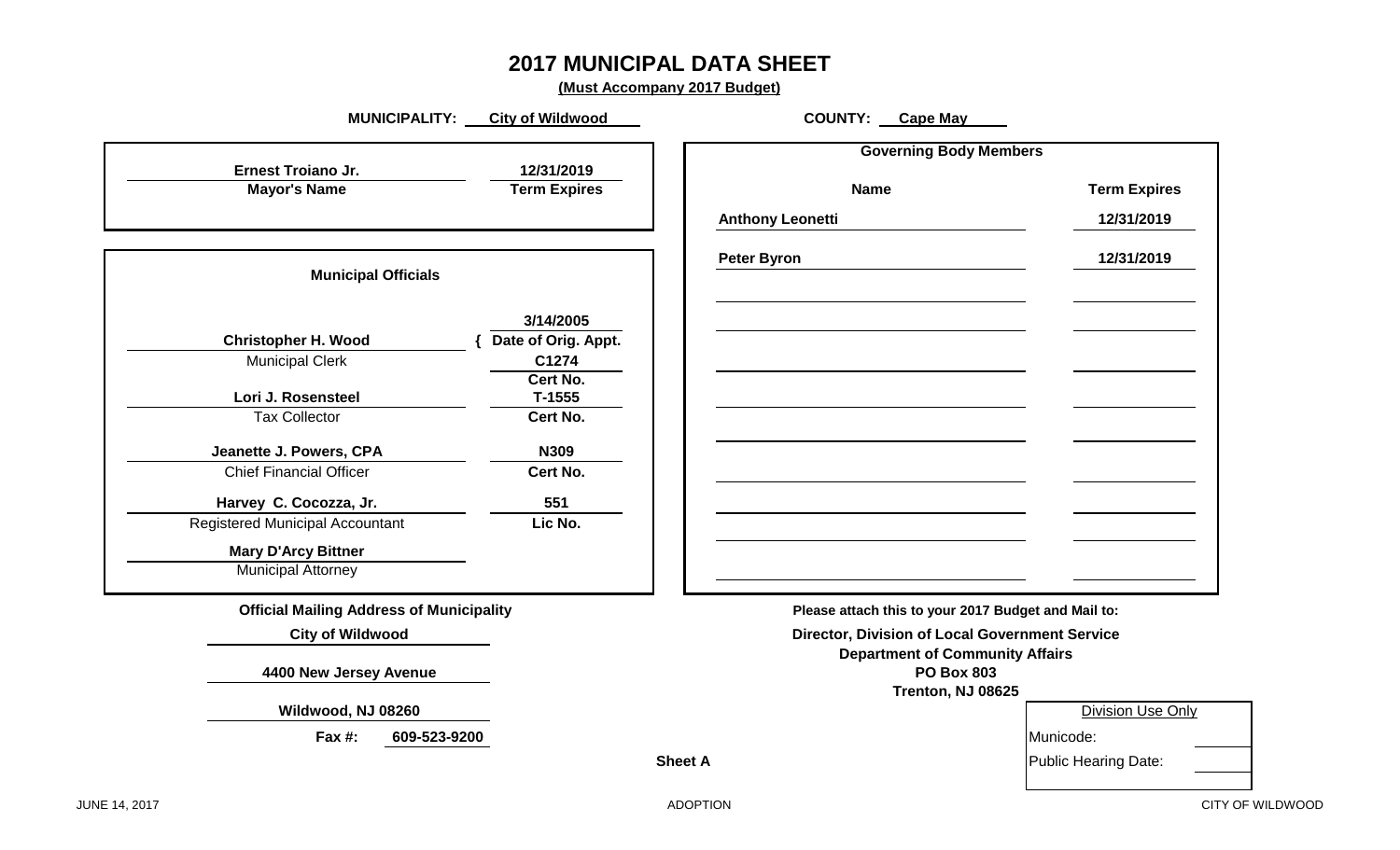| City<br><b>Municipal Budget of the</b><br>It is hereby certified the Budget and Capital Budget annexed hereto and hereby made a part<br>10 <sub>th</sub><br>day of<br>Certified by me, this<br>It is hereby certified that the approved Budget annexed hereto and hereby made<br>10 <sub>th</sub><br>Harvey C. Cocozza, Jr.                                                                                                                                                                                                 | οf<br>May<br>10th | , 2017                                                | Wildwood | <b>County of</b>                                                                                                                                                                                                                                                                                                                         | <b>Cape May</b><br>Christopher H. Wood<br>4400 New Jersey Avenue | for the Fiscal Year 2017<br><b>Clerk</b><br><b>Address</b> |
|-----------------------------------------------------------------------------------------------------------------------------------------------------------------------------------------------------------------------------------------------------------------------------------------------------------------------------------------------------------------------------------------------------------------------------------------------------------------------------------------------------------------------------|-------------------|-------------------------------------------------------|----------|------------------------------------------------------------------------------------------------------------------------------------------------------------------------------------------------------------------------------------------------------------------------------------------------------------------------------------------|------------------------------------------------------------------|------------------------------------------------------------|
| hereof is a true copy of the Budget and Capital Budget approved by resolution of the Governing Body on the<br>and that public advertisement will be made in accordance with the provisions of N.J.S. 40A:4-6 and<br>N.J.A.C. 5:30-4.4(d).<br>a part is an exact copy of the original on file with the Clerk of the Governing Body, that all<br>additions are correct, all statements contained herein are in proof, and the total of antici-<br>pated revenues equals the total of appropriations.<br>Certified by me, this |                   |                                                       |          |                                                                                                                                                                                                                                                                                                                                          |                                                                  |                                                            |
|                                                                                                                                                                                                                                                                                                                                                                                                                                                                                                                             |                   |                                                       |          |                                                                                                                                                                                                                                                                                                                                          |                                                                  |                                                            |
|                                                                                                                                                                                                                                                                                                                                                                                                                                                                                                                             |                   |                                                       |          |                                                                                                                                                                                                                                                                                                                                          |                                                                  |                                                            |
|                                                                                                                                                                                                                                                                                                                                                                                                                                                                                                                             |                   |                                                       |          |                                                                                                                                                                                                                                                                                                                                          |                                                                  | Wildwood, NJ 08260                                         |
|                                                                                                                                                                                                                                                                                                                                                                                                                                                                                                                             |                   |                                                       |          |                                                                                                                                                                                                                                                                                                                                          |                                                                  | <b>Address</b>                                             |
|                                                                                                                                                                                                                                                                                                                                                                                                                                                                                                                             |                   | day of                                                | May      | , 2017                                                                                                                                                                                                                                                                                                                                   | 609-522-2444                                                     | <b>Phone Number</b>                                        |
|                                                                                                                                                                                                                                                                                                                                                                                                                                                                                                                             | day of            | May                                                   | , 2017   | a part is an exact copy of the original of file with the Clerk of the Governing Body, that all<br>additions are correct, all statements contained herein are in proof, the total of anticipated<br>revenues equals the total of appropriations and the budget is in full compliance with the<br>Local Budget Law, N.J.S. 40A:4-1 et seq. |                                                                  |                                                            |
|                                                                                                                                                                                                                                                                                                                                                                                                                                                                                                                             |                   | 1535 Haven Avenue                                     |          | Certified by me, this                                                                                                                                                                                                                                                                                                                    | 10th                                                             | day of<br>May<br>, 2017                                    |
| <b>Registered Municipal Accountant</b><br>Ocean City, NJ 08226<br><b>Address</b>                                                                                                                                                                                                                                                                                                                                                                                                                                            |                   | <b>Address</b><br>609-399-6333<br><b>Phone Number</b> |          |                                                                                                                                                                                                                                                                                                                                          | Jeanette J. Powers, CPA                                          | <b>Chief Financial Officer</b>                             |
|                                                                                                                                                                                                                                                                                                                                                                                                                                                                                                                             |                   |                                                       |          | <b>DO NOT USE THESE SPACES</b>                                                                                                                                                                                                                                                                                                           |                                                                  |                                                            |
| <b>CERTIFICATION OF ADOPTED BUDGET</b>                                                                                                                                                                                                                                                                                                                                                                                                                                                                                      |                   |                                                       |          | (Do not advertise this Certification form)                                                                                                                                                                                                                                                                                               | <b>CERTIFICATION OF APPROVED BUDGET</b>                          |                                                            |

| It is hereby certified that the amount to be raised by taxation for local purposes has been compared |      |                                                                                              |  |        | It is hereby certified that the Approved Budget made part hereof complies w |     |                              |
|------------------------------------------------------------------------------------------------------|------|----------------------------------------------------------------------------------------------|--|--------|-----------------------------------------------------------------------------|-----|------------------------------|
| with the approved Budget previously certified by me and any changes required as a condition to such  |      |                                                                                              |  |        | requirements of law, and approval is given pursuant to N.J.S. 40A:4-79.     |     |                              |
|                                                                                                      |      | approval have been made. The adopted budget is certified with respect to the foregoing only. |  |        |                                                                             |     | <b>STATE OF NEW JERSEY</b>   |
|                                                                                                      |      | <b>STATE OF NEW JERSEY</b>                                                                   |  |        |                                                                             |     | <b>Department of Communi</b> |
|                                                                                                      |      | <b>Department of Community Affairs</b>                                                       |  |        |                                                                             |     | Director of the Division o   |
|                                                                                                      |      | Director of the Division of Local Government Services                                        |  |        |                                                                             |     | <b>Services</b>              |
| Dated:                                                                                               | 2017 | Bv:                                                                                          |  | Dated: | 2017                                                                        | By: |                              |
|                                                                                                      |      |                                                                                              |  |        |                                                                             |     |                              |

| OF ADOPTED BUDGET                                     | (Do not advertise this Certification form) |        |                                                                         |      |     | <b>CERTIFICATION OF APPROVED BUDGET</b>                                            |  |
|-------------------------------------------------------|--------------------------------------------|--------|-------------------------------------------------------------------------|------|-----|------------------------------------------------------------------------------------|--|
| y taxation for local purposes has been compared       |                                            |        |                                                                         |      |     | It is hereby certified that the Approved Budget made part hereof complies with the |  |
| e and any changes required as a condition to such     |                                            |        | requirements of law, and approval is given pursuant to N.J.S. 40A:4-79. |      |     |                                                                                    |  |
| certified with respect to the foregoing only.         |                                            |        |                                                                         |      |     | <b>STATE OF NEW JERSEY</b>                                                         |  |
| <b>STATE OF NEW JERSEY</b>                            |                                            |        |                                                                         |      |     | <b>Department of Community Affairs</b>                                             |  |
| <b>Department of Community Affairs</b>                |                                            |        |                                                                         |      |     | Director of the Division of Local Government                                       |  |
| Director of the Division of Local Government Services |                                            |        |                                                                         |      |     | <b>Services</b>                                                                    |  |
| Bv:                                                   |                                            | Dated: |                                                                         | 2017 | Bv: |                                                                                    |  |
|                                                       |                                            |        |                                                                         |      |     |                                                                                    |  |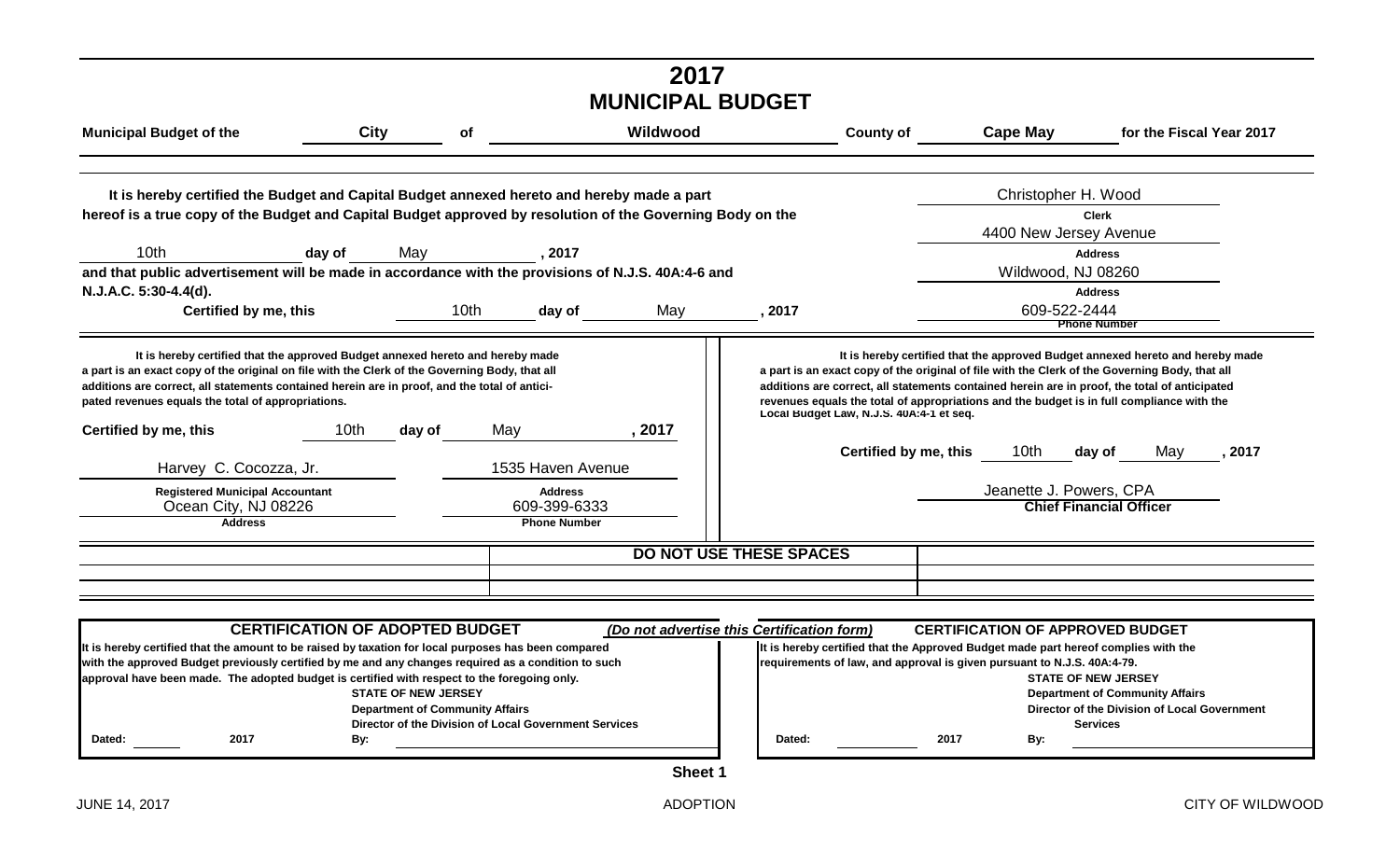#### **COMMENTS OR CHANGES REQUIRED AS A CONDITION OF CERTIFICATION OF DIRECTOR OF LOCAL GOVERNMENT SERVICES**

 **The changes or comments which follow must be considered in connection with further action on this budget.**

**of , County of**  City Wildwood Cape May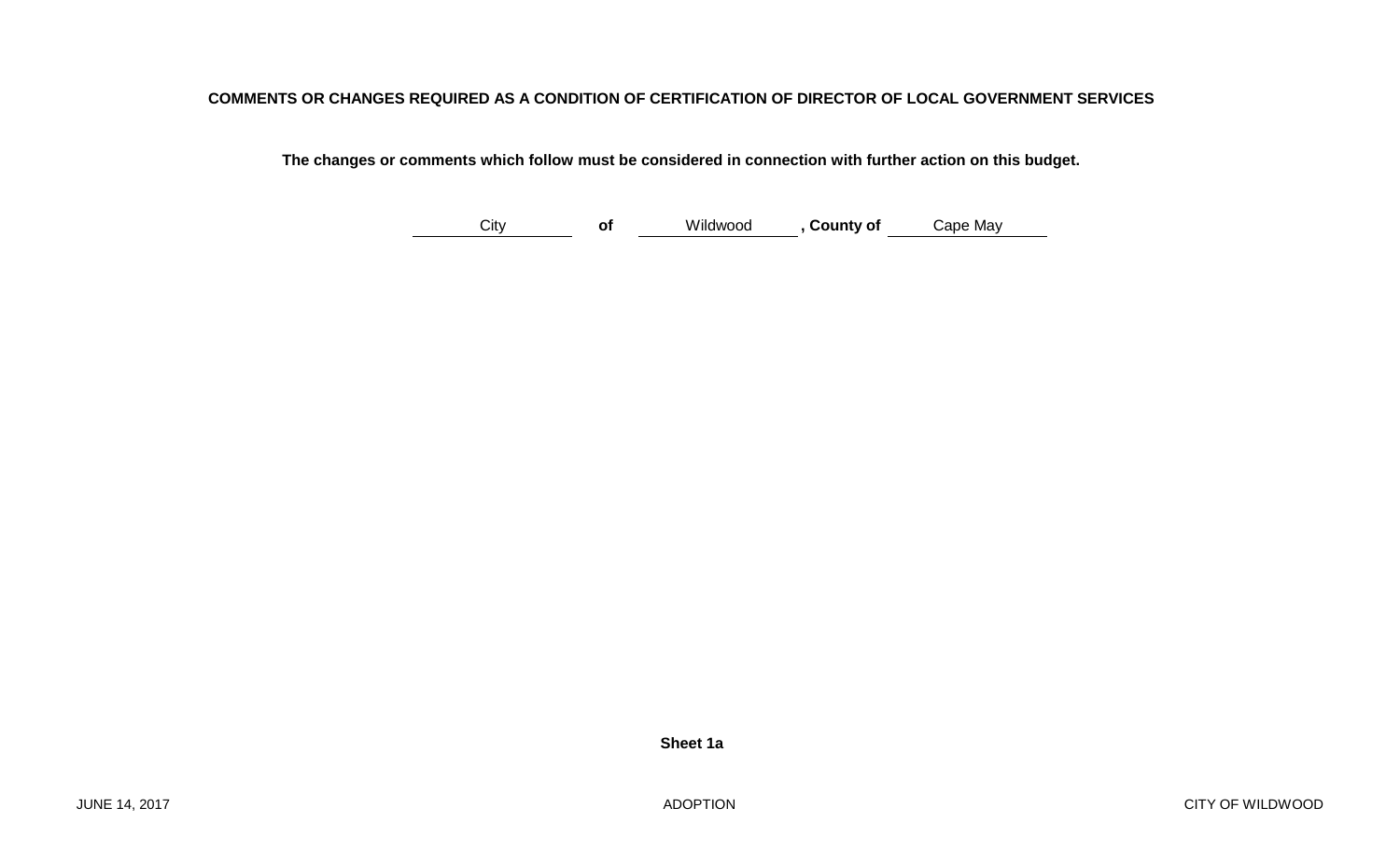#### **MUNICIPAL BUDGET NOTICE**

| Municipal Budget of the                                                                                                               | City                                | of                      | Wildwood    | County of                                                                                                                     | Cape May                      |      |        | for the Fiscal Year 2017 |    |
|---------------------------------------------------------------------------------------------------------------------------------------|-------------------------------------|-------------------------|-------------|-------------------------------------------------------------------------------------------------------------------------------|-------------------------------|------|--------|--------------------------|----|
| Be it Resolved, that the following statements of revenues and appropriations shall constitute the Municipal Budget for the Year 2017; |                                     |                         |             |                                                                                                                               |                               |      |        |                          |    |
| Be it Further Resolved, that said Budget be published in the                                                                          |                                     |                         |             |                                                                                                                               | Cape May County Herald        |      |        |                          |    |
| in the issue of                                                                                                                       | May 17                              | 2017                    |             |                                                                                                                               |                               |      |        |                          |    |
| The Governing Body of the                                                                                                             | City                                | of                      | Wildwood    | does hereby approve the following as the Budget for the year 2017:                                                            |                               |      |        |                          |    |
| <b>RECORDED VOTE</b><br>(INSERT LAST NAME)                                                                                            | <b>Ayes</b>                         | Troiano<br><b>Byron</b> | <b>Nays</b> | <b>Abstained</b>                                                                                                              |                               |      |        |                          |    |
|                                                                                                                                       |                                     | Leonetti                |             | <b>Absent</b>                                                                                                                 |                               |      |        |                          |    |
| Notice is hereby given that the Budget and Tax Resolution was approved by the                                                         |                                     |                         |             |                                                                                                                               | <b>Board of Commissioners</b> |      | of the | City                     |    |
| Wildwood<br>0f                                                                                                                        | , County of                         |                         | Cape May    | May<br>, on                                                                                                                   | 10th, 2017                    |      |        |                          |    |
| A Hearing on the Budget and Tax Resolution will be held at                                                                            |                                     |                         |             | <b>City Hall</b>                                                                                                              | on                            | June | 14th   | , 2017                   | at |
| 3:30 P.M.<br>o'clock<br>interested persons.                                                                                           | (A.M.)<br>(P.M.)<br>(Cross out one) |                         |             | at which time and place objections to said Budget and Tax Resolution for the year 2017 may be presented by taxpayers or other |                               |      |        |                          |    |
|                                                                                                                                       |                                     |                         | Sheet 2     |                                                                                                                               |                               |      |        |                          |    |
|                                                                                                                                       |                                     |                         |             |                                                                                                                               |                               |      |        |                          |    |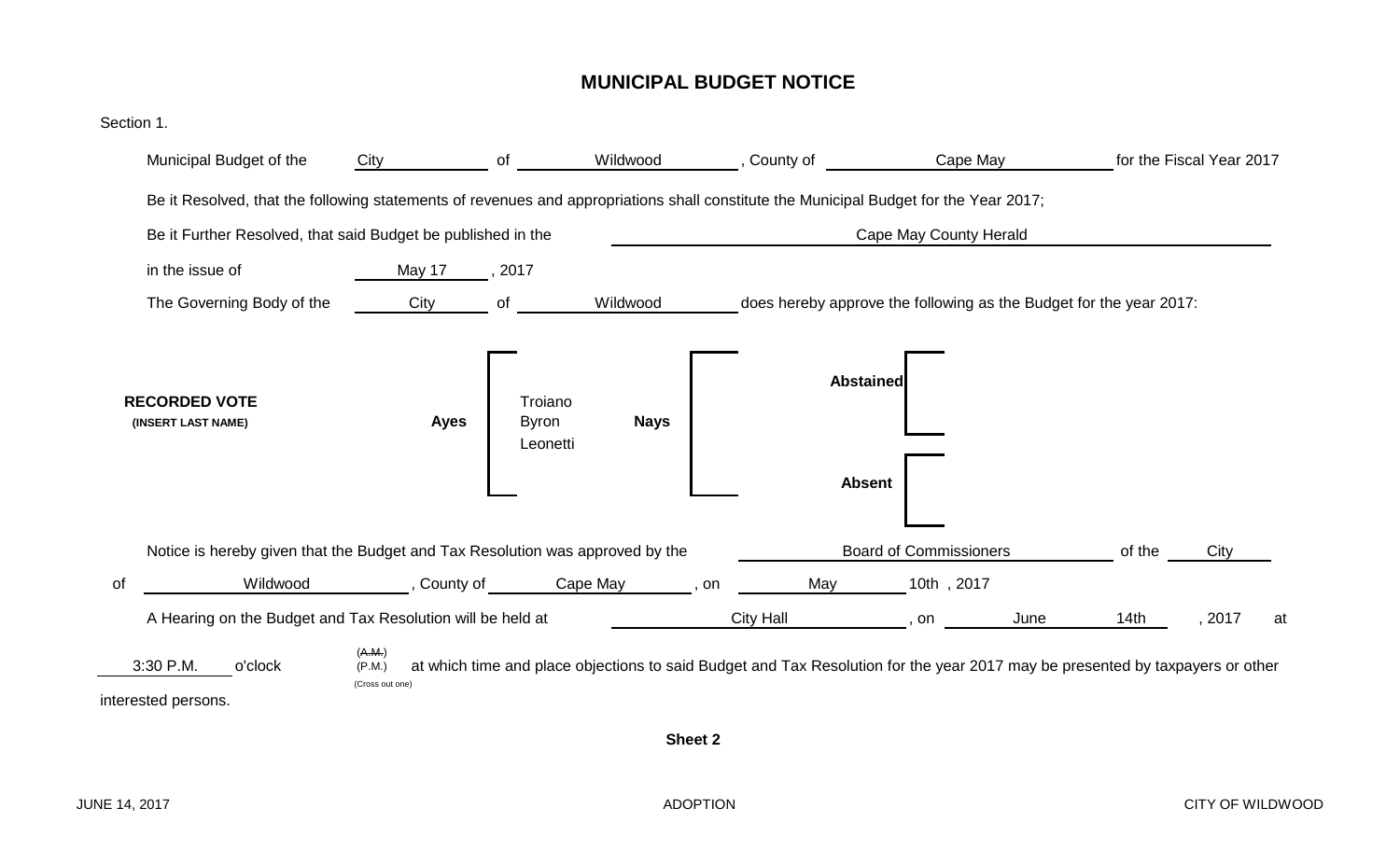#### **EXPLANATORY STATEMENT**

#### **SUMMARY OF CURRENT FUND SECTION OF APPROVED BUDGET**

|                                                                                                                                                               | <b>YEAR 2017</b>           |     |
|---------------------------------------------------------------------------------------------------------------------------------------------------------------|----------------------------|-----|
| General Appropriations For: (Reference to item and sheet number should be omitted in advertised budget)                                                       | <b>XXXXXXXXXXXXXXXX XX</b> |     |
| 1. Appropriations within "CAPS"-                                                                                                                              | <b>XXXXXXXXXXXXXXXX XX</b> |     |
| (a) Municipal Purposes {(item H-1, Sheet 19)(N.J.S. 40A:4-45.2)}                                                                                              | 24,308,650 00              |     |
| 2. Appropriations excluded from "CAPS"                                                                                                                        | XXXXXXXXXXXXXXXXX XX       |     |
| (a) Municipal Purposes {item H-2, Sheet 28)(N.J.S. 40A:4-45.3 as amended)}                                                                                    | 3,389,678 00               |     |
| (b) Local District School Purposes in Municipal Budget(item K, Sheet 29)                                                                                      | $0$ 00                     |     |
| Total General Appropriations excluded from "CAPS" (item O, sheet 29)                                                                                          | 3,389,678 00               |     |
| <b>Percent of Tax Collections</b><br>3. Reserve for Uncollected Taxes (item M, Sheet 29) Based on Estimated<br>99.73%                                         | 92,069 00                  |     |
| Building Aid Allowance 2017-\$ None<br>for Schools-State Aid<br>4 Total General Appropriations (item 9, Sheet 29)<br>2016-\$ None                             | 27,790,396 00              |     |
| 5. Less: Anticipated Revenues Other Than Current Property Tax (item 5, Sheet 11)<br>(i.e. Surplus, Miscellaneous Revenues and Receipts from Delinquent Taxes) | 8,780,830 00               |     |
| 6. Difference: Amount to be Raised by Taxes for Support of Municipal Budget (as follows)                                                                      | <b>XXXXXXXXXXXXXXXX XX</b> |     |
| (a) Local Tax for Municipal Purposes Including Reserve for Uncollected Taxes (item 6(a), Sheet 11)                                                            | 19,009,566 00              |     |
| (b) Addition to Local District School Tax (item 6(b), Sheet 11)                                                                                               | $0\vert 00$                |     |
| (c) Minimum Library Tax                                                                                                                                       |                            | 100 |
|                                                                                                                                                               |                            |     |
|                                                                                                                                                               |                            |     |
|                                                                                                                                                               |                            |     |
|                                                                                                                                                               |                            |     |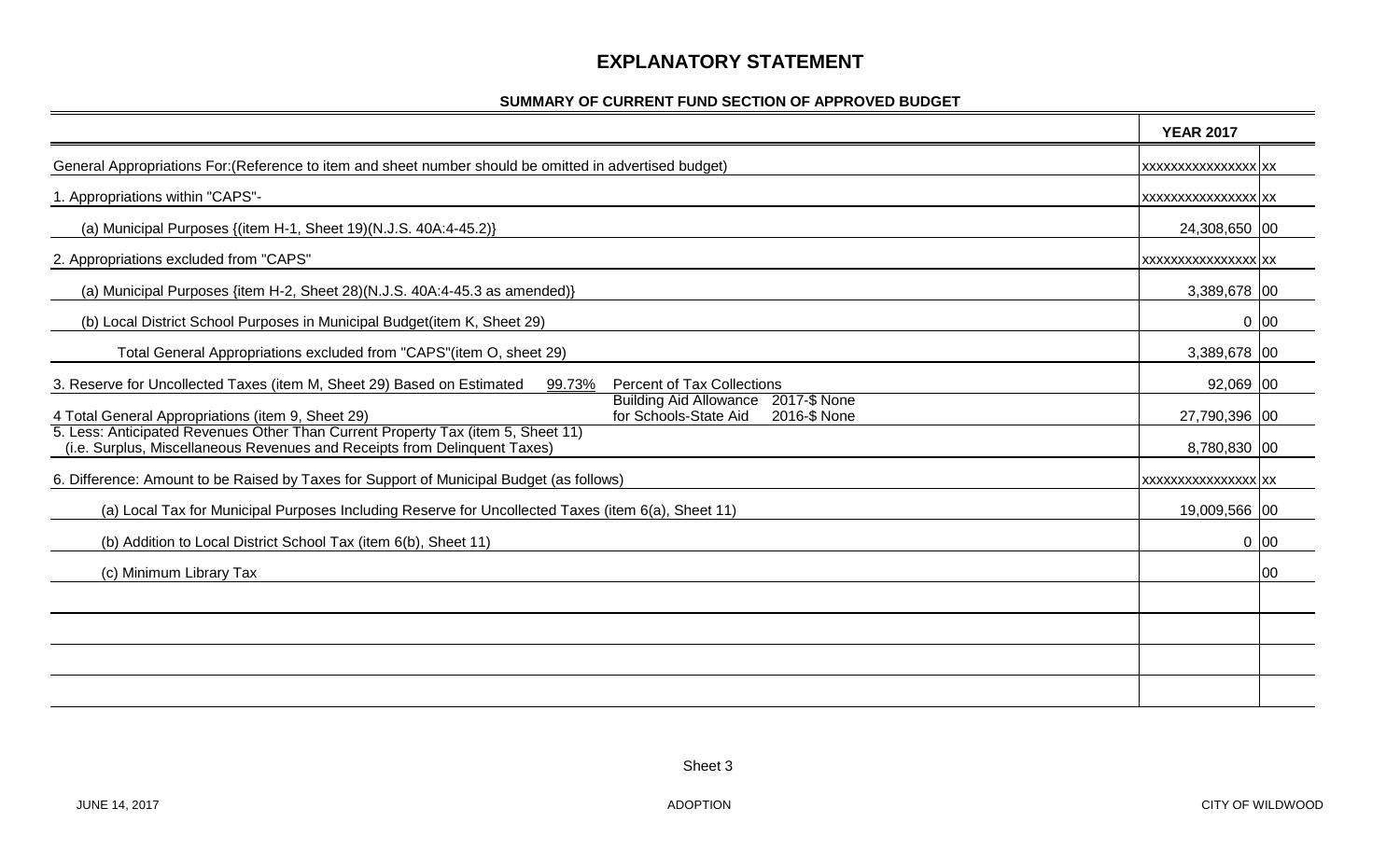|                                                                          | <b>General Budget</b> | <b>Water Utility</b> | Sewer<br>Utility | <b>Utility</b> | Explanatio<br>"Other E   |
|--------------------------------------------------------------------------|-----------------------|----------------------|------------------|----------------|--------------------------|
| <b>Budget Appropriations - Adopted Budget</b>                            | 27,928,405.29         | 7,900,490.80         | 5,169,437.41     |                | The amour                |
| Budget Appropriation Added by N.J.S 40A:4-87                             | 546,200.00            |                      |                  |                | title of "Oth            |
|                                                                          |                       |                      |                  |                | costs other              |
| <b>Emergency Appropriations</b>                                          |                       |                      |                  |                | Some of th<br>Expenses"  |
| <b>Total Appropriations</b><br><b>Expenditures</b>                       | 28,474,605.29         | 7,900,490.80         | 5,169,437.41     |                | Materials, s             |
| Paid or Charged (Including Reserve for<br><b>Uncollected Taxes)</b>      | 27,469,860.13         | 7,097,941.11         | 5,079,922.84     |                | equipment;               |
|                                                                          |                       |                      |                  |                | Repairs an               |
| Reserved                                                                 | 525,327.86            | 526,410.22           | 57,387.20        |                | equipment,               |
| Unexpended Balances Canceled<br><b>Total Expenditures and Unexpended</b> | 479,417.30            | 276,139.47           | 32,127.37        |                | Contractua<br>trash remo |
| <b>Balances Cancelled</b>                                                | 28,474,605.29         | 7,900,490.80         | 5,169,437.41     |                | volunteer fi             |
| Overexpenditures*                                                        |                       |                      |                  |                | Printing and             |

\*See Budget Appropriation items so marked to the right of column 'Expended 2016 Reserved.'

Explanations of Appropriations for "Other Expenses"

The amounts appropriated under the title of "Other Expenses" are for operating costs other than "Salaries & Wages."

Some of the items included in "Other Expenses" are:

Materials, supplies and non-bondable

Repairs and maintenance of buildings, equipment, roads, etc.,

Contractual services for garbage and trash removal, fire hydrant service, aid to volunteer fire companies, etc;

Printing and advertising, utility services, insurance and many other items essential to the services rendered by municipal government.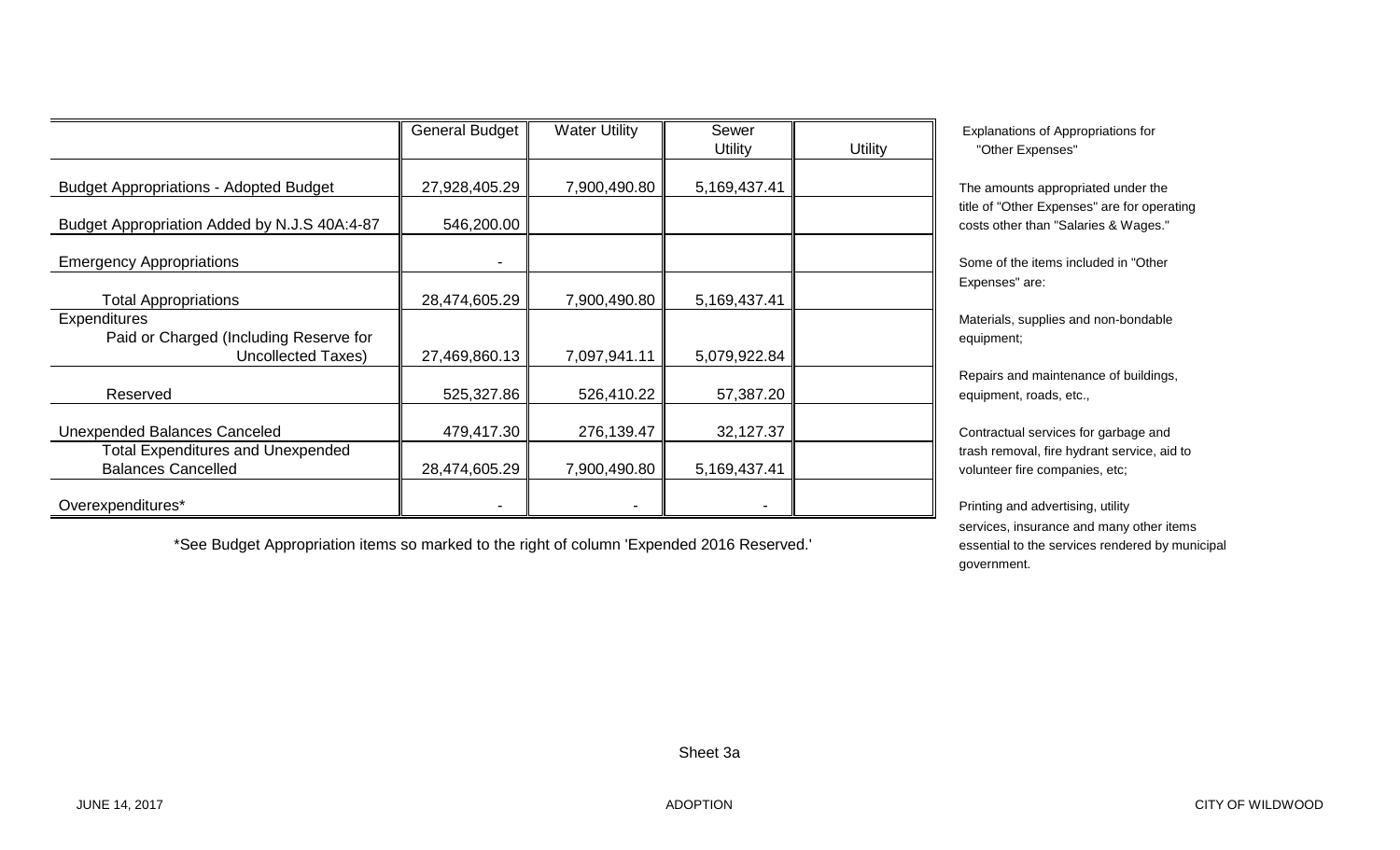| <b>EXPLANATORY STATEMENT - (Continued)</b><br><b>BUDGET MESSAGE</b>                                                                                                                                                                                                                                                                                       |                                                                                                                                                                                                                                                                                                                                              |
|-----------------------------------------------------------------------------------------------------------------------------------------------------------------------------------------------------------------------------------------------------------------------------------------------------------------------------------------------------------|----------------------------------------------------------------------------------------------------------------------------------------------------------------------------------------------------------------------------------------------------------------------------------------------------------------------------------------------|
| The actual "CAP" for municipalities will be reviewed and<br>approved by the Division of Local Government Services the<br>State Department of Community Affairs. The "CAP" for this<br>budget was calculated as follows:<br><b>CAP CALCULATION</b><br><b>Total General Appropriations for 2016</b><br>27,928,405<br>Adjustment for Interlocal Tax Assessor | Amount on which 3.5% "CAP" is applied<br>(forward)<br>23,325,556<br>3.5% "CAP"<br>816,394<br>Allowable Operating Appropriations before<br>Additional Exceptions per (NJS 40A:4-45.3)<br>24,141,950<br>New Construction (\$1,763,200 at 1.299/hundred)<br>22,904<br><b>CAP Bank</b><br>1,212,919<br>Allowable Amount with "CAP"<br>25,377,773 |
| Exceptions<br><b>Reserve for Uncollected Taxes</b><br>216,744<br>66,699<br><b>Other Operations</b><br><b>Debt Service</b><br>2,477,300<br>142,900<br><b>Total Capital Improvements</b><br>Public & Private Programs<br>1,250,862<br>168,244<br>Deferred Charges<br>Judgements<br>90,000<br><b>Interlocal Service Agreements</b><br>190,100                | <b>RECAP OF SPLIT FUNCTIONS</b><br><b>Health Insurance</b><br>Inside CAP<br>3,841,200<br><b>Outside CAP</b><br>3,841,200<br>Total                                                                                                                                                                                                            |
| <b>Total Exceptions</b><br>4,602,849<br>Amount on which 3.50% CAP is applied<br>23,325,556                                                                                                                                                                                                                                                                | <b>Estimated Total Cost of Health Insurance</b><br>4,158,200<br>Less: Employee Contributions<br>(317,000)<br><b>Required Appropriation</b><br>3,841,200                                                                                                                                                                                      |

#### NOTE:

MANDATORY MINIMUM BUDGET MESSAGE MUST INCLUDE A SUMMARY OF:

1. HOW THE "CAP" WAS CALCULATED. (Explain in words what the "CAPS" mean and show the figures.)

2. A SUMMARY BY FUNCTION OF THE APPROPRIATIONS THAT ARE SPREAD AMONG MORE THAN ONE OFFICIAL LINE ITEM

(e.g. if Police S&W appears in the regular section and also under "Operations Excluded from "CAPS" section, combine the

figures for purposes of citizen understanding.) (See Management Section of Budget Manual)

Sheet 3b(1)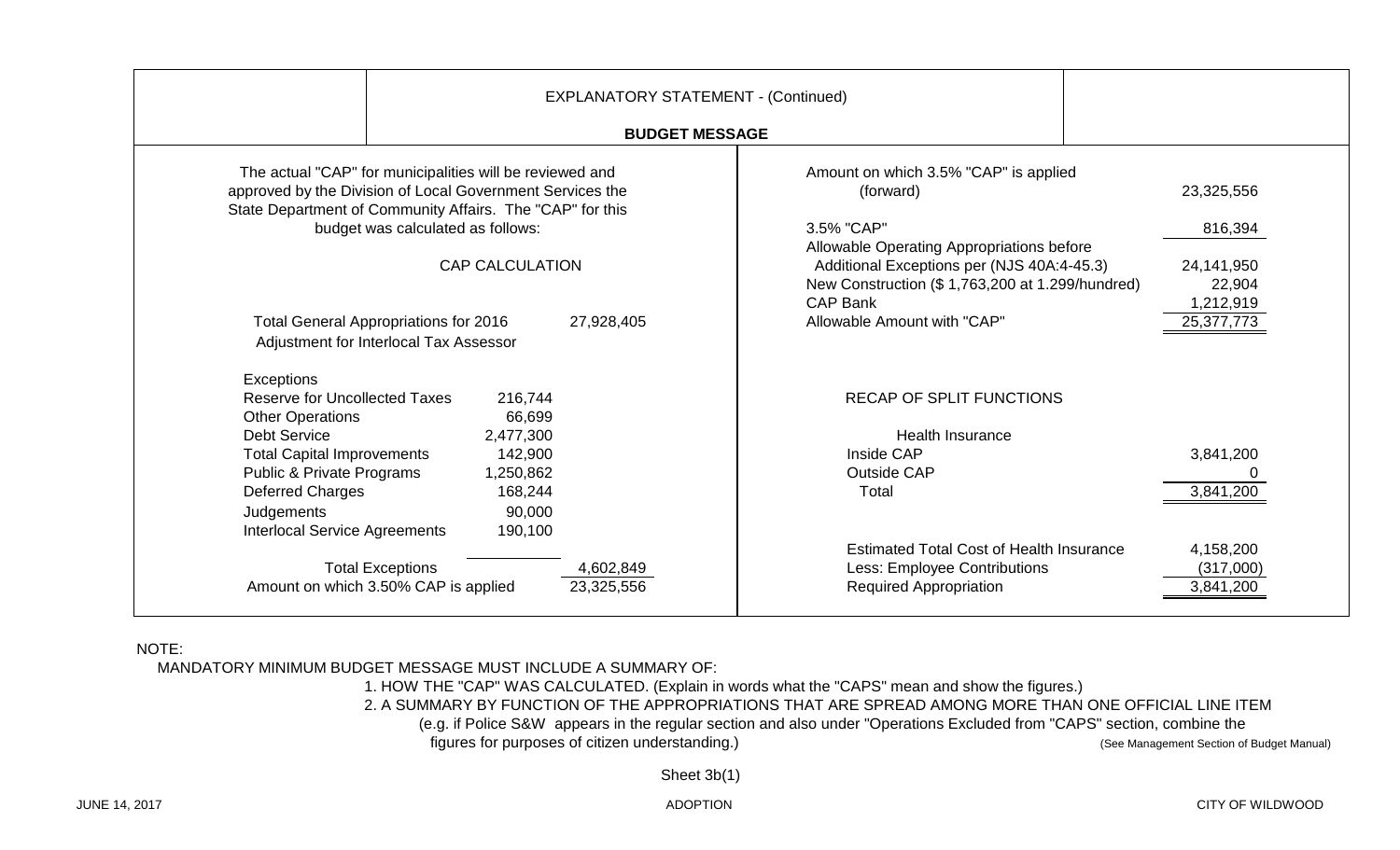|                                                                                                                            |                                                    | <b>EXPLANATORY STATEMENT - (Continued)</b> |                                                                                                |                    |               |
|----------------------------------------------------------------------------------------------------------------------------|----------------------------------------------------|--------------------------------------------|------------------------------------------------------------------------------------------------|--------------------|---------------|
|                                                                                                                            |                                                    | <b>BUDGET MESSAGE</b>                      |                                                                                                |                    |               |
|                                                                                                                            |                                                    |                                            |                                                                                                |                    |               |
|                                                                                                                            |                                                    |                                            | Less Cancelled or Unexpended Waivers<br>Less Cancelled or Unexpended Exclusions                |                    | 1,383.00      |
|                                                                                                                            |                                                    |                                            | Adjusted Tax Levy After Exclusions                                                             |                    | 19,028,358.00 |
| 2016 Tax levy<br>Adjustments:                                                                                              |                                                    | 18,370,247.00                              |                                                                                                |                    |               |
| Prior Year Deferred Charges: Unfunded                                                                                      |                                                    | (44.00)                                    | New Ratables - Increase in Valuations<br>(New Construction and Additions)                      | 1,763,200.00       |               |
| Prior Year Five Year Emergency                                                                                             |                                                    | (168, 200.00)<br>18,202,003.00             | Prior Year's Local Municipal Purpose<br>Tax Rate (per \$100)<br>New Ratable Adjustment to Levy | 1.299              | 22,904.00     |
| 2% Tax Increase                                                                                                            |                                                    | 364,040.00                                 |                                                                                                |                    |               |
| Adjusted Tax Levy prior to Exclusions                                                                                      |                                                    | 18,566,043.00                              | <b>CAP Bank Utilized</b>                                                                       |                    |               |
| Exclusion:                                                                                                                 |                                                    |                                            | Maximum Allowable Amount to Be Raised by Taxation                                              |                    | 19,051,262.00 |
| Allowable Health Insurance Cost Increase<br>Allowable PERS Obligations Increase                                            | Allowable Shared Service Agreements Increase       | 14,723.00                                  |                                                                                                |                    |               |
| Allowable PFRS Obligations Increase<br>Allowable LOSAP Increase                                                            |                                                    | 79,516.00                                  | 2014 CAP Bank                                                                                  | Available          | Used          |
| Allowable Capital Improvements increase                                                                                    | Allowable Debt Service and Capital Leases Increase | 286,078.00                                 | 2015 CAP Bank<br>2016 CAP Bank                                                                 | 753,580<br>319,371 |               |
| Recycling Tax Appropriations<br>Deferred Charges to Future Taxation Unfunded<br>Current Year Deferred Charges: Emergencies |                                                    | 381.00<br>83,000.00                        |                                                                                                |                    |               |
| <b>Total Exclusions</b>                                                                                                    |                                                    | 463,698.00                                 |                                                                                                |                    |               |
|                                                                                                                            |                                                    |                                            |                                                                                                |                    |               |

NOTE:

MANDATORY MINIMUM BUDGET MESSAGE MUST INCLUDE A SUMMARY OF:

1. HOW THE "CAP" WAS CALCULATED. (Explain in words what the "CAPS" mean and show the figures.)

2. A SUMMARY BY FUNCTION OF THE APPROPRIATIONS THAT ARE SPREAD AMONG MORE THAN ONE OFFICIAL LINE ITEM

(e.g. if Police S&W appears in the regular section and also under "Operations Excluded from "CAPS" section, combine the<br>Interation of Budget Manual) (See Management Section of Budget Manual) (See Management Section of Budg

figures for purposes of citizen understanding.)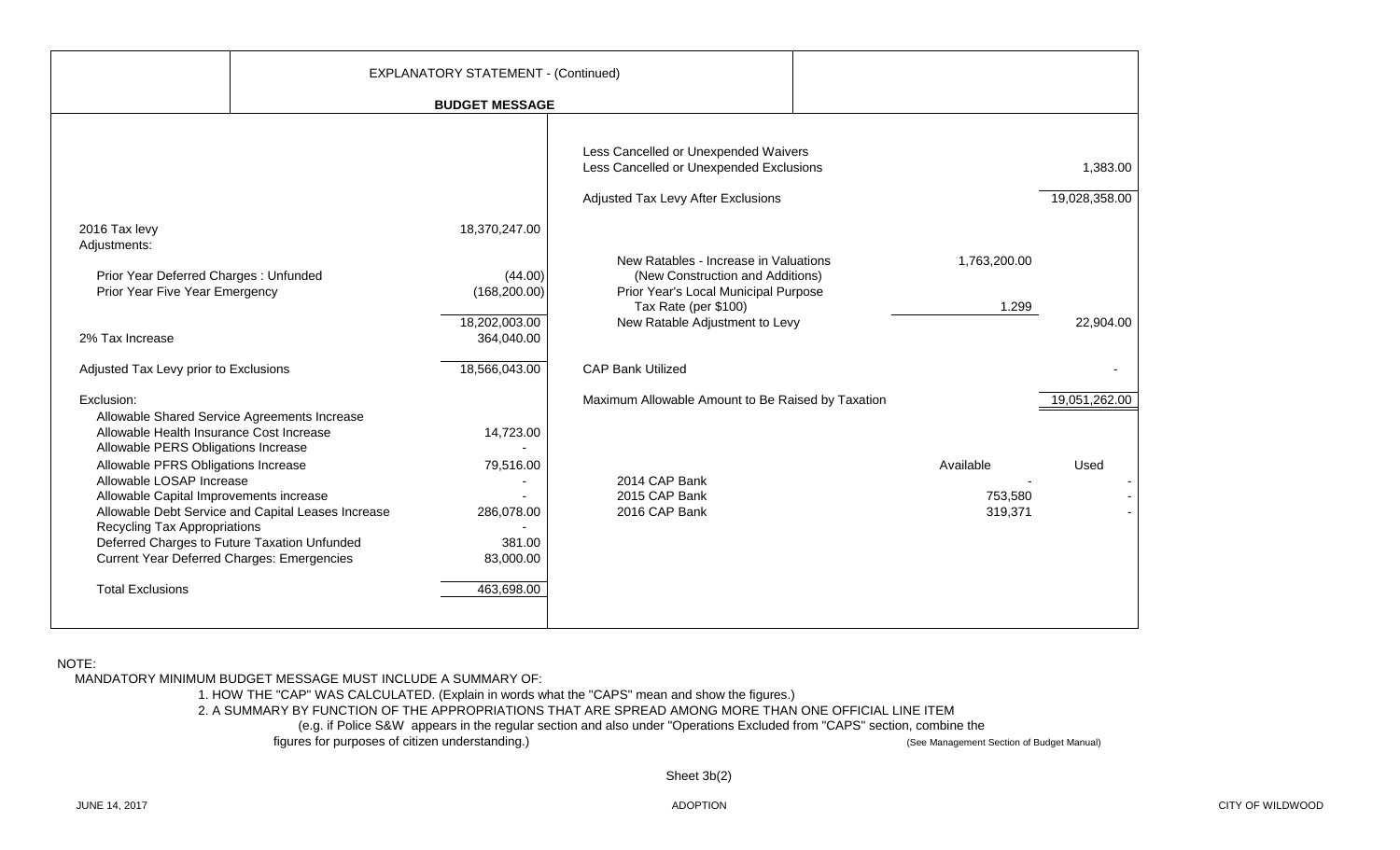#### **CURRENT FUND - ANTICIPATED REVENUES**

| <b>GENERAL REVENUES</b>                                                                    |                 | Anticipated                          | Realized in Cash |                   |  |
|--------------------------------------------------------------------------------------------|-----------------|--------------------------------------|------------------|-------------------|--|
|                                                                                            |                 | 2017                                 | 2016             | in 2016           |  |
| 1. Surplus Anticipated                                                                     | 08-101          | 2,204,000.00                         | 1,975,000.00     | 1,975,000.00      |  |
| 2. Surplus Anticipated with Prior Written Consent of Director of Local Government Services | 08-102          |                                      |                  |                   |  |
| <b>Total Surplus Anticipated</b>                                                           | 08-100          | 2,204,000.00                         | 1,975,000.00     | 1,975,000.00      |  |
| 3. Miscellaneous Revenues - Section A: Local Revenues                                      | <b>XXXXXXXX</b> | XXXXXXXXXXXXXXXXXXXXXXXXXXXXXXXXXXXX |                  | XXXXXXXXXXXXXXXXX |  |
| Licenses:                                                                                  | <b>XXXXXXXX</b> |                                      |                  | XXXXXXXXXXXXXXXX  |  |
| <b>Alcoholic Beverages</b>                                                                 | 08-103          | 131,000.00                           | 131,000.00       | 133,210.00        |  |
| Other                                                                                      | 08-104          | 329,000.00                           | 381,000.00       | 329,618.60        |  |
| <b>Fees and Permits</b>                                                                    | 08-105          | 484,000.00                           | 485,000.00       | 484,930.59        |  |
| <b>Fines and Costs:</b>                                                                    | <b>XXXXXXXX</b> |                                      |                  |                   |  |
| <b>Municipal Court</b>                                                                     | 08-110          | 697,000.00                           | 710,000.00       | 697,615.06        |  |
| Other                                                                                      | 08-109          |                                      |                  |                   |  |
| Interest and Costs on Taxes                                                                | 08-112          | 114,000.00                           | 114,000.00       | 117,345.46        |  |
| <b>Interest and Costs on Assessments</b>                                                   | 08-115          |                                      |                  |                   |  |
| <b>Parking Meters</b>                                                                      | 08-111          | 804,000.00                           | 761,000.00       | 804,893.68        |  |
| Interest on Investments and Deposits                                                       | 08-113          | 35,500.00                            | 30,500.00        | 41,009.22         |  |
|                                                                                            |                 |                                      |                  |                   |  |
|                                                                                            |                 |                                      |                  |                   |  |
|                                                                                            |                 |                                      |                  |                   |  |
|                                                                                            |                 |                                      |                  |                   |  |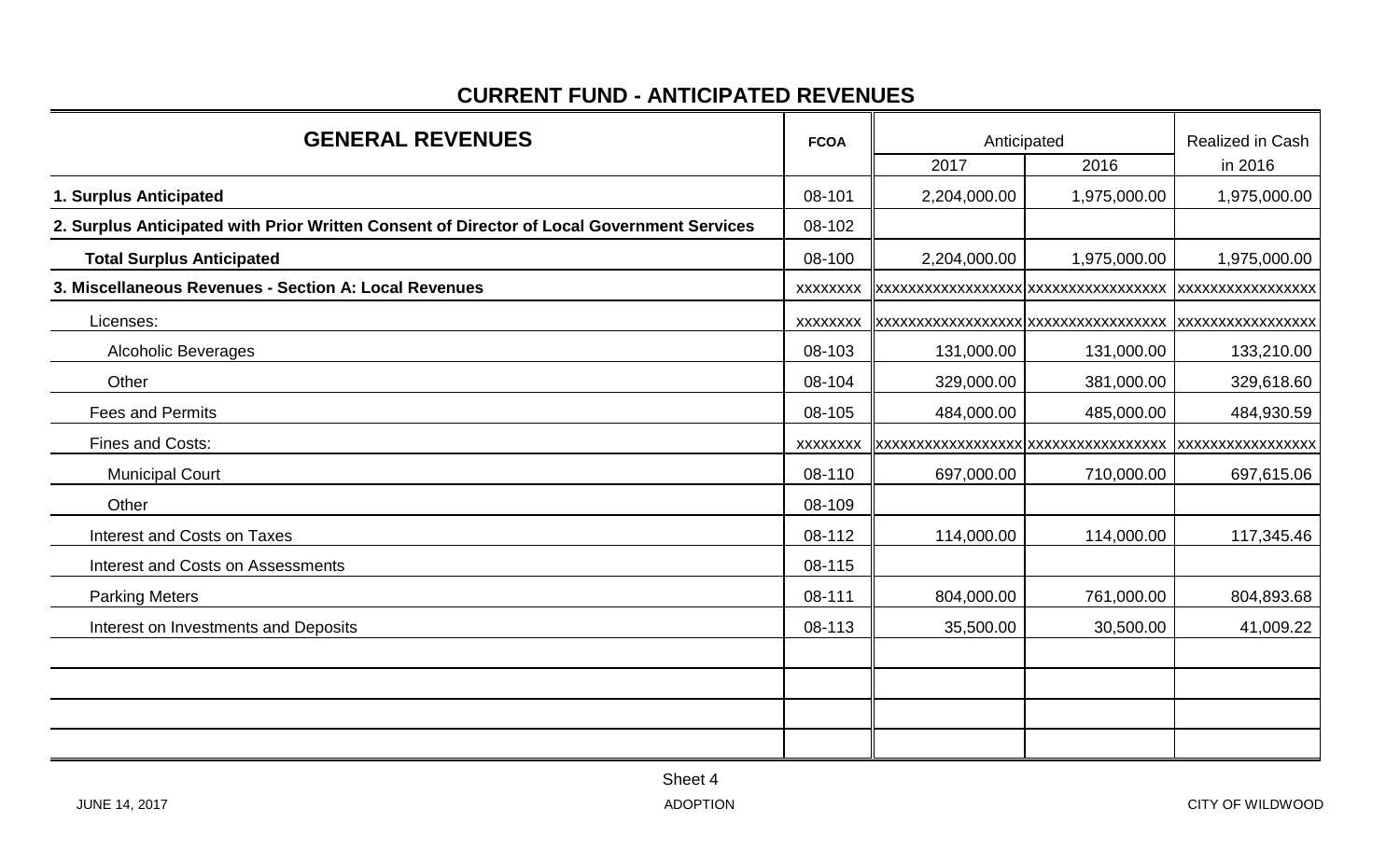| <b>GENERAL REVENUES</b>                                            | <b>FCOA</b> |              | Anticipated  |                             |  |
|--------------------------------------------------------------------|-------------|--------------|--------------|-----------------------------|--|
|                                                                    |             | 2017         | 2016         | Realized in Cash<br>in 2016 |  |
| 3. Miscellaneous Revenues - Section A: Local Revenues (continued): |             |              |              |                             |  |
| <b>Public Property Revenues</b>                                    | 08-120      | 407,000.00   | 403,800.00   | 410,310.63                  |  |
| TV Cable Franchise Fee                                             | 08-122      | 46,455.90    | 43,971.18    | 43,971.18                   |  |
| In Lieu of Taxes                                                   | 08-123      | 112,000.00   | 104,000.00   | 113,721.00                  |  |
| Ambulance Rescue Squad                                             | 08-124      | 380,000.00   | 361,000.00   | 381,328.81                  |  |
| Fees and Permits - Tram Cars                                       | 08-126      | 103,500.00   | 92,625.00    | 105,514.46                  |  |
| 1.85% Room Tax                                                     | 08-161      | 273,574.00   | 247,200.00   | 273,815.61                  |  |
| <b>GWTIDA Administrative Reimbursement</b>                         | 08-128      | 30,000.00    | 30,000.00    | 30,000.00                   |  |
|                                                                    |             |              |              |                             |  |
|                                                                    |             |              |              |                             |  |
|                                                                    |             |              |              |                             |  |
|                                                                    |             |              |              |                             |  |
|                                                                    |             |              |              |                             |  |
|                                                                    |             |              |              |                             |  |
|                                                                    |             |              |              |                             |  |
|                                                                    |             |              |              |                             |  |
|                                                                    |             |              |              |                             |  |
|                                                                    |             |              |              |                             |  |
| <b>Total Section A: Local Revenues</b>                             | 08-001      | 3,947,029.90 | 3,895,096.18 | 3,967,284.30                |  |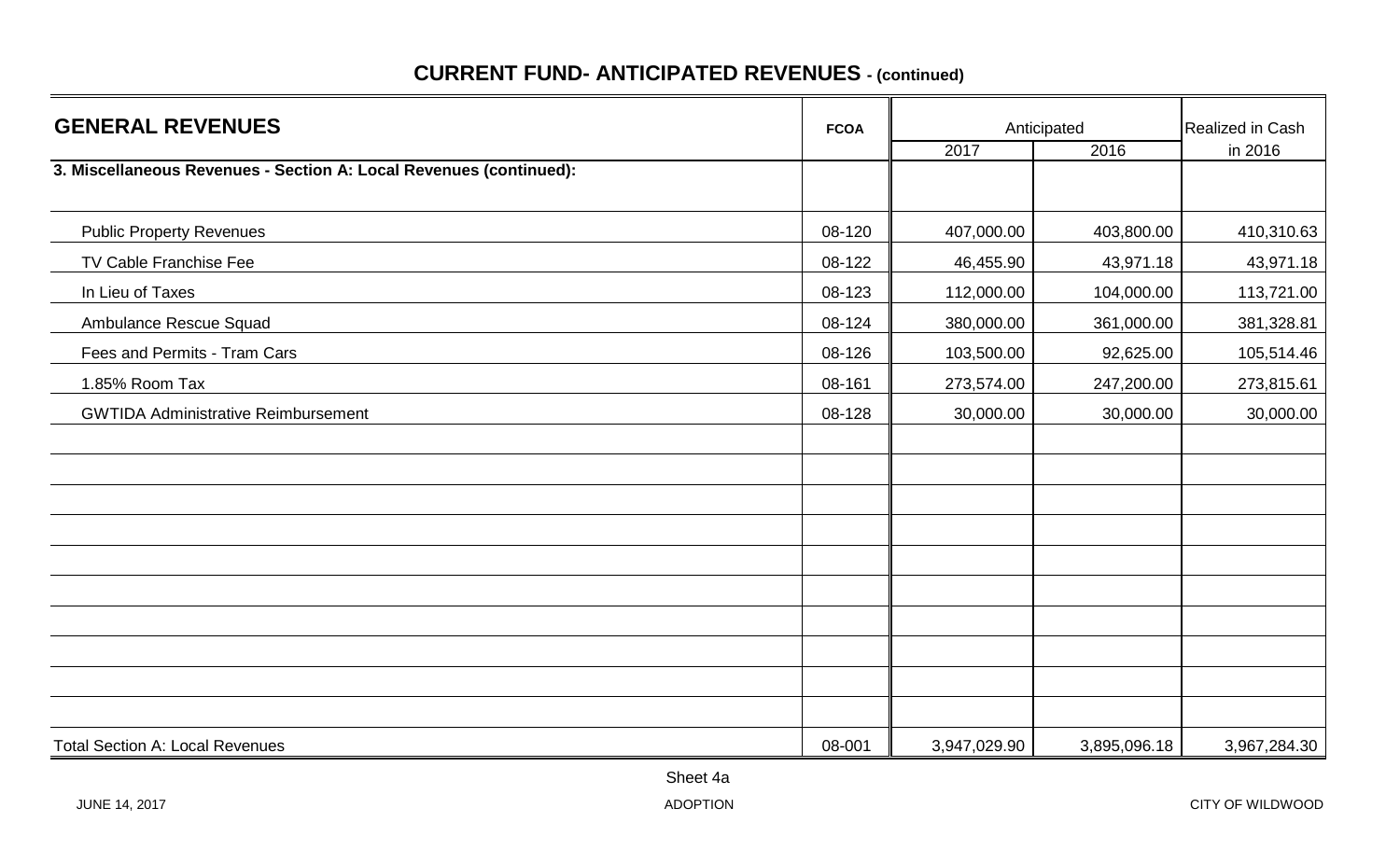# **FCOA Anticipated** Realized in Cash 2017 2016 in 2016 **3. Miscellaneous Revenues - Section B: State Aid Without Offsetting Appropriations** Transitional Aid 09-212 Consolidated Municipal Property Tax Relief Act **09-200 199-200** Energy Receipts Tax (P.L. 1997, Chapters 162 & 167) 09-202 1,005,571.00 1,005,571.00 1,005,571.00 Total Section B: State Aid Without Offsetting Appropriations 09-001 | 1,005,571.00 | 1,005,571.00 | 1,005,571.00 **GENERAL REVENUES**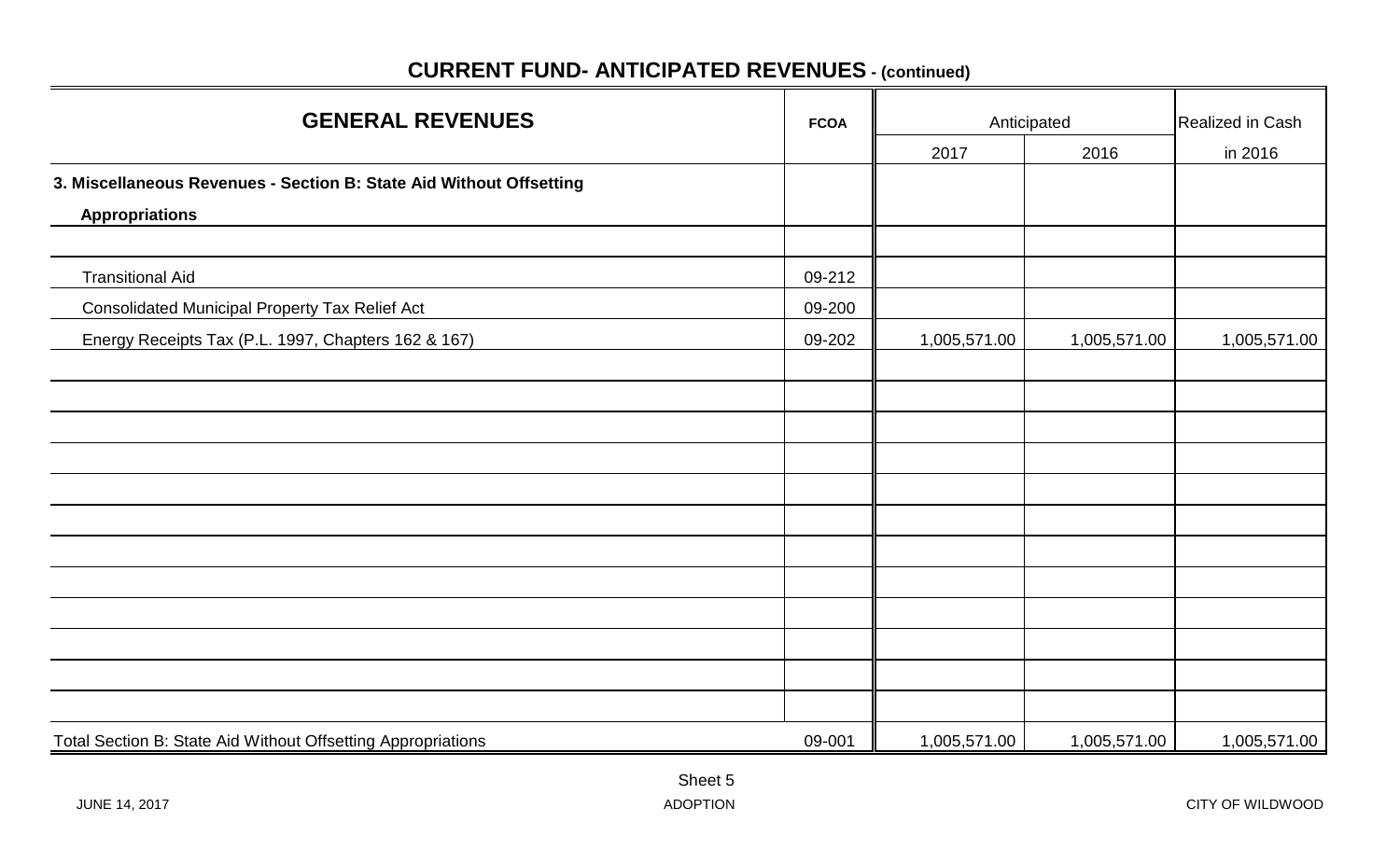| <b>GENERAL REVENUES</b>                                                                                                    | <b>FCOA</b>     |                          | Anticipated       | Realized in Cash           |
|----------------------------------------------------------------------------------------------------------------------------|-----------------|--------------------------|-------------------|----------------------------|
|                                                                                                                            |                 | 2017                     | 2016              | in 2016                    |
| 3. Miscellaneous Revenues - Section C: Dedicated Uniform Construction                                                      |                 |                          |                   |                            |
| Code Fees Offset with Appropriations(N.J.S. 40A:4-36 & N.J.A.C 5:23-4.17)                                                  | XXXXXXXX        |                          |                   | <b>IXXXXXXXXXXXXXXXXXX</b> |
| <b>Uniform Construction Code Fees</b>                                                                                      | 08-160          |                          |                   |                            |
|                                                                                                                            |                 |                          |                   |                            |
|                                                                                                                            |                 |                          |                   |                            |
|                                                                                                                            |                 |                          |                   |                            |
|                                                                                                                            |                 |                          |                   |                            |
|                                                                                                                            |                 |                          |                   |                            |
|                                                                                                                            |                 |                          |                   |                            |
| Special Item of General Revenue Anticipated with Prior Written<br><b>Consent of Director of Local Government Services:</b> | <b>XXXXXXXX</b> | <b>XXXXXXXXXXXXXXXXX</b> | XXXXXXXXXXXXXXXXX | XXXXXXXXXXXXXXXXXX         |
| Additional Dedicated Uniform Construction Code Fees Offset with<br>Appropriations (NJS 40A:4-45.3h and NJAC 5:23-4.17)     | XXXXXXXX        |                          |                   | IXXXXXXXXXXXXXXXXXX        |
| <b>Uniform Construction Code Fees</b>                                                                                      | 08-160          |                          |                   |                            |
|                                                                                                                            |                 |                          |                   |                            |
|                                                                                                                            |                 |                          |                   |                            |
|                                                                                                                            |                 |                          |                   |                            |
|                                                                                                                            |                 |                          |                   |                            |
|                                                                                                                            |                 |                          |                   |                            |
| Total Section C: Dedicated Uniform Construction Code Fees Offset with Appropriations                                       | 08-002          |                          |                   |                            |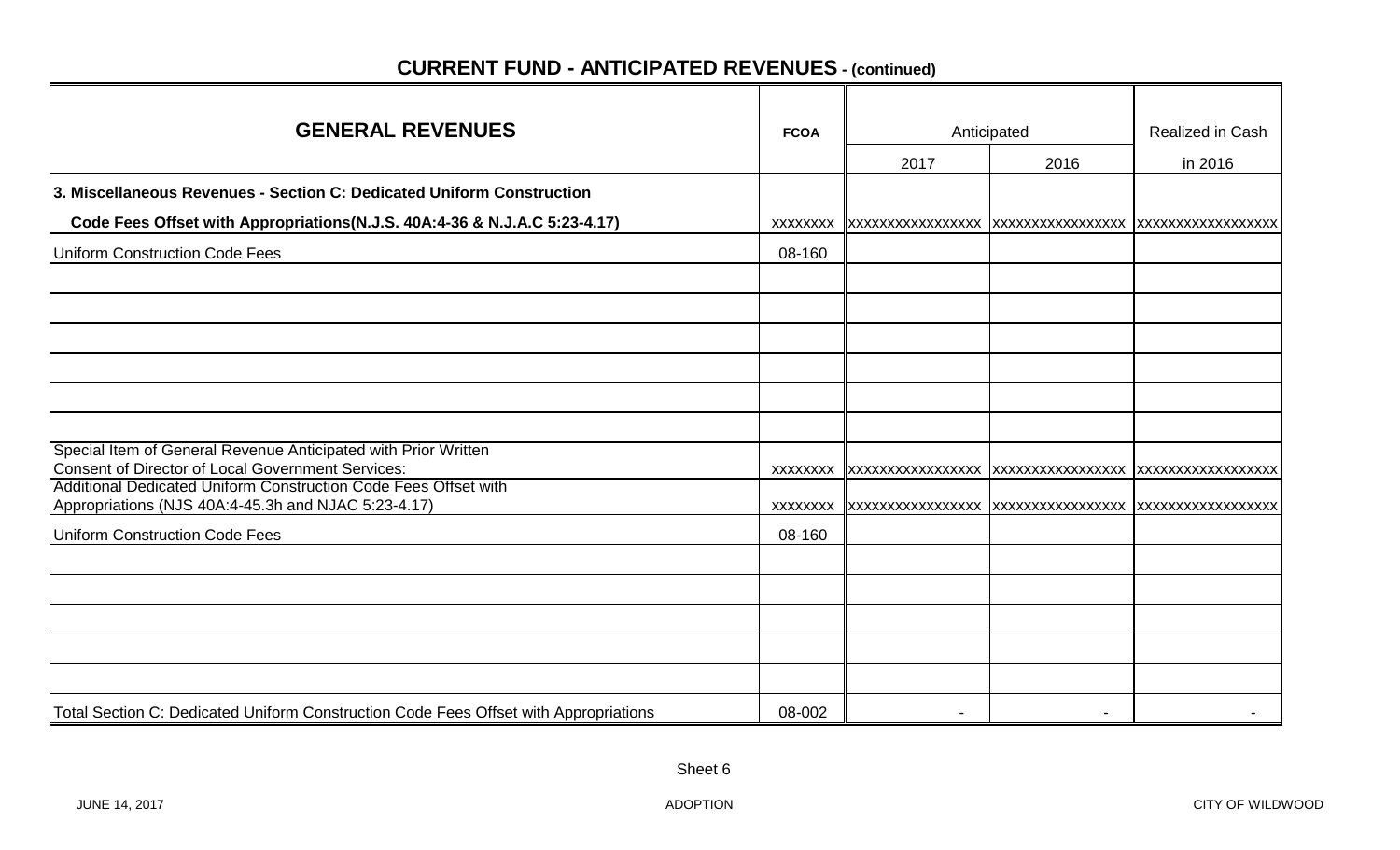| <b>GENERAL REVENUES</b>                                                                                                                                                    | <b>FCOA</b>    | Anticipated      | Realized in Cash |                  |
|----------------------------------------------------------------------------------------------------------------------------------------------------------------------------|----------------|------------------|------------------|------------------|
|                                                                                                                                                                            |                | 2017             | 2016             | in 2016          |
| 3. Miscellaneous Revenues - Section D:Special Items of General Revenue Anticipated With<br>Prior Written Consent of the Director of Local Government Services - Interlocal |                |                  |                  |                  |
| <b>Municipal Shared Services Agreements Offset with Appropriations</b>                                                                                                     | <b>XXXXXXX</b> | <b>XXXXXXXXX</b> | <b>XXXXXXXXX</b> | <b>XXXXXXXXX</b> |
| <b>Shared Service Agreements</b>                                                                                                                                           |                |                  |                  |                  |
|                                                                                                                                                                            |                |                  |                  |                  |
| Tax Assessor - North Wildwood                                                                                                                                              | 11-134         | 61,300.00        | 60,600.00        | 59,717.14        |
| <b>Emergency Medical Services - West Wildwood</b>                                                                                                                          | 11-133         | 15,000.00        | 15,000.00        | 15,000.00        |
| Municipal Court Services - West Wildwood                                                                                                                                   | 11-132         | 19,500.00        | 19,500.00        | 19,500.00        |
| Cops in School - WBOE                                                                                                                                                      | 11-130         | 60,000.00        | 60,000.00        | 60,000.00        |
| Police Dispatch - West Wildwood                                                                                                                                            | 11-131         | 35,000.00        | 35,000.00        | 35,000.00        |
| <b>Emergency Broadcast Notification Services - West Wildwood</b>                                                                                                           | 11-135         | 1,800.00         |                  |                  |
|                                                                                                                                                                            |                |                  |                  |                  |
|                                                                                                                                                                            |                |                  |                  |                  |
|                                                                                                                                                                            |                |                  |                  |                  |
|                                                                                                                                                                            |                |                  |                  |                  |
|                                                                                                                                                                            |                |                  |                  |                  |
|                                                                                                                                                                            |                |                  |                  |                  |
| Total Section D: Shared Services Agreements Offset With Appropriations                                                                                                     | 11-001         | 192,600.00       | 190,100.00       | 189,217.14       |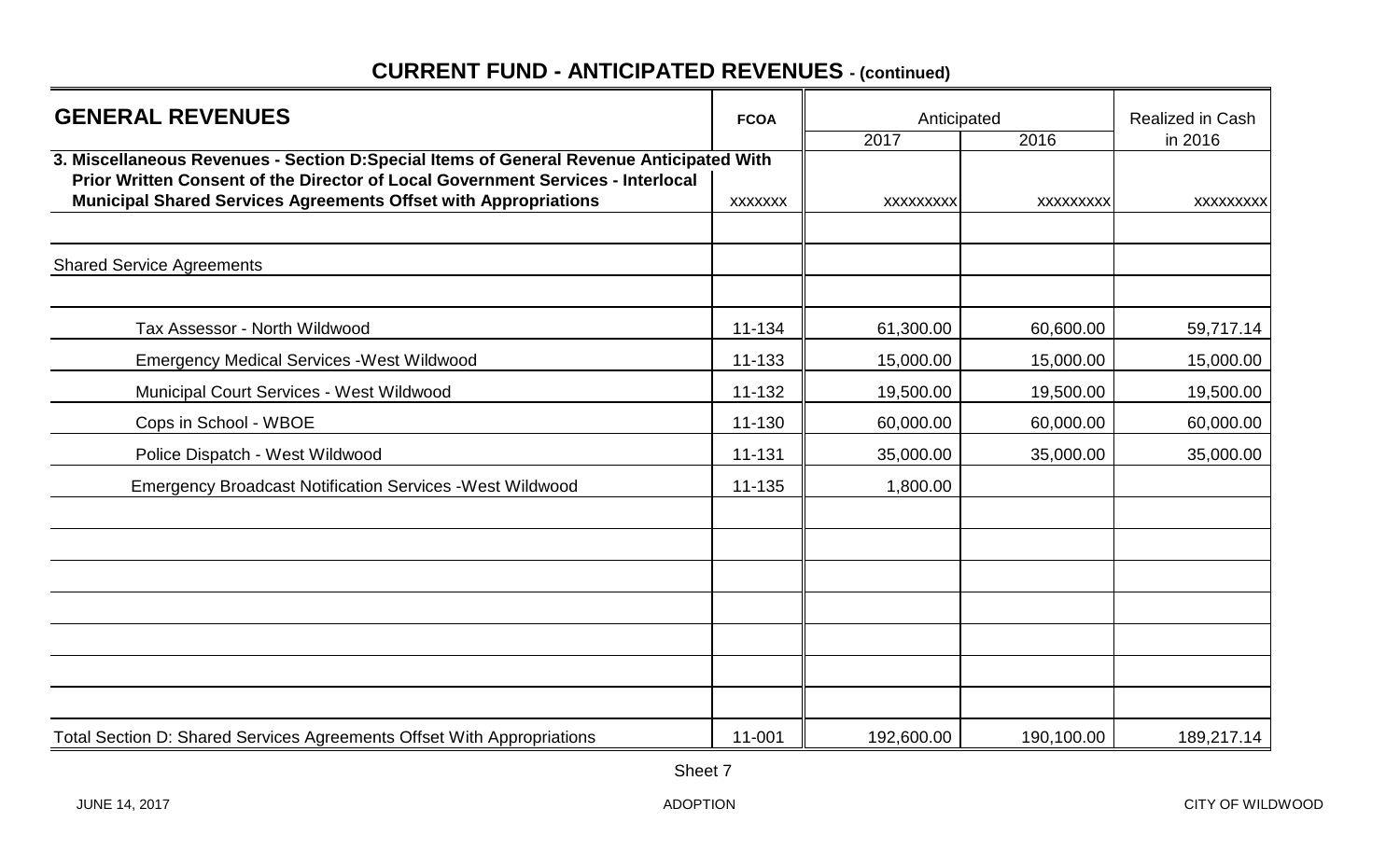| <b>GENERAL REVENUES</b>                                                            | <b>FCOA</b> |      | Anticipated    | Realized in Cash |  |
|------------------------------------------------------------------------------------|-------------|------|----------------|------------------|--|
|                                                                                    |             | 2017 | 2016           | in 2016          |  |
| 3. Miscellaneous Revenue - Section E: Special Items of General Revenue Anticipated |             |      |                |                  |  |
| With Prior Written Consent of Director of Local Government Services - Additional   |             |      |                |                  |  |
| Revenue Offset with Appropriations (N.J.S. 40A:4-445.3h)                           |             |      |                |                  |  |
|                                                                                    |             |      |                |                  |  |
|                                                                                    |             |      |                |                  |  |
|                                                                                    |             |      |                |                  |  |
|                                                                                    |             |      |                |                  |  |
|                                                                                    |             |      |                |                  |  |
|                                                                                    |             |      |                |                  |  |
|                                                                                    |             |      |                |                  |  |
|                                                                                    |             |      |                |                  |  |
|                                                                                    |             |      |                |                  |  |
|                                                                                    |             |      |                |                  |  |
|                                                                                    |             |      |                |                  |  |
|                                                                                    |             |      |                |                  |  |
|                                                                                    |             |      |                |                  |  |
| Total Section E: Special Item of General Revenue Anticipated with Prior Written    |             |      |                |                  |  |
| <b>Consent of Director of Local Government Services - Additional Revenues</b>      | 08-003      |      | $\blacksquare$ |                  |  |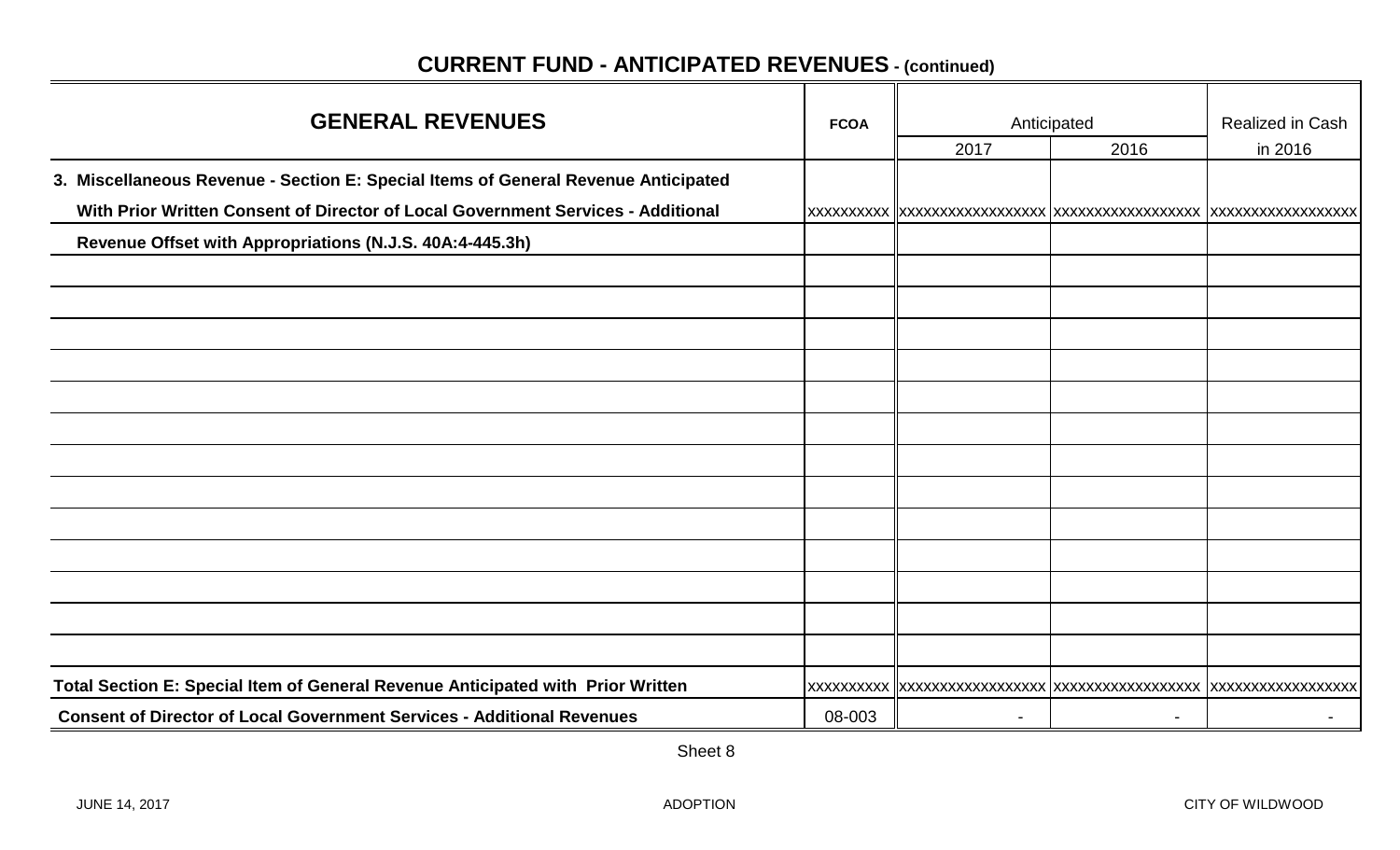# **FCOA Realized in Cash** Anticipated **Realized in Cash** 2017 2016 in 2016 **3. Miscellaneous Revenues - Section F: Special Items of General Revenue Anticipated with Prior Written Consent of Director of Local Government Services - Public and Private Revenues Offset with Appropriations:** xxxxxxx xxxxxxxxxxxxxxxxxx xxxxxxxxxxxxxxxxxx xxxxxxxxxxxxxxxxxx Small Cities CDBG 810,000.00 810,000.00 Drunk Driving Enforcement Fund 10-745 Clean Communities Program 29,418.30 29,418.30 10-770 1 33,628.27 29,418.30 29,418.30 29,418.30 Alcohol Education and Rehabilitation Fund 10-702 | 10-702 | 5,197.38 1,473.33 | 1,473.33 Recycling Tonnage 15,722.80 15,722.80 15,722.80 16,722.80 15,851.73 15,851.73 WBID Community Policing 20,000.00 20,000.00 20,000.00 20,000.00 20,000.00 20,000.00 20,000.00 20,000.00 20,000 Body Armor Grant 3,783.57 3,783.57 3,783.57 3,783.57 COPS in Shops 10-735 6,200.00 6,200.00 COPS Hiring Recovery Program 250,000.00 10-780 10-780 10-780 10-780 750,000.00 750,000.00 750,000.00 GWTIDA - Municipal Event Support 100,000.00 | 10-781 | 10-781 | 10-781 | 100,000.00 | 100,000.00 Cooperative Housing Inspection Program 18,025.00 | 10-782 | 26,554.00 | 18,025.00 | 18,025.00 Drive Sober or Get Pulled Over 5,000.00 5,000.00 Buckle Up South Jersey/Click It Or Ticket 5,000.00 **5,000.00** 5,000.00 **5,000.00** Anticipated **GENERAL REVENUES**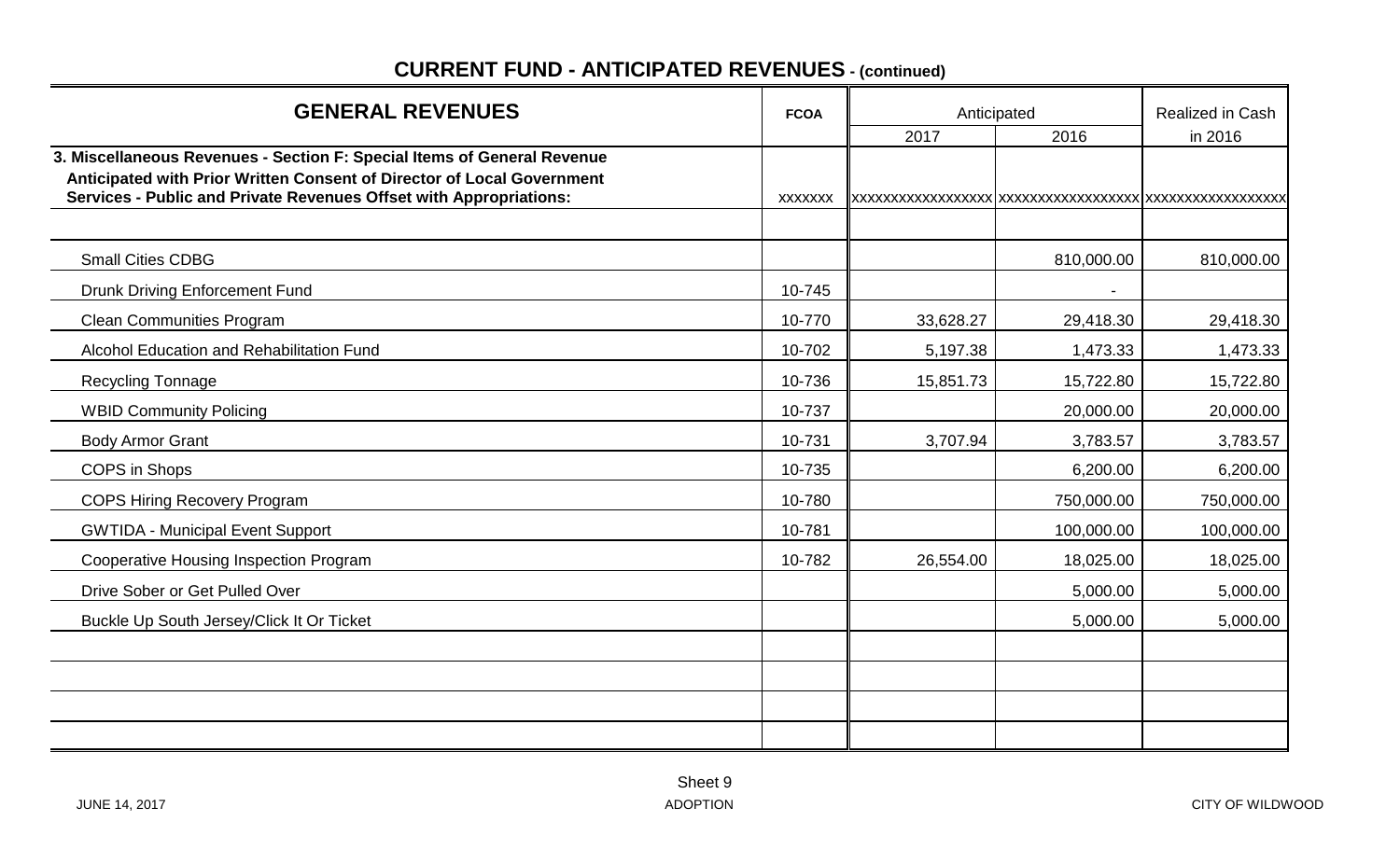| <b>GENERAL REVENUES</b>                                                                                                                                                                                                                    | <b>FCOA</b> | Anticipated                  | Realized in Cash |              |
|--------------------------------------------------------------------------------------------------------------------------------------------------------------------------------------------------------------------------------------------|-------------|------------------------------|------------------|--------------|
|                                                                                                                                                                                                                                            |             | 2017                         | 2016             | in 2016      |
| 3. Miscellaneous Revenues - Section F: Special Items of General Revenue Anticipated<br>with Prior Written Consent of Director of Local Government Services - Public and<br><b>Private Revenues Offset with Appropriations -(Continued)</b> |             | XXXXXXXXXX XXXXXXXXXXXXXXXXX |                  |              |
| Atlantic County Municipal Joint Insurance Fund Safety Incentive FY 2015                                                                                                                                                                    |             |                              | 2,650.00         | 2,650.00     |
| Atlantic County Municipal Joint Insurance Fund Wellness                                                                                                                                                                                    |             |                              | 1,500.00         | 1,500.00     |
| <b>Bulletproof Vest Partnership</b>                                                                                                                                                                                                        | 10-783      |                              | 7,235.21         | 7,235.21     |
| Body Worn Camera Assistance Program                                                                                                                                                                                                        |             |                              | 19,500.00        | 19,500.00    |
|                                                                                                                                                                                                                                            |             |                              |                  |              |
|                                                                                                                                                                                                                                            |             |                              |                  |              |
|                                                                                                                                                                                                                                            |             |                              |                  |              |
| Total Section F: Special Items of General Revenue Anticipated with Prior Written                                                                                                                                                           |             | XXXXXXXXXX  XXXXXXXXXXXXXXXX |                  |              |
| <b>Consent of Director of Local Government Services - Public and Private Revenues</b>                                                                                                                                                      | 10-001      | 84,939.32                    | 1,795,508.21     | 1,795,508.21 |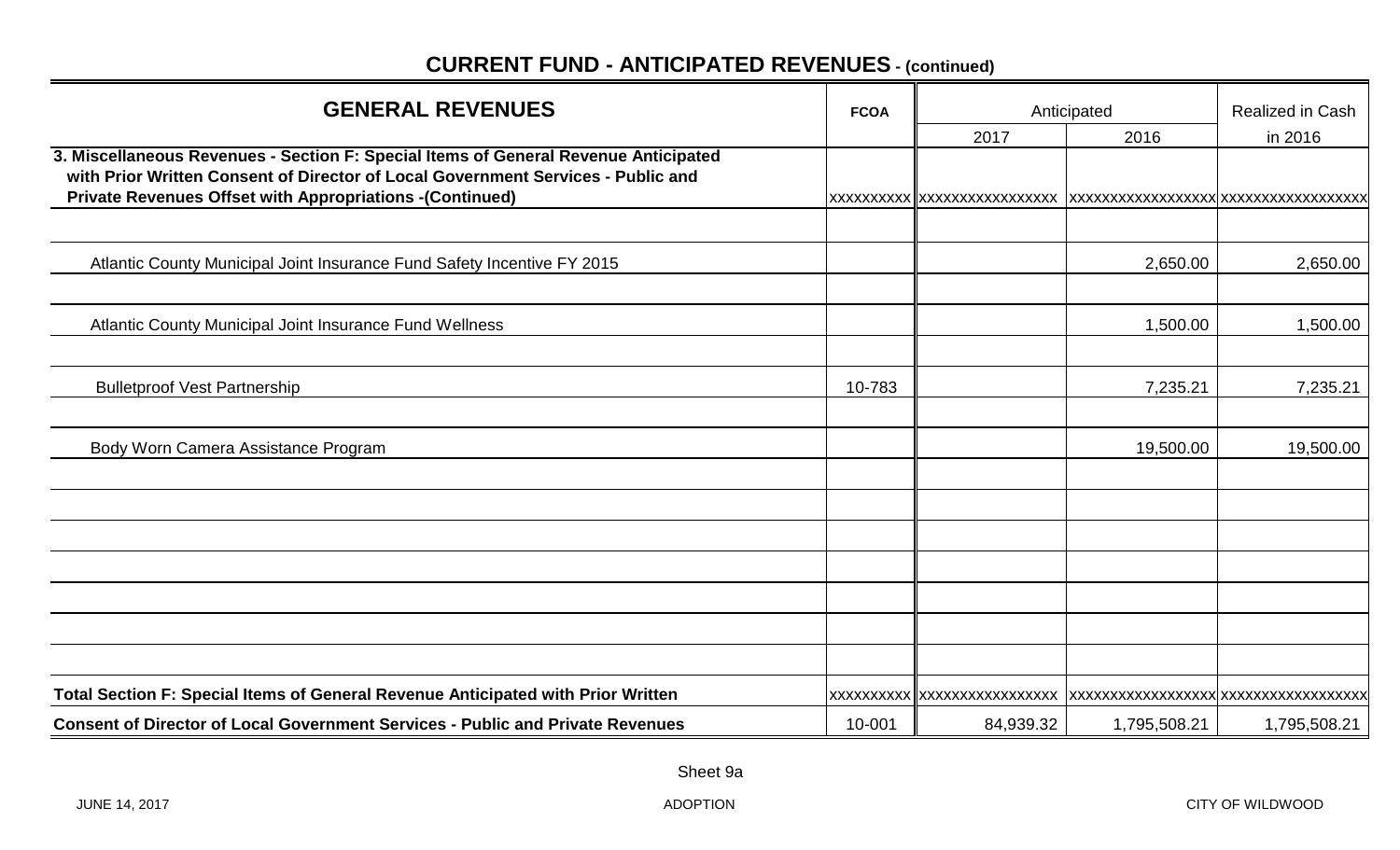| <b>GENERAL REVENUES</b>                                                                                                                                                          | <b>FCOA</b>     | Anticipated | Realized in Cash |            |
|----------------------------------------------------------------------------------------------------------------------------------------------------------------------------------|-----------------|-------------|------------------|------------|
|                                                                                                                                                                                  |                 | 2017        | 2016             | in 2016    |
| 3. Miscellaneous Revenues - Section G: Special Items of General Revenue Anticipated<br>with Prior Written Consent of Director of Local Government Services - Other Special Items | <b>XXXXXXXX</b> |             |                  |            |
|                                                                                                                                                                                  |                 |             |                  |            |
| <b>Uniform Fire Safety Act</b>                                                                                                                                                   | 08-106          | 51,632.98   | 52,850.04        | 45,628.18  |
| <b>Indirect Cost Allocation from Water Utility</b>                                                                                                                               | 08-180          | 487,713.00  | 478,960.28       | 478,960.28 |
| Wildwood Water Utility - Rio Grande Ave - Phase 1                                                                                                                                | 08-156          | 10,862.00   | 10,862.00        | 10,862.00  |
| Reserve for Payment of Notes                                                                                                                                                     | 08-158          | 44,631.77   | 29,218.55        |            |
| Reserve for Payment of Bonds                                                                                                                                                     | 08-158          | 6,748.04    |                  |            |
| <b>Water Utility Fund Balance</b>                                                                                                                                                | 08-181          | 232,841.00  | 242,249.00       | 242,249.00 |
| Municipal Event Support from GWTIDA                                                                                                                                              | 08-183          | 34,102.00   | 35,442.73        | 35,442.73  |
| <b>Beach Services Revenue</b>                                                                                                                                                    | 08-198          | 339,900.00  | 331,000.00       | 339,936.34 |
| Boardwalk 4th of July                                                                                                                                                            | 08-200          |             | 25,000.00        | 25,000.00  |
| Reserve from Insurance - Acquisition of Storage Units                                                                                                                            | 08-202          | 105,000.00  |                  |            |
|                                                                                                                                                                                  |                 |             |                  |            |
|                                                                                                                                                                                  |                 |             |                  |            |
|                                                                                                                                                                                  |                 |             |                  |            |
|                                                                                                                                                                                  |                 |             |                  |            |
|                                                                                                                                                                                  |                 |             |                  |            |
|                                                                                                                                                                                  |                 |             |                  |            |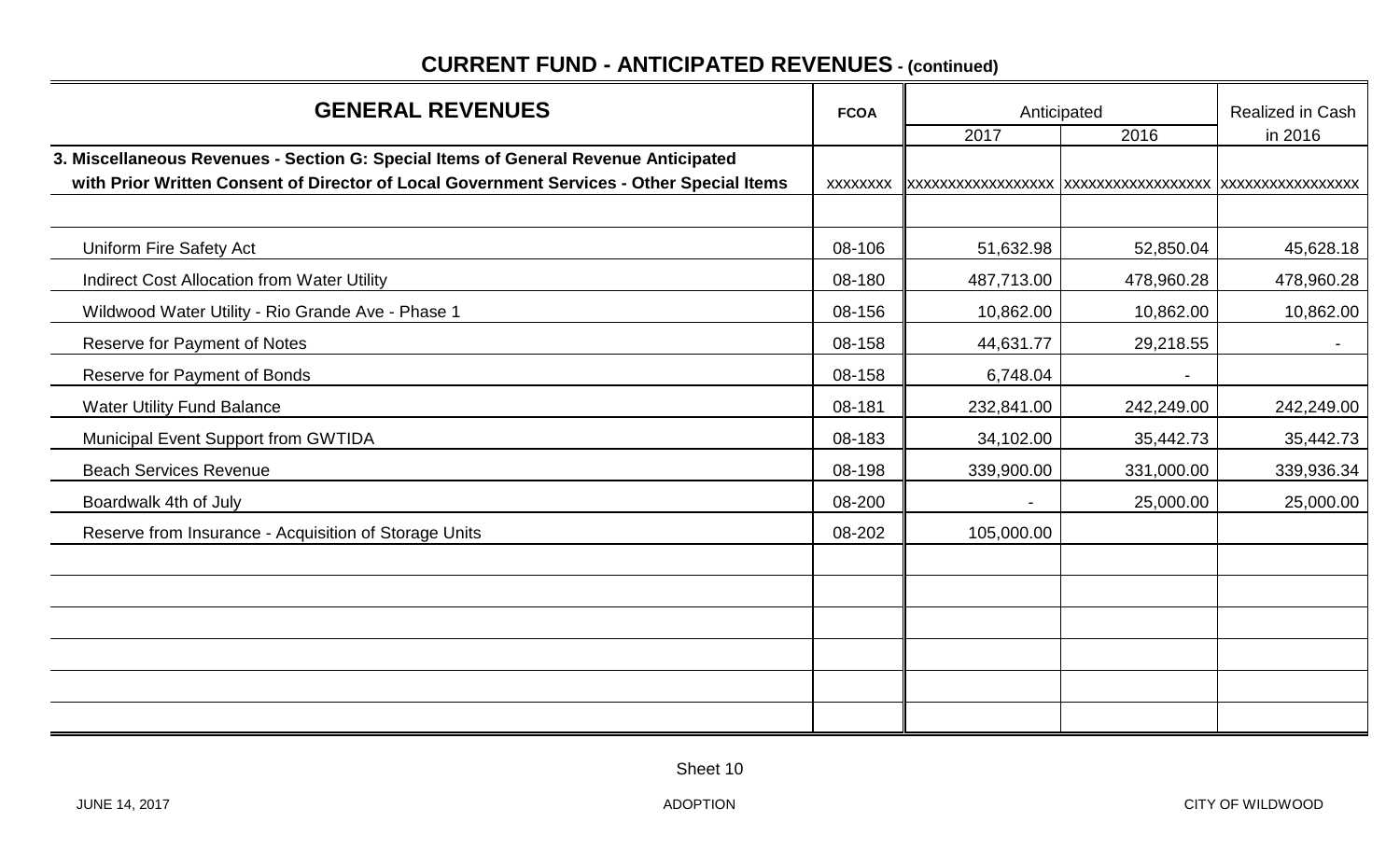| <b>GENERAL REVENUES</b>                                                                                                                                                                                 |        | Anticipated                  | <b>Realized in Cash</b>              |              |
|---------------------------------------------------------------------------------------------------------------------------------------------------------------------------------------------------------|--------|------------------------------|--------------------------------------|--------------|
|                                                                                                                                                                                                         |        | 2017                         | 2016                                 | in 2016      |
| 3. Miscellaneous Revenues - Section G: Special Items of General<br>Revenue Anticipated with Prior Written Consent of Director of Local<br><b>Government Services - Other Special Items (continued):</b> |        | xxxxxxxxxx  xxxxxxxxxxxxxxxx | XXXXXXXXXXXXXXXXXX XXXXXXXXXXXXXXXXX |              |
|                                                                                                                                                                                                         |        |                              |                                      |              |
| Cape May County Recycling Rebate                                                                                                                                                                        | 08-201 | $\blacksquare$               |                                      |              |
|                                                                                                                                                                                                         |        |                              |                                      |              |
| <b>GWTIDA Event Support - Wildwood Block Party</b>                                                                                                                                                      | 08-203 |                              | 7,500.00                             | $\sim$       |
|                                                                                                                                                                                                         |        |                              |                                      |              |
|                                                                                                                                                                                                         |        |                              |                                      |              |
|                                                                                                                                                                                                         |        |                              |                                      |              |
|                                                                                                                                                                                                         |        |                              |                                      |              |
|                                                                                                                                                                                                         |        |                              |                                      |              |
|                                                                                                                                                                                                         |        |                              |                                      |              |
|                                                                                                                                                                                                         |        |                              |                                      |              |
|                                                                                                                                                                                                         |        |                              |                                      |              |
|                                                                                                                                                                                                         |        |                              |                                      |              |
|                                                                                                                                                                                                         |        |                              |                                      |              |
|                                                                                                                                                                                                         |        |                              |                                      |              |
| Total Section G: Special Items of General Revenue Anticipated with Prior Written                                                                                                                        |        | XXXXXXXXXX XXXXXXXXXXXXXXXXX | xxxxxxxxxxxxxxxxxxxxxxxxxxxxxxxxxx   |              |
| <b>Consent of Director of Local Government Services - Other Special Items</b>                                                                                                                           | 08-004 | 1,313,430.79                 | 1,213,082.60                         | 1,178,078.53 |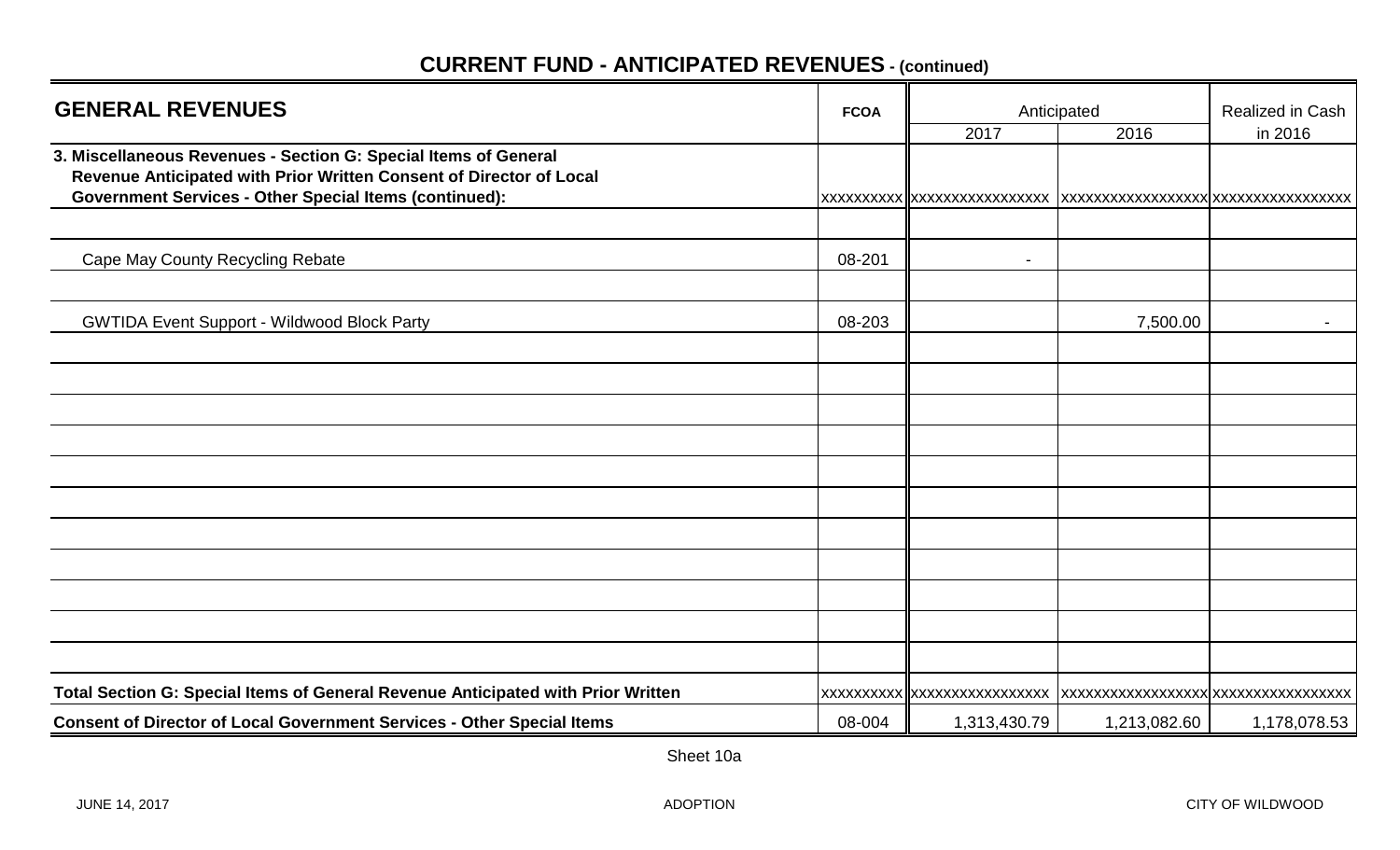| <b>GENERAL REVENUES</b>                                                                                                                                                    | <b>FCOA</b>     |               | Anticipated   | Realized in Cash               |
|----------------------------------------------------------------------------------------------------------------------------------------------------------------------------|-----------------|---------------|---------------|--------------------------------|
|                                                                                                                                                                            |                 | 2017          | 2016          | in 2016                        |
| <b>Summary of Revenues</b>                                                                                                                                                 |                 |               |               |                                |
|                                                                                                                                                                            | <b>XXXXXXXX</b> |               |               |                                |
| 1. Surplus Anticipated (Sheet 4, #1)                                                                                                                                       | 08-101          | 2,204,000.00  | 1,975,000.00  | 1,975,000.00                   |
| 2. Surplus Anticipated with Prior Written Consent of Director of Local Government Services (Sheet 4, #2)                                                                   | 08-102          |               |               |                                |
| 3. Miscellaneous Revenues                                                                                                                                                  | <b>XXXXXXXX</b> |               |               |                                |
| Total Section A: Local Revenues                                                                                                                                            | 08-001          | 3,947,029.90  | 3,895,096.18  | 3,967,284.30                   |
| Total Section B: State Aid Without Offsetting Appropriations                                                                                                               | 09-001          | 1,005,571.00  | 1,005,571.00  | 1,005,571.00                   |
| Total Section C: Dedicated Uniform Construction Code Fees Offset with Appropriations                                                                                       | 08-002          |               |               |                                |
| Special items of General Revenue Anticipated with Prior Written Consent of<br>Total Section D: Director of Local Government Services - Interlocal Muni. Service Agreements | 11-001          | 192,600.00    | 190,100.00    | 189,217.14                     |
| Special items of General Revenue Anticipated with Prior Written Consent of<br>Total Section E: Director of Local Government Services-Additional Revenues                   | 08-003          |               |               |                                |
| Special items of General Revenue Anticipated with Prior Written Consent of<br>Total Section F: Director of Local Government Services-Public and Private Revenues           | 10-001          | 84,939.32     | 1,795,508.21  | 1,795,508.21                   |
| Special items of General Revenue Anticipated with Prior Written Consent of<br>Total Section G: Director of Local Government Services-Other Special Items                   | 08-004          | 1,313,430.79  | 1,213,082.60  | 1,178,078.53                   |
| <b>Total Miscellaneous Revenues</b>                                                                                                                                        | 13-099          | 6,543,571.01  | 8,099,357.99  | 8,135,659.18                   |
| 4. Receipts from Delinquent Taxes                                                                                                                                          | 15-499          | 33,259.21     | 30,000.00     | 33,090.29                      |
| 5. Subtotal General Revenues (Items 1,2,3 and 4)                                                                                                                           | 13-099          | 8,780,830.22  | 10,104,357.99 | 10,143,749.47                  |
| 6. Amount to be Raised by Taxes for Support of Municipal Budget:                                                                                                           | <b>XXXXXXXX</b> |               |               |                                |
| a) Local Tax for Municipal Purposes Including Reserve for Uncollected Taxes                                                                                                | 07-190          | 19,009,565.93 |               | 18,370,247.30 XXXXXXXXXXXXXXXX |
| b) Addition to Local District School Tax                                                                                                                                   | 07-191          |               |               | <b>XXXXXXXXXXXXXXXXX</b>       |
| Total Amount to be Raised by Taxes for Support of Municipal Budget                                                                                                         | 07-199          | 19,009,565.93 | 18,370,247.30 | 18,583,970.87                  |
| <b>7. Total General Revenues</b>                                                                                                                                           | 13-299          | 27,790,396.15 | 28,474,605.29 | 28,727,720.34                  |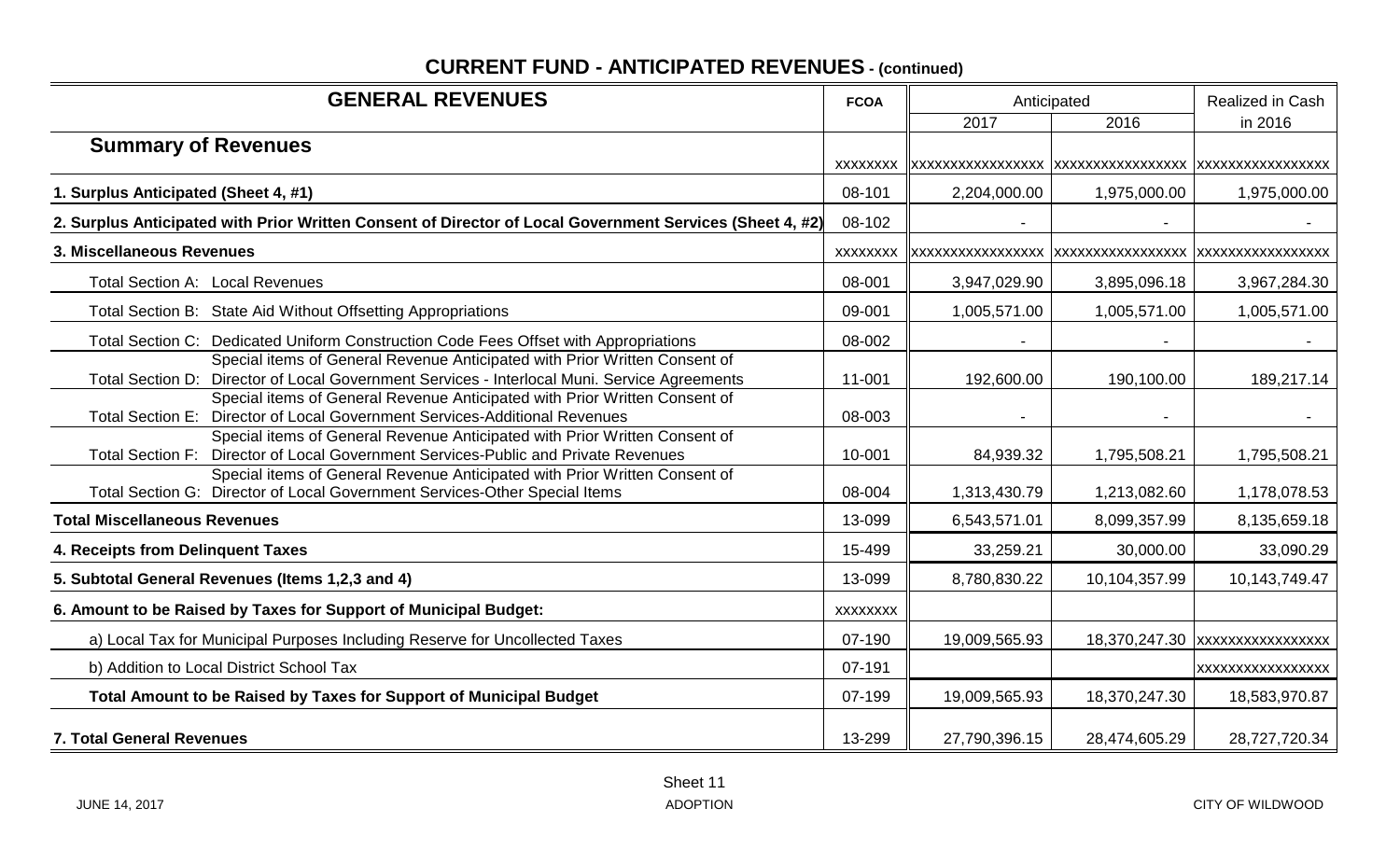| <b>8. GENERAL APPROPRIATIONS</b>                        |             |            |            | Appropriated                                     |                                                                 | <b>Expended 2016</b>      |                 |
|---------------------------------------------------------|-------------|------------|------------|--------------------------------------------------|-----------------------------------------------------------------|---------------------------|-----------------|
| (A) Operations - within "CAPS"                          | <b>FCOA</b> | for 2017   | for 2016   | for 2016 By<br><b>Emergency</b><br>Appropriation | Total for 2016<br><b>As Modified By</b><br><b>All Transfers</b> | Paid or<br><b>Charged</b> | <b>Reserved</b> |
| DEPARTMENT OF PUBLIC AFFAIRS                            |             |            |            |                                                  |                                                                 |                           |                 |
| <b>AND PUBLIC SAFETY</b>                                |             |            |            |                                                  |                                                                 |                           |                 |
| <b>Commissioner of Public Affairs and Public Safety</b> | 20-110      |            |            |                                                  |                                                                 |                           |                 |
| Salaries and Wages                                      | 20-110-1    | 40,900.00  | 40,100.00  |                                                  | 39,464.17                                                       | 39,464.17                 | 0.00            |
| Other Expenses                                          | 20-110-2    | 3,000.00   | 3,000.00   |                                                  | 3,000.00                                                        | 2,643.13                  | 356.87          |
| Prosecutor                                              | 43-496      |            |            |                                                  |                                                                 |                           |                 |
| Salaries and Wages                                      | 43-496-1    | $\sim$     | 1,000.00   |                                                  | 951.07                                                          | 942.31                    | 0.00            |
| <b>Other Expenses</b>                                   | 43-496-2    | 20,000.00  | 20,000.00  |                                                  | 20,000.00                                                       | 20,000.00                 | 0.00            |
| Department of Law - Director's Office                   | 25-155      |            |            |                                                  |                                                                 |                           |                 |
| Salaries and Wages                                      | 25-155-1    | 188,700.00 | 187,550.00 |                                                  | 186,090.00                                                      | 184,653.74                | 0.00            |
| <b>Other Expenses</b>                                   | 25-155-2    | 150,000.00 | 135,000.00 |                                                  | 120,350.00                                                      | 106,798.63                | 13,551.37       |
|                                                         |             |            |            |                                                  |                                                                 |                           |                 |
|                                                         |             |            |            |                                                  |                                                                 |                           |                 |
|                                                         |             |            |            |                                                  |                                                                 |                           |                 |
|                                                         |             |            |            |                                                  |                                                                 |                           |                 |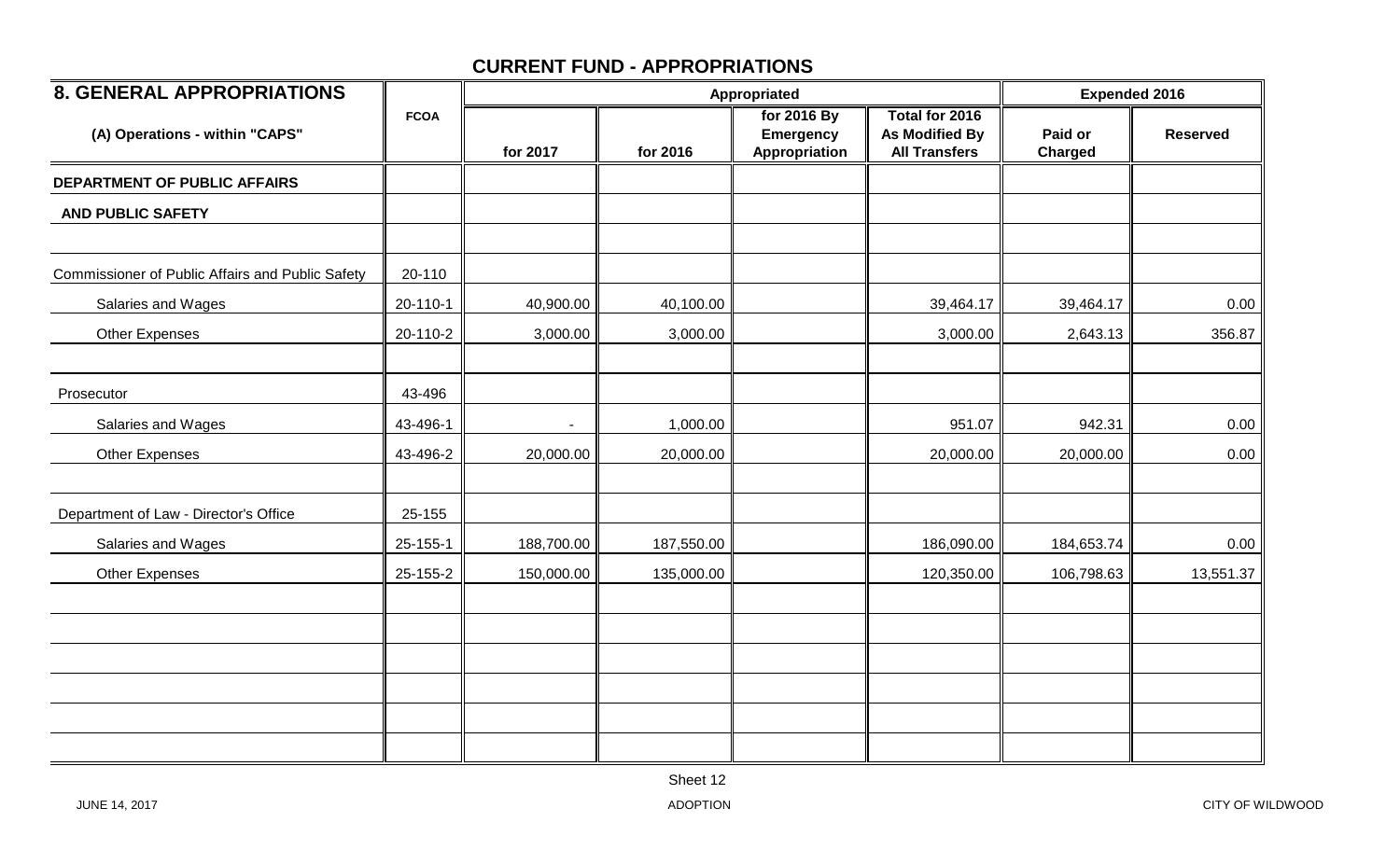| <b>8. GENERAL APPROPRIATIONS</b>            |             |              |              | Appropriated                                     |                                                                 | <b>Expended 2016</b>      |                 |
|---------------------------------------------|-------------|--------------|--------------|--------------------------------------------------|-----------------------------------------------------------------|---------------------------|-----------------|
| (A) Operations - within "CAPS" -(Continued) | <b>FCOA</b> | for 2017     | for 2016     | for 2016 By<br><b>Emergency</b><br>Appropriation | Total for 2016<br><b>As Modified By</b><br><b>All Transfers</b> | Paid or<br><b>Charged</b> | <b>Reserved</b> |
|                                             |             |              |              |                                                  |                                                                 |                           |                 |
| Police                                      | 25-240      |              |              |                                                  |                                                                 |                           |                 |
| Salaries and Wages                          | 25-240-1    | 4,650,900.00 | 4,230,800.00 |                                                  | 4,054,404.12                                                    | 3,835,955.65              | 203,916.65      |
| Seasonal Salaries and Wages                 | 25-240-1    | 790,000.00   | 790,000.00   |                                                  | 845,000.00                                                      | 844,783.53                | (0.00)          |
| Miscellaneous Other Expenses                | 25-240-2    | 274,600.00   | 165,000.00   |                                                  | 293,357.41                                                      | 247,582.63                | 45,774.78       |
| Purchase of Vehicles                        | 25-240-2    | 1.00         | 1.00         |                                                  | 79,296.88                                                       | 79,295.88                 | 1.00            |
|                                             |             |              |              |                                                  |                                                                 |                           |                 |
| Lifeguards                                  | 28-380      |              |              |                                                  |                                                                 |                           |                 |
| Salaries and Wages                          | 28-380-1    | 503,500.00   | 443,000.00   |                                                  | 440,976.85                                                      | 440,730.85                |                 |
| Other Expenses                              | 28-380-2    | 24,975.00    | 24,975.00    |                                                  | 24,975.00                                                       | 24,892.97                 | 82.03           |
| Office of Emergency Management              | 25-265      |              |              |                                                  |                                                                 |                           |                 |
| Salaries and Wages                          | 25-265-1    | 5,000.00     | 5,000.00     |                                                  | 5,000.00                                                        | 5,000.00                  | $\blacksquare$  |
| <b>Other Expenses</b>                       | 25-265-2    | 4,600.00     | 2,800.00     |                                                  | 4,395.00                                                        | 4,050.00                  | 345.00          |
| <b>Traffic Marking</b>                      | 26-290      |              |              |                                                  |                                                                 |                           |                 |
| Salaries and Wages                          | 26-290-1    | 184,300.00   | 181,100.00   |                                                  | 177,400.49                                                      | 174,880.88                | 1,406.15        |
| <b>Other Expenses</b>                       | 26-290-2    | 71,440.00    | 65,215.00    |                                                  | 65,215.00                                                       | 65,061.18                 | 153.82          |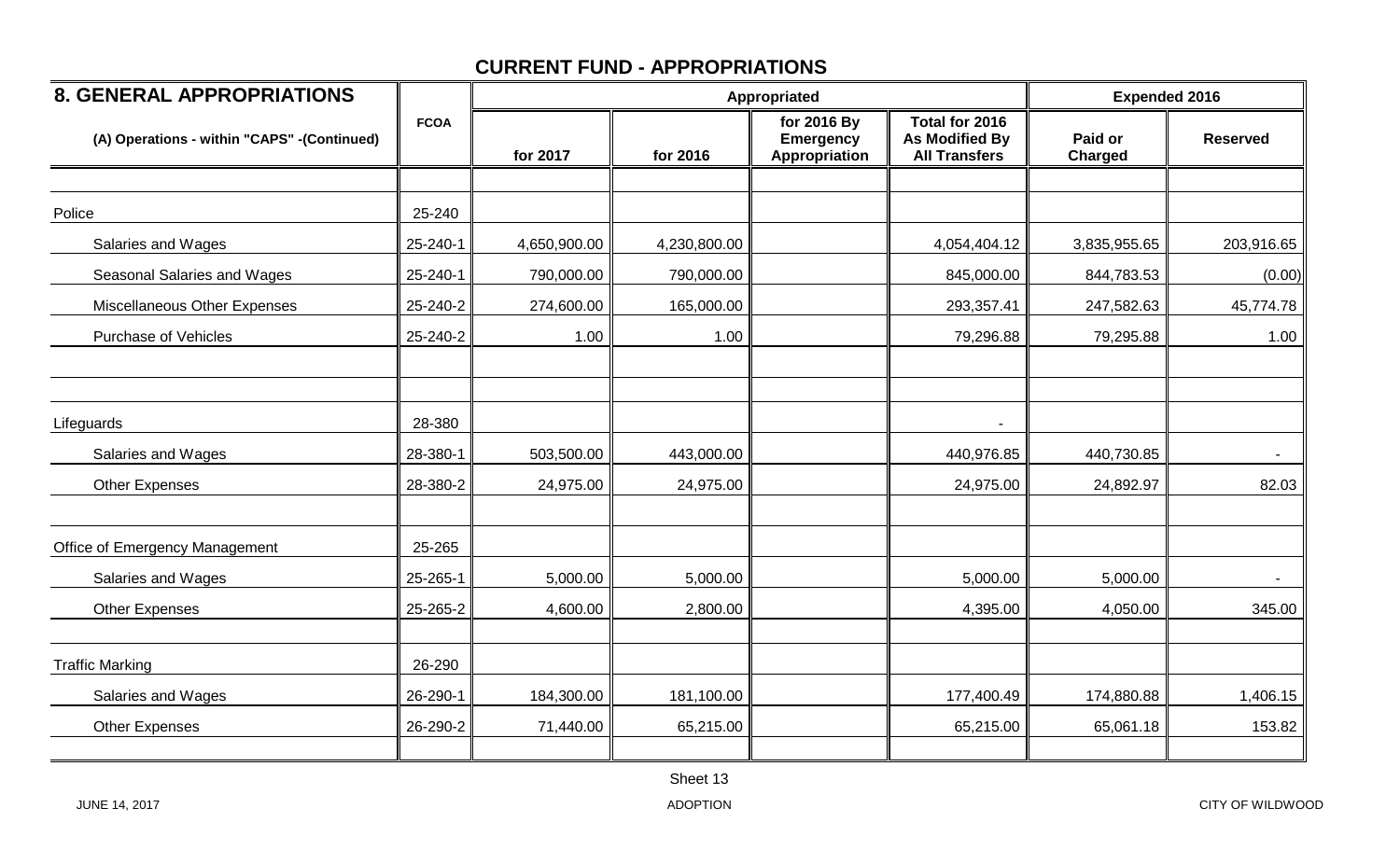| <b>8. GENERAL APPROPRIATIONS</b>            |             |              |              | Appropriated                                     |                                                                 | <b>Expended 2016</b> |                 |  |
|---------------------------------------------|-------------|--------------|--------------|--------------------------------------------------|-----------------------------------------------------------------|----------------------|-----------------|--|
| (A) Operations - within "CAPS" -(Continued) | <b>FCOA</b> | for 2017     | for 2016     | for 2016 By<br><b>Emergency</b><br>Appropriation | Total for 2016<br><b>As Modified By</b><br><b>All Transfers</b> | Paid or<br>Charged   | <b>Reserved</b> |  |
|                                             |             |              |              |                                                  |                                                                 |                      |                 |  |
| <b>Municipal Fire Fighting</b>              | 25-265      |              |              |                                                  |                                                                 |                      |                 |  |
| Salaries and Wages                          | 25-265-1    | 1,669,800.00 | 1,685,465.00 |                                                  | 1,761,391.27                                                    | 1,699,350.50         | 61,510.16       |  |
| <b>Other Expenses</b>                       | 25-265-2    | 114,250.00   | 114,250.00   |                                                  | 114,250.00                                                      | 114,047.24           | 202.76          |  |
| <b>Volunteer Fire Fighting</b>              | 25-260      |              |              |                                                  |                                                                 |                      |                 |  |
| <b>Other Expenses</b>                       | 25-260-2    | 10,400.00    | 10,400.00    |                                                  | 10,400.00                                                       | 10,400.00            | $\sim$          |  |
| Parking                                     | 25-240      |              |              |                                                  |                                                                 |                      |                 |  |
| Salaries and Wages                          | 25-240-1    | 26,300.00    | 20,000.00    |                                                  | 20,000.00                                                       | 19,957.50            | $\blacksquare$  |  |
| <b>Other Expenses</b>                       | 25-240-2    | 54,000.00    | 54,000.00    |                                                  | 54,000.00                                                       | 53,921.02            | 78.98           |  |
| <b>State Fire Prevention Code</b>           | 25-265      |              |              |                                                  |                                                                 |                      |                 |  |
| Salaries and Wages                          | 25-265-1    | 292,700.00   | 200,000.00   |                                                  | 215,375.25                                                      | 207,535.26           | 7,839.99        |  |
| <b>Other Expenses</b>                       | 25-265-2    | 3,900.00     | 3,900.00     |                                                  | 3,900.00                                                        | 3,719.22             | 180.78          |  |
| <b>Animal Control</b>                       | 20-100      |              |              |                                                  |                                                                 |                      |                 |  |
| <b>Other Expenses</b>                       | 20-100-2    | 52,500.00    | 51,000.00    |                                                  | 51,000.00                                                       | 51,000.00            |                 |  |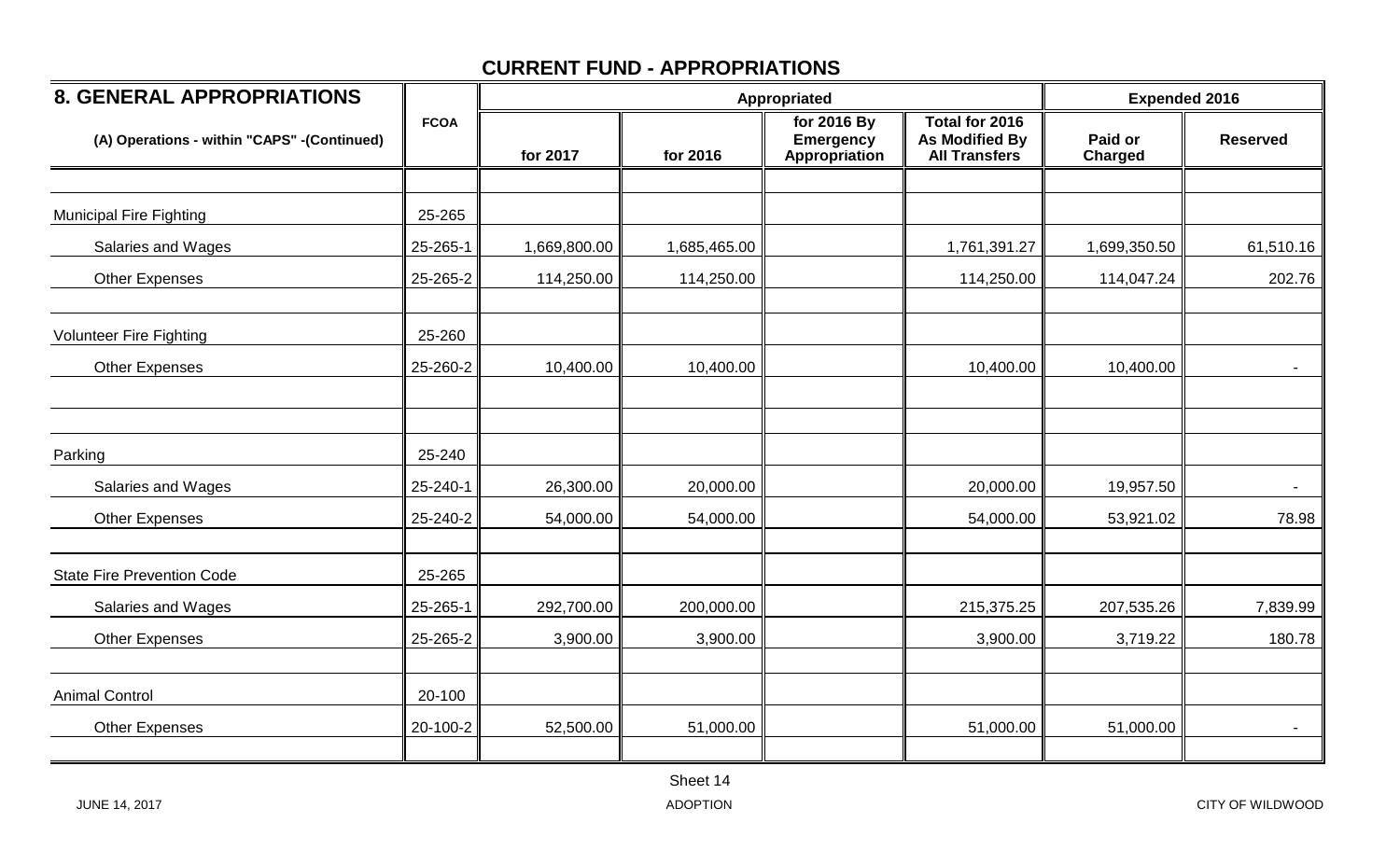| <b>8. GENERAL APPROPRIATIONS</b>            |             |            | Appropriated | <b>Expended 2016</b>                      |                                                                 |                           |                 |
|---------------------------------------------|-------------|------------|--------------|-------------------------------------------|-----------------------------------------------------------------|---------------------------|-----------------|
| (A) Operations - within "CAPS" -(Continued) | <b>FCOA</b> | for 2017   | for 2016     | for 2016 By<br>Emergency<br>Appropriation | Total for 2016<br><b>As Modified By</b><br><b>All Transfers</b> | Paid or<br><b>Charged</b> | <b>Reserved</b> |
|                                             |             |            |              |                                           |                                                                 |                           |                 |
| <b>Municipal Court</b>                      | 43-490      |            |              |                                           |                                                                 |                           |                 |
| Salaries & Wages                            | 43-490-1    | 321,600.00 | 298,900.00   |                                           | 294,351.74                                                      | 289,160.88                | 2,867.96        |
| <b>Other Expenses</b>                       | 43-490-2    | 28,000.00  | 28,000.00    |                                           | 28,000.00                                                       | 27,712.52                 | 287.48          |
| <b>Public Defender</b>                      | 43-495      |            |              |                                           |                                                                 |                           |                 |
| Other Expenses                              | 49-495-2    | 21,550.00  | 17,900.00    |                                           | 21,550.00                                                       | 21,550.00                 | $\sim$          |
|                                             |             |            |              |                                           |                                                                 |                           |                 |
|                                             |             |            |              |                                           |                                                                 |                           |                 |
|                                             |             |            |              |                                           |                                                                 |                           |                 |
|                                             |             |            |              |                                           |                                                                 |                           |                 |
|                                             |             |            |              |                                           |                                                                 |                           |                 |
|                                             |             |            |              |                                           |                                                                 |                           |                 |
|                                             |             |            |              |                                           |                                                                 |                           |                 |
|                                             |             |            |              |                                           |                                                                 |                           |                 |
|                                             |             |            |              |                                           |                                                                 |                           |                 |
|                                             |             |            |              |                                           |                                                                 |                           |                 |
|                                             |             |            |              |                                           |                                                                 |                           |                 |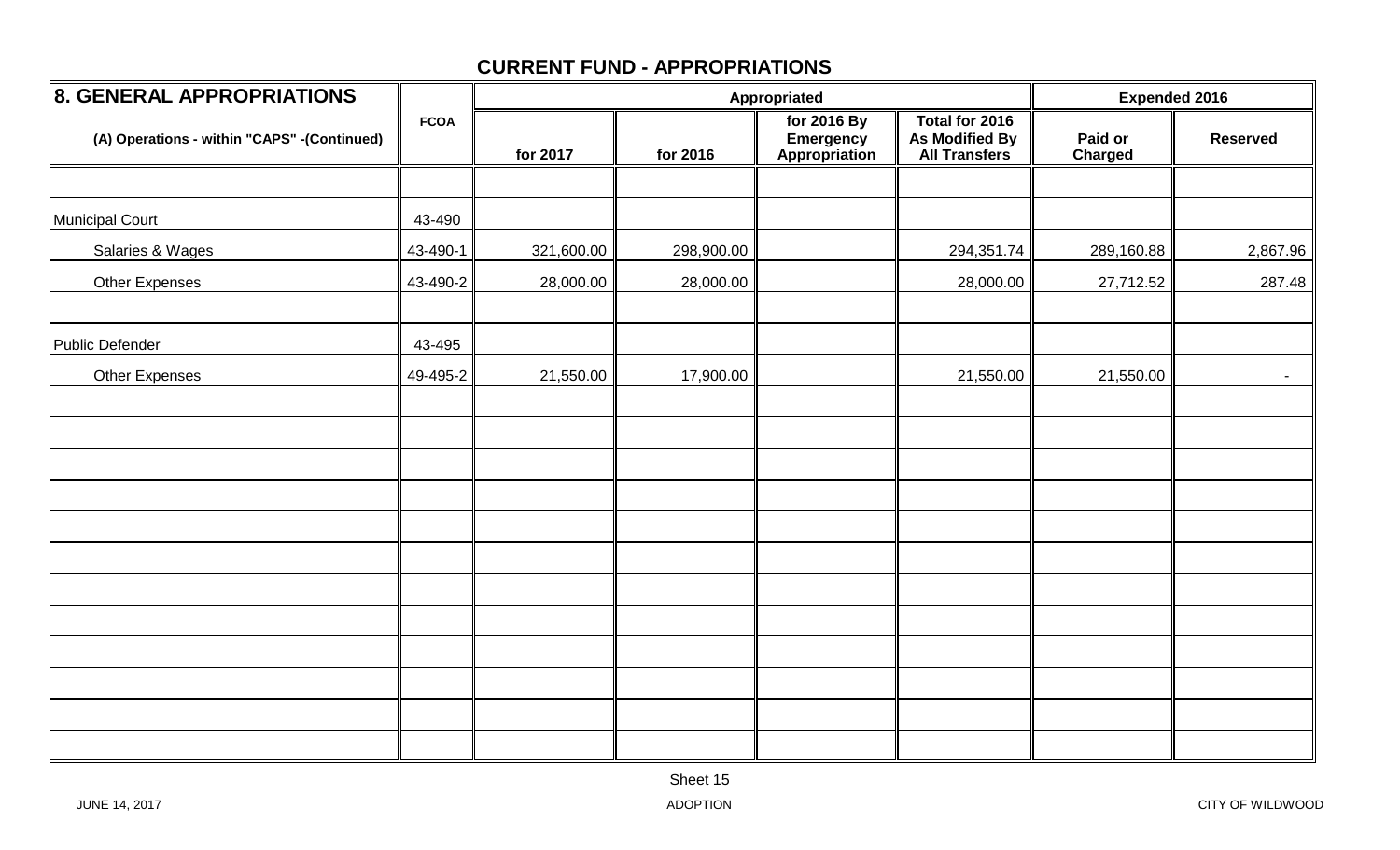| <b>8. GENERAL APPROPRIATIONS</b>            |             |            | <b>Expended 2016</b> |                                                  |                                                                 |                    |                 |
|---------------------------------------------|-------------|------------|----------------------|--------------------------------------------------|-----------------------------------------------------------------|--------------------|-----------------|
| (A) Operations - within "CAPS" -(Continued) | <b>FCOA</b> | for 2017   | for 2016             | for 2016 By<br><b>Emergency</b><br>Appropriation | Total for 2016<br><b>As Modified By</b><br><b>All Transfers</b> | Paid or<br>Charged | <b>Reserved</b> |
|                                             |             |            |                      |                                                  |                                                                 |                    |                 |
| DEPARTMENT OF REVENUE AND FINANCE           |             |            |                      |                                                  |                                                                 |                    |                 |
|                                             |             |            |                      |                                                  |                                                                 |                    |                 |
| <b>Commissioner of Revenue and Finance</b>  | 20-110      |            |                      |                                                  |                                                                 |                    |                 |
| Salaries and Wages                          | 20-110-1    | 40,900.00  | 40,100.00            |                                                  | 40,100.00                                                       | 39,043.72          | 0.00            |
| <b>Other Expenses</b>                       | 20-110-2    | 3,000.00   | 3,000.00             |                                                  | 3,000.00                                                        | 987.23             | 2,012.77        |
|                                             |             |            |                      |                                                  |                                                                 |                    |                 |
| Municipal Administrator                     | 20-110      |            |                      |                                                  |                                                                 |                    |                 |
| Salaries and Wages                          | 20-110-1    | 60,000.00  | 55,250.00            |                                                  | 50,250.00                                                       | 44,067.10          | $\sim$          |
| <b>Other Expenses</b>                       | 20-110-2    | 25,700.00  | 25,736.00            |                                                  | 23,641.00                                                       | 14,472.98          | 9,168.02        |
|                                             |             |            |                      |                                                  |                                                                 |                    |                 |
| <b>Collection of Taxes</b>                  | 20-145      |            |                      |                                                  |                                                                 |                    |                 |
| <b>Other Expenses</b>                       | 20-145-2    | 1.00       | 1.00                 |                                                  | 1.00                                                            |                    | 1.00            |
|                                             |             |            |                      |                                                  |                                                                 |                    |                 |
| <b>City Clerk</b>                           | 20-120      |            |                      |                                                  |                                                                 |                    |                 |
| Salaries and Wages                          | 20-120-1    | 204,300.00 | 201,700.00           |                                                  | 200,800.00                                                      | 197,596.45         | 2,788.36        |
| <b>Other Expenses</b>                       | 20-120-2    | 21,600.00  | 18,670.00            |                                                  | 26,670.00                                                       | 20,875.63          | 5,794.37        |
|                                             |             |            |                      |                                                  |                                                                 |                    |                 |
|                                             |             |            |                      |                                                  |                                                                 |                    |                 |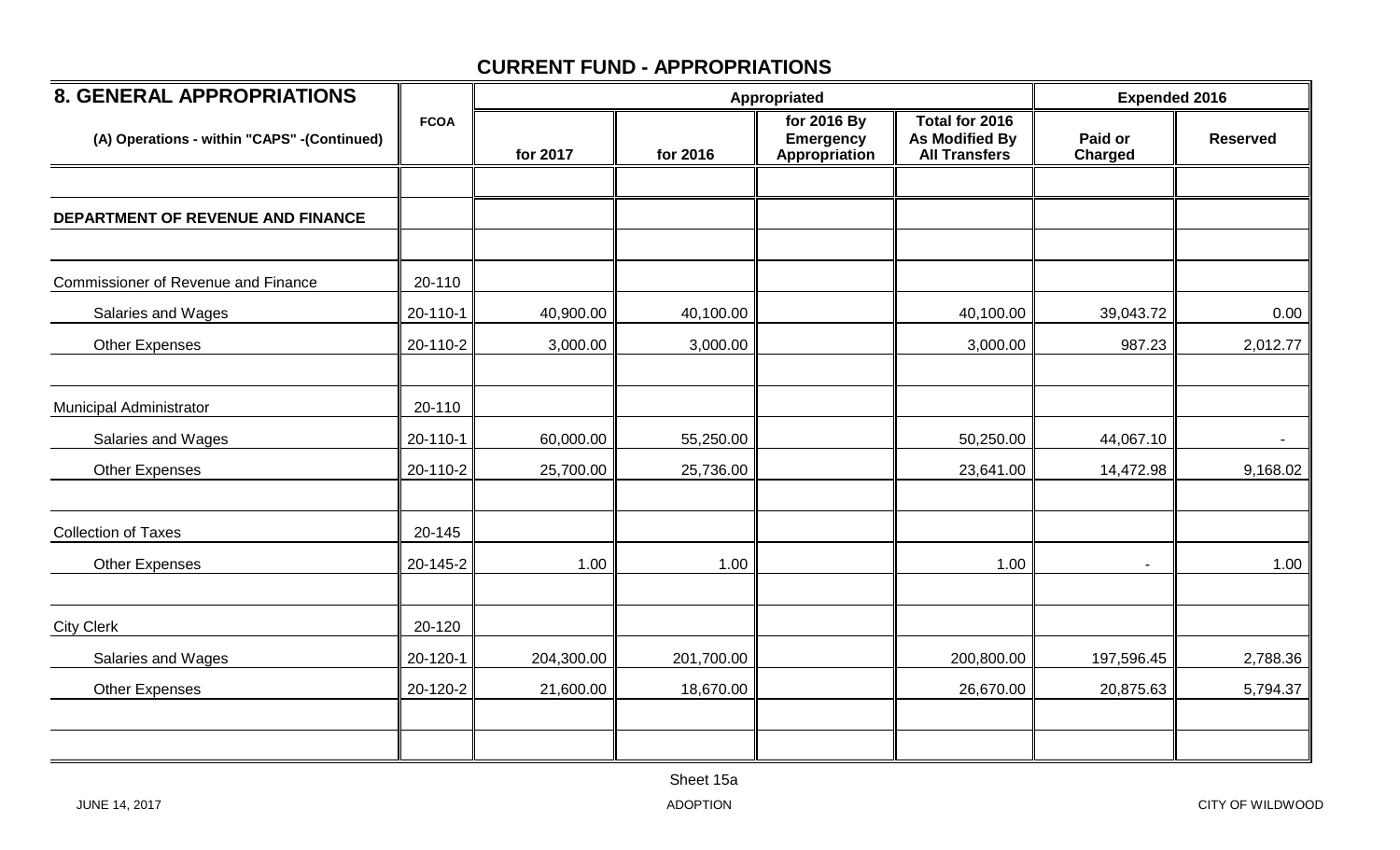| <b>8. GENERAL APPROPRIATIONS</b>            |             |            |            | Appropriated                                     |                                                          | <b>Expended 2016</b> |                 |
|---------------------------------------------|-------------|------------|------------|--------------------------------------------------|----------------------------------------------------------|----------------------|-----------------|
| (A) Operations - within "CAPS" -(Continued) | <b>FCOA</b> | for 2017   | for 2016   | for 2016 By<br><b>Emergency</b><br>Appropriation | Total for 2016<br>As Modified By<br><b>All Transfers</b> | Paid or<br>Charged   | <b>Reserved</b> |
|                                             |             |            |            |                                                  |                                                          |                      |                 |
| Elections                                   | 20-120      |            |            |                                                  |                                                          |                      |                 |
| Other Expenses                              | 20-120-2    | 2,000.00   | 2,000.00   |                                                  | 2,000.00                                                 | 1,705.71             |                 |
| <b>Accounts and Control</b>                 | 20-130      |            |            |                                                  |                                                          |                      |                 |
| Salaries and Wages                          | 20-130-1    | 268,500.00 | 264,100.00 |                                                  | 264,100.00                                               | 255,865.22           | 4,703.88        |
| <b>Other Expenses</b>                       | 20-130-2    | 36,000.00  | 32,100.00  |                                                  | 42,100.00                                                | 30,214.01            | 11,885.99       |
| <b>Audit Services</b>                       | 20-135      |            |            |                                                  |                                                          |                      |                 |
| <b>Other Expenses</b>                       | 20-135-2    | 51,500.00  | 58,900.00  |                                                  | 58,900.00                                                | 58,900.00            | $\blacksquare$  |
| <b>Tax Assessment</b>                       | 20-150      |            |            |                                                  |                                                          |                      |                 |
| Salaries and Wages                          | 20-150-1    | 109,400.00 | 105,900.00 |                                                  | 105,900.00                                               | 103,771.86           | $\sim 10$       |
| <b>Other Expenses</b>                       | 20-150-2    | 76,800.00  | 35,800.00  |                                                  | 46,800.00                                                | 46,118.77            | 681.23          |
|                                             |             |            |            |                                                  |                                                          |                      |                 |
|                                             |             |            |            |                                                  |                                                          |                      |                 |
|                                             |             |            |            |                                                  |                                                          |                      |                 |
|                                             |             |            |            |                                                  |                                                          |                      |                 |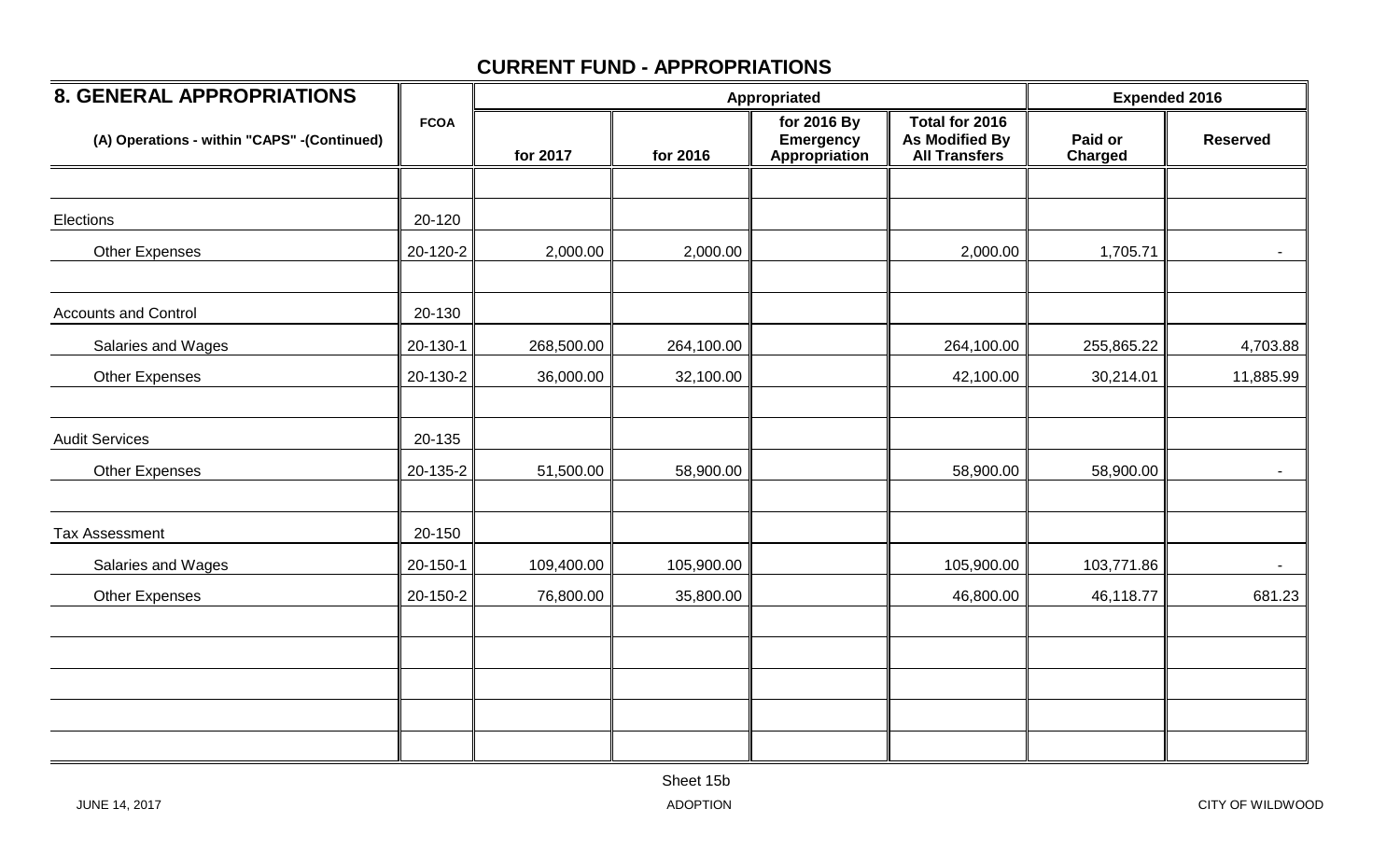| <b>8. GENERAL APPROPRIATIONS</b>            |             |            | Appropriated | <b>Expended 2016</b>                             |                                                                 |                           |                 |
|---------------------------------------------|-------------|------------|--------------|--------------------------------------------------|-----------------------------------------------------------------|---------------------------|-----------------|
| (A) Operations - within "CAPS" -(Continued) | <b>FCOA</b> | for 2017   | for 2016     | for 2016 By<br><b>Emergency</b><br>Appropriation | Total for 2016<br><b>As Modified By</b><br><b>All Transfers</b> | Paid or<br><b>Charged</b> | <b>Reserved</b> |
|                                             |             |            |              |                                                  |                                                                 |                           |                 |
| <b>Revenue Collection</b>                   | 20-145      |            |              |                                                  |                                                                 |                           |                 |
| Salaries and Wages                          | 20-145-1    | 125,900.00 | 121,200.00   |                                                  | 122,700.00                                                      | 121,158.46                | (0.00)          |
| <b>Other Expenses</b>                       | 20-145-2    | 16,800.00  | 16,880.00    |                                                  | 16,880.00                                                       | 12,949.83                 | 3,930.17        |
| <b>Beach Services</b>                       | 28-380      |            |              |                                                  |                                                                 |                           |                 |
| Salaries and Wages                          | 28-380-1    | 96,100.00  | 144,900.00   |                                                  | 144,900.00                                                      | 109,645.07                | 3,000.00        |
| <b>Other Expenses</b>                       | 28-380-2    | 92,500.00  | 67,700.00    |                                                  | 67,700.00                                                       | 66,155.85                 | 1,544.15        |
| Purchasing                                  | 20-130      |            |              |                                                  |                                                                 |                           |                 |
| Salaries and Wages                          | 20-130-1    | 101,400.00 | 121,800.00   |                                                  | 119,700.00                                                      | 112,938.26                | 6,761.74        |
| <b>Other Expenses</b>                       | 20-130-2    | 108,000.00 | 98,730.00    |                                                  | 98,730.00                                                       | 89,817.30                 | 3,197.59        |
| <b>Redevelopment Agency</b>                 | 20-170      |            |              |                                                  |                                                                 |                           |                 |
| <b>Other Expenses</b>                       | 20-170-2    | 1.00       | 25,500.00    |                                                  | 25,500.00                                                       |                           |                 |
| <b>Economic Development</b>                 | 20-170      |            |              |                                                  |                                                                 |                           |                 |
| <b>Other Expenses</b>                       | 20-170-1    | 106,900.00 | 136,900.00   |                                                  | 136,900.00                                                      | 110,500.00                | $\sim$          |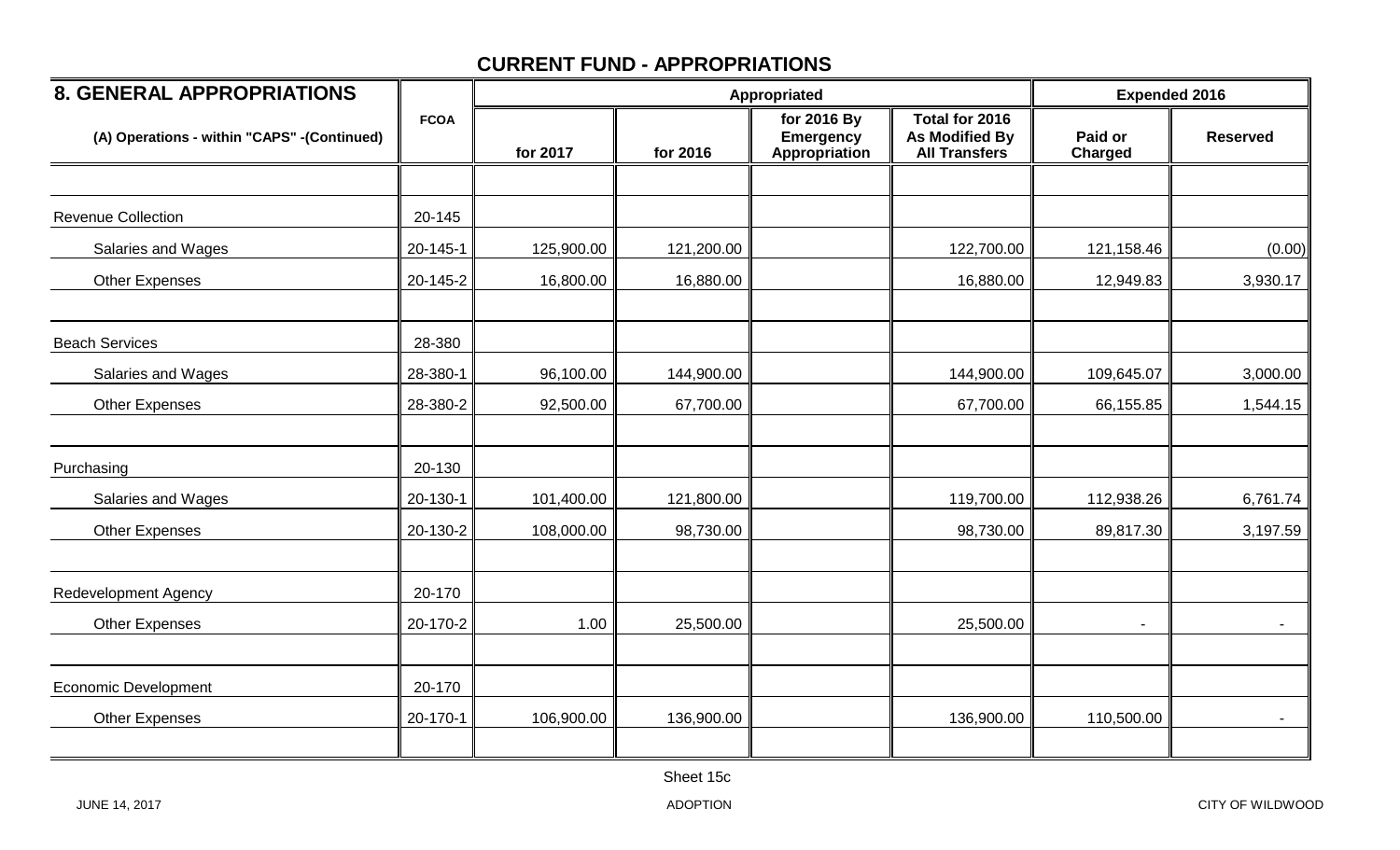| <b>8. GENERAL APPROPRIATIONS</b>             |             |              | Appropriated | <b>Expended 2016</b>                             |                                                                 |                           |                 |
|----------------------------------------------|-------------|--------------|--------------|--------------------------------------------------|-----------------------------------------------------------------|---------------------------|-----------------|
| (A) Operations - within "CAPS" - (Continued) | <b>FCOA</b> | for 2017     | for 2016     | for 2016 By<br><b>Emergency</b><br>Appropriation | Total for 2016<br><b>As Modified By</b><br><b>All Transfers</b> | Paid or<br><b>Charged</b> | <b>Reserved</b> |
|                                              |             |              |              |                                                  |                                                                 |                           |                 |
| Insurance                                    |             |              |              |                                                  |                                                                 |                           |                 |
| <b>General Liability</b>                     | 23-210-2    | 392,000.00   | 380,000.00   |                                                  | 390,600.00                                                      | 365,967.41                | 12,000.00       |
| <b>Workers Compensation</b>                  | 23-215-2    | 913,000.00   | 920,600.00   |                                                  | 933,600.00                                                      | 928,292.19                | 0.60            |
| <b>Employee Group Health</b>                 | 23-220-2    | 3,841,200.00 | 3,882,501.00 |                                                  | 3,680,196.75                                                    | 3,591,934.73              | 22,216.54       |
| <b>Employee Group Opt-out Payments</b>       | 23-221-1    | 9,700.00     | 2,100.00     |                                                  | 4,100.00                                                        | 2,757.88                  |                 |
| <b>Surety Bond</b>                           | 23-220-2    | 50.00        | 50.00        |                                                  | 50.00                                                           | 50.00                     | $\blacksquare$  |
|                                              |             |              |              |                                                  |                                                                 |                           |                 |
| Human Resources                              | 20-110      |              |              |                                                  |                                                                 |                           |                 |
| Salaries and Wages                           | 20-110-1    | 146,800.00   | 137,300.00   |                                                  | 135,800.00                                                      | 130,602.23                | 2,156.79        |
| <b>Other Expenses</b>                        | 20-110-2    | 17,510.00    | 17,510.00    |                                                  | 17,510.00                                                       | 9,711.81                  | 7,798.19        |
|                                              |             |              |              |                                                  |                                                                 |                           |                 |
| <b>Relocation Assistance</b>                 | 27-345      |              |              |                                                  |                                                                 |                           |                 |
| <b>Other Expenses</b>                        | 27-345-2    | 5,000.00     | 5,000.00     |                                                  | 5,000.00                                                        |                           |                 |
|                                              |             |              |              |                                                  |                                                                 |                           |                 |
|                                              |             |              |              |                                                  |                                                                 |                           |                 |
|                                              |             |              |              |                                                  |                                                                 |                           |                 |
|                                              |             |              |              |                                                  |                                                                 |                           |                 |
|                                              |             |              |              |                                                  |                                                                 |                           |                 |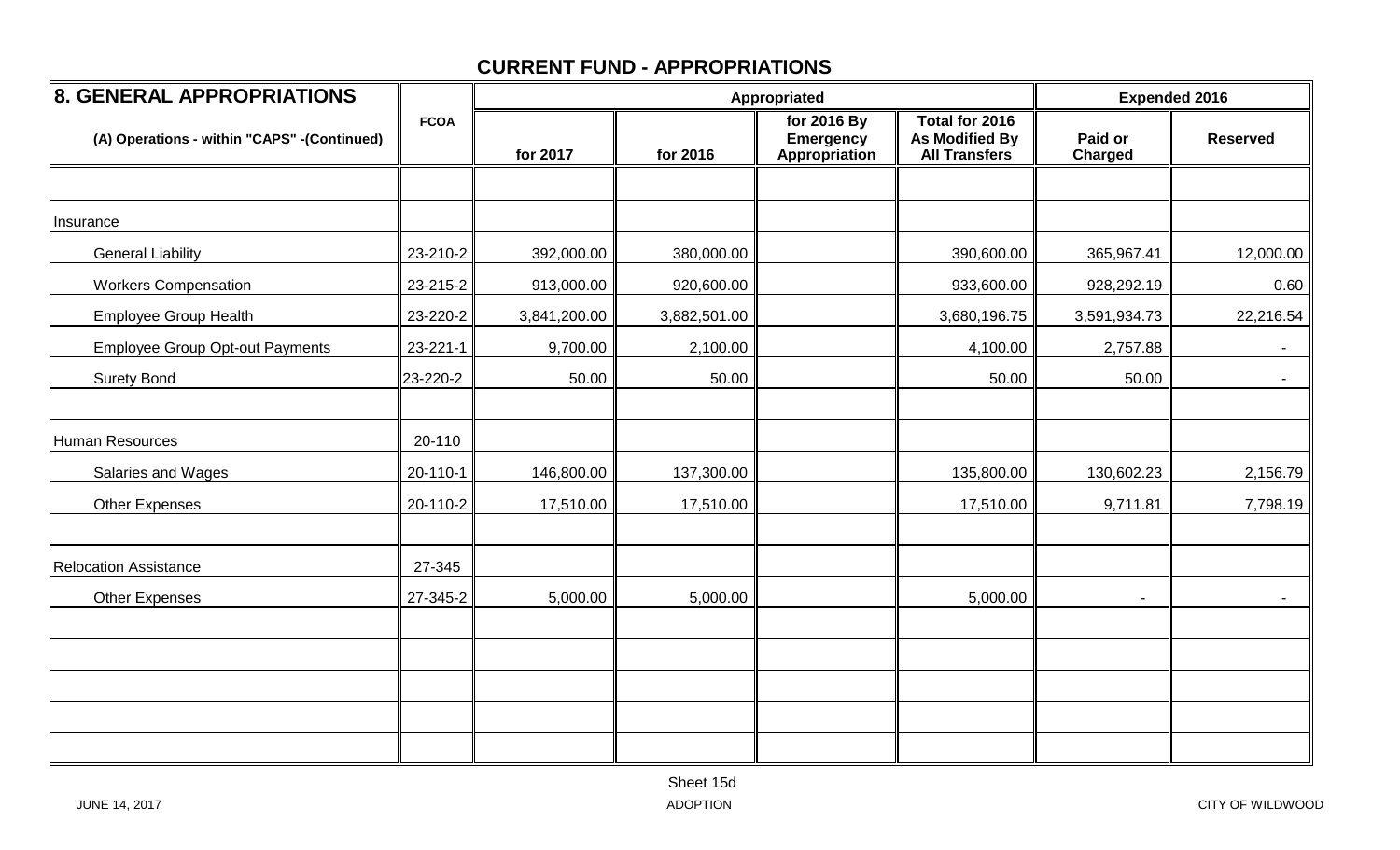| <b>8. GENERAL APPROPRIATIONS</b>            |             |            | Appropriated | <b>Expended 2016</b>                             |                                                                 |                           |                 |
|---------------------------------------------|-------------|------------|--------------|--------------------------------------------------|-----------------------------------------------------------------|---------------------------|-----------------|
| (A) Operations - within "CAPS" -(Continued) | <b>FCOA</b> | for 2017   | for 2016     | for 2016 By<br><b>Emergency</b><br>Appropriation | Total for 2016<br><b>As Modified By</b><br><b>All Transfers</b> | Paid or<br><b>Charged</b> | <b>Reserved</b> |
|                                             |             |            |              |                                                  |                                                                 |                           |                 |
| DEPT. OF PUBLIC WORKS, PARKS & PROPERTY     |             |            |              |                                                  |                                                                 |                           |                 |
|                                             |             |            |              |                                                  |                                                                 |                           |                 |
| <b>Commissioner of Public Works</b>         | 20-110      |            |              |                                                  |                                                                 |                           |                 |
| Salaries and Wages                          | 20-110-1    | 80,300.00  | 96,100.00    |                                                  | 94,100.00                                                       | 69,660.28                 | $\blacksquare$  |
| <b>Other Expenses</b>                       | 20-110-2    | 44,000.00  | 3,500.00     |                                                  | 4,000.00                                                        | 3,961.15                  | 38.85           |
|                                             |             |            |              |                                                  |                                                                 |                           |                 |
| Director of Public Works                    | 26-300      |            |              |                                                  |                                                                 |                           |                 |
| Salaries and Wages                          | 26-300-1    | 169,900.00 | 166,400.00   |                                                  | 167,900.00                                                      | 164,204.36                | 2,632.69        |
| <b>Other Expenses</b>                       | 26-300-2    | 28,360.00  | 21,960.00    |                                                  | 16,160.00                                                       | 15,634.15                 | 525.85          |
|                                             |             |            |              |                                                  |                                                                 |                           |                 |
| <b>Engineering Fees</b>                     | 20-120      |            |              |                                                  |                                                                 |                           |                 |
| <b>Other Expenses</b>                       | 20-120-2    | 128,000.00 | 113,000.00   |                                                  | 113,000.00                                                      | 113,000.00                | $\blacksquare$  |
|                                             |             |            |              |                                                  |                                                                 |                           |                 |
| <b>Building Maintenance</b>                 | 20-120      |            |              |                                                  |                                                                 |                           |                 |
| Salaries and Wages                          | 20-120-1    | 228,300.00 | 161,400.00   |                                                  | 168,000.00                                                      | 157,960.26                | 1,065.33        |
| <b>Other Expenses</b>                       | 20-120-2    | 93,700.00  | 89,720.00    |                                                  | 93,720.00                                                       | 91,376.98                 | 2,343.02        |
|                                             |             |            |              |                                                  |                                                                 |                           |                 |
|                                             |             |            |              |                                                  |                                                                 |                           |                 |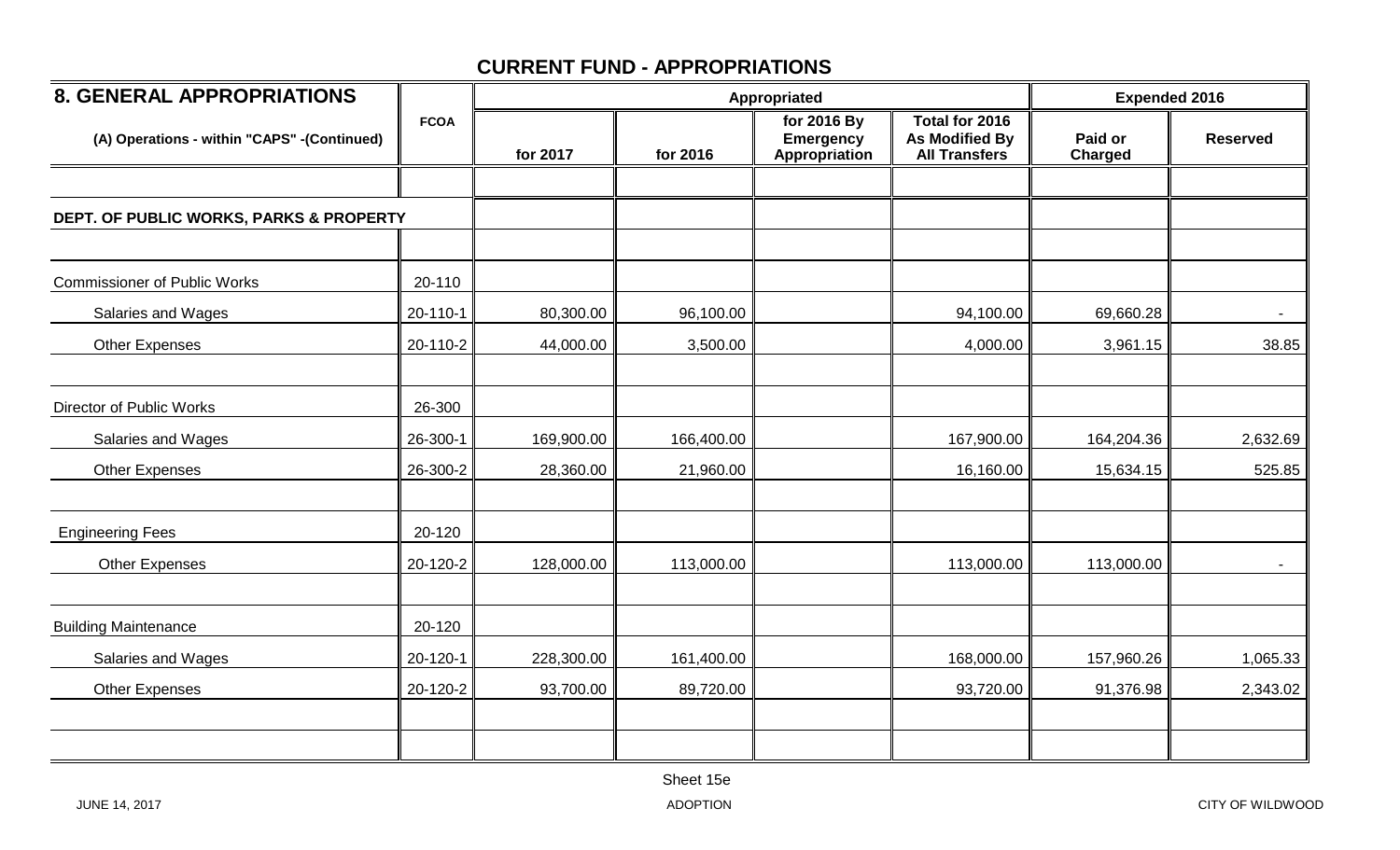| <b>8. GENERAL APPROPRIATIONS</b>            |             |            | Appropriated | <b>Expended 2016</b>                             |                                                                 |                           |                 |
|---------------------------------------------|-------------|------------|--------------|--------------------------------------------------|-----------------------------------------------------------------|---------------------------|-----------------|
| (A) Operations - within "CAPS" -(Continued) | <b>FCOA</b> | for 2017   | for 2016     | for 2016 By<br><b>Emergency</b><br>Appropriation | <b>Total for 2016</b><br>As Modified By<br><b>All Transfers</b> | Paid or<br><b>Charged</b> | <b>Reserved</b> |
|                                             |             |            |              |                                                  |                                                                 |                           |                 |
| <b>Boardwalk and Facility Construction</b>  | 28-375      |            |              |                                                  |                                                                 |                           |                 |
| Salaries and Wages                          | 28-375-1    | 270,000.00 | 225,700.00   |                                                  | 224,200.00                                                      | 216,504.20                | (0.00)          |
| <b>Other Expenses</b>                       | 28-375-2    | 16,380.00  | 16,380.00    |                                                  | 14,180.00                                                       | 12,945.89                 | 1,234.11        |
| <b>Special Events</b>                       | 28-370      |            |              |                                                  |                                                                 |                           |                 |
| <b>Other Expenses</b>                       | 28-370-2    | 58,350.00  | 58,350.00    |                                                  | 58,350.00                                                       | 54,798.33                 | 3,551.67        |
| Parks                                       | 28-370      |            |              |                                                  |                                                                 |                           |                 |
| Salaries and Wages                          | 28-370-1    | 113,200.00 | 72,900.00    |                                                  | 68,900.00                                                       | 54,605.45                 |                 |
| <b>Other Expenses</b>                       | 28-370-2    | 27,000.00  | 27,000.00    |                                                  | 23,000.00                                                       | 22,934.83                 | 65.17           |
| Recreation                                  | 28-370      |            |              |                                                  |                                                                 |                           |                 |
| Salaries and Wages                          | 28-370-1    | 362,800.00 | 349,700.00   |                                                  | 349,200.00                                                      | 303,070.39                | 1,217.96        |
| <b>Other Expenses</b>                       | 28-370-2    | 28,280.00  | 27,780.00    |                                                  | 28,280.00                                                       | 27,600.61                 | 679.39          |
| <b>Street Maintenance</b>                   | 26-290      |            |              |                                                  |                                                                 |                           |                 |
| Salaries and Wages                          | 26-290-1    | 720,500.00 | 781,800.00   |                                                  | 805,800.00                                                      | 769,401.16                | 2,909.98        |
| Other Expenses                              | 26-290-2    | 32,600.00  | 32,670.00    |                                                  | 32,670.00                                                       | 31,130.44                 | 1,539.56        |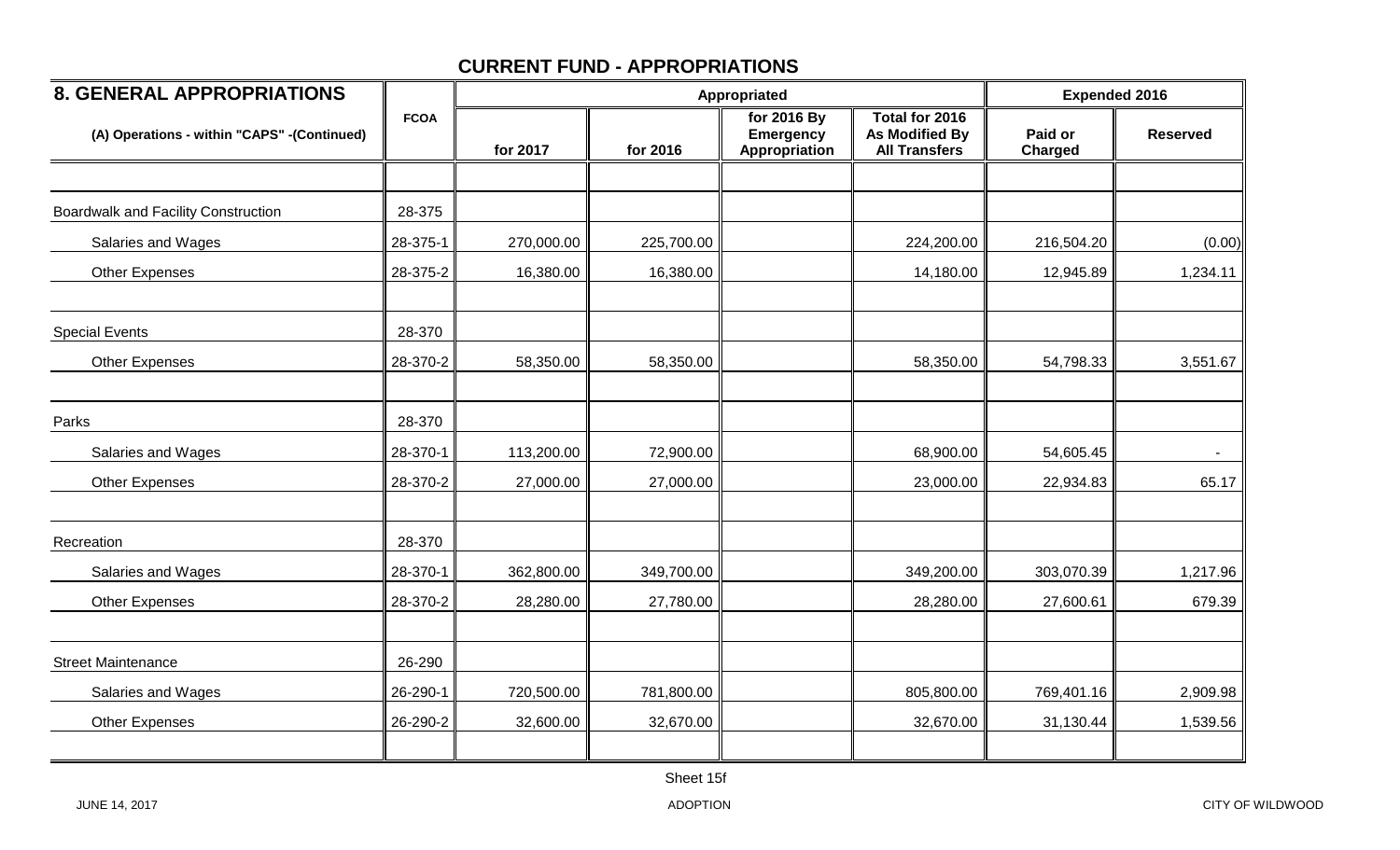| <b>8. GENERAL APPROPRIATIONS</b>             |             |            |            | Appropriated                                     |                                                                 | <b>Expended 2016</b> |                 |
|----------------------------------------------|-------------|------------|------------|--------------------------------------------------|-----------------------------------------------------------------|----------------------|-----------------|
| (A) Operations - within "CAPS" - (Continued) | <b>FCOA</b> | for 2017   | for 2016   | for 2016 By<br><b>Emergency</b><br>Appropriation | Total for 2016<br><b>As Modified By</b><br><b>All Transfers</b> | Paid or<br>Charged   | <b>Reserved</b> |
|                                              |             |            |            |                                                  |                                                                 |                      |                 |
| <b>Storm Recovery</b>                        | 26-290      |            |            |                                                  |                                                                 |                      |                 |
| <b>Other Expenses</b>                        | 26-290-2    | 18,100.00  | 18,100.00  |                                                  | 18,100.00                                                       | 8,000.00             | 10,100.00       |
| <b>Environmental Maintenance</b>             | 27-335      |            |            |                                                  |                                                                 |                      |                 |
| Salaries and Wages                           | 27-335-1    | 400,800.00 | 405,600.00 |                                                  | 375,000.00                                                      | 358,628.93           | 3,096.21        |
| <b>Other Expenses</b>                        | 27-335-2    | 20,700.00  | 19,260.00  |                                                  | 20,661.00                                                       | 20,388.17            | 272.83          |
| 4,800                                        |             |            |            |                                                  |                                                                 |                      |                 |
| <b>Fleet Maintenance</b>                     | 26-315      |            |            |                                                  |                                                                 |                      |                 |
| Salaries and Wages                           | 26-315-1    | 134,400.00 | 126,400.00 |                                                  | 126,400.00                                                      | 114,149.16           |                 |
| <b>Other Expenses</b>                        | 26-315-2    | 171,000.00 | 160,000.00 |                                                  | 171,000.00                                                      | 158,773.78           | 12,226.22       |
| 134,400                                      |             |            |            |                                                  |                                                                 |                      |                 |
| Sanitation/Trash Collection                  | 26-305      |            |            |                                                  |                                                                 |                      |                 |
| <b>Other Expenses</b>                        | 26-305-2    | 532,400.00 | 531,400.00 |                                                  | 532,400.00                                                      | 532,400.00           | (0.00)          |
|                                              |             |            |            |                                                  |                                                                 |                      |                 |
|                                              |             |            |            |                                                  |                                                                 |                      |                 |
|                                              |             |            |            |                                                  |                                                                 |                      |                 |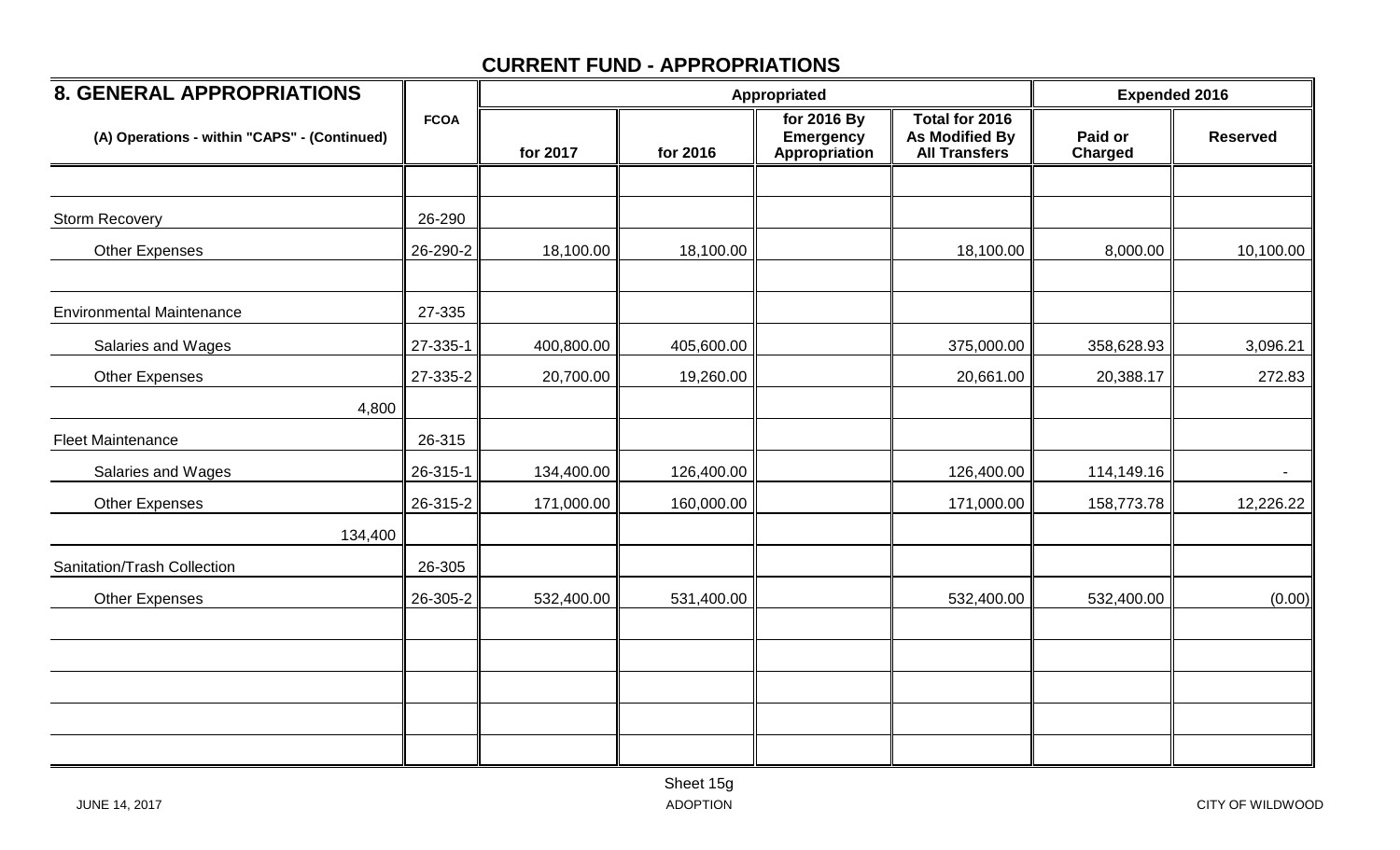| <b>8. GENERAL APPROPRIATIONS</b>            |             |            | Appropriated | <b>Expended 2016</b>                             |                                                          |                           |                 |
|---------------------------------------------|-------------|------------|--------------|--------------------------------------------------|----------------------------------------------------------|---------------------------|-----------------|
| (A) Operations - within "CAPS" -(Continued) | <b>FCOA</b> | for 2017   | for 2016     | for 2016 By<br><b>Emergency</b><br>Appropriation | Total for 2016<br>As Modified By<br><b>All Transfers</b> | Paid or<br><b>Charged</b> | <b>Reserved</b> |
|                                             |             |            |              |                                                  |                                                          |                           |                 |
| <b>Tipping Fees</b>                         | 32-465      |            |              |                                                  |                                                          |                           |                 |
| <b>Other Expenses</b>                       | 32-465-2    | 371,000.00 | 370,000.00   |                                                  | 370,000.00                                               | 370,000.00                | (0.00)          |
| Land Use Administration                     | 21-180      |            |              |                                                  |                                                          |                           |                 |
| Salaries and Wages                          | 21-180-1    | 79,600.00  | 57,400.00    |                                                  | 57,400.00                                                | 55,383.14                 | $\blacksquare$  |
| <b>Other Expenses</b>                       | 21-180-2    | 59,500.00  | 19,500.00    |                                                  | 19,500.00                                                | 17,431.43                 | 2,068.57        |
| Property Inspectors                         | 22-200      |            |              |                                                  |                                                          |                           |                 |
| Salaries and Wages                          | 252-200-1   | 126,100.00 | 81,206.00    |                                                  | 81,206.00                                                | 70,081.79                 |                 |
| <b>Other Expenses</b>                       | 22-200-2    | 4,500.00   | 4,500.00     |                                                  | 4,500.00                                                 | 1,165.15                  | 3,334.85        |
|                                             |             |            |              |                                                  |                                                          |                           |                 |
|                                             |             |            |              |                                                  |                                                          |                           |                 |
|                                             |             |            |              |                                                  |                                                          |                           |                 |
|                                             |             |            |              |                                                  |                                                          |                           |                 |
|                                             |             |            |              |                                                  |                                                          |                           |                 |
|                                             |             |            |              |                                                  |                                                          |                           |                 |
|                                             |             |            |              |                                                  |                                                          |                           |                 |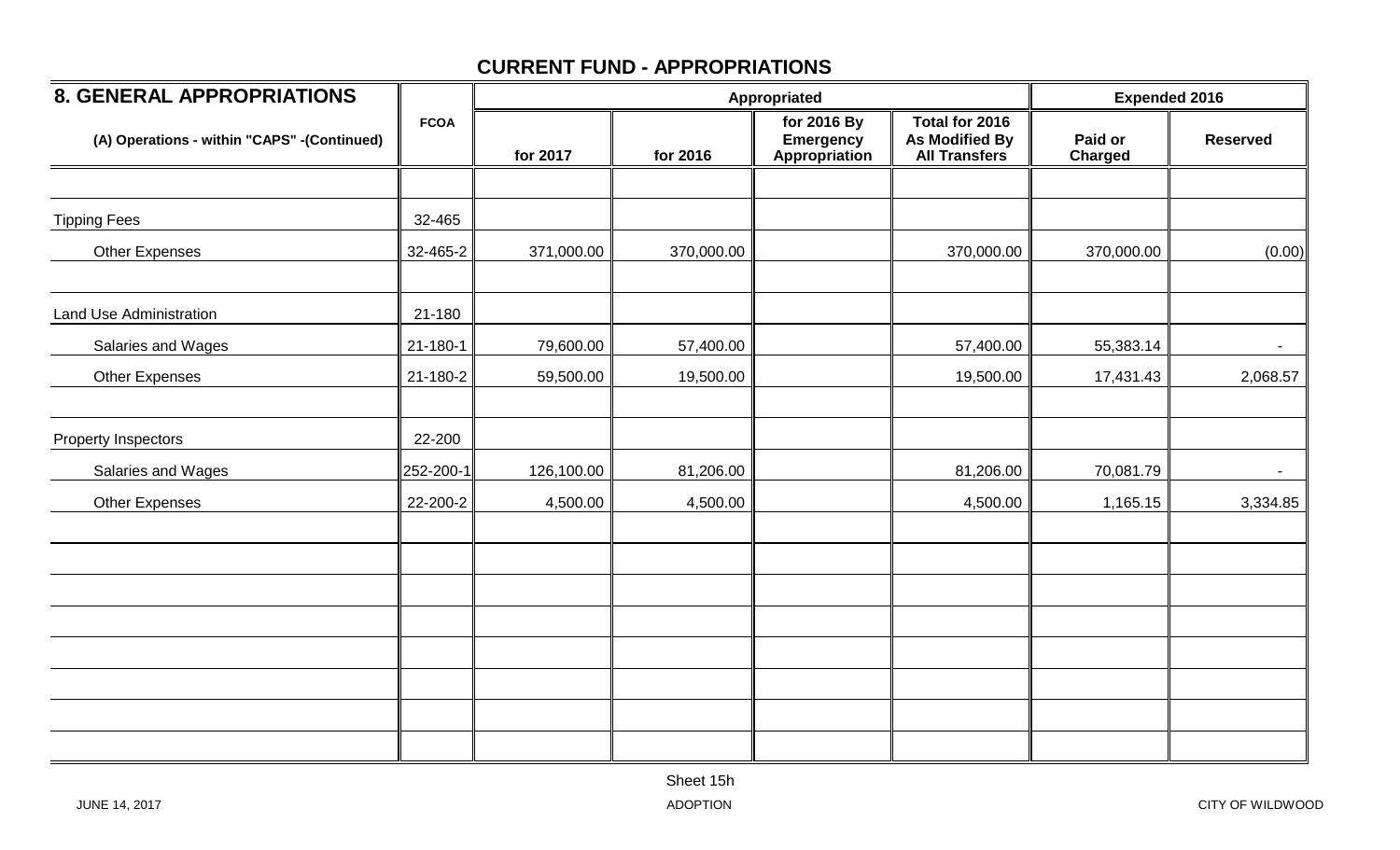| <b>8. GENERAL APPROPRIATIONS</b>                                                                                |             |           |           | Appropriated                                     |                                                                 | <b>Expended 2016</b>     |                 |
|-----------------------------------------------------------------------------------------------------------------|-------------|-----------|-----------|--------------------------------------------------|-----------------------------------------------------------------|--------------------------|-----------------|
| (A) Operations - within "CAPS" -(Continued)                                                                     | <b>FCOA</b> | for 2017  | for 2016  | for 2016 By<br><b>Emergency</b><br>Appropriation | Total for 2016<br><b>As Modified By</b><br><b>All Transfers</b> | Paid or<br>Charged       | <b>Reserved</b> |
| <b>Uniform Construction Code-</b><br><b>Appropriations Offset by Dedicated</b><br>Revenues (N.J.A.C. 5:23-4.17) |             |           |           |                                                  |                                                                 |                          |                 |
| <b>State Uniform Construction Code</b>                                                                          |             |           |           |                                                  |                                                                 |                          |                 |
| <b>Construction Official</b>                                                                                    | 22-195      |           |           |                                                  |                                                                 |                          |                 |
| <b>Other Expenses</b>                                                                                           | 22-195-2    | 36,500.00 | 36,500.00 |                                                  | 36,500.00                                                       | $\overline{\phantom{a}}$ | $\sim$          |
|                                                                                                                 |             |           |           |                                                  |                                                                 |                          |                 |
|                                                                                                                 |             |           |           |                                                  |                                                                 |                          |                 |
|                                                                                                                 |             |           |           |                                                  |                                                                 |                          |                 |
|                                                                                                                 |             |           |           |                                                  |                                                                 |                          |                 |
|                                                                                                                 |             |           |           |                                                  |                                                                 |                          |                 |
|                                                                                                                 |             |           |           |                                                  |                                                                 |                          |                 |
|                                                                                                                 |             |           |           |                                                  |                                                                 |                          |                 |
|                                                                                                                 |             |           |           |                                                  |                                                                 |                          |                 |
|                                                                                                                 |             |           |           |                                                  |                                                                 |                          |                 |
|                                                                                                                 |             |           |           |                                                  |                                                                 |                          |                 |
|                                                                                                                 |             |           |           |                                                  |                                                                 |                          |                 |
|                                                                                                                 |             |           |           |                                                  |                                                                 |                          |                 |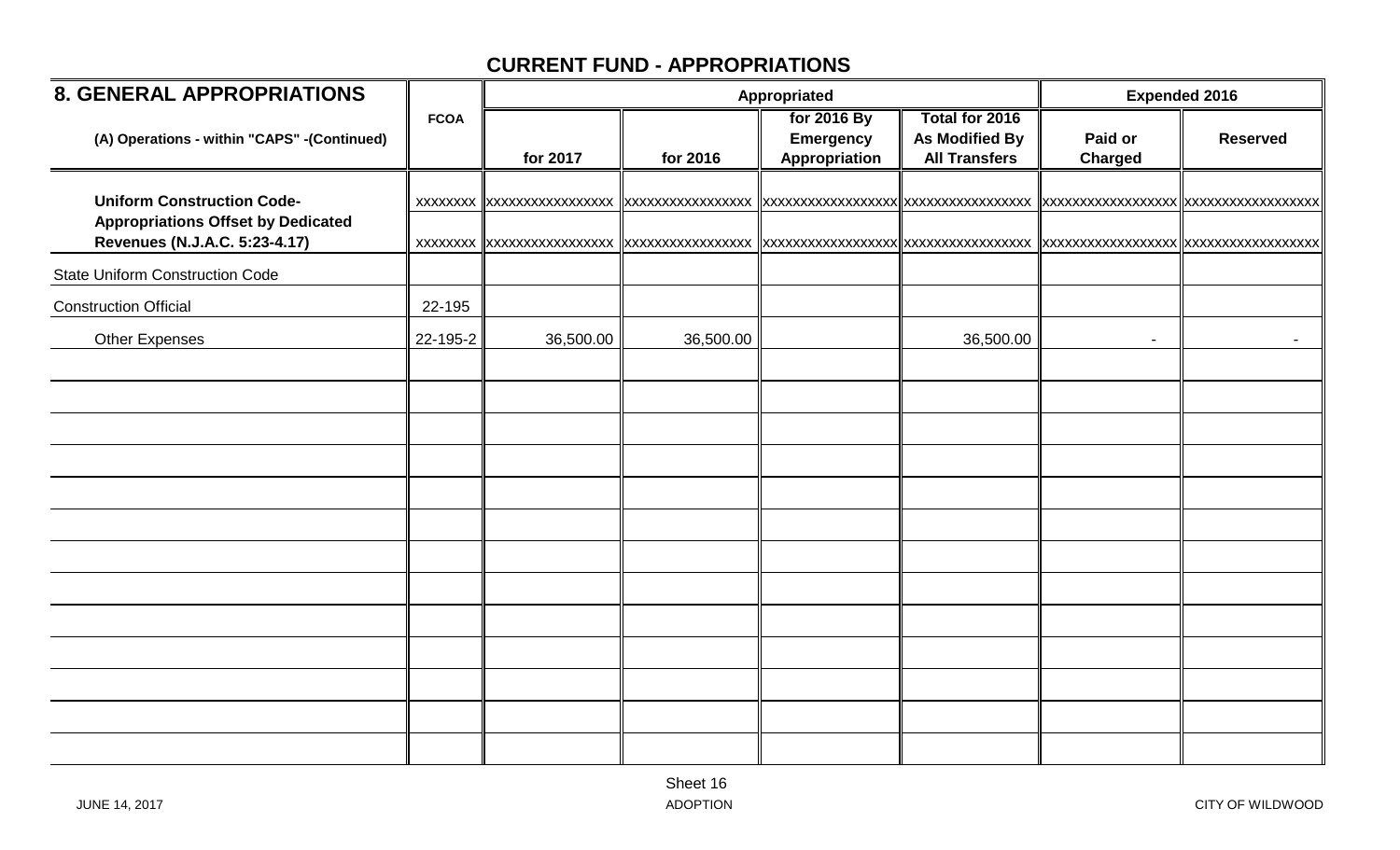| <b>8. GENERAL APPROPRIATIONS</b>                               |                 |               | Appropriated                               | <b>Expended 2016</b>                             |                                                                 |                                     |                           |
|----------------------------------------------------------------|-----------------|---------------|--------------------------------------------|--------------------------------------------------|-----------------------------------------------------------------|-------------------------------------|---------------------------|
| (A) Operations - within "CAPS" -(Continued)                    | <b>FCOA</b>     | for 2017      | for 2016                                   | for 2016 By<br><b>Emergency</b><br>Appropriation | Total for 2016<br><b>As Modified By</b><br><b>All Transfers</b> | Paid or<br>Charged                  | <b>Reserved</b>           |
| <b>UNCLASSIFIED:</b>                                           | <b>XXXXXXXX</b> |               | <b>XXXXXXXXXXXXXXXXXXXXXXXXXXXXXXXXXXX</b> |                                                  |                                                                 | xxxxxxxxxxxxxxxxxx xxxxxxxxxxxxxxxx | <b>IXXXXXXXXXXXXXXXXX</b> |
| Terminal Leave - Salaries and Wages                            | 30-415-1        | 70,000.00     | 61,000.00                                  |                                                  | 61,000.00                                                       | 61,000.00                           | $\sim$                    |
| Gasoline                                                       | 31-460          | 200,000.00    | 298,400.00                                 |                                                  | 298,400.00                                                      | 289,682.80                          | 8,717.20                  |
| <b>Water Service</b>                                           | 31-455          | 122,000.00    | 120,000.00                                 |                                                  | 120,000.00                                                      | 120,000.00                          | $\sim$                    |
| <b>Street Lighting</b>                                         | 31-435          | 325,000.00    | 354,000.00                                 |                                                  | 354,000.00                                                      | 354,000.00                          | $\sim$                    |
| Electricity                                                    | 31-430          | 200,000.00    | 223,000.00                                 |                                                  | 223,000.00                                                      | 223,000.00                          |                           |
| <b>Natural Gas</b>                                             | 31-446          | 75,000.00     | 100,000.00                                 |                                                  | 100,000.00                                                      | 100,000.00                          |                           |
| Telephone                                                      | 31-440          | 102,000.00    | 102,000.00                                 |                                                  | 102,000.00                                                      | 85,323.63                           | 16,676.37                 |
| <b>Sewer Service</b>                                           | 31-455          | 57,000.00     | 56,600.00                                  |                                                  | 56,600.00                                                       | 56,548.00                           | 52.00                     |
| Postage                                                        | 20-100          | 42,200.00     | 45,000.00                                  |                                                  | 45,000.00                                                       | 42,196.52                           | (0.00)                    |
|                                                                |                 |               |                                            |                                                  |                                                                 |                                     |                           |
| Total Operations {item 8(A)} within "CAPS                      | 34-199          | 21,928,948.00 | 21,134,510.00                              |                                                  | 21,132,350.00                                                   | 20,188,130.37                       | 512,545.00                |
| <b>B. Contingent</b>                                           | 35-470          |               |                                            | XXXXXXXXXXXXXXXX                                 |                                                                 |                                     |                           |
| <b>Total Operations Including Contingent-</b><br>within "CAPS' | 34-201          | 21,928,948.00 | 21,134,510.00                              |                                                  | 21,132,350.00                                                   | 20,188,130.37                       | 512,545.00                |
| Detail:                                                        |                 |               |                                            |                                                  |                                                                 |                                     |                           |
| <b>Salaries and Wages</b>                                      | 34-201-1        | 12,592,600.00 | 11,862,871.00                              |                                                  | 11,807,860.96                                                   | 11,254,510.64                       | 307,873.85                |
| <b>Other Expenses (Including Contingent)</b>                   | 34-201-2        | 9,336,348.00  | 9,271,639.00                               |                                                  | 9,324,489.04                                                    | 8,933,619.73                        | 204,671.15                |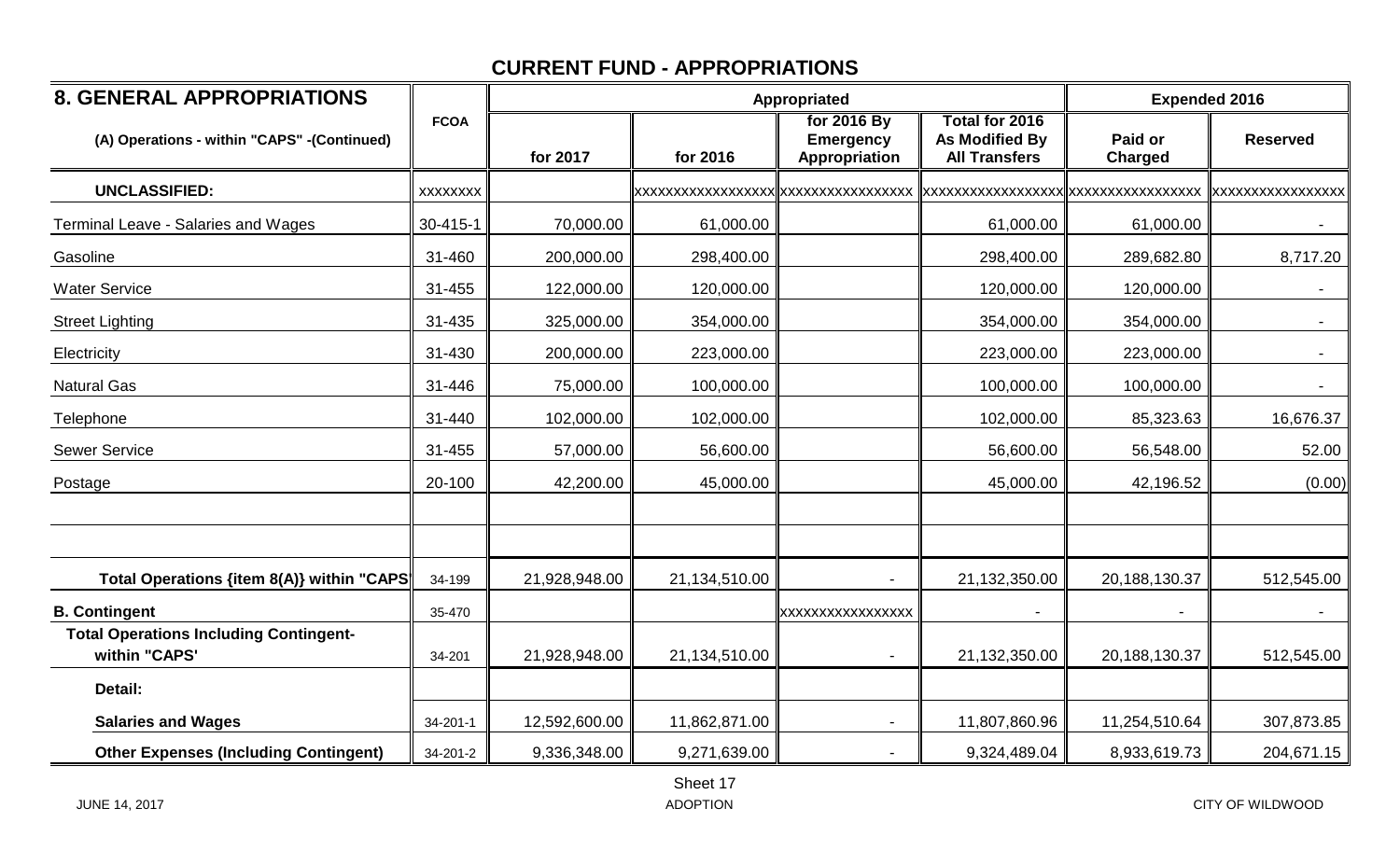| <b>8. GENERAL APPROPRIATIONS</b>                                                   |             |          | Appropriated | <b>Expended 2016</b>                             |                                                                 |                           |                          |
|------------------------------------------------------------------------------------|-------------|----------|--------------|--------------------------------------------------|-----------------------------------------------------------------|---------------------------|--------------------------|
|                                                                                    | <b>FCOA</b> | for 2017 | for 2016     | for 2016 By<br><b>Emergency</b><br>Appropriation | Total for 2016<br><b>As Modified By</b><br><b>All Transfers</b> | Paid or<br><b>Charged</b> | <b>Reserved</b>          |
| (E) Deferred Charges and Statutory Expenditures-<br><b>Municipal within "CAPS"</b> |             |          |              |                                                  | XXXXXXXXXXXXXXXXX                                               | XXXXXXXXXXXXXXXXX         |                          |
| (1) DEFERRED CHARGES                                                               |             |          |              |                                                  | <b>XXXXXXXXXXXXXXXXX</b>                                        |                           | XXXXXXXXXXXXXXXXX        |
| <b>Emergency Authorizations</b>                                                    | 46-870      |          |              | XXXXXXXXXXXXXXXXX                                |                                                                 |                           | XXXXXXXXXXXXXXXXX        |
|                                                                                    |             |          |              | <b>XXXXXXXXXXXXXXXXX</b>                         |                                                                 |                           | <b>XXXXXXXXXXXXXXXXX</b> |
| <b>Unpaid Prior Year Bills</b>                                                     |             |          |              | <b>XXXXXXXXXXXXXXXXX</b>                         |                                                                 | $\blacksquare$            | XXXXXXXXXXXXXXXXX        |
| Verizon - Telephone 2012                                                           | 46-871      |          |              | 3,098.00 xxxxxxxxxxxxxxxx                        | 3,098.00                                                        |                           | XXXXXXXXXXXXXXXXX        |
| Steven Harvey Roach - OE 2015                                                      | 46-871      | 166.02   |              | <b>XXXXXXXXXXXXXXXXX</b>                         |                                                                 | $\sim$                    | XXXXXXXXXXXXXXXXX        |
|                                                                                    | 46-871      |          |              | <b>XXXXXXXXXXXXXXXXX</b>                         |                                                                 |                           | XXXXXXXXXXXXXXXXX        |
|                                                                                    | 46-871      |          |              | <b>XXXXXXXXXXXXXXXXX</b>                         |                                                                 |                           | <b>XXXXXXXXXXXXXXXXX</b> |
|                                                                                    |             |          |              | XXXXXXXXXXXXXXXXX                                |                                                                 |                           | XXXXXXXXXXXXXXXXX        |
|                                                                                    |             |          |              | <b>XXXXXXXXXXXXXXXXX</b>                         |                                                                 |                           | XXXXXXXXXXXXXXXXX        |
|                                                                                    |             |          |              | <b>XXXXXXXXXXXXXXXXX</b>                         |                                                                 |                           | XXXXXXXXXXXXXXXXX        |
|                                                                                    |             |          |              | <b>XXXXXXXXXXXXXXXXX</b>                         |                                                                 |                           | <b>XXXXXXXXXXXXXXXXX</b> |
|                                                                                    |             |          |              | XXXXXXXXXXXXXXXXX                                |                                                                 |                           | <b>XXXXXXXXXXXXXXXXX</b> |
|                                                                                    |             |          |              | <b>XXXXXXXXXXXXXXXXX</b>                         |                                                                 |                           | XXXXXXXXXXXXXXXXX        |
|                                                                                    |             |          |              | <b>XXXXXXXXXXXXXXXXX</b>                         |                                                                 |                           | XXXXXXXXXXXXXXXXX        |
|                                                                                    |             |          |              | XXXXXXXXXXXXXXXXX                                |                                                                 |                           | XXXXXXXXXXXXXXXXX        |
|                                                                                    |             |          |              | XXXXXXXXXXXXXXXXX                                |                                                                 |                           | XXXXXXXXXXXXXXXXX        |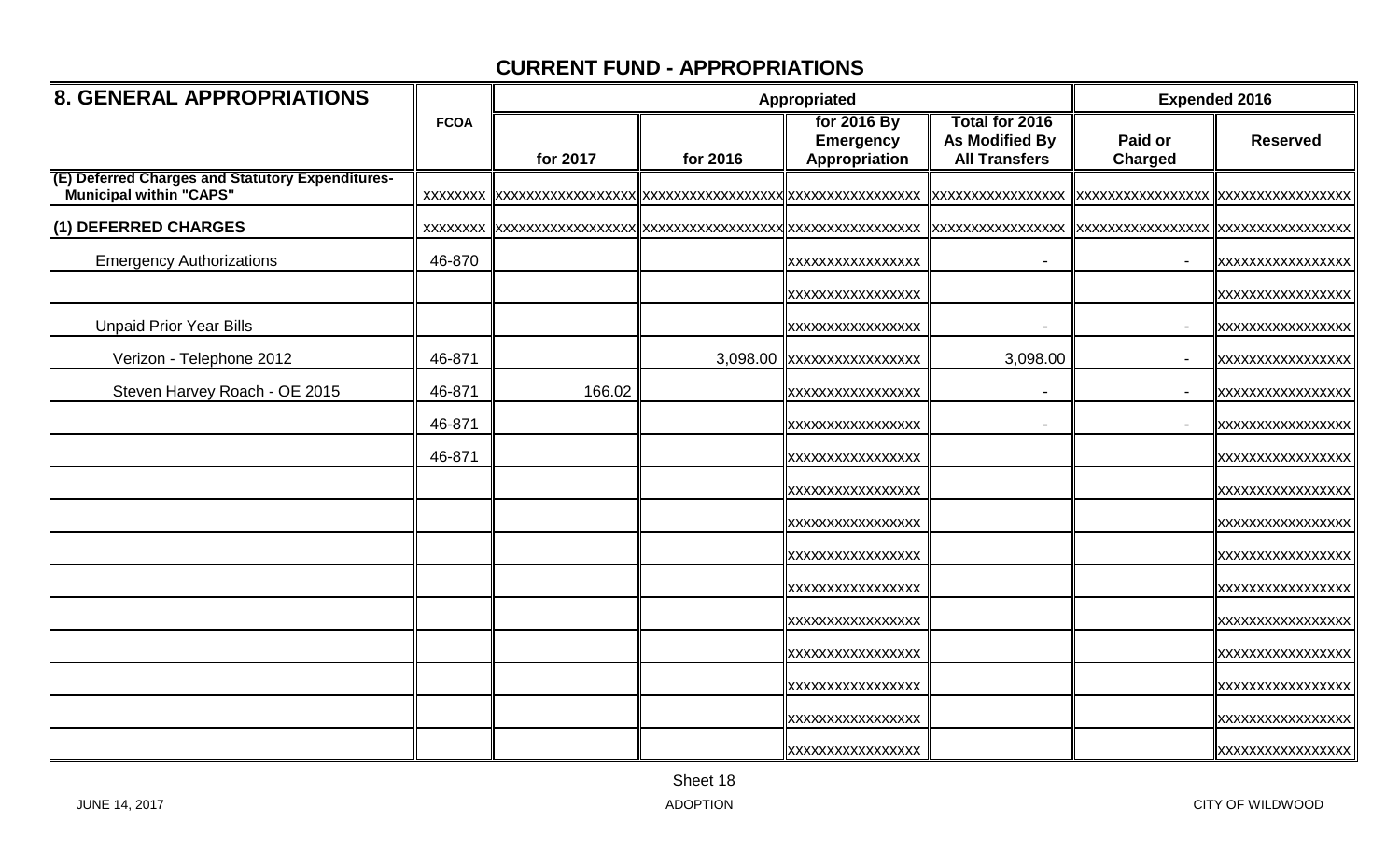| <b>8. GENERAL APPROPRIATIONS</b>                                                        |             |                | Appropriated  | <b>Expended 2016</b>                             |                                                                 |                           |                 |
|-----------------------------------------------------------------------------------------|-------------|----------------|---------------|--------------------------------------------------|-----------------------------------------------------------------|---------------------------|-----------------|
|                                                                                         | <b>FCOA</b> | for 2017       | for 2016      | for 2016 By<br><b>Emergency</b><br>Appropriation | Total for 2016<br><b>As Modified By</b><br><b>All Transfers</b> | Paid or<br><b>Charged</b> | <b>Reserved</b> |
| (E) Deferred Charges and Statutory Expenditures-<br>Municipal within "CAPS" (continued) |             |                |               |                                                  |                                                                 |                           |                 |
| (2) STATUTORY EXPENDITURES:                                                             |             |                |               |                                                  |                                                                 |                           |                 |
| Contribution to:<br>Public Employees' Retirement System                                 | 36-471      | 499,500.00     | 490,570.00    |                                                  | 490,570.00                                                      | 489,898.60                | 0.00            |
| Defined Contribution Pension Plan                                                       | 36-477      | 18,600.00      | 10,700.00     |                                                  | 10,860.00                                                       | 10,831.09                 | (0.00)          |
| Social Security System (O.A.S.I)                                                        | 36-472      | 626,000.00     | 555,600.00    |                                                  | 555,600.00                                                      | 546,767.30                | (0.00)          |
| <b>Consolidated Police and Firemen's</b><br>Pension Fund                                | 36-474      |                |               |                                                  |                                                                 |                           |                 |
| Police and Firemen's Retirement System<br>of N.J.                                       | 36-475      | 1,182,835.76   | 1,081,068.04  |                                                  | 1,083,068.04                                                    | 1,081,686.28              | 0.00            |
| Unemployment Comp Ins(NJSA 43:21-3 et seq)                                              | 23-225      | 52,600.00      | 50,010.00     |                                                  | 50,010.00                                                       | 44,394.08                 |                 |
|                                                                                         |             |                |               |                                                  |                                                                 |                           |                 |
| <b>Total Deferred Charges and Statutory</b><br>Expenditures - Municipal within "CAPS"   | 34-209      | 2,379,701.78   | 2,191,046.04  |                                                  | 2,193,206.04                                                    | 2,173,577.35              | (0.00)          |
| Deficit in Utility Operations                                                           | 46-844      | $\blacksquare$ |               |                                                  |                                                                 |                           | $\sim$          |
| (G) Cash Deficit of Preceding Year                                                      | 46-855      |                |               |                                                  |                                                                 |                           |                 |
| (H-1) Total General Appropriations for Municipal<br>Purposes within "Caps"              | 34-299      | 24,308,649.78  | 23,325,556.04 |                                                  | 23,325,556.04                                                   | 22,361,707.72             | 512,545.00      |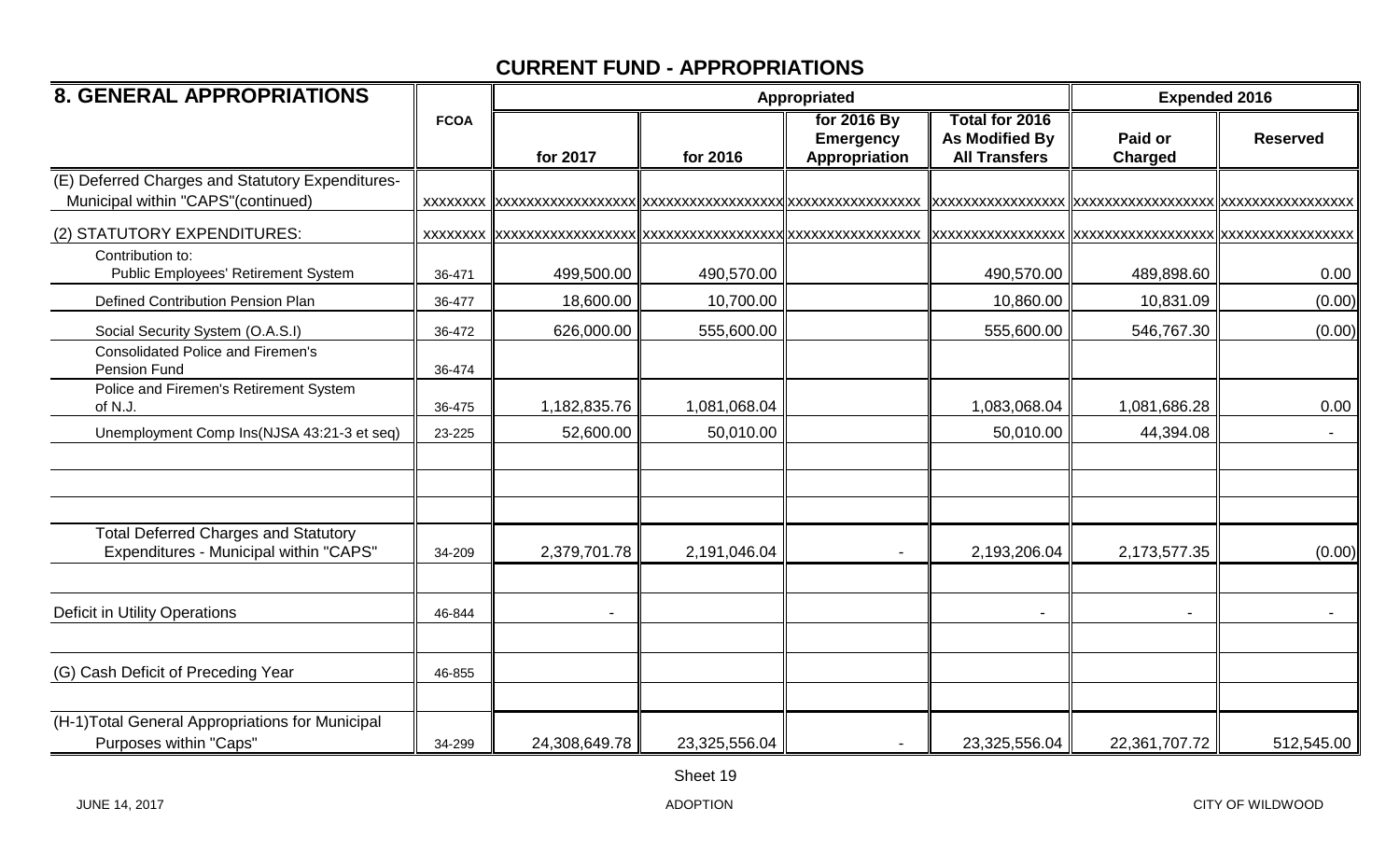| <b>8. GENERAL APPROPRIATIONS</b>      |             |          |           | Appropriated                                     |                                                                 | <b>Expended 2016</b>      |                     |
|---------------------------------------|-------------|----------|-----------|--------------------------------------------------|-----------------------------------------------------------------|---------------------------|---------------------|
| (A) Operations - Excluded from "CAPS" | <b>FCOA</b> | for 2017 | for 2016  | for 2016 By<br><b>Emergency</b><br>Appropriation | Total for 2016<br><b>As Modified By</b><br><b>All Transfers</b> | Paid or<br><b>Charged</b> | <b>Reserved</b>     |
|                                       |             |          |           |                                                  |                                                                 |                           |                     |
| Insurance                             |             |          |           |                                                  |                                                                 |                           |                     |
| Employee Group Health                 | 23-220      | $\sim$   | 66,699.00 |                                                  | 66,699.00                                                       | 66,699.00                 | $\sigma_{\rm{max}}$ |
|                                       |             |          |           |                                                  |                                                                 |                           |                     |
|                                       |             |          |           |                                                  |                                                                 |                           |                     |
|                                       |             |          |           |                                                  |                                                                 |                           |                     |
|                                       |             |          |           |                                                  |                                                                 |                           |                     |
|                                       |             |          |           |                                                  |                                                                 |                           |                     |
|                                       |             |          |           |                                                  |                                                                 |                           |                     |
|                                       |             |          |           |                                                  |                                                                 |                           |                     |
|                                       |             |          |           |                                                  |                                                                 |                           |                     |
|                                       |             |          |           |                                                  |                                                                 |                           |                     |
|                                       |             |          |           |                                                  |                                                                 |                           |                     |
|                                       |             |          |           |                                                  |                                                                 |                           |                     |
|                                       |             |          |           |                                                  |                                                                 |                           |                     |
|                                       |             |          |           |                                                  |                                                                 |                           |                     |
|                                       |             |          |           |                                                  |                                                                 |                           |                     |
|                                       |             |          |           |                                                  |                                                                 |                           |                     |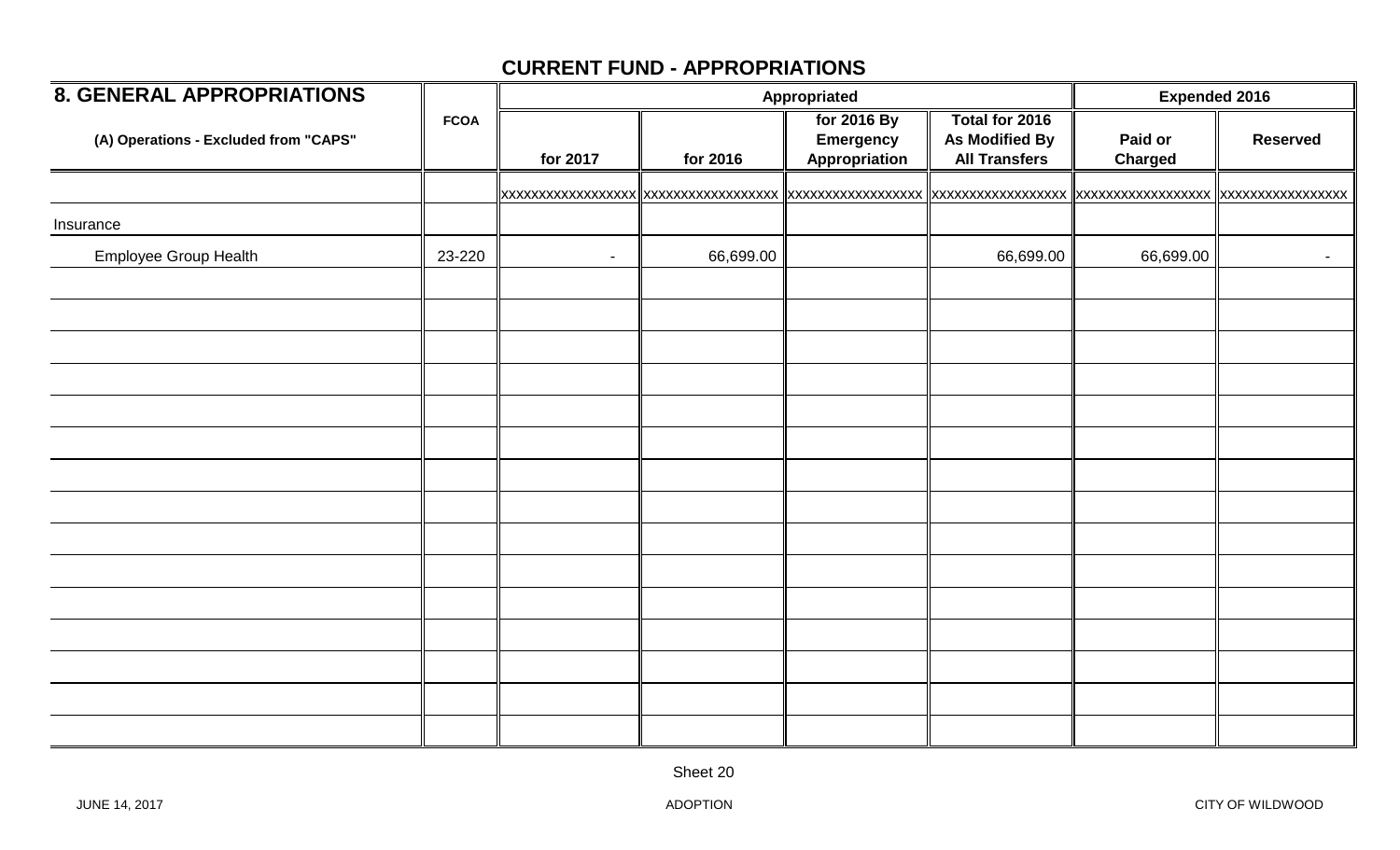| <b>8. GENERAL APPROPRIATIONS</b>              |             |                |           | Appropriated                                     |                                                                 |                           | <b>Expended 2016</b> |  |
|-----------------------------------------------|-------------|----------------|-----------|--------------------------------------------------|-----------------------------------------------------------------|---------------------------|----------------------|--|
| (A) Operations - Excluded from "CAPS"         | <b>FCOA</b> | for 2017       | for 2016  | for 2016 By<br><b>Emergency</b><br>Appropriation | Total for 2016<br><b>As Modified By</b><br><b>All Transfers</b> | Paid or<br><b>Charged</b> | <b>Reserved</b>      |  |
|                                               |             |                |           |                                                  |                                                                 |                           |                      |  |
|                                               |             |                |           |                                                  |                                                                 |                           |                      |  |
|                                               |             |                |           |                                                  |                                                                 |                           |                      |  |
|                                               |             |                |           |                                                  |                                                                 |                           |                      |  |
|                                               |             |                |           |                                                  |                                                                 |                           |                      |  |
|                                               |             |                |           |                                                  |                                                                 |                           |                      |  |
|                                               |             |                |           |                                                  |                                                                 |                           |                      |  |
|                                               |             |                |           |                                                  |                                                                 |                           |                      |  |
|                                               |             |                |           |                                                  |                                                                 |                           |                      |  |
|                                               |             |                |           |                                                  |                                                                 |                           |                      |  |
|                                               |             |                |           |                                                  |                                                                 |                           |                      |  |
|                                               |             |                |           |                                                  |                                                                 |                           |                      |  |
|                                               |             |                |           |                                                  |                                                                 |                           |                      |  |
|                                               |             |                |           |                                                  |                                                                 |                           |                      |  |
|                                               |             |                |           |                                                  |                                                                 |                           |                      |  |
|                                               |             |                |           |                                                  |                                                                 |                           |                      |  |
|                                               |             |                |           |                                                  |                                                                 |                           |                      |  |
| Total Other Operations - Excluded from "CAPS" | 34-300      | $\blacksquare$ | 66,699.00 | $\overline{\phantom{a}}$                         | 66,699.00                                                       | 66,699.00                 | $\sim$               |  |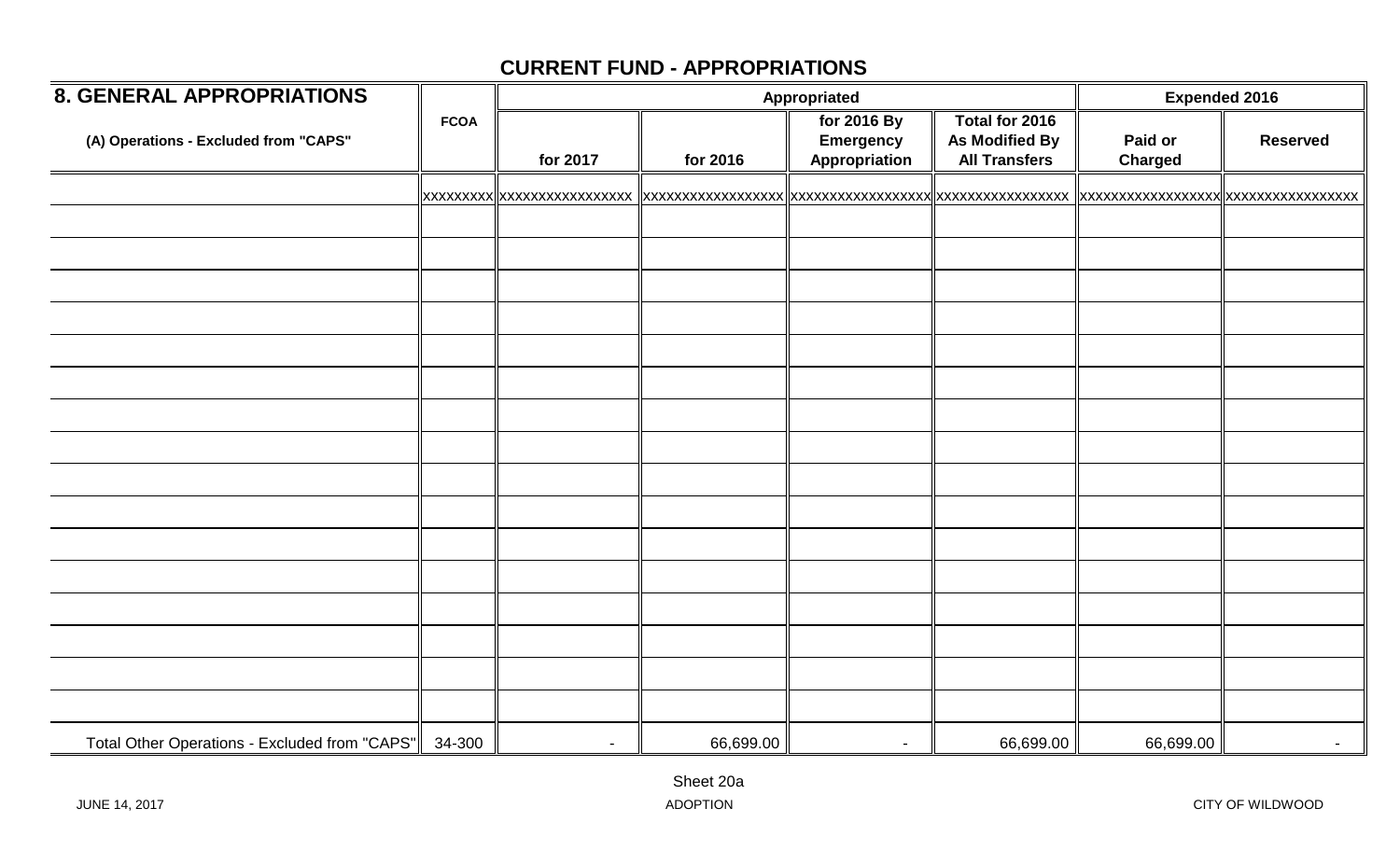| <b>8. GENERAL APPROPRIATIONS</b>                                               |             |          |          | Appropriated                                     |                                                                 | <b>Expended 2016</b>      |                 |  |
|--------------------------------------------------------------------------------|-------------|----------|----------|--------------------------------------------------|-----------------------------------------------------------------|---------------------------|-----------------|--|
| (A) Operations - Excluded from "CAPS"                                          | <b>FCOA</b> | for 2017 | for 2016 | for 2016 By<br><b>Emergency</b><br>Appropriation | Total for 2016<br><b>As Modified By</b><br><b>All Transfers</b> | Paid or<br><b>Charged</b> | <b>Reserved</b> |  |
| <b>Uniform Construction Code</b>                                               |             |          |          |                                                  |                                                                 |                           |                 |  |
| <b>Appropriations Offset by Increased</b><br>Fee Revenues (N.J.A.C. 5:23-4.17) |             |          |          |                                                  |                                                                 |                           |                 |  |
|                                                                                |             |          |          |                                                  |                                                                 |                           |                 |  |
|                                                                                |             |          |          |                                                  |                                                                 |                           |                 |  |
|                                                                                |             |          |          |                                                  |                                                                 |                           |                 |  |
|                                                                                |             |          |          |                                                  |                                                                 |                           |                 |  |
|                                                                                |             |          |          |                                                  |                                                                 |                           |                 |  |
|                                                                                |             |          |          |                                                  |                                                                 |                           |                 |  |
|                                                                                |             |          |          |                                                  |                                                                 |                           |                 |  |
|                                                                                |             |          |          |                                                  |                                                                 |                           |                 |  |
|                                                                                |             |          |          |                                                  |                                                                 |                           |                 |  |
|                                                                                |             |          |          |                                                  |                                                                 |                           |                 |  |
|                                                                                |             |          |          |                                                  |                                                                 |                           |                 |  |
|                                                                                |             |          |          |                                                  |                                                                 |                           |                 |  |
|                                                                                |             |          |          |                                                  |                                                                 |                           |                 |  |
|                                                                                |             |          |          |                                                  |                                                                 |                           |                 |  |
| <b>Total Uniform Construction Code Appropriations</b>                          | 22-999      |          |          |                                                  |                                                                 |                           |                 |  |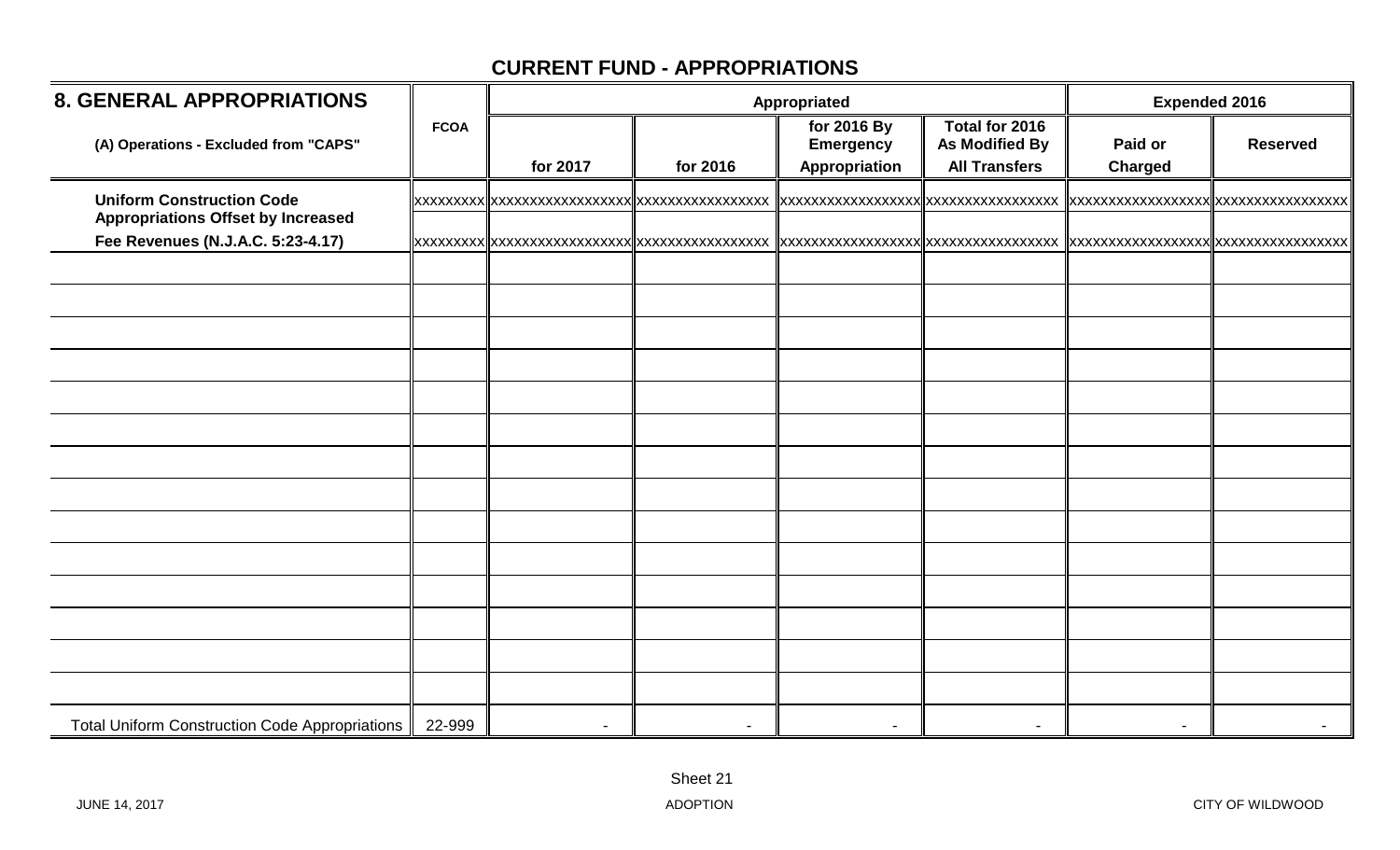| <b>8. GENERAL APPROPRIATIONS</b>                      |             |            |            | Appropriated                                     |                                                          | <b>Expended 2016</b>      |                 |  |
|-------------------------------------------------------|-------------|------------|------------|--------------------------------------------------|----------------------------------------------------------|---------------------------|-----------------|--|
| (A) Operations - Excluded from "CAPS"                 | <b>FCOA</b> | for 2017   | for 2016   | for 2016 By<br><b>Emergency</b><br>Appropriation | Total for 2016<br>As Modified By<br><b>All Transfers</b> | Paid or<br><b>Charged</b> | <b>Reserved</b> |  |
| <b>Shared Service Agreements</b>                      |             |            |            |                                                  |                                                          |                           |                 |  |
|                                                       |             |            |            |                                                  |                                                          |                           |                 |  |
| Tax Assessor - North Wildwood                         | 42-134      | 61,300.00  | 60,600.00  |                                                  | 60,600.00                                                | 59,717.14                 | 882.86          |  |
| <b>Emergency Medical Services - West Wildwood</b>     | 42-133      | 15,000.00  | 15,000.00  |                                                  | 15,000.00                                                | 15,000.00                 | $\sim$          |  |
| Municipal Court Services - West Wildwood              | 42-132      | 19,500.00  | 19,500.00  |                                                  | 19,500.00                                                | 19,500.00                 | $\sim$          |  |
| Cops in School - WBOE                                 | 42-130      | 60,000.00  | 60,000.00  |                                                  | 60,000.00                                                | 60,000.00                 | $\sim$          |  |
| Police Dispatch - West Wildwood                       | 42-131      | 35,000.00  | 35,000.00  |                                                  | 35,000.00                                                | 35,000.00                 | $\sim$          |  |
| <b>Emergency Broadcast Notification-West Wildwood</b> | 42-132      | 1,800.00   |            |                                                  |                                                          | $\blacksquare$            |                 |  |
|                                                       |             |            |            |                                                  |                                                          |                           |                 |  |
|                                                       |             |            |            |                                                  |                                                          |                           |                 |  |
|                                                       |             |            |            |                                                  |                                                          |                           |                 |  |
|                                                       |             |            |            |                                                  |                                                          |                           |                 |  |
|                                                       |             |            |            |                                                  |                                                          |                           |                 |  |
|                                                       |             |            |            |                                                  |                                                          |                           |                 |  |
|                                                       |             |            |            |                                                  |                                                          |                           |                 |  |
|                                                       |             |            |            |                                                  |                                                          |                           |                 |  |
|                                                       |             |            |            |                                                  |                                                          |                           |                 |  |
|                                                       |             |            |            |                                                  |                                                          |                           |                 |  |
| <b>Total Share Service Agreements</b>                 | 42-999      | 192,600.00 | 190,100.00 |                                                  | 190,100.00                                               | 189,217.14                | 882.86          |  |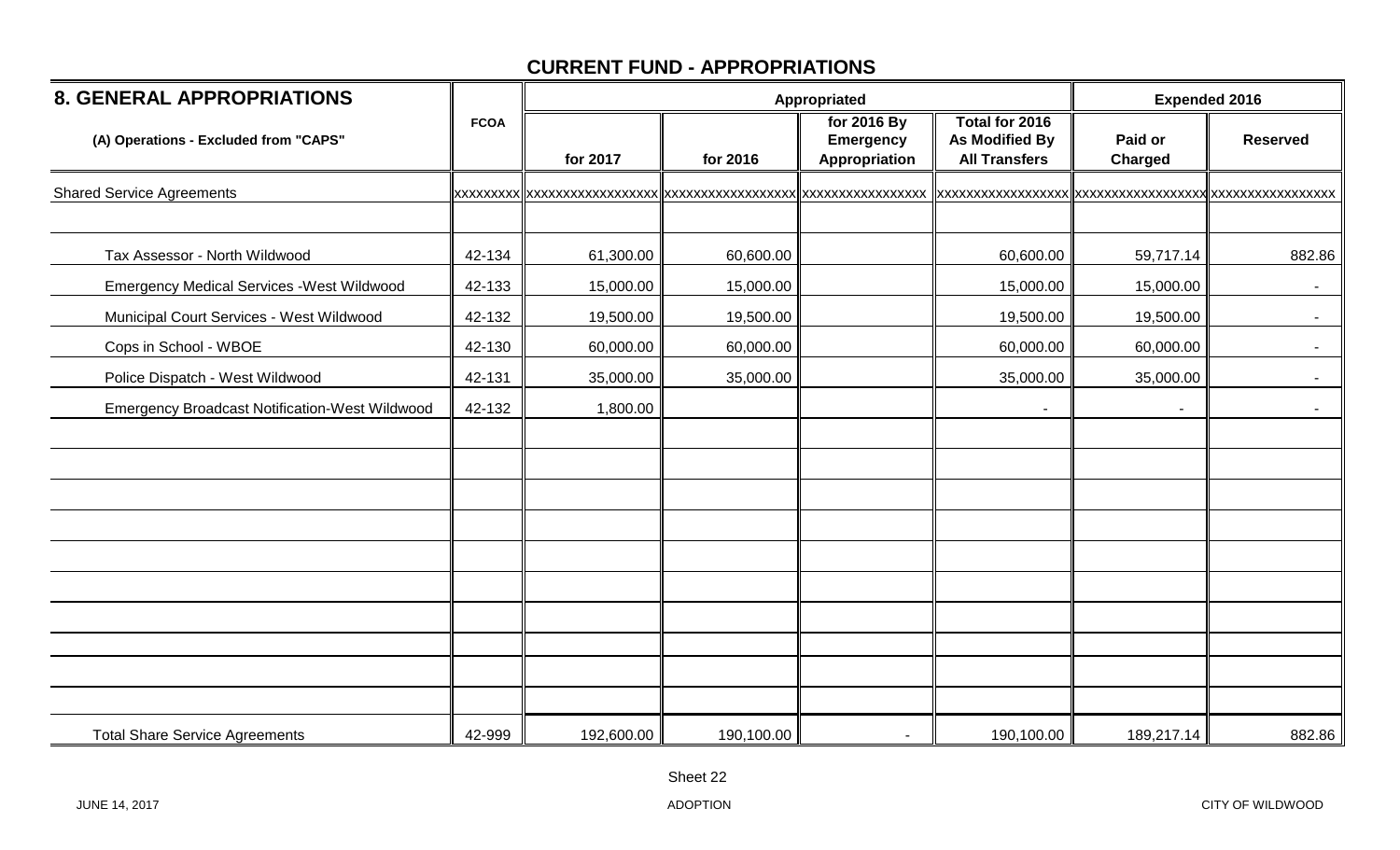| <b>8. GENERAL APPROPRIATIONS</b>                                           |             |                |                | Appropriated                                     |                                                                 | <b>Expended 2016</b>      |                   |  |
|----------------------------------------------------------------------------|-------------|----------------|----------------|--------------------------------------------------|-----------------------------------------------------------------|---------------------------|-------------------|--|
| (A) Operations - Excluded from "CAPS"                                      | <b>FCOA</b> | for 2017       | for 2016       | for 2016 By<br><b>Emergency</b><br>Appropriation | Total for 2016<br><b>As Modified By</b><br><b>All Transfers</b> | Paid or<br><b>Charged</b> | <b>Reserved</b>   |  |
| Additional Appropriations Offset by<br>Revenues (N.J.S. 40A:4-45.3h)       |             |                |                |                                                  |                                                                 | <b>XXXXXXXXXXXXXXXX</b>   | XXXXXXXXXXXXXXXXX |  |
|                                                                            |             |                |                |                                                  |                                                                 |                           |                   |  |
|                                                                            |             |                |                |                                                  |                                                                 |                           |                   |  |
|                                                                            |             |                |                |                                                  |                                                                 |                           |                   |  |
|                                                                            |             |                |                |                                                  |                                                                 |                           |                   |  |
|                                                                            |             |                |                |                                                  |                                                                 |                           |                   |  |
|                                                                            |             |                |                |                                                  |                                                                 |                           |                   |  |
|                                                                            |             |                |                |                                                  |                                                                 |                           |                   |  |
|                                                                            |             |                |                |                                                  |                                                                 |                           |                   |  |
|                                                                            |             |                |                |                                                  |                                                                 |                           |                   |  |
|                                                                            |             |                |                |                                                  |                                                                 |                           |                   |  |
|                                                                            |             |                |                |                                                  |                                                                 |                           |                   |  |
|                                                                            |             |                |                |                                                  |                                                                 |                           |                   |  |
|                                                                            |             |                |                |                                                  |                                                                 |                           |                   |  |
|                                                                            |             |                |                |                                                  |                                                                 |                           |                   |  |
|                                                                            |             |                |                |                                                  |                                                                 |                           |                   |  |
| Total Additional Appropriations Offset by<br>Revenues (N.J.S. 40A:4-45.3h) | 34-303      | $\blacksquare$ | $\blacksquare$ | $\overline{\phantom{a}}$                         |                                                                 |                           |                   |  |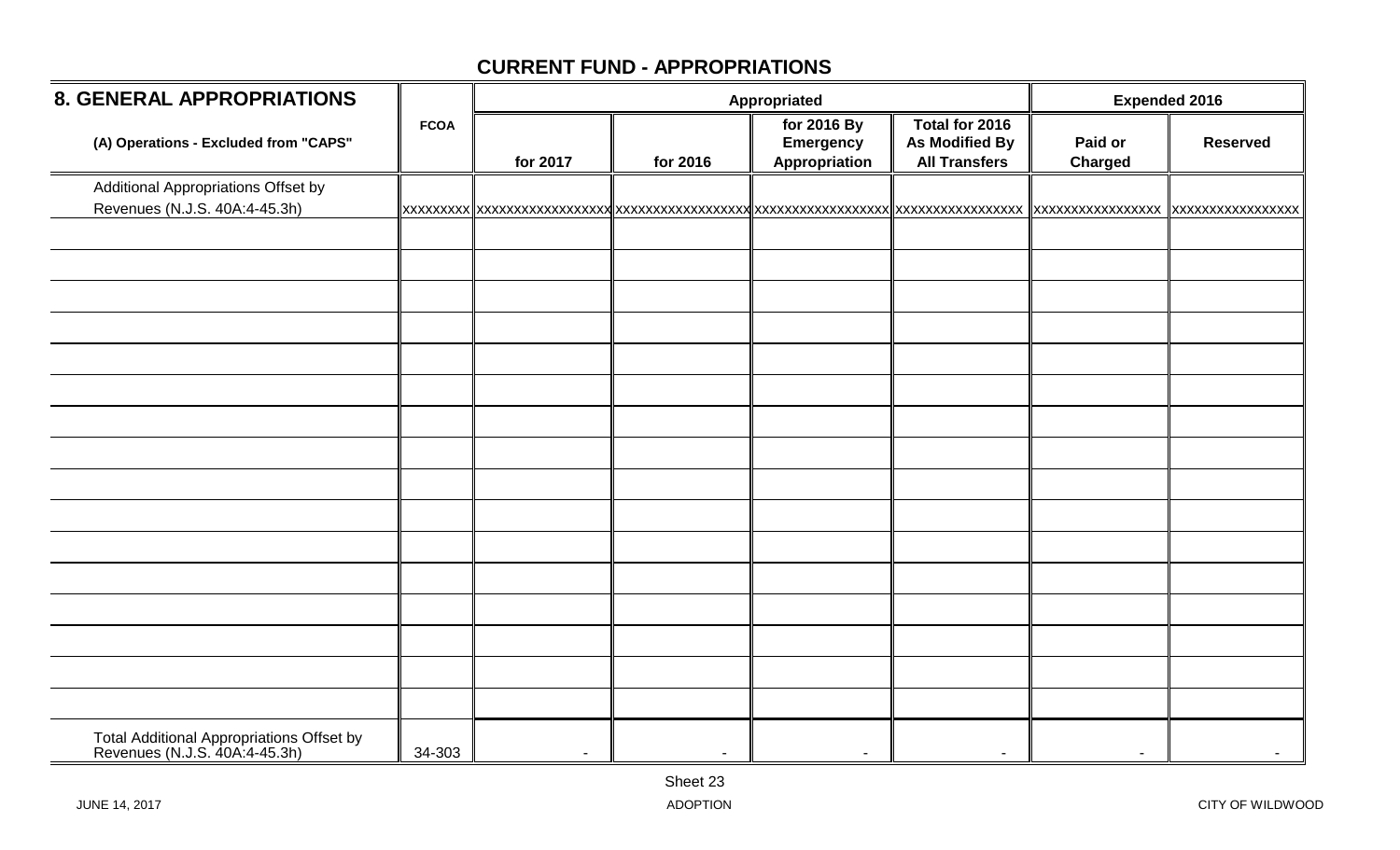| <b>8. GENERAL APPROPRIATIONS</b>                  |             |           |            | Appropriated                                     |                                                                 |                           | <b>Expended 2016</b> |  |
|---------------------------------------------------|-------------|-----------|------------|--------------------------------------------------|-----------------------------------------------------------------|---------------------------|----------------------|--|
| (A) Operations - Excluded from "CAPS"             | <b>FCOA</b> | for 2017  | for 2016   | for 2016 By<br><b>Emergency</b><br>Appropriation | Total for 2016<br><b>As Modified By</b><br><b>All Transfers</b> | Paid or<br><b>Charged</b> | <b>Reserved</b>      |  |
| Public and Private Programs Offset<br>by Revenues |             |           |            | xxxxxxxxxxxxxxxxx                                |                                                                 |                           |                      |  |
| Municipal Alliance - Local Match                  | 41-899      | 1,524.00  | 1,553.00   |                                                  | 1,553.00                                                        | 1,553.00                  |                      |  |
| Recycling Tonnage                                 | 41-736      | 15,851.73 | 15,722.80  |                                                  | 15,722.80                                                       | 15,722.80                 |                      |  |
| Body Armor Replacement Program                    | 41-709      | 3,707.94  | 3,783.57   |                                                  | 3,783.57                                                        | 3,783.57                  |                      |  |
| <b>Drunk Driving Enforcement Grant</b>            | 41-745      |           |            |                                                  | $\blacksquare$                                                  |                           | $\sim$               |  |
| <b>Matching Fund for Grants</b>                   | 41-899      | 1.00      | 1.00       |                                                  | 1.00                                                            | $\overline{\phantom{a}}$  |                      |  |
| COPS in Shops- Summer Shore Initiative            | 41-735      |           | 6,200.00   |                                                  | 6,200.00                                                        | 6,200.00                  |                      |  |
| <b>WBID Grant</b>                                 | 41-737      |           | 20,000.00  |                                                  | 20,000.00                                                       | 20,000.00                 | $\sim$               |  |
| <b>Small Cities CDBG</b>                          |             |           | 810,000.00 |                                                  | 810,000.00                                                      | 810,000.00                | $\blacksquare$       |  |
|                                                   |             |           |            |                                                  |                                                                 |                           |                      |  |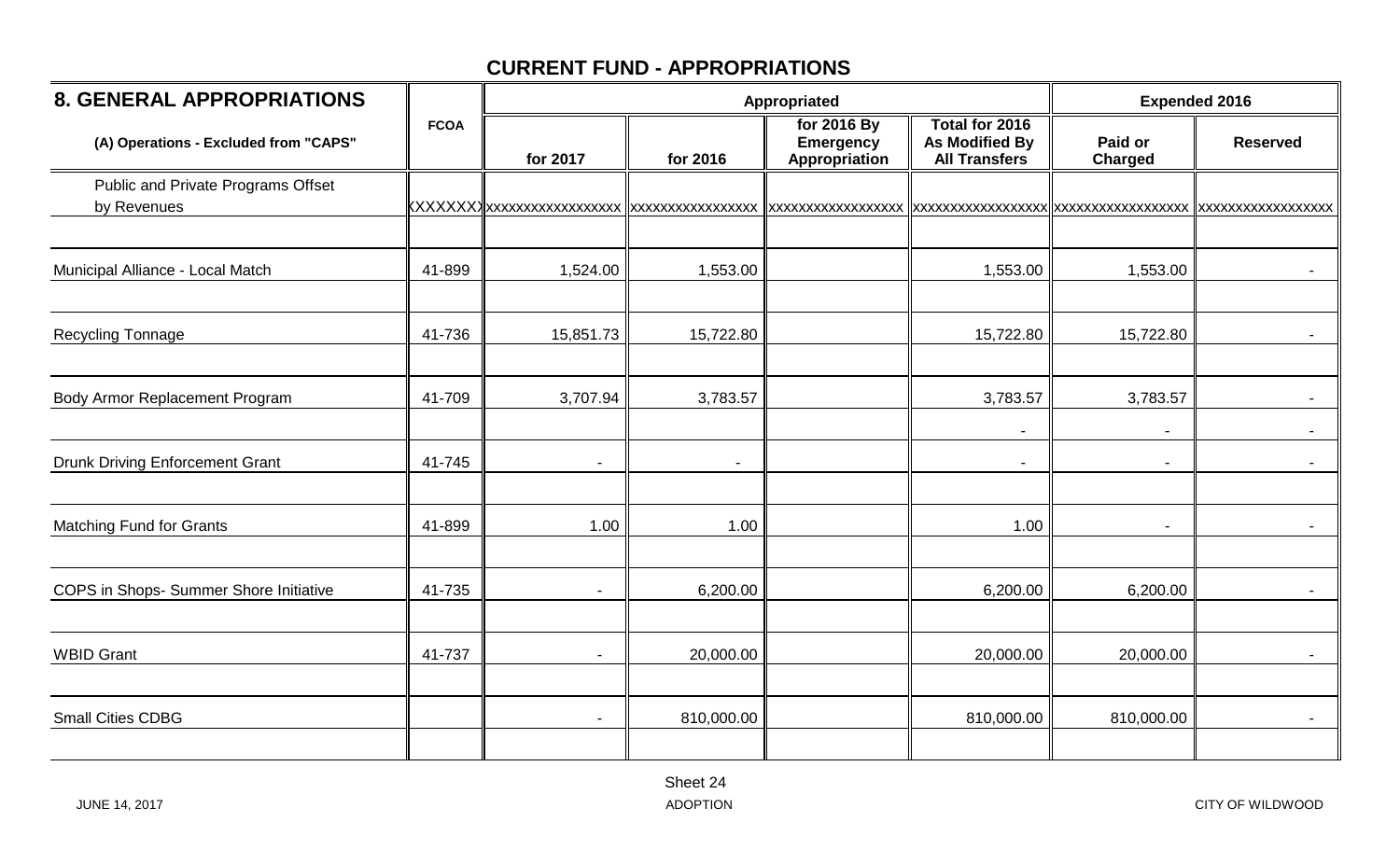| <b>8. GENERAL APPROPRIATIONS</b>                          |             |                          | Appropriated | <b>Expended 2016</b>                                    |                                                                 |                           |                    |
|-----------------------------------------------------------|-------------|--------------------------|--------------|---------------------------------------------------------|-----------------------------------------------------------------|---------------------------|--------------------|
| (A) Operations - Excluded from "CAPS"                     | <b>FCOA</b> | for 2017                 | for 2016     | for 2016 By<br><b>Emergency</b><br><b>Appropriation</b> | Total for 2016<br><b>As Modified By</b><br><b>All Transfers</b> | Paid or<br><b>Charged</b> | <b>Reserved</b>    |
| <b>Public and Private Programs Offset</b><br>by Revenues  |             |                          |              |                                                         |                                                                 |                           | XXXXXXXXXXXXXXXXXX |
| Atlantic County Municipal Insurance Fund Safety Incentive |             | $\overline{\phantom{a}}$ | 2,650.00     |                                                         | 2,650.00                                                        | 2,650.00                  |                    |
| Alcohol Education, Rehabilitation Program                 | 41-702      | 5,197.38                 | 1,473.33     |                                                         | 1,473.33                                                        | 1,473.33                  |                    |
| <b>GWTIDA</b>                                             | 41-781      |                          | 100,000.00   | $\overline{\phantom{0}}$                                | 100,000.00                                                      | 100,000.00                |                    |
| <b>Bulletproof Vest Partnership</b>                       |             |                          | 7,235.21     |                                                         | 7,235.21                                                        | 7,235.21                  | $\blacksquare$     |
| <b>COPS Hiring Recovery Program</b>                       | 41-780      |                          | 750,000.00   |                                                         | 750,000.00                                                      | 750,000.00                |                    |
| Buckle Up South Jersey/Click It or Ticket                 |             |                          | 5,000.00     |                                                         | 5,000.00                                                        | 5,000.00                  |                    |
| Drive Sober or Get Pulled Over                            |             |                          | 5,000.00     |                                                         | 5,000.00                                                        | 5,000.00                  | $\sim$             |
|                                                           |             |                          |              |                                                         |                                                                 |                           |                    |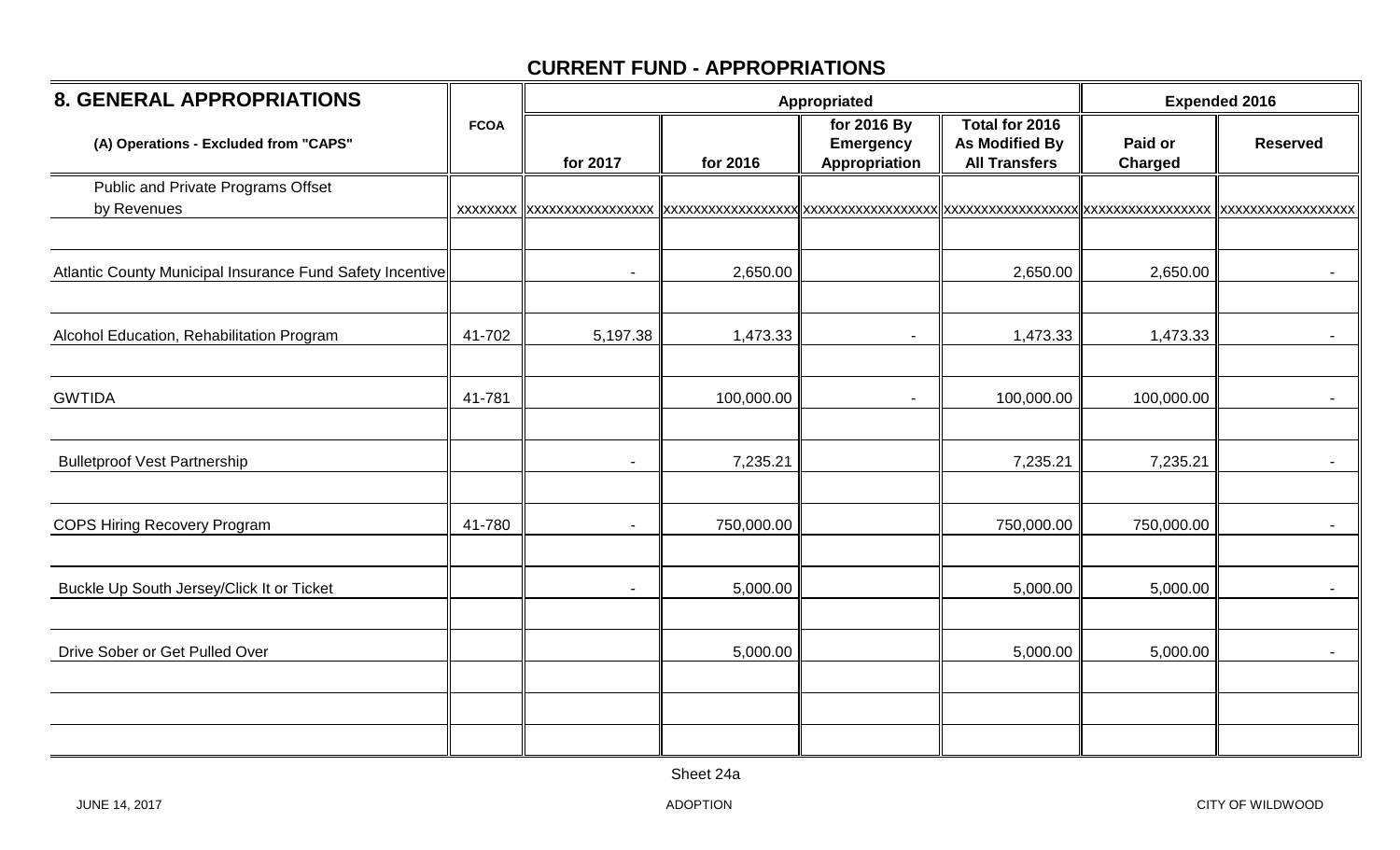| <b>8. GENERAL APPROPRIATIONS</b>                                     |             |            |              | Appropriated                                     |                                                                 | <b>Expended 2016</b> |                                      |
|----------------------------------------------------------------------|-------------|------------|--------------|--------------------------------------------------|-----------------------------------------------------------------|----------------------|--------------------------------------|
| (A) Operations - Excluded from "CAPS"                                | <b>FCOA</b> | for 2017   | for 2016     | for 2016 By<br><b>Emergency</b><br>Appropriation | Total for 2016<br><b>As Modified By</b><br><b>All Transfers</b> | Paid or<br>Charged   | <b>Reserved</b>                      |
| <b>Public and Private Programs Offset</b><br>by Revenues (continued) |             |            |              |                                                  | xxxxxxxxxxxxxxxxxx  xxxxxxxxxxxxxxxxx                           |                      | XXXXXXXXXXXXXXXXX  XXXXXXXXXXXXXXXXX |
|                                                                      |             |            |              |                                                  |                                                                 |                      |                                      |
| <b>Cooperative Housing Inspection Program</b>                        | 41-781      | 26,554.00  | 18,025.00    |                                                  | 18,025.00                                                       | 18,025.00            |                                      |
| <b>Clean Communities Program</b>                                     |             | 33,628.27  | 29,418.30    |                                                  | 29,418.30                                                       | 29,418.30            |                                      |
|                                                                      |             |            |              |                                                  |                                                                 |                      |                                      |
| Atlantic County Municipal Insurance Fund Wellness                    |             |            | 1,500.00     |                                                  | 1,500.00                                                        | 1,500.00             |                                      |
| Body Worn Camera Assistance Program                                  |             |            | 19,500.00    |                                                  | 19,500.00                                                       | 19,500.00            |                                      |
|                                                                      |             |            |              |                                                  |                                                                 |                      |                                      |
| <b>Total Public and Private Programs Offset</b><br>by Revenues       | 40-999      | 86,464.32  | 1,797,062.21 |                                                  | 1,797,062.21                                                    | 1,797,061.21         | $\blacksquare$                       |
|                                                                      |             |            |              |                                                  |                                                                 |                      |                                      |
| Total Operations - Excluded from "CAPS"                              | 34-305      | 279,064.32 | 2,053,861.21 |                                                  | 2,053,861.21                                                    | 2,052,977.35         | 882.86                               |
| Detail:                                                              |             |            |              |                                                  |                                                                 |                      |                                      |
| Salaries & Wages                                                     | 34-305-1    | 163,128.27 | 751,597.30   |                                                  | 749,198.30                                                      | 749,198.30           |                                      |
| <b>Other Expenses</b>                                                | 34-305-2    | 115,936.05 | 1,302,263.91 |                                                  | 1,304,662.91                                                    | 1,303,779.05         | 882.86                               |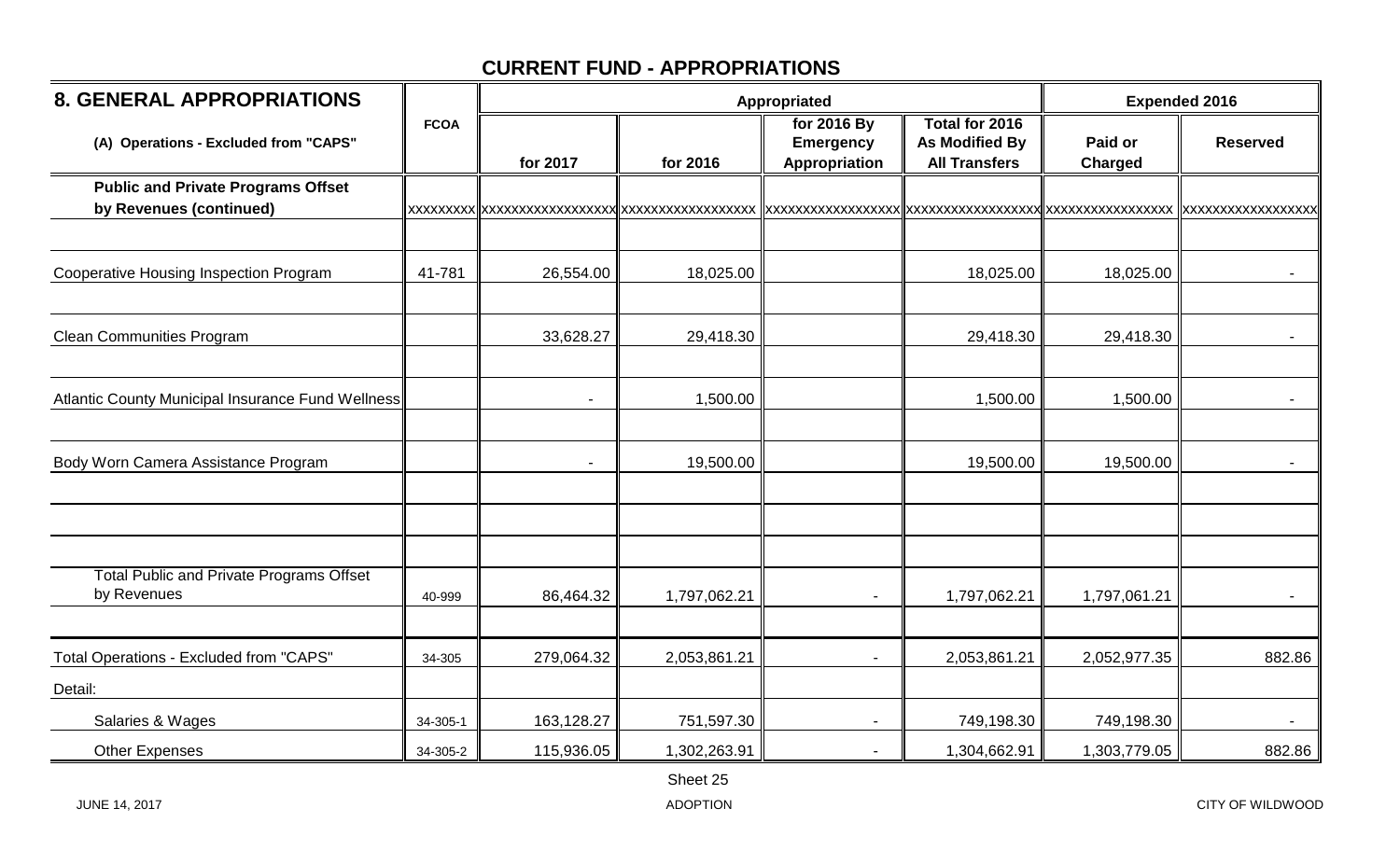| <b>8. GENERAL APPROPRIATIONS</b>                |             |            |           | Appropriated                                     |                                                                 | <b>Expended 2016</b>      |                 |
|-------------------------------------------------|-------------|------------|-----------|--------------------------------------------------|-----------------------------------------------------------------|---------------------------|-----------------|
| (C) Capital Improvements - Excluded from "CAPS" | <b>FCOA</b> | for 2017   | for 2016  | for 2016 By<br><b>Emergency</b><br>Appropriation | Total for 2016<br><b>As Modified By</b><br><b>All Transfers</b> | Paid or<br><b>Charged</b> | <b>Reserved</b> |
| <b>Down Payments on Improvements</b>            | 44-902      |            |           |                                                  |                                                                 |                           |                 |
| <b>Capital Improvement Fund</b>                 | 44-901      | 124,900.00 |           | 100,000.00 xxxxxxxxxxxxxxxxxx                    | 100,000.00                                                      | 100,000.00                | $\sim$          |
| Improvements to Ball Fields                     | 44-906      |            | 21,000.00 |                                                  | 21,000.00                                                       | 20,437.50                 | $\sim$          |
| Acquisition/Update of Parking Meters            | 44-907      |            | 10,000.00 |                                                  | 10,000.00                                                       | 9,285.60                  | $\sim$          |
| <b>Demolition of Buildings</b>                  | 44-908      | 11,900.00  | 11,900.00 |                                                  | 11,900.00                                                       | $\blacksquare$            | 11,900.00       |
| <b>Acquisition of Storage Units</b>             |             | 105,000.00 |           |                                                  |                                                                 |                           |                 |
|                                                 |             |            |           |                                                  |                                                                 |                           |                 |
|                                                 |             |            |           |                                                  |                                                                 |                           |                 |
|                                                 |             |            |           |                                                  |                                                                 |                           |                 |
|                                                 |             |            |           |                                                  |                                                                 |                           |                 |
|                                                 |             |            |           |                                                  |                                                                 |                           |                 |
|                                                 |             |            |           |                                                  |                                                                 |                           |                 |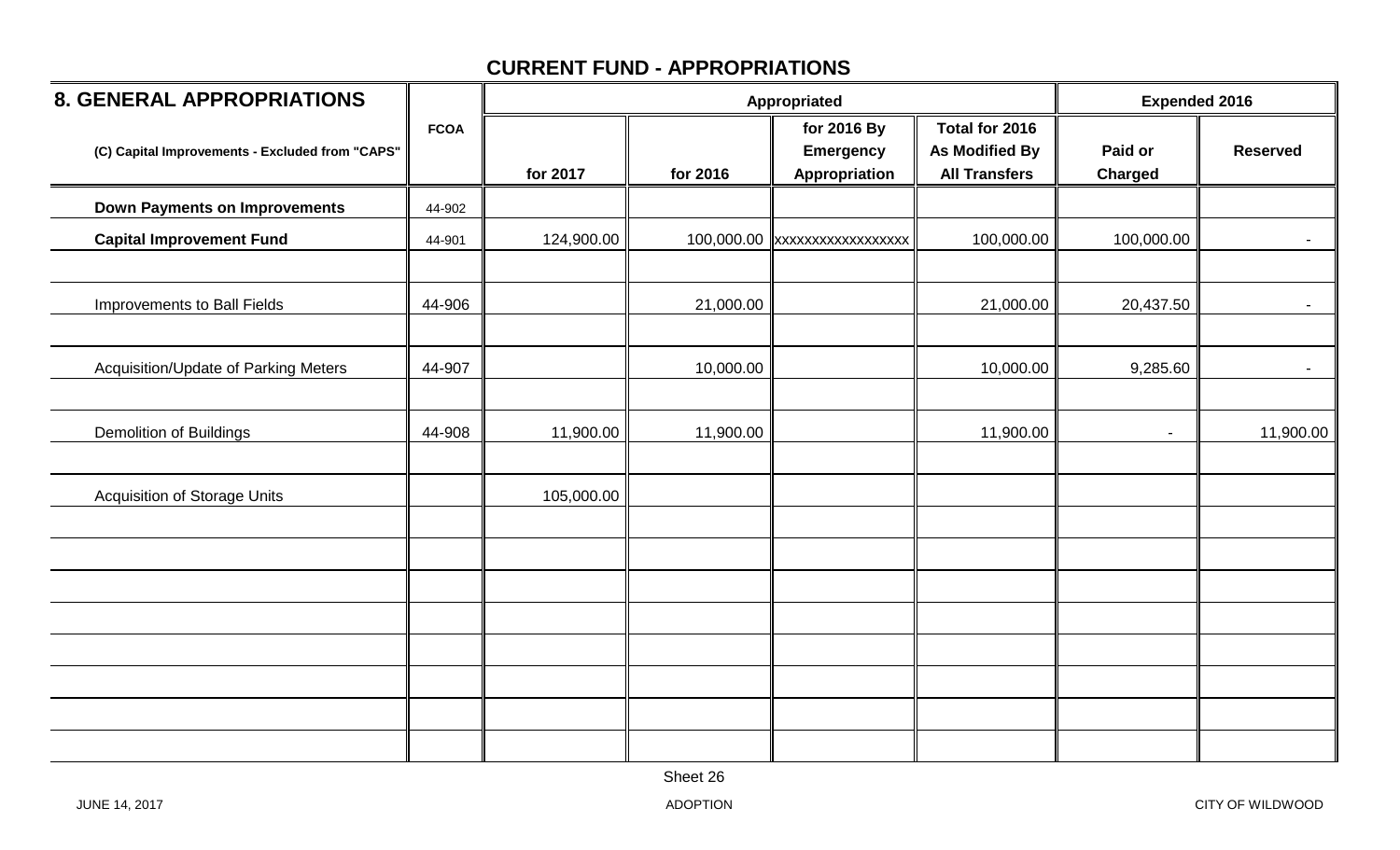| <b>8. GENERAL APPROPRIATIONS</b>                       |             |            |            | Appropriated                                     |                                                                 |                           | <b>Expended 2016</b> |  |
|--------------------------------------------------------|-------------|------------|------------|--------------------------------------------------|-----------------------------------------------------------------|---------------------------|----------------------|--|
| (C) Capital Improvements - Excluded from "CAPS"        | <b>FCOA</b> | for 2017   | for 2016   | for 2016 By<br><b>Emergency</b><br>Appropriation | Total for 2016<br><b>As Modified By</b><br><b>All Transfers</b> | Paid or<br><b>Charged</b> | <b>Reserved</b>      |  |
|                                                        |             |            |            |                                                  |                                                                 |                           |                      |  |
|                                                        |             |            |            |                                                  |                                                                 |                           |                      |  |
|                                                        |             |            |            |                                                  |                                                                 |                           |                      |  |
|                                                        |             |            |            |                                                  |                                                                 |                           |                      |  |
| <b>Public and Private Programs Offset by Revenues:</b> |             |            |            |                                                  |                                                                 |                           |                      |  |
| New Jersey DOT Trust Fund Authority Act                | 41-865      |            |            |                                                  |                                                                 |                           |                      |  |
|                                                        |             |            |            |                                                  | $\blacksquare$                                                  | $\sim$                    | $\sim$ 10 $\pm$      |  |
|                                                        |             |            |            |                                                  | -                                                               | $\blacksquare$            | $\sim$               |  |
|                                                        |             |            |            |                                                  |                                                                 |                           |                      |  |
|                                                        |             |            |            |                                                  |                                                                 |                           |                      |  |
|                                                        |             |            |            |                                                  |                                                                 |                           |                      |  |
| Urban Enterprise Zone Assistance Fund Grant            | 40-468      |            |            |                                                  |                                                                 |                           |                      |  |
|                                                        |             |            |            |                                                  |                                                                 |                           |                      |  |
|                                                        |             |            |            |                                                  |                                                                 |                           |                      |  |
|                                                        |             |            |            |                                                  |                                                                 |                           |                      |  |
|                                                        |             |            |            |                                                  |                                                                 |                           |                      |  |
|                                                        |             |            |            |                                                  |                                                                 |                           |                      |  |
| Total Capital Improvements Excluded from "CAPS"        | 44-999      | 241,800.00 | 142,900.00 |                                                  | 142,900.00                                                      | 129,723.10                | 11,900.00            |  |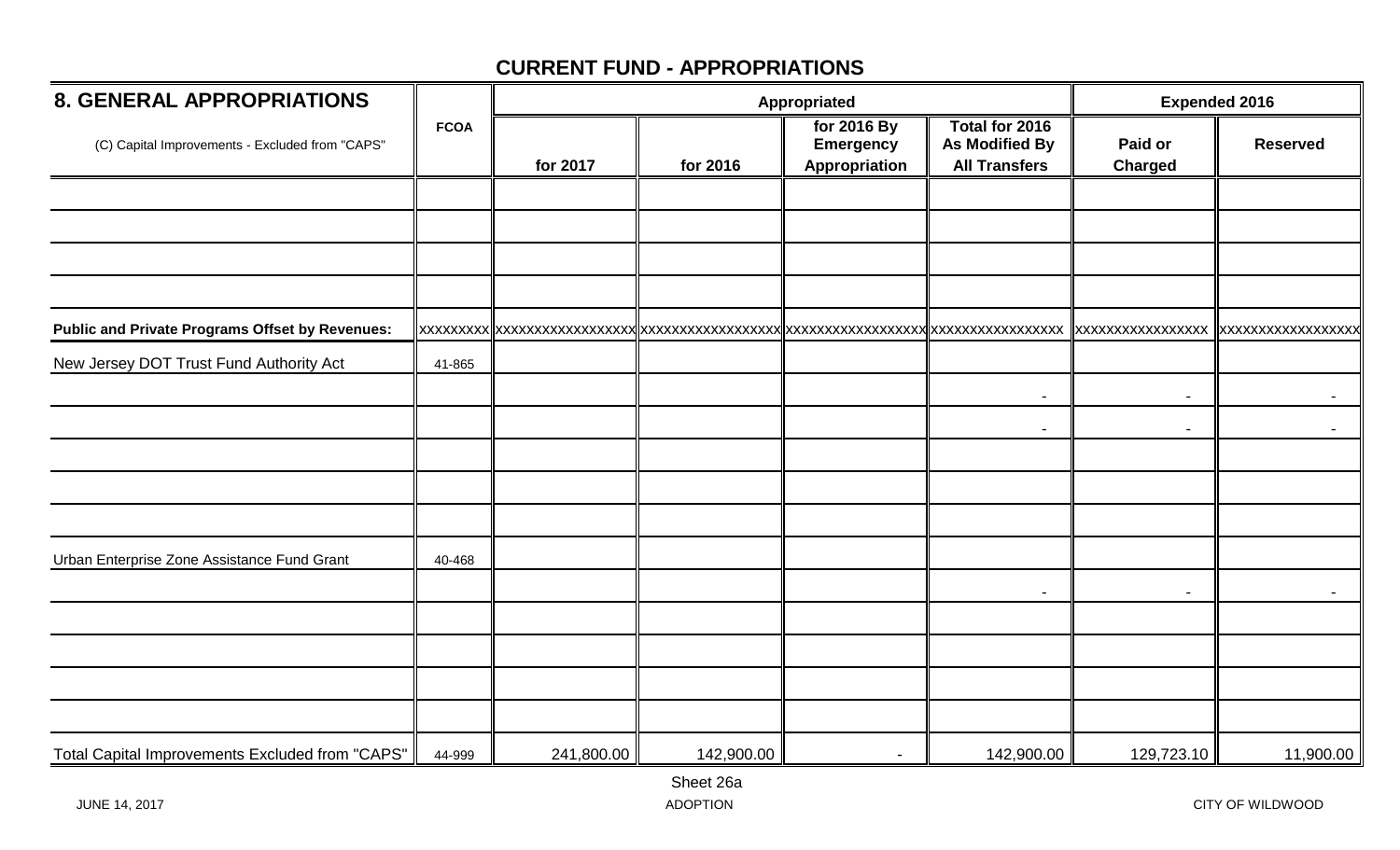| <b>8. GENERAL APPROPRIATIONS</b>                     |             |              | Appropriated | <b>Expended 2016</b>                             |                                                          |                           |                                |
|------------------------------------------------------|-------------|--------------|--------------|--------------------------------------------------|----------------------------------------------------------|---------------------------|--------------------------------|
| (D) Municipal Debt Service - Excluded from "CAPS"    | <b>FCOA</b> | for 2017     | for 2016     | for 2016 By<br><b>Emergency</b><br>Appropriation | Total for 2016<br>As Modified By<br><b>All Transfers</b> | Paid or<br><b>Charged</b> | <b>Reserved</b>                |
| Payment of Bond Principal                            | 45-920      | 1,930,000.00 | 1,860,000.00 |                                                  | 1,860,000.00                                             |                           | 1,860,000.00 xxxxxxxxxxxxxxxxx |
| Payment of Bond Anticipation Notes and Capital Notes | 45-925      | 212,231.77   | 31,300.00    |                                                  | 31,300.00                                                |                           | 31,300.00 xxxxxxxxxxxxxxxxx    |
| Interest on Bonds                                    | 45-930      | 399,400.00   | 470,700.00   |                                                  | 470,700.00                                               |                           | 470,693.76 xxxxxxxxxxxxxxxxx   |
| Interest on Notes                                    | 45-935      | 159,500.00   | 31,000.00    |                                                  | 31,000.00                                                | 30,965.51                 | XXXXXXXXXXXXXXXX               |
| <b>Green Trust Loan Program:</b>                     | XXXXXXXX    |              |              |                                                  |                                                          |                           |                                |
| Loan Repayments for Principal and Interest           | 45-940      | 63,900.00    | 63,900.00    |                                                  | 63,900.00                                                |                           | 63,896.42 xxxxxxxxxxxxxxxx     |
|                                                      |             |              |              |                                                  |                                                          |                           | <b>XXXXXXXXXXXXXXXXX</b>       |
| USDA/RURAL DEVELOPMENT PROGRAM:                      |             |              |              |                                                  |                                                          |                           | XXXXXXXXXXXXXXXXX              |
| Loan Repayments for Principal and Interest           |             | 20,400.00    | 20,400.00    |                                                  | 20,400.00                                                |                           | 20,338.00 xxxxxxxxxxxxxxxx     |
|                                                      |             |              |              |                                                  |                                                          |                           | <b>XXXXXXXXXXXXXXXXX</b>       |
|                                                      |             |              |              |                                                  |                                                          |                           | <b>XXXXXXXXXXXXXXXXX</b>       |
|                                                      |             |              |              |                                                  |                                                          |                           | XXXXXXXXXXXXXXXXX              |
|                                                      | 45-941      |              |              |                                                  |                                                          |                           | XXXXXXXXXXXXXXXXX              |
|                                                      | 45-941      |              |              |                                                  |                                                          |                           | XXXXXXXXXXXXXXXXX              |
|                                                      |             |              |              |                                                  |                                                          |                           | XXXXXXXXXXXXXXXXX              |
|                                                      |             |              |              |                                                  |                                                          |                           |                                |
|                                                      |             |              |              |                                                  |                                                          |                           | <b>XXXXXXXXXXXXXXXXX</b>       |
|                                                      |             |              |              |                                                  |                                                          |                           | XXXXXXXXXXXXXXXXX              |
| Total Municipal Debt Service-Excluded from "CAPS"    | 45-999      | 2,785,431.77 | 2,477,300.00 |                                                  | 2,477,300.00                                             |                           | 2,477,193.69 xxxxxxxxxxxxxxxxx |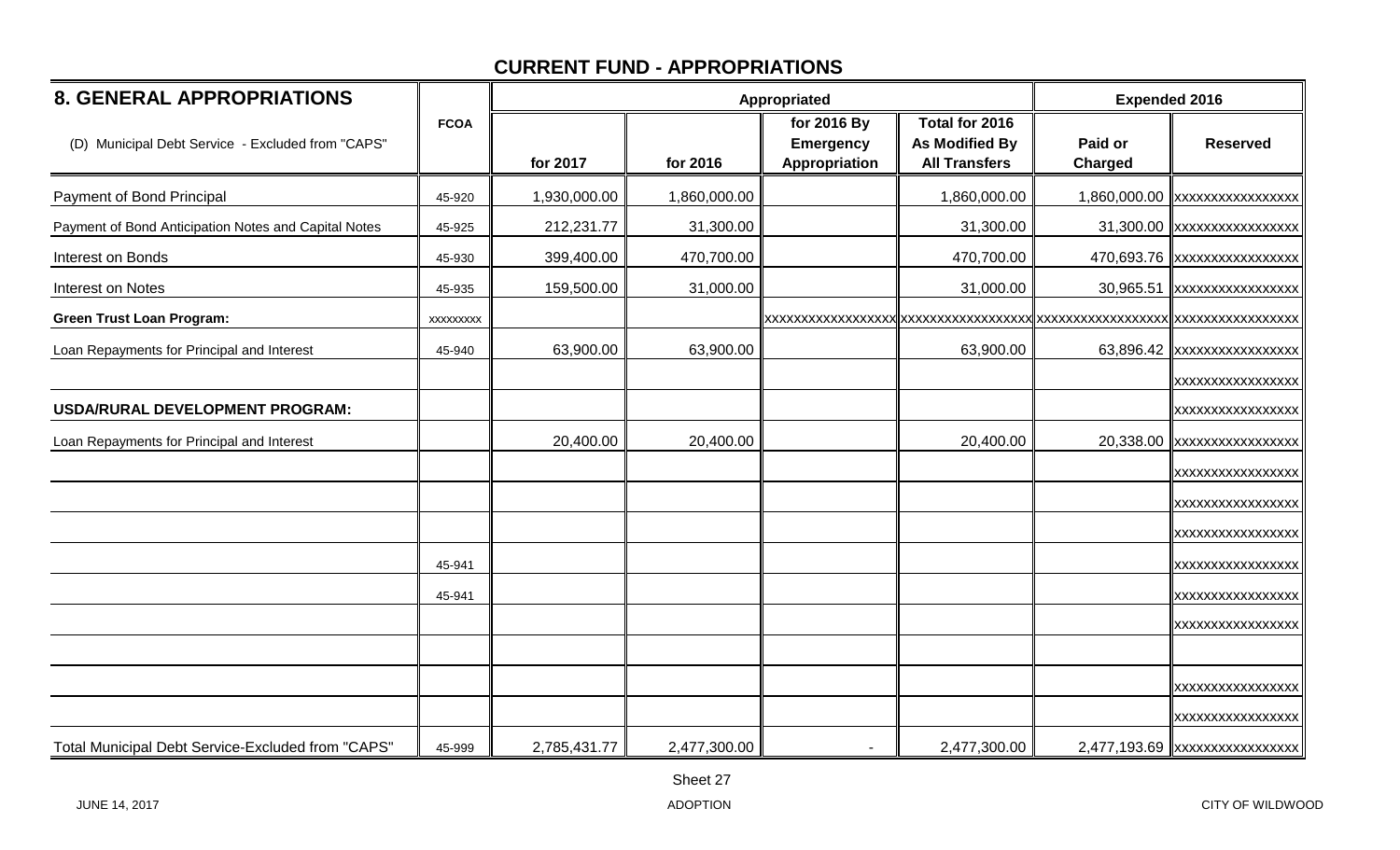| <b>8. GENERAL APPROPRIATIONS</b>                                                      |             |              |              | Appropriated                                     |                                                                 | <b>Expended 2016</b>               |                         |
|---------------------------------------------------------------------------------------|-------------|--------------|--------------|--------------------------------------------------|-----------------------------------------------------------------|------------------------------------|-------------------------|
| (E) Deferred Charges - Municipal-<br><b>Excluded from "CAPS"</b>                      | <b>FCOA</b> | for 2017     | for 2016     | for 2016 By<br><b>Emergency</b><br>Appropriation | Total for 2016<br><b>As Modified By</b><br><b>All Transfers</b> | Paid or<br>Charged                 | <b>Reserved</b>         |
| (1) DEFERRED CHARGES:                                                                 | XXXXXXX     |              |              |                                                  |                                                                 | XXXXXXXXXXXXXXXXX XXXXXXXXXXXXXXXX | XXXXXXXXXXXXXXXX        |
| <b>Emergency Authorizations</b>                                                       | 46-870      |              |              | XXXXXXXXXXXXXXXXX                                |                                                                 |                                    | <b>XXXXXXXXXXXXXXXX</b> |
| <b>Special Emergency Authorizations-</b><br>5 Years (N.J.S.40A:4-55)                  | 46-875      | 83,000.00    |              | 168,200.00 xxxxxxxxxxxxxxxxx                     | 168,200.00                                                      | 168,200.00                         |                         |
| <b>Special Emergency Authorizations-</b><br>3 Years (N.J.S. 40A:4-55.1 & 40A:4-55.13) | 46-871      |              |              | XXXXXXXXXXXXXXXXX                                |                                                                 |                                    | xxxxxxxxxxxxxxxxx       |
| <b>Deferred Charges</b>                                                               |             |              |              | XXXXXXXXXXXXXXXXX                                |                                                                 |                                    | XXXXXXXXXXXXXXXX        |
| Unfunded Ord 1040-15                                                                  | 46-876      |              |              | 43.93 xxxxxxxxxxxxxxxx                           | 43.93                                                           | 43.93                              |                         |
| Unfunded Ord 1057-16                                                                  | 46-876      | 381.45       |              | XXXXXXXXXXXXXXXX                                 |                                                                 |                                    | XXXXXXXXXXXXXXXX        |
|                                                                                       |             |              |              | XXXXXXXXXXXXXXXX                                 |                                                                 |                                    | XXXXXXXXXXXXXXXX        |
|                                                                                       |             |              |              | XXXXXXXXXXXXXXXX                                 |                                                                 |                                    | xxxxxxxxxxxxxxxxx       |
|                                                                                       |             |              |              | XXXXXXXXXXXXXXXXX                                |                                                                 |                                    | XXXXXXXXXXXXXXXX        |
| <b>Total Deferred Charges - Municipal -</b><br><b>Excluded from "CAPS"</b>            | 46-999      | 83,381.45    |              | 168,243.93 xxxxxxxxxxxxxxxx                      | 168,243.93                                                      | 168,243.93                         | XXXXXXXXXXXXXXXXX       |
| (F) Judgments (N.J.S.A. 40A:4-45.3cc)                                                 | 37-480      |              |              | 90,000.00 xxxxxxxxxxxxxxxx                       | 90,000.00                                                       | 63,270.23                          | XXXXXXXXXXXXXXXXX       |
| Use of<br>Local Schools (N.J.S.A. 40:48-17.1 &                                        | 29-405      |              |              | XXXXXXXXXXXXXXXX                                 |                                                                 |                                    | xxxxxxxxxxxxxxxxx       |
|                                                                                       |             |              |              | XXXXXXXXXXXXXXXXX                                |                                                                 |                                    | XXXXXXXXXXXXXXXX        |
| (G) With Prior Consent of Local Finance Board:                                        |             |              |              |                                                  |                                                                 |                                    |                         |
| <b>Cash Deficit of Preceding Year</b>                                                 | 46-885      |              |              | XXXXXXXXXXXXXXXXX                                |                                                                 |                                    | xxxxxxxxxxxxxxxxx       |
|                                                                                       |             |              |              | XXXXXXXXXXXXXXXX                                 |                                                                 |                                    | XXXXXXXXXXXXXXXX        |
| (H-2) Total General Appropriations for<br><b>Municipal</b>                            | 34-309      | 3,389,677.54 | 4,932,305.14 |                                                  | 4,932,305.14                                                    | 4,891,408.30                       | 12,782.86               |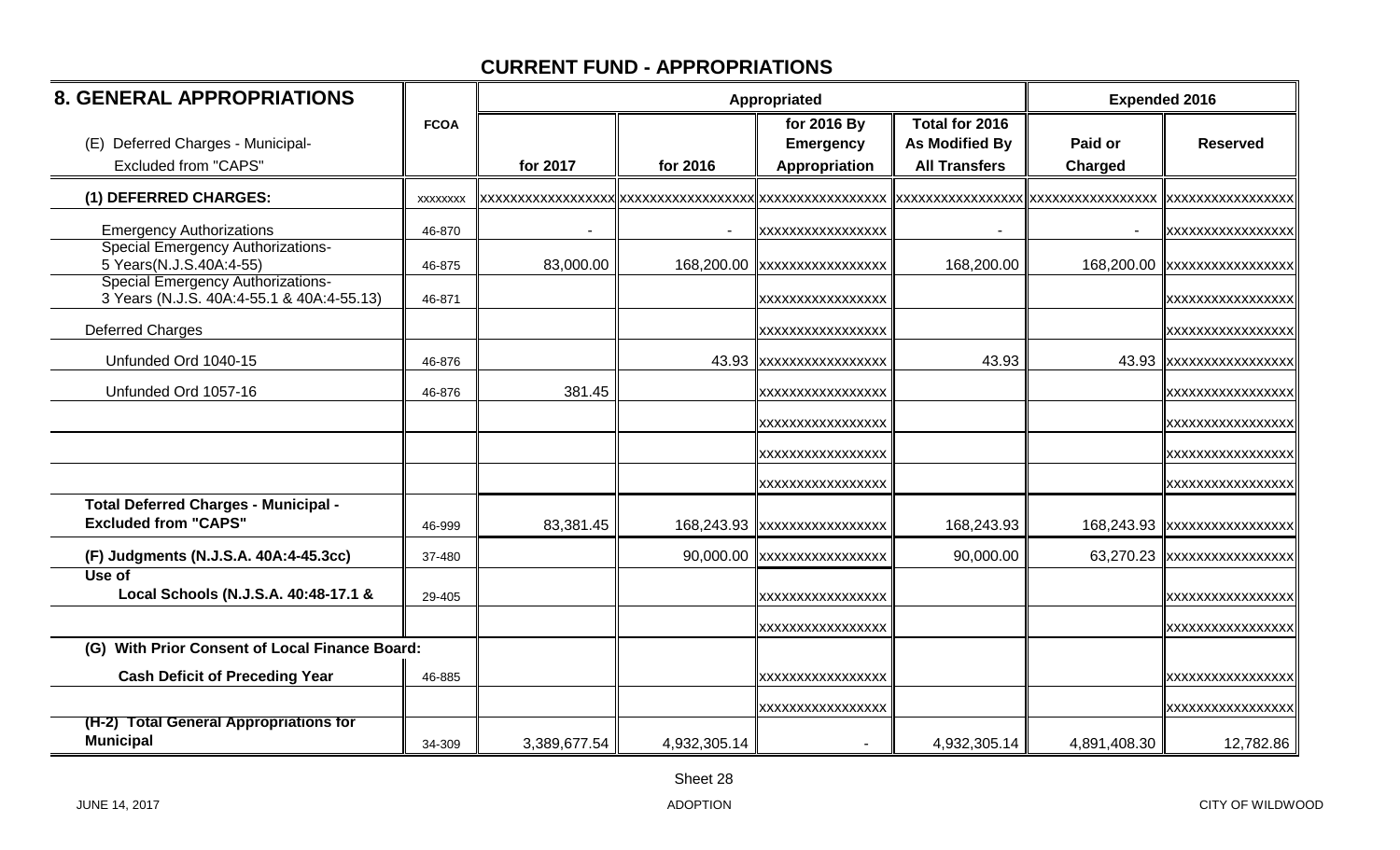| <b>8. GENERAL APPROPRIATIONS</b>                                                                                  |                 |               |               | Appropriated             |                       | <b>Expended 2016</b> |                   |
|-------------------------------------------------------------------------------------------------------------------|-----------------|---------------|---------------|--------------------------|-----------------------|----------------------|-------------------|
|                                                                                                                   | <b>FCOA</b>     |               |               | for 2016 By              | <b>Total for 2016</b> |                      |                   |
|                                                                                                                   |                 |               |               | <b>Emergency</b>         | <b>As Modified By</b> | Paid or              | <b>Reserved</b>   |
|                                                                                                                   |                 | for 2017      | for 2016      | Appropriation            | <b>All Transfers</b>  | <b>Charged</b>       |                   |
| For Local District School Purposes -                                                                              |                 |               |               |                          |                       |                      |                   |
| <b>Excluded from "CAPS"</b>                                                                                       | <b>XXXXXXXX</b> |               |               |                          | XXXXXXXXXXXXXXXXX     | XXXXXXXXXXXXXXXXX    |                   |
| (1) Type 1 District School Debt Service                                                                           | <b>XXXXXXXX</b> |               |               |                          |                       |                      |                   |
| Payment of Bond Principal                                                                                         | 48-920          |               |               |                          |                       |                      | XXXXXXXXXXXXXXXX  |
| Payment of Bond Anticipation Notes                                                                                | 48-925          |               |               |                          |                       |                      | XXXXXXXXXXXXXXXX  |
| Interest on Bonds                                                                                                 | 48-930          |               |               |                          |                       |                      | XXXXXXXXXXXXXXXXX |
| <b>Interest on Notes</b>                                                                                          | 48-935          |               |               |                          |                       |                      | XXXXXXXXXXXXXXXX  |
|                                                                                                                   |                 |               |               |                          |                       |                      | XXXXXXXXXXXXXXXX  |
| <b>Total of Type 1 District School Debt</b>                                                                       |                 |               |               |                          |                       |                      |                   |
| <b>Service - Excluded from "CAPS"</b>                                                                             | 48-999          |               |               |                          |                       |                      | XXXXXXXXXXXXXXXXX |
| (J) Deferred Charges and Statutory Expenditures -                                                                 |                 |               |               |                          |                       |                      |                   |
| <b>Local School - Excluded from "CAPS"</b>                                                                        | <b>XXXXXXXX</b> |               |               |                          |                       |                      | XXXXXXXXXXXXXXXXX |
| <b>Emergency Authorizations - Schools</b>                                                                         | 29-406          |               |               | xxxxxxxxxxxxxxxxx        |                       |                      | XXXXXXXXXXXXXXXX  |
| Capital Project for Land, Building or Equipment<br>N.J.S. 18A:22-20                                               | 29-407          |               |               |                          |                       |                      | XXXXXXXXXXXXXXXX  |
| <b>Total of Deferred Charges and Statutory Expend-</b><br>ditures - Local School - Excluded from "CAPS"           |                 |               |               |                          |                       |                      |                   |
|                                                                                                                   | 29-409          |               |               |                          |                       |                      | XXXXXXXXXXXXXXXX  |
| (K) Total Municipal Appropriations for Local District School<br>Purposes {(item (1) and (J)- Excluded from "CAPS" | 29-410          |               |               |                          |                       |                      | XXXXXXXXXXXXXXXX  |
| (O) Total General Appropriations - Excluded from "CAPS'                                                           | 34-399          | 3,389,677.54  | 4,932,305.14  |                          | 4,932,305.14          | 4,891,408.30         | 12,782.86         |
| (L) Subtotal General Appropriations {items (H-1) and (O)                                                          | 34-400          | 27,698,327.32 | 28,257,861.18 |                          | 28,257,861.18         | 27,253,116.02        | 525,327.86        |
| (M) Reserve for Uncollected Taxes                                                                                 | 50-899          | 92,068.83     | 216,744.11    | <b>XXXXXXXXXXXXXXXXX</b> | 216,744.11            | 216,744.11           |                   |
| 9. Total General Appropriations                                                                                   | 34-499          | 27,790,396.15 | 28,474,605.29 |                          | 28,474,605.29         | 27,469,860.13        | 525,327.86        |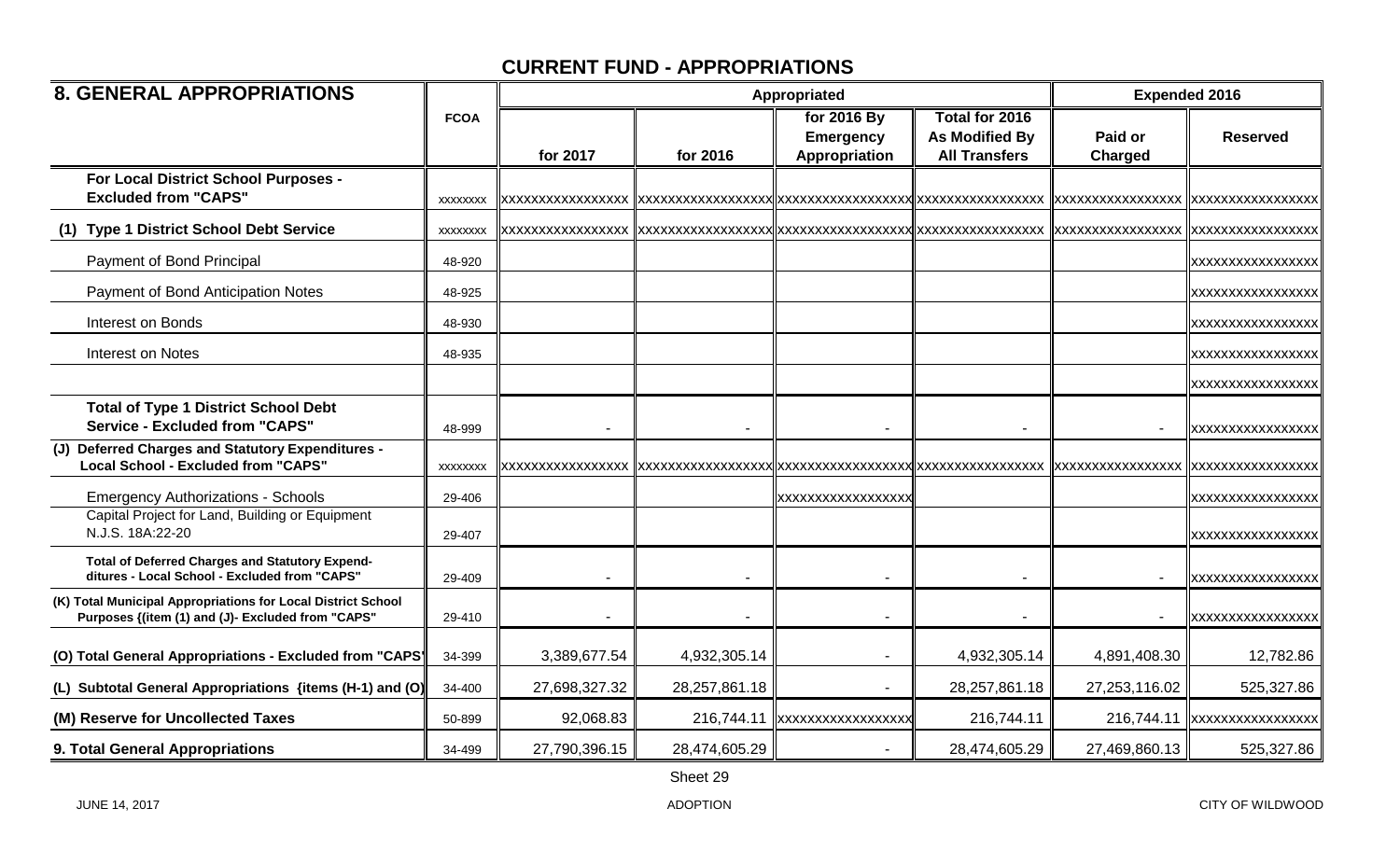| <b>8. GENERAL APPROPRIATIONS</b>                                                 |                |                | Appropriated   |                                                  | <b>Expended 2016</b>                                     |                              |                  |
|----------------------------------------------------------------------------------|----------------|----------------|----------------|--------------------------------------------------|----------------------------------------------------------|------------------------------|------------------|
| <b>Summary of Appropriations</b>                                                 | <b>FCOA</b>    | for 2017       | for 2016       | for 2016 By<br><b>Emergency</b><br>Appropriation | Total for 2016<br>As Modified By<br><b>All Transfers</b> | Paid or<br><b>Charged</b>    | <b>Reserved</b>  |
| (H-1) Total General Appropriations for<br><b>Municipal Purpose within "CAPS"</b> | 34-299         | 21,928,948.00  | 21,134,510.00  |                                                  | 21,132,350.00                                            | 20,188,130.37                | 512,545.00       |
| <b>Statutory Expenditures</b>                                                    | <b>XXXXXXX</b> | 2,379,535.76   | 2,187,948.04   |                                                  | 2,190,108.04                                             | 2,173,577.35                 | (0.00)           |
| (A) Operations- Excluded from "CAPS"                                             | <b>XXXXXXX</b> | XXXXXXXXXXXXX  | XXXXXXXXXXXXX  | XXXXXXXXXXXXX                                    | XXXXXXXXXXXXX                                            | XXXXXXXXXXXXX                | XXXXXXXXXXXXX    |
| <b>Other Operations</b>                                                          | 34-300         |                | 66,699.00      |                                                  | 66,699.00                                                | 66,699.00                    |                  |
| <b>Uniform Construction Code</b>                                                 | 22-999         |                |                |                                                  |                                                          |                              |                  |
| <b>Shared Service Agreements</b>                                                 | 42-999         | 192,600.00     | 190,100.00     |                                                  | 190,100.00                                               | 189,217.14                   | 882.86           |
| <b>Additional Appropriations Offset by Revenues</b>                              | 34-303         |                |                |                                                  |                                                          |                              |                  |
| <b>Public &amp; Private Progs Offset by Revenues</b>                             | 40-999         | 86,464.32      | 1,797,062.21   | $\blacksquare$                                   | 1,797,062.21                                             | 1,797,061.21                 | $\sim$ 10 $\pm$  |
| <b>Total Operations- Excluded from "CAPS"</b>                                    | 34-305         | 279,064.32     | 2,053,861.21   |                                                  | 2,053,861.21                                             | 2,052,977.35                 | 882.86           |
| (C) Capital Improvements                                                         | 44-999         | 241,800.00     | 142,900.00     |                                                  | 142,900.00                                               | 129,723.10                   | 11,900.00        |
| (D) Municipal Debt Service                                                       | 45-999         | 2,785,431.77   | 2,477,300.00   |                                                  | 2,477,300.00                                             | 2,477,193.69                 | $\sim$           |
| (E) Deferred Charges - Excluded from "CAPS"                                      | 46-999         | 83,547.47      | 171,341.93     |                                                  | 171,341.93                                               | 168,243.93                   |                  |
| (F) Judgments                                                                    | 37-480         |                | 90,000.00      |                                                  | 90,000.00                                                | 63,270.23                    |                  |
| (G) Cash Deficit                                                                 | 46-885         |                |                |                                                  |                                                          |                              |                  |
| (K) Local District School Purposes                                               | 24-410         | $\blacksquare$ | $\blacksquare$ |                                                  |                                                          | $\qquad \qquad \blacksquare$ | $\sim$ 100 $\mu$ |
| (N) Transferred to Board of Education                                            | 29-405         |                |                |                                                  |                                                          |                              |                  |
| (M) Reserve for Uncollected Taxes                                                | 50-899         | 92,068.83      | 216,744.11     | $\blacksquare$                                   | 216,744.11                                               | 216,744.11                   | $\sim 100$       |
| <b>Total General Appropriations</b>                                              | 34-499         | 27,790,396.15  | 28,474,605.29  |                                                  | 28,474,605.29                                            | 27,469,860.13                | 525,327.86       |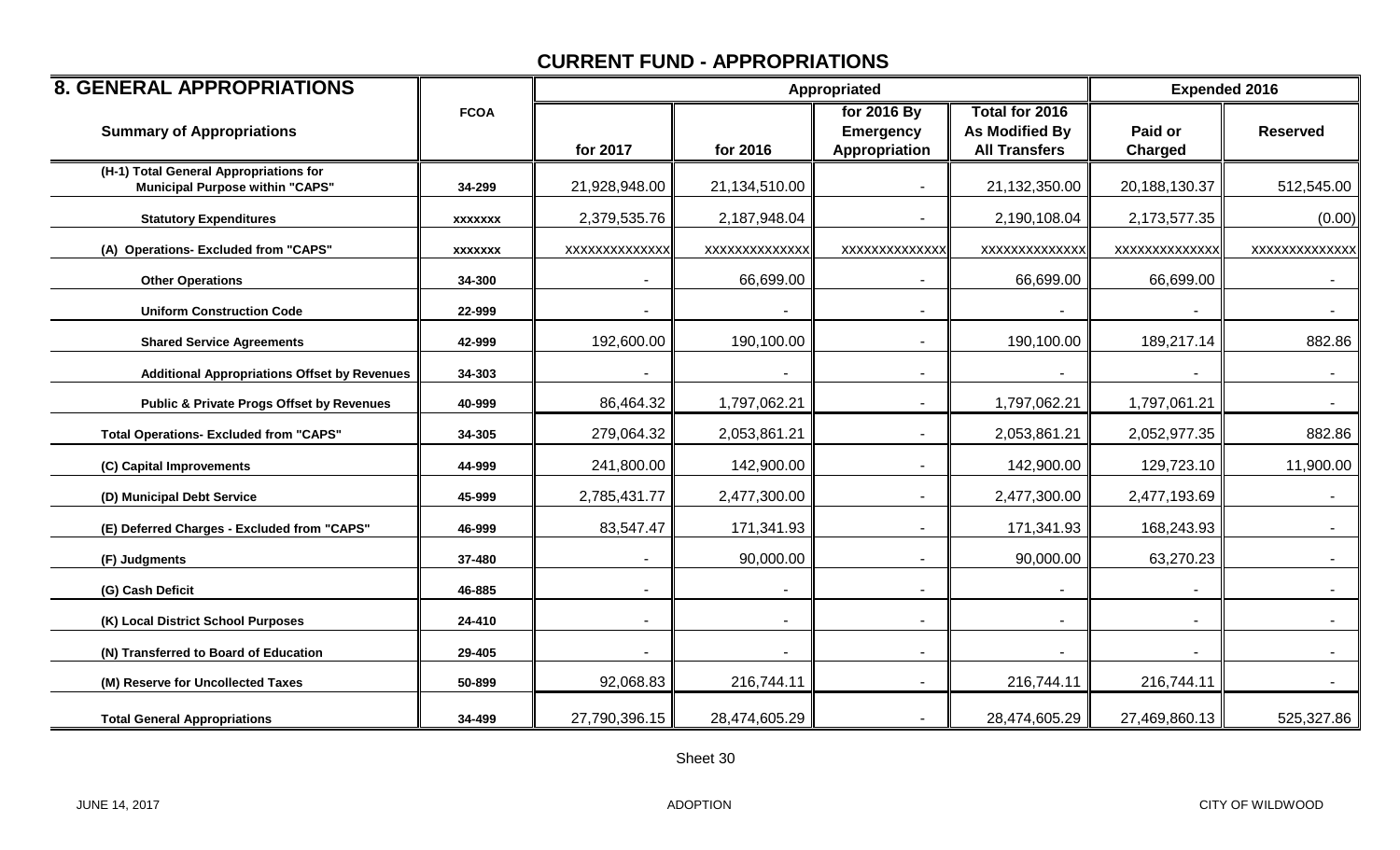#### **DEDICATED WATER UTILITY BUDGET**

| <b>DEDICATED REVENUES FROM WATER UTILITY</b><br>10.                                                                 | <b>FCOA</b>    |                   |                   |                    |
|---------------------------------------------------------------------------------------------------------------------|----------------|-------------------|-------------------|--------------------|
|                                                                                                                     |                |                   | Anticipated       | <b>Realized in</b> |
|                                                                                                                     |                | 2017              | 2016              | Cash in 2016       |
| <b>Operating Surplus Anticipated</b>                                                                                | 08-501         | 1,339,500.00      | 302,505.00        | 302,505.00         |
| <b>Operating Surplus Anticipated with Prior Written Consent of</b><br><b>Director of Local Government Services</b>  | 08-502         |                   |                   |                    |
| <b>Total Operating Surplus Anticipated</b>                                                                          | 08-500         | 1,339,500.00      | 302,505.00        | 302,505.00         |
| Rents                                                                                                               | 08-503         | 7,334,000.00      | 7,566,985.80      | 7,334,879.50       |
| <b>Fire Hydrant Service</b>                                                                                         | 08-504         |                   |                   |                    |
| <b>Miscellaneous Receipts</b>                                                                                       | 08-505         | 81,000.00         | 31,000.00         | 81,876.43          |
|                                                                                                                     |                |                   |                   |                    |
| Special Items of General Revenue Anticipated with Prior<br>Written Consent of Director of Local Government Services | <b>XXXXXXX</b> | <b>XXXXXXXXXX</b> | <b>XXXXXXXXXX</b> | <b>XXXXXXXXXX</b>  |
| <b>Additional Rents</b>                                                                                             | 08-503         |                   |                   |                    |
| <b>Deficit (General Budget)</b>                                                                                     | 08-549         |                   |                   |                    |
| <b>TOTAL WATER UTILITY REVENUES</b>                                                                                 | 08-599         | 8,754,500.00      | 7,900,490.80      | 7,719,260.93       |

\*Note: Use pages 31, 32 and 33 for water utility only

All other utilities use sheets 34, 35 and 36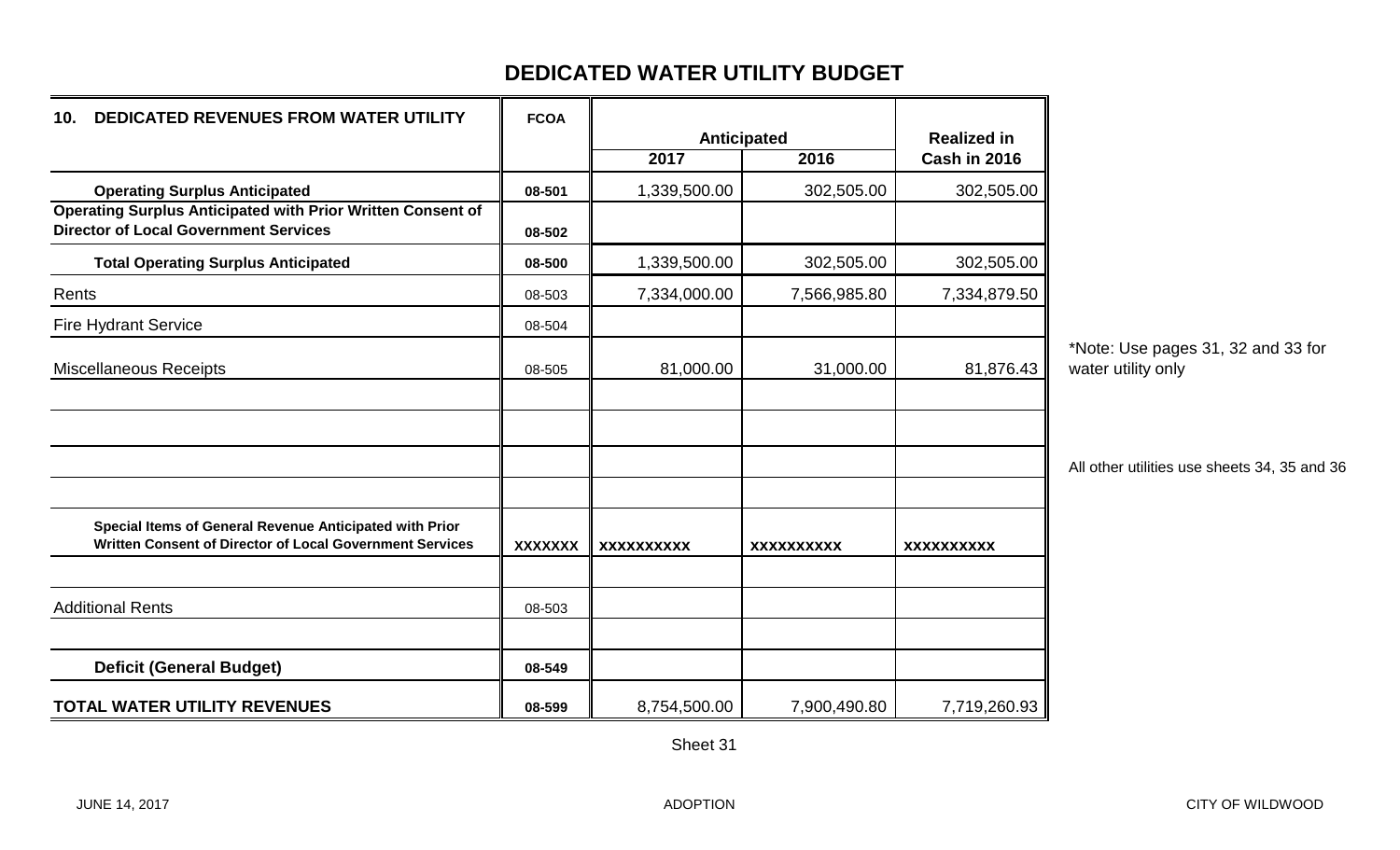# **DEDICATED WATER UTILITY BUDGET - (continued)**

|                                                      |                 |              | Appropriated | <b>Expended 2016</b>                             |                                                                 |                    |                              |
|------------------------------------------------------|-----------------|--------------|--------------|--------------------------------------------------|-----------------------------------------------------------------|--------------------|------------------------------|
| <b>APPROPRIATIONS FOR WATER UTILITY</b><br>11.       | <b>FCOA</b>     | for 2017     | for 2016     | for 2016 By<br><b>Emergency</b><br>Appropriation | Total for 2016<br><b>As Modified By</b><br><b>All Transfers</b> | Paid or<br>Charged | <b>Reserved</b>              |
| <b>Operating:</b>                                    | XXXXXXX         |              |              |                                                  |                                                                 |                    |                              |
| Salaries & Wages                                     | 55-501          | 1,986,800.00 | 1,865,500.00 |                                                  | 1,842,253.25                                                    | 1,694,486.71       | 1,501.00                     |
| <b>Other Expenses</b>                                | 55-502          | 1,026,021.50 | 1,395,679.52 |                                                  | 1,395,679.52                                                    | 878,322.46         | 471,896.06                   |
| Terminal Leave - Salaries and Wages                  |                 | 1.00         |              |                                                  |                                                                 |                    |                              |
| Insurance                                            | 55-502          | 806,800.00   | 785,400.00   |                                                  | 785,400.00                                                      | 739,211.42         |                              |
| <b>Capital Improvements:</b>                         | <b>XXXXXXXX</b> |              |              |                                                  |                                                                 |                    |                              |
| Down Payments on Improvements                        | 55-510          |              |              |                                                  |                                                                 |                    |                              |
| Capital Improvement Fund                             | 55-511          | 1,661,000.00 |              | 500,000.00 xxxxxxxxxxxxxxxxx                     | 500,000.00                                                      | 500,000.00         |                              |
| <b>Capital Outlay</b>                                | 55-512          | 565,000.00   | 508,300.00   |                                                  | 508,300.00                                                      | 455,286.84         | 53,013.16                    |
| <b>Debt Service</b>                                  | <b>XXXXXXXX</b> |              |              |                                                  |                                                                 |                    |                              |
| Payment of Bond Principal                            | 55-520          | 1,014,160.00 | 1,257,000.00 |                                                  | 1,257,000.00                                                    |                    |                              |
| Payment of Bond Anticipation Notes and Capital Notes | 55-521          |              |              |                                                  |                                                                 |                    | XXXXXXXXXXXXXXXXX            |
| Interest on Bonds                                    | 55-522          | 478,120.00   | 502,100.00   |                                                  | 502,100.00                                                      |                    | 483,937.09 xxxxxxxxxxxxxxxxx |
| Interest on Notes                                    | 55-523          | 134,700.00   | 35,000.00    |                                                  | 58,246.75                                                       |                    | 58,246.75 xxxxxxxxxxxxxxxx   |
|                                                      |                 |              |              |                                                  |                                                                 |                    |                              |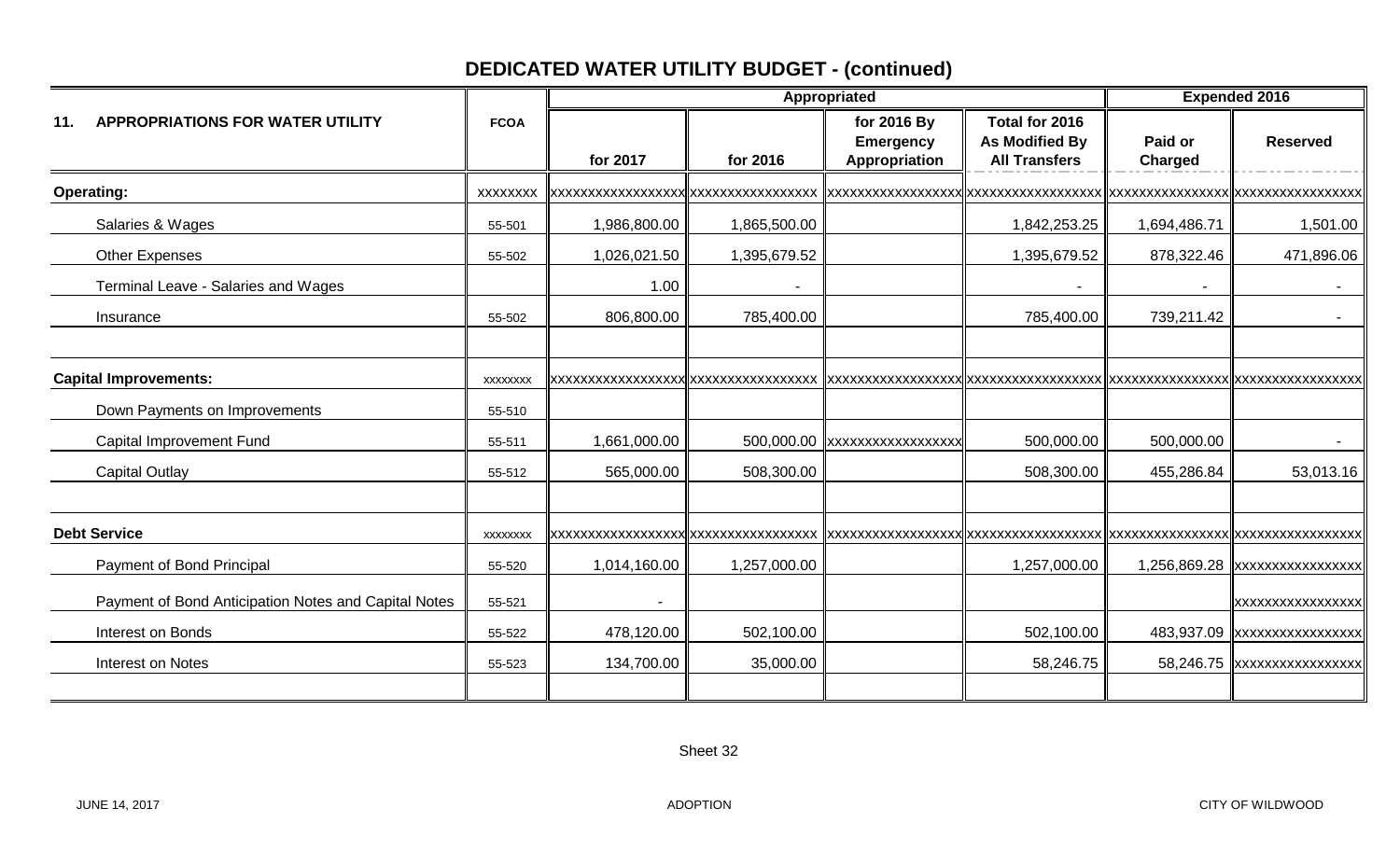# **DEDICATED WATER UTILITY BUDGET - (continued)**

|                                                                           |                 | Appropriated |              |                               |                      | <b>Expended 2016</b> |                              |  |
|---------------------------------------------------------------------------|-----------------|--------------|--------------|-------------------------------|----------------------|----------------------|------------------------------|--|
| <b>APPROPRIATIONS FOR WATER UTILITY</b><br>11.                            | <b>FCOA</b>     |              |              | for 2016 By                   | Total for 2016       | Paid or              |                              |  |
|                                                                           |                 | for 2017     | for 2016     | <b>Emergency</b>              | As Modified By       | Charged              | <b>Reserved</b>              |  |
|                                                                           |                 |              |              | Appropriation                 | <b>All Transfers</b> |                      |                              |  |
| <b>Deferred Charges and Statutory Expenditures:</b>                       | <b>XXXXXXXX</b> |              |              |                               |                      |                      |                              |  |
| <b>DEFERRED CHARGES:</b>                                                  | XXXXXXXX        |              |              |                               |                      |                      |                              |  |
| <b>Emergency Authorizations</b>                                           | 55-530          |              |              | <b>XXXXXXXXXXXXXXXXX</b>      |                      |                      | <b>XXXXXXXXXXXXXXXX</b>      |  |
| City of Wildwood - Indirect Costs                                         |                 | 487,713.00   |              | 478,960.28 xxxxxxxxxxxxxxxxxx | 478,960.28           |                      | 478,960.28 xxxxxxxxxxxxxxxxx |  |
| City of Wildwood - Rio Grande Phase I                                     | 55-890          | 10,862.00    |              | 10,862.00 xxxxxxxxxxxxxxxxx   | 10,862.00            |                      | 10,862.00 xxxxxxxxxxxxxxxx   |  |
| DCFT - Unfunded Ord#1048-16                                               | 55-890          | 981.50       |              | XXXXXXXXXXXXXXXXXX            |                      |                      | XXXXXXXXXXXXXXXX             |  |
|                                                                           |                 |              |              | XXXXXXXXXXXXXXXXX             |                      |                      | xxxxxxxxxxxxxxxxx            |  |
| <b>STATUTORY EXPENDITURES:</b>                                            | <b>XXXXXXXX</b> |              |              |                               |                      |                      |                              |  |
| Contribution to:                                                          |                 |              |              |                               |                      |                      |                              |  |
| Public Employees' Retirement System                                       | 55-540          | 190,200.00   | 169,340.00   |                               | 169,340.00           | 169,332.00           |                              |  |
| Social Security System (O.A.S.I.)                                         | 55-541          | 152,000.00   | 142,800.00   |                               | 142,800.00           | 124,231.50           |                              |  |
| <b>Unemployment Compensation Insurance</b><br>(N.J.S.A. 43:21-3 et. seq.) | 55-542          | 7,300.00     | 7,300.00     |                               | 7,300.00             | 5,945.78             |                              |  |
|                                                                           |                 |              |              |                               |                      |                      |                              |  |
|                                                                           |                 |              |              |                               |                      |                      |                              |  |
| <b>Judgments</b>                                                          | 55-531          |              |              |                               |                      |                      |                              |  |
| <b>Deficits in Operation in Prior Years</b>                               | 55-532          |              |              | XXXXXXXXXXXXXXXXX             |                      |                      | xxxxxxxxxxxxxxxxx            |  |
| <b>Surplus (General Budget)</b>                                           | 55-545          | 232,841.00   |              | 242,249.00 xxxxxxxxxxxxxxxxx  | 242,249.00           |                      | 242,249.00 xxxxxxxxxxxxxxxx  |  |
| <b>TOTAL WATER UTILITY APPROPRIATIONS</b>                                 | 55-599          | 8,754,500.00 | 7,900,490.80 |                               | 7,900,490.80         | 7,097,941.11         | 526,410.22                   |  |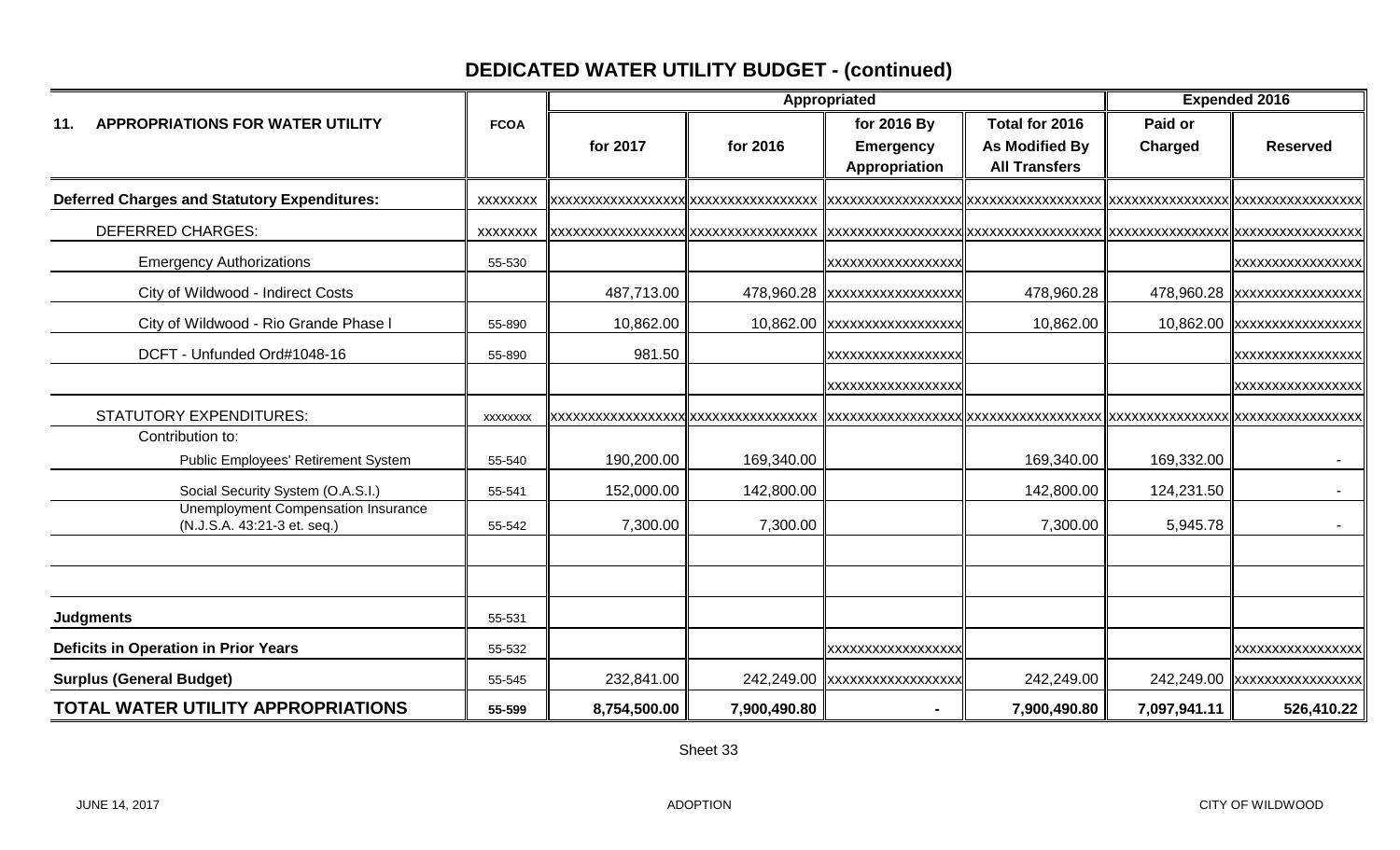# **DEDICATED SEWER UTILITY BUDGET**

| <b>DEDICATED REVENUES FROM SEWER UTILITY</b><br>10.                                                                 | <b>FCOA</b>    |              |              |                    |
|---------------------------------------------------------------------------------------------------------------------|----------------|--------------|--------------|--------------------|
|                                                                                                                     |                | Anticipated  |              | <b>Realized in</b> |
|                                                                                                                     |                | 2017         | 2016         | Cash in 2016       |
| <b>Operating Surplus Anticipated</b>                                                                                | 08-501         | 0.00         | 0.00         |                    |
| Operating Surplus Anticipated with Prior Written Consent of<br><b>Director of Local Government Services</b>         | 08-502         |              | 0.00         |                    |
| <b>Total Operating Surplus Anticipated</b>                                                                          | 08-500         | 0.00         | 0.00         | 0.00               |
| Rents                                                                                                               | 08-503         | 5,128,740.00 | 5,092,500.00 | 5,275,111.58       |
| <b>Miscellaneous Receipts</b>                                                                                       | 08-505         | 50,000.00    | 43,700.00    | 57,063.37          |
| Interest on Investments and Deposits                                                                                | 08-505         | 10,000.00    | 5,900.00     | 13,825.73          |
| Reserve to Pay Loan (USDA Miscellaneous Sewer 3A)                                                                   |                | 16,000.00    | 16,337.41    | 16,337.41          |
| <b>ARRA Debt Service Subsidy</b>                                                                                    | 08-506         | 11,000.00    | 11,000.00    | 21,856.62          |
| Special Items of General Revenue Anticipated with Prior<br>Written Consent of Director of Local Government Services | <b>XXXXXXX</b> | XXXXXXXXXX   | XXXXXXXXXX   | <b>XXXXXXXXXX</b>  |
| <b>Additional Rents</b>                                                                                             | 08-503         |              |              |                    |
| <b>Deficit (General Budget)</b>                                                                                     | 08-549         |              |              |                    |
| <b>Total Sewer Utility Revenues</b>                                                                                 | 08-599         | 5,215,740.00 | 5,169,437.41 | 5,384,194.71       |

**Use a separate set of sheets for each separate Utility.**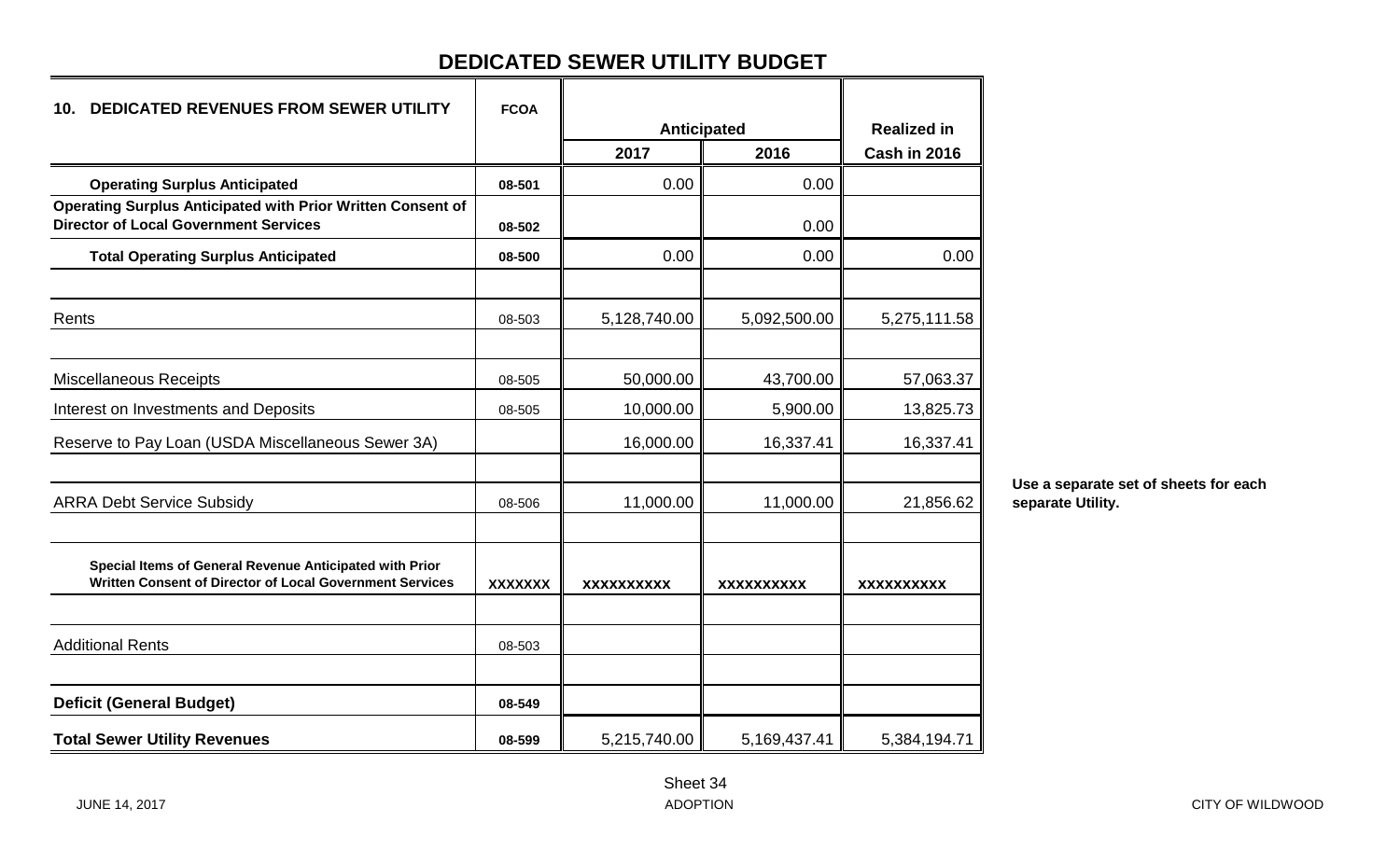# **DEDICATED SEWER UTILITY BUDGET - (continued)**

|                                                           |                  | Appropriated |              |                                                  |                                         | <b>Expended 2016</b> |                             |
|-----------------------------------------------------------|------------------|--------------|--------------|--------------------------------------------------|-----------------------------------------|----------------------|-----------------------------|
| <b>APPROPRIATIONS FOR SEWER UTILITY</b><br>11.            | <b>FCOA</b>      | for 2017     | for 2016     | for 2016 By<br><b>Emergency</b><br>Appropriation | Total for 2016<br><b>As Modified By</b> | Paid or<br>Charged   | <b>Reserved</b>             |
| <b>Operating:</b>                                         | <b>XXXXXXXX</b>  |              |              |                                                  |                                         |                      |                             |
| Salaries & Wages                                          | 55-501           | 475,900.00   | 419,498.07   |                                                  | 410,543.07                              | 375,443.27           | 15,099.80                   |
| <b>Other Expenses</b>                                     | 55-502           | 231,437.00   | 194,580.62   |                                                  | 189,407.34                              | 144,717.41           | 37,689.93                   |
| Terminal Leave - Salaries and Wages                       |                  | 1.00         | 1.00         |                                                  | 1.00                                    | 0.00                 | 1.00                        |
| Insurance                                                 |                  | 195,000.00   | 194,000.00   |                                                  | 196,800.00                              | 196,761.28           | 38.72                       |
| <b>CMCMUA User Charges</b>                                | 55-455           | 3,571,600.00 | 3,684,545.72 |                                                  | 3,686,919.00                            | 3,686,919.00         | 0.00                        |
| <b>Capital Improvements:</b>                              | <b>XXXXXXXX</b>  |              |              |                                                  |                                         |                      |                             |
| Down Payments on Improvements<br>Capital Improvement Fund | 55-510<br>55-511 | 1.00         |              | 1.00 xxxxxxxxxxxxxxxx                            | 1.00                                    |                      | 1.00                        |
| <b>Capital Outlay</b>                                     | 55-512           | 1.00         | 1.00         |                                                  | 1.00                                    | 0.00                 | 1.00                        |
| <b>Debt Service</b>                                       | <b>XXXXXXXX</b>  |              |              |                                                  |                                         |                      |                             |
| Payment of Bond Principal                                 | 55-520           | 256,000.00   | 251,500.00   |                                                  | 251,500.00                              |                      | 251,263.31 xxxxxxxxxxxxxxxx |
| Payment of Bond Anticipation Notes and Capital Notes      | 55-521           | 13,100.00    |              |                                                  |                                         |                      | XXXXXXXXXXXXXXXX            |
| Interest on Bonds                                         | 55-522           | 340,000.00   | 348,500.00   |                                                  | 348,500.00                              |                      | 343,609.32 xxxxxxxxxxxxxxxx |
| Interest on Notes                                         | 55-523           | 58,000.00    | 14,500.00    |                                                  | 23,455.00                               |                      | 23,455.00 xxxxxxxxxxxxxxxx  |
|                                                           |                  |              |              |                                                  |                                         |                      |                             |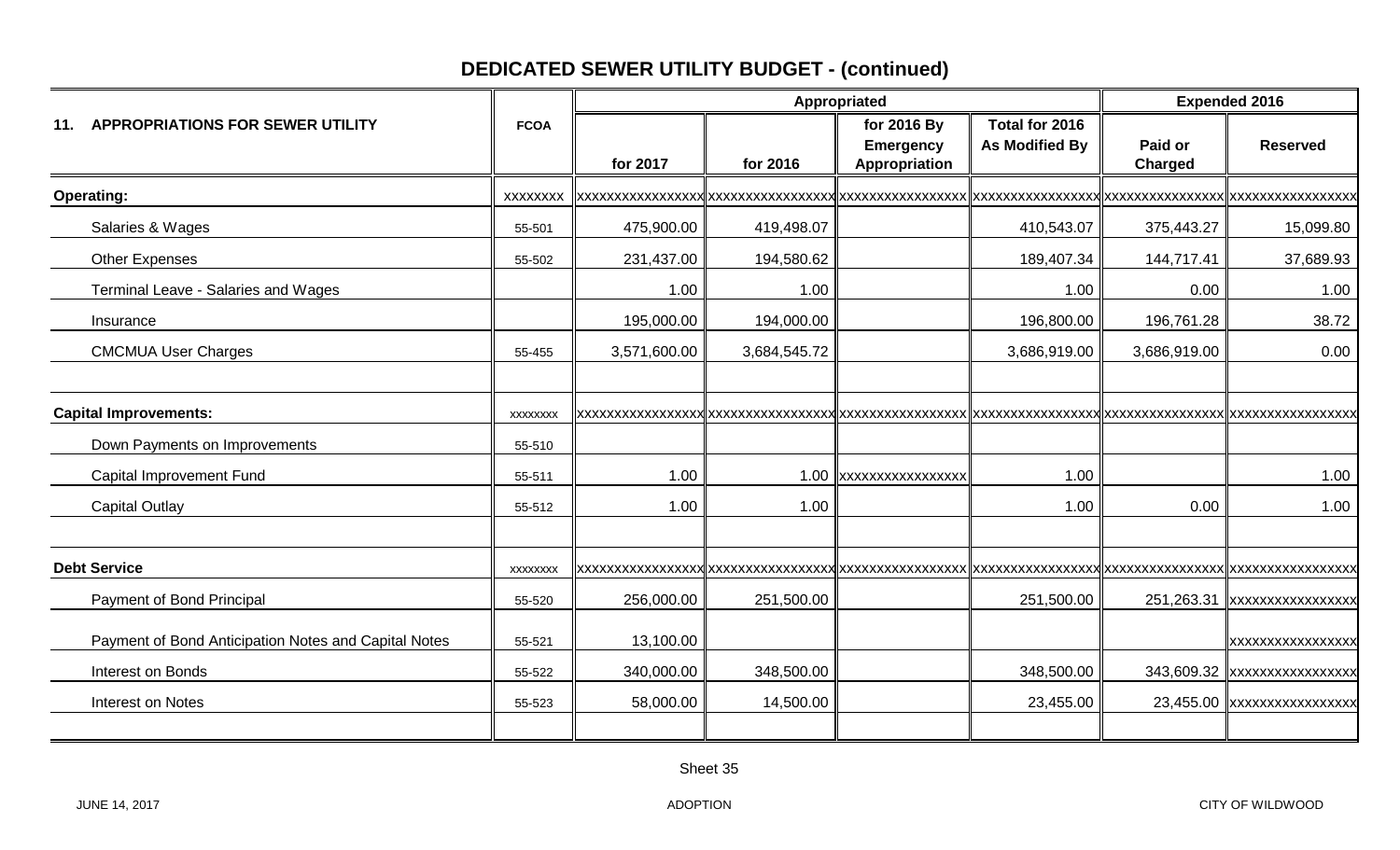# **DEDICATED SEWER UTILITY BUDGET - (continued)**

|                                                                    | Appropriated    |              |              |                                                  | <b>Expended 2016</b>                                            |                           |                       |
|--------------------------------------------------------------------|-----------------|--------------|--------------|--------------------------------------------------|-----------------------------------------------------------------|---------------------------|-----------------------|
| 11. APPROPRIATIONS FOR SEWER UTILITY                               | <b>FCOA</b>     | for 2017     | for 2016     | for 2016 By<br><b>Emergency</b><br>Appropriation | Total for 2016<br><b>As Modified By</b><br><b>All Transfers</b> | Paid or<br><b>Charged</b> | <b>Reserved</b>       |
| <b>Deferred Charges and Statutory Expenditures:</b>                | <b>XXXXXXXX</b> |              |              |                                                  |                                                                 |                           |                       |
| <b>DEFERRED CHARGES:</b>                                           | <b>XXXXXXXX</b> |              |              |                                                  |                                                                 |                           |                       |
| <b>Emergency Authorizations</b>                                    | 55-530          | 0.00         |              | 0.00 xxxxxxxxxxxxxxxx                            | 0.00                                                            |                           | 0.00 xxxxxxxxxxxxxxx  |
|                                                                    |                 |              |              | XXXXXXXXXXXXXXXX                                 |                                                                 |                           | XXXXXXXXXXXXXXXX      |
|                                                                    |                 |              |              | XXXXXXXXXXXXXXXX                                 |                                                                 |                           | XXXXXXXXXXXXXXXX      |
|                                                                    |                 |              |              | XXXXXXXXXXXXXXXXX                                |                                                                 |                           | xxxxxxxxxxxxxxxxx     |
|                                                                    |                 |              |              | XXXXXXXXXXXXXXXXX                                |                                                                 |                           | XXXXXXXXXXXXXXXX      |
| <b>STATUTORY EXPENDITURES:</b>                                     | <b>XXXXXXXX</b> |              |              |                                                  |                                                                 |                           |                       |
| Contribution to:<br>Public Employees' Retirement System            | 55-540          | 37,000.00    | 28,810.00    |                                                  | 28,810.00                                                       | 28,810.00                 | 0.00                  |
| Social Security System (O.A.S.I.)                                  | 55-541          | 36,000.00    | 32,000.00    |                                                  | 32,000.00                                                       | 27,557.59                 | 4,442.41              |
| Unemployment Compensation Insurance<br>(N.J.S.A. 43:21-3 et. seq.) | 55-542          | 1,700.00     | 1,500.00     |                                                  | 1,500.00                                                        | 1,386.66                  | 113.34                |
|                                                                    |                 |              |              |                                                  |                                                                 |                           |                       |
| <b>Judgments</b>                                                   | 55-531          |              |              |                                                  |                                                                 |                           |                       |
| <b>Deficits in Operation in Prior Years</b>                        | 55-532          |              |              | <b>XXXXXXXXXXXXXXXXXX</b>                        | 0.00                                                            |                           | 0.00 xxxxxxxxxxxxxxxx |
| <b>Surplus (General Budget)</b>                                    | 55-545          |              |              | XXXXXXXXXXXXXXXXX                                |                                                                 |                           | XXXXXXXXXXXXXXXX      |
| <b>TOTAL SEWER UTILITY APPROPRIATIONS</b>                          | 55-599          | 5,215,740.00 | 5,169,437.41 | 0.00                                             | 5,169,437.41                                                    | 5,079,922.84              | 57,387.20             |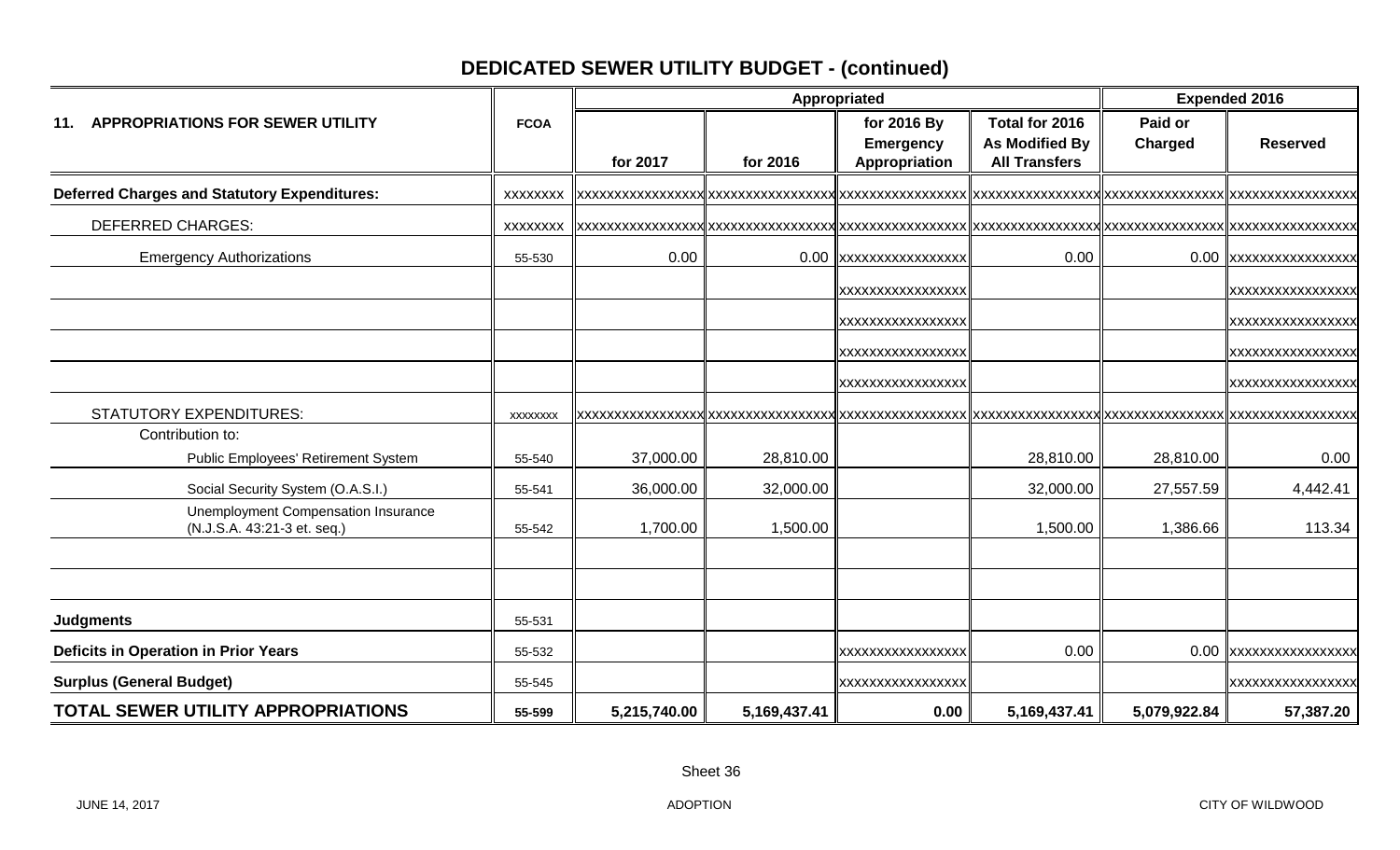| DEDICATED ASSESSMENT BUDGET                     | <b>UTILITY</b> |              |      |                        |  |
|-------------------------------------------------|----------------|--------------|------|------------------------|--|
|                                                 |                | Anticipated  |      | <b>Realized In</b>     |  |
| <b>14. DEDICATED REVENUE FROM</b>               | <b>FCOA</b>    | 2017         | 2016 | Cash in 2016           |  |
| <b>Assessment Cash</b>                          | 53-101         |              |      |                        |  |
|                                                 |                |              |      |                        |  |
| Deficit (Water - Sewer Utility Budget)          | 53-885         |              |      |                        |  |
| Total Water - Sewer Utility Assessment Revenues | 53-899         |              |      |                        |  |
|                                                 |                | Appropriated |      | <b>Expended 2016</b>   |  |
| <b>15. APPROPRIATIONS FOR ASSESSMENT DEBT</b>   |                | 2017         | 2016 | <b>Paid or Charged</b> |  |
| <b>Payment of Bond Principal</b>                | 53-920         |              |      |                        |  |
| <b>Payment of Bond Anticipation Notes</b>       | 53-925         |              |      |                        |  |
| <b>Total Water - Sewer Utility</b>              |                |              |      |                        |  |
| <b>Assessment Appropriations</b>                | 53-999         |              |      |                        |  |

**Dedication by Rider- (N.J.S. 40a:4-39) ' The dedicated revenues anticipated during the year 2017 from Animal Control, State or Federal Aid for Maintenance of Libraries, Bequest, Escheat; Federal Grant; Construction Code Fees Due Hackensak Meadowlands Development Commission; Outside Employment of Off-Duty Municipal Police Officers; Unemployment Compensation Insurance; Reimbursement of Sale of Gasoline to State Automobiles; State Training Fees - Uniform Construction Code Act:** Older Americans Act - Program Contributions; Municipal Alliance on Alcoholism and Drug Abuse - Program Income;<br>
Older Americans Act - Program Contributions; Municipal Alliance on Alcoholism and Drug Abuse - Program Income; Recycling Program; Tourism Development Commission; Fund; Special Events Donations (NJSA 40A:5-29); Parking Offenses Adjudication Act (PL 1989); Sanitary Landfill Facilities Closure and Contingency Fund; UCC Code Enforcement Developers Fees- Housing Trust Fund; Memorial Benches Donation (NJSA 40A:5-29); Community Center Donations - NJSA 40A:5-29; Police K-9 Unit Donations; Accumulated Absence; Storm Recovery Trust Fund; Avenue of the Stars Donations; City Beautification Donations; Beach Patrol Donations; Beach Events Donations; Uniform Fire Safety Act - Penalty Monies; Recreation; Disposal of Forfeited Property (PL 1985 Ch 135); Self-Insurance Program; Workers Compensation Insurance Program; Lifeguard Pension; Developer's Escrow Fund (NJSA 40:55D-53.1)

**are hereby anticipated as revenue and are hereby appropriated for the purposes to which said revenue is dedicated by statute or other legal requirement.'**

*(Insert additional appropriate titles in space above when applicable, if resolution for rider has been approved by the Director)*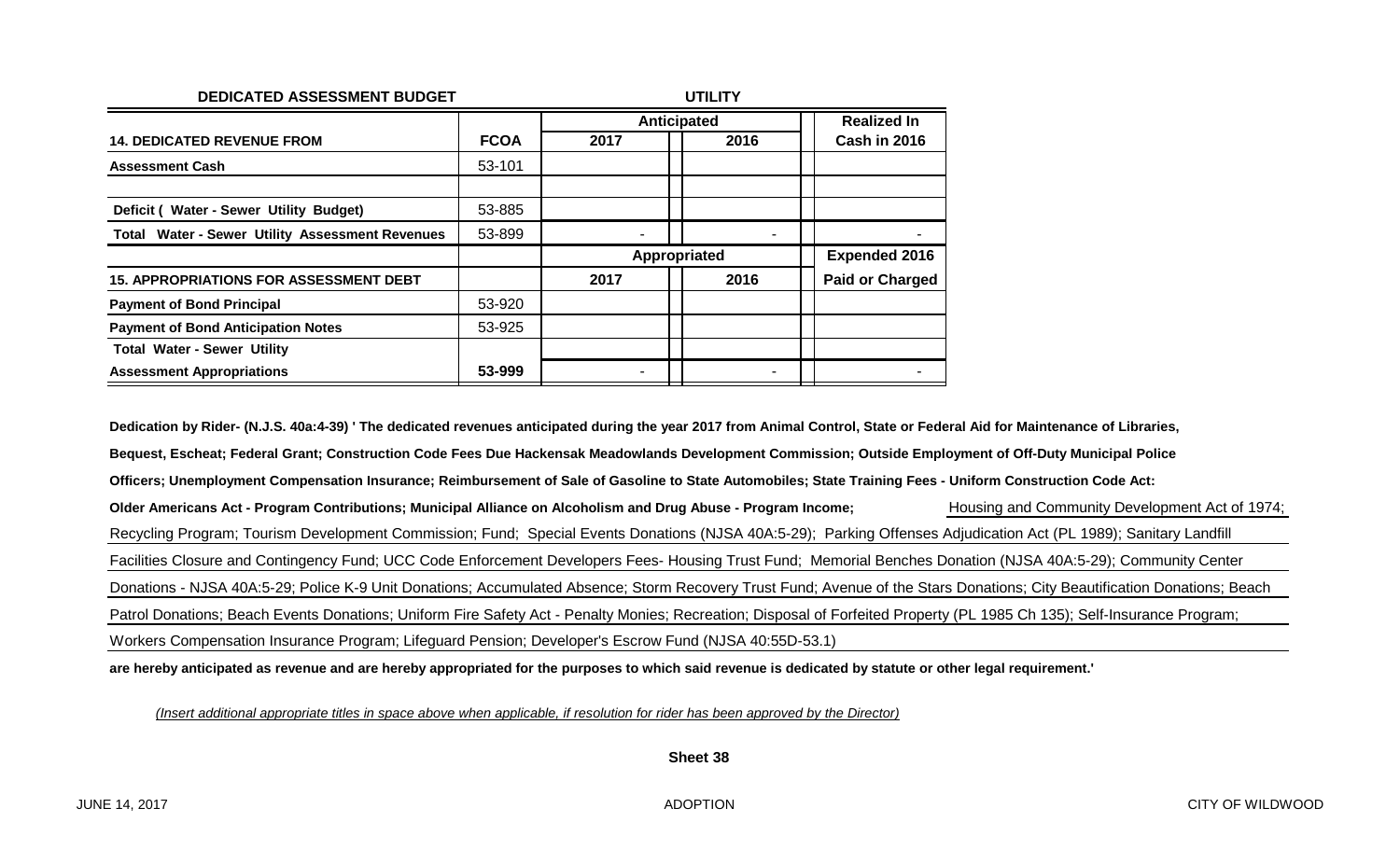#### **APPENDIX TO BUDGET STATEMENT**

#### **CURRENT FUND BALANCE SHEET - DECEMBER 31, 2016**

| <b>ASSETS</b>                                                    |                  |               |                                                                           |
|------------------------------------------------------------------|------------------|---------------|---------------------------------------------------------------------------|
| Cash and Investments                                             | 1110100          | 6,174,749.06  | Surplus Balance, January 1st                                              |
| Due from State of N.J. (c20, P.L. 1971)                          | 1111000          | 4,508.01      | <b>CURRENT REVENUE ON A CASH BASIS</b><br><b>Current Taxes</b>            |
| <b>Federal and State Grants Receivable</b>                       | 1110200          | 1,643,859.78  | *(Percentage collected:2016 99%, 2015 9                                   |
| Receivables with Offsetting Reserves:                            | <b>XXXXXXXXX</b> |               | <b>Delinquent Taxes</b>                                                   |
| <b>Taxes Receivable</b>                                          | 1110300          | 1,950.36      | <b>Other Revenues and Additions to Income</b>                             |
| <b>Tax Title Liens Receivable</b>                                | 1110400          | 134,469.71    | <b>Total Funds</b>                                                        |
| Property Acquired by Tax Title Lien Liquidation                  | 1110500          | 620,100.00    | <b>EXPENDITURES AND TAX REQUIREMEI</b><br><b>Municipal Appropriations</b> |
| <b>Other Receivables</b>                                         | 1110600          | 2,690,043.07  | School Taxes (Including Local and                                         |
| Deferred Charges Required to be in 2017 Budget                   | 1110700          | 83,000.00     | <b>County Taxes (Including Added Tax</b>                                  |
| Deferred Charges Required to be in Budgets<br>Subsequent to 2017 | 1110800          |               | <b>Special District Taxes</b>                                             |
| <b>Total Assets</b>                                              | 1110900          | 11,352,679.99 | Other Expenditures and Deductions from I                                  |
| LIABILITIES, RESERVES AND SURPLUS                                |                  |               | <b>Total Expenditures and Tax Require</b>                                 |
| *Cash Liabilities                                                | 2110100          | 5,176,948.77  | Less: Expenditures to be Raised by Future                                 |
| <b>Reserves for Receivables</b>                                  | 2110200          | 3,446,563.14  | Total Adjusted Expenditures and Tax Requ                                  |
| Surplus                                                          | 2110300          | 2,729,168.08  | Surplus Balance - December 31st                                           |
| <b>Total Liabilities, Reserves and Surplus</b>                   |                  | 11,352,679.99 | *Nearest even percentage may be used                                      |

| <b>School Tax Levy Unpaid</b>          | 2220100 |  |
|----------------------------------------|---------|--|
| Less School Tax Deferred   2220200     |         |  |
| <sup>*</sup> Balance Included in Above |         |  |
| l"Cash Liabilities"                    | 2220300 |  |

(Important:This appendix must be included in advertisement of budget.)

#### **COMPARATIVE STATEMENT OF CURRENT FUND OPERATIONS AND CHANGE IN CURRENT SURPLUS**

| <b>ASSETS</b>                                                    |          |               |                                                                              |         | <b>YEAR 2016</b> | <b>YEAR 2015</b> |
|------------------------------------------------------------------|----------|---------------|------------------------------------------------------------------------------|---------|------------------|------------------|
| Cash and Investments                                             | 1110100  | 6,174,749.06  | Surplus Balance, January 1st                                                 | 2310100 | 2,632,222.29     | 2,110,843.93     |
| Due from State of N.J. (c20, P.L. 1971)                          | 1111000  | 4,508.01      | CURRENT REVENUE ON A CASH BASIS                                              |         |                  |                  |
| <b>Federal and State Grants Receivable</b>                       | 1110200  | 1,643,859.78  | <b>Current Taxes</b><br>*(Percentage collected: 2016 99%, 2015 99%)          | 2310200 | 33,412,244.93    | 32,780,815.15    |
| Receivables with Offsetting Reserves:                            | XXXXXXXX |               | Delinquent Taxes                                                             | 2310300 | 33,090.29        | 55,167.43        |
| <b>Taxes Receivable</b>                                          | 1110300  | 1,950.36      | Other Revenues and Additions to Income                                       | 2310400 | 9,487,042.22     | 9,238,229.20     |
| <b>Tax Title Liens Receivable</b>                                | 1110400  | 134,469.71    | <b>Total Funds</b>                                                           | 2310500 | 45,564,599.73    | 44, 185, 055. 71 |
| Property Acquired by Tax Title Lien Liquidation                  | 1110500  | 620,100.00    | <b>EXPENDITURES AND TAX REQUIREMENTS:</b><br><b>Municipal Appropriations</b> | 2310600 | 27,778,443.88    | 26,630,849.94    |
| <b>Other Receivables</b>                                         | 1110600  | 2,690,043.07  | School Taxes (Including Local and Regional)                                  | 2310700 | 10,814,900.00    | 10,655,593.00    |
| Deferred Charges Required to be in 2017 Budget                   | 1110700  | 83,000.00     | County Taxes(Including Added Tax Amounts)                                    | 2310800 | 3,650,118.17     | 3,665,443.83     |
| Deferred Charges Required to be in Budgets<br>Subsequent to 2017 | 1110800  |               | <b>Special District Taxes</b>                                                | 2310900 | 580,000.00       | 580,000.00       |
| <b>Total Assets</b>                                              | 1110900  | 11,352,679.99 | Other Expenditures and Deductions from Income                                | 2311000 | 11,969.60        | 20,946.65        |
| LIABILITIES, RESERVES AND SURPLUS                                |          |               | <b>Total Expenditures and Tax Requirements</b>                               | 2311100 | 42,835,431.65    | 41,552,833.42    |
| *Cash Liabilities                                                | 2110100  | 5,176,948.77  | Less: Expenditures to be Raised by Future Taxes                              | 2311200 |                  |                  |
| <b>Reserves for Receivables</b>                                  | 2110200  | 3,446,563.14  | Total Adjusted Expenditures and Tax Requirements                             | 2311300 | 42,835,431.65    | 41,552,833.42    |
| Surplus                                                          | 2110300  | 2,729,168.08  | Surplus Balance - December 31st                                              | 2311400 | 2,729,168.08     | 2,632,222.29     |
|                                                                  |          |               |                                                                              |         |                  |                  |

Proposed Use of Current Fund Surplus in 2017 Budget

| School Tax Levy Unpaid                           | 2220100   | Surplus Balance December 31, 2016<br>2311500          | 2,729,168.08 |
|--------------------------------------------------|-----------|-------------------------------------------------------|--------------|
| Less School Tax Deferred   2220200               |           | Current Surplus Anticipated in 2017 Budget<br>2311600 | 2,204,000.00 |
| *Balance Included in Above<br>"Cash Liabilities" | 2220300 ∥ | Surplus Balance Remaining<br>2311700                  | 525,168.08   |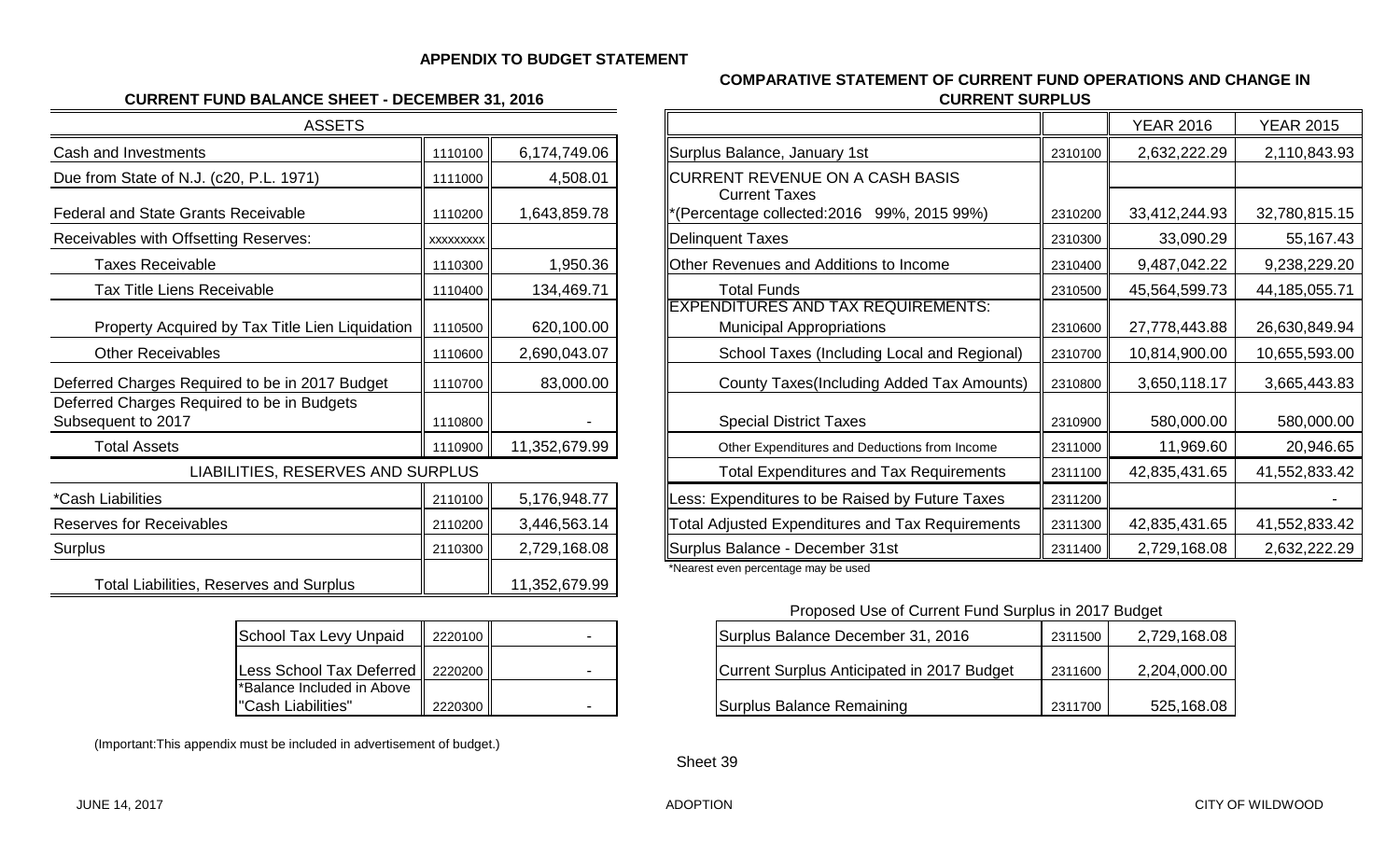#### **2017**

#### **CAPITAL BUDGET AND CAPITAL IMPROVEMENT PROGRAM**

This section is included with the Annual Budget pursuant to N.J.S.C. 5:30-4. It does not in itself confer any authorization to raise or expend funds. Rather it **is a document used as part of the local unit's planning and management program. Specific authorization to expend funds for purposes described in this section must be granted elsewhere, by a separate bond ordinance, by inclusion of a line item in the Capital Improvement Section of this budget, by an ordinance taking the money from the Capital Improvement Fund, or other lawful means.**

- **CAPITAL BUDGET** A plan for all capital expenditures for the current fiscal year. If no Capital Budget is included, check the reason why:
	- Total capital expenditures this year do not exceed \$25,000, including appropriations for Capital Improvement Fund, Capital Line Items and Down Payments on Improvements.



No bond ordinances are planned this year.

**CAPITAL IMPROVEMENT PROGRAM** - A multi-year list of planned capital projects, including the current year. Check appropriate box for number of years covered, including current year:

| 3 years. (Population under 10,000) |  |
|------------------------------------|--|
|                                    |  |

- 6 years. (Over 10,000 and all county governments)
	- 5 years. (Exceeding minimum time period)

Check if municipality is under 10,000, has not expended more than \$25,000 annually for capital purposes in immediately previous three years, and is not adopting CIP.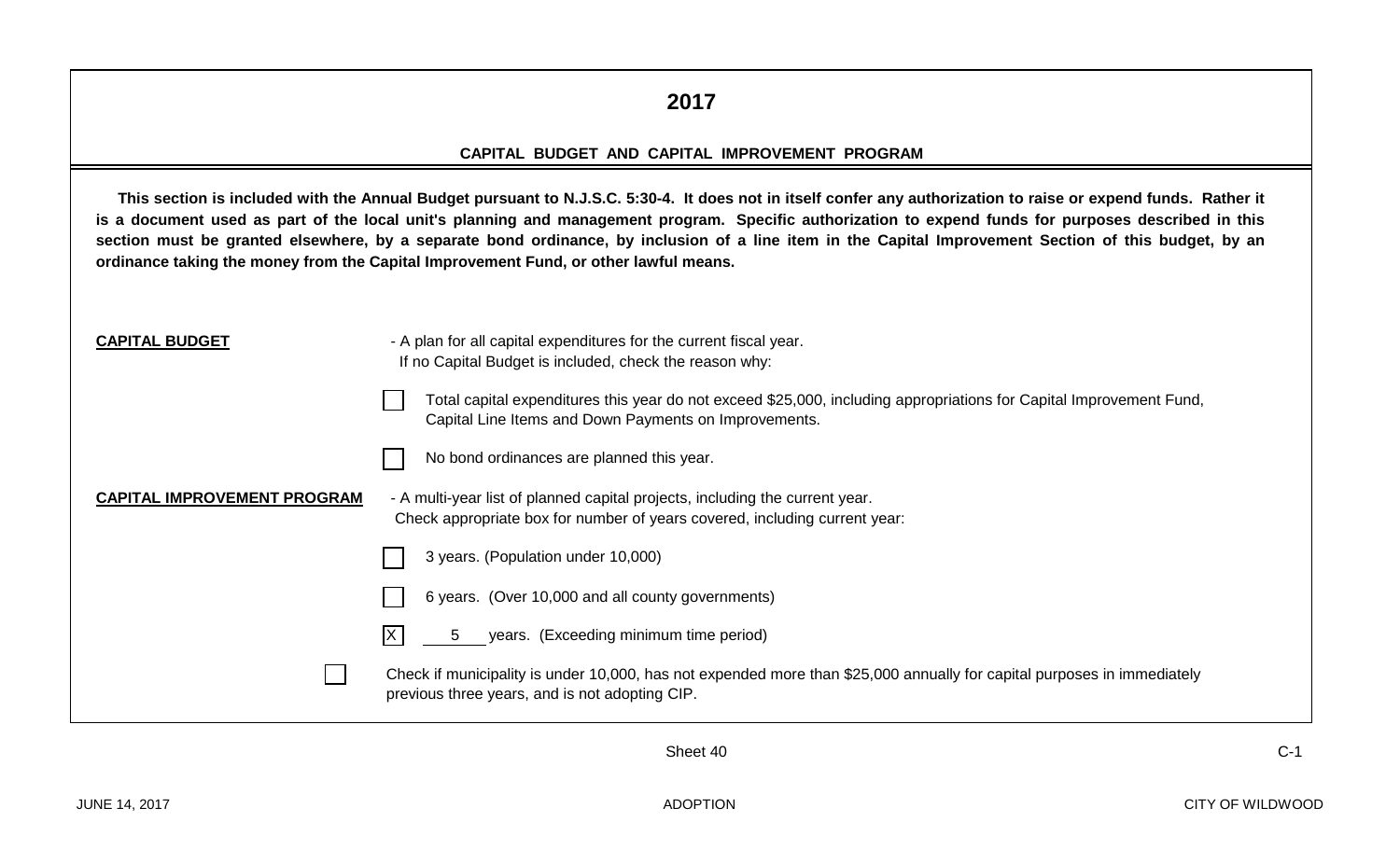#### **NARRATIVE FOR CAPITAL IMPROVEMENT PROGRAM**

The details of the capital program are on file with the Chief Financial Officer of the City

Sheet 40a C-2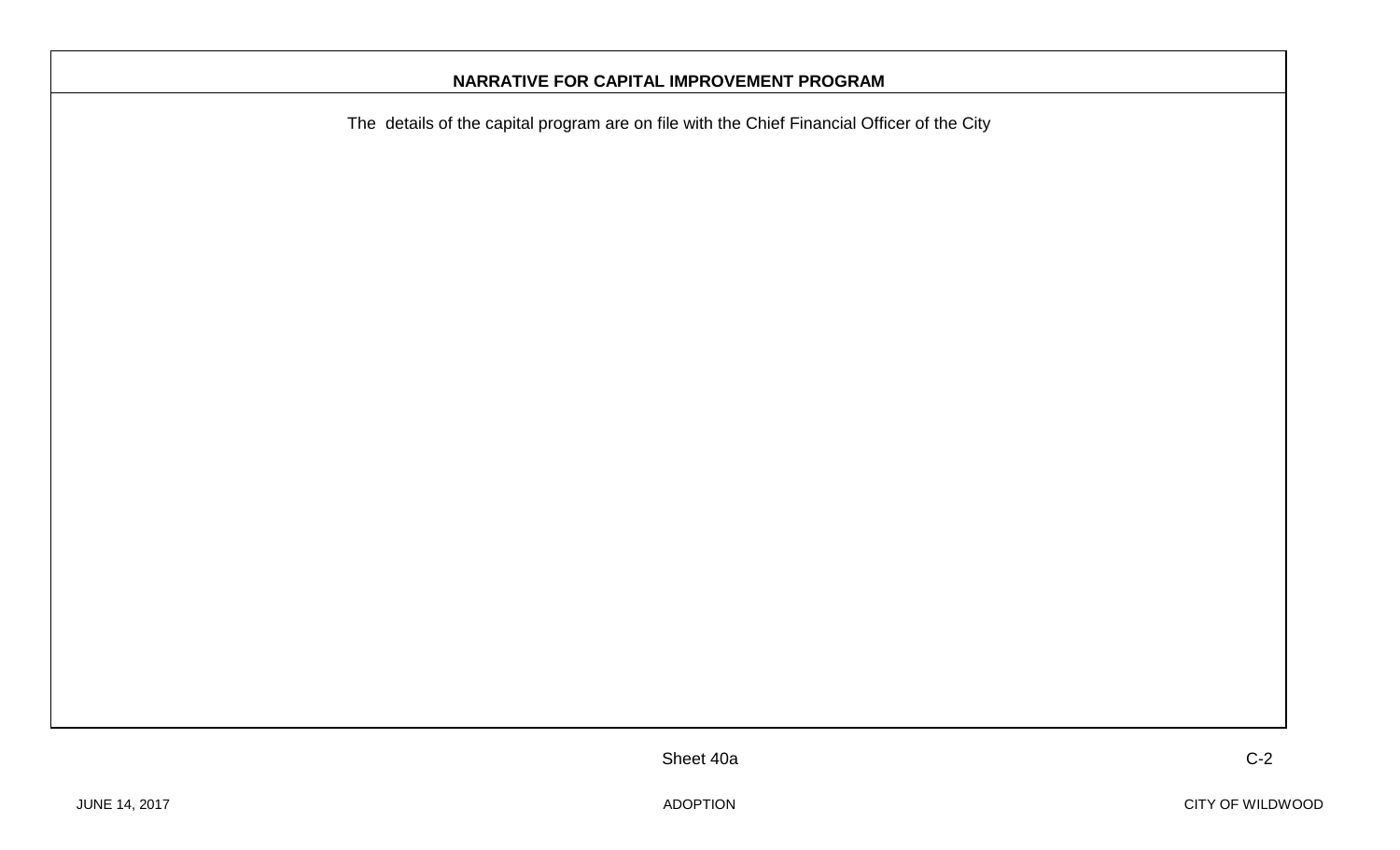#### **CAPITAL BUDGET (Current Year Action) 2017**

|                                          |                                 |                                                 |                                                    |                                            |                                          |                                 | <b>Local Unit</b>                                    | <b>CITY OF WILDWOOD</b>         |                                                   |
|------------------------------------------|---------------------------------|-------------------------------------------------|----------------------------------------------------|--------------------------------------------|------------------------------------------|---------------------------------|------------------------------------------------------|---------------------------------|---------------------------------------------------|
|                                          | $\mathbf{2}$                    | 3                                               | 4<br><b>AMOUNTS</b>                                |                                            |                                          |                                 | PLANNED FUNDING SERVICES FOR CURRENT YEAR - 2017     |                                 | TO BE                                             |
| <b>PROJECT TITLE</b>                     | <b>PROJECT</b><br><b>NUMBER</b> | <b>ESTIMATED</b><br><b>TOTAL</b><br><b>COST</b> | <b>RESERVED</b><br><b>IN PRIOR</b><br><b>YEARS</b> | 5a<br>2017 Budget<br><b>Appropriations</b> | 5b<br>Capital<br><b>Improvement Fund</b> | 5c<br>Capital<br><b>Surplus</b> | 5d<br><b>Grants in Aid and</b><br><b>Other Funds</b> | 5e<br><b>Debt</b><br>Authorized | <b>FUNDED IN</b><br><b>FUTURE</b><br><b>YEARS</b> |
| <b>GENERAL CAPITAL:</b>                  |                                 |                                                 |                                                    |                                            |                                          |                                 |                                                      |                                 |                                                   |
| Acquisition of Storage Units             | 1                               | 105,000.00                                      |                                                    | 105,000.00                                 |                                          |                                 |                                                      |                                 |                                                   |
| <b>Acquisition of Vehicles</b>           | $\overline{2}$                  | 147,200.00                                      |                                                    |                                            |                                          |                                 |                                                      |                                 | 147,200.00                                        |
| Acquisition of Equipment                 | $\sqrt{3}$                      | 932,250.00                                      |                                                    |                                            | 23,100.00                                |                                 |                                                      | 457,650.00                      | 451,500.00                                        |
| <b>Building Repairs and Improvements</b> | $\overline{4}$                  | 1,603,900.00                                    |                                                    |                                            | 15,300.00                                |                                 |                                                      | 305,500.00                      | 1,283,100.00                                      |
| Park Improvements                        | 5                               | 236,300.00                                      |                                                    |                                            | 1,300.00                                 |                                 |                                                      | 25,000.00                       | 210,000.00                                        |
| Major Repair of Equipment                | 6                               | 430,500.00                                      |                                                    |                                            | 500.00                                   |                                 |                                                      | 10,000.00                       | 420,000.00                                        |
| Road Reconstruction                      | $\overline{7}$                  | 2,488,500.00                                    |                                                    |                                            | 21,700.00                                |                                 | 354,000.00                                           | 432,800.00                      | 1,680,000.00                                      |
| Improvement to Recreational Facilities   | 8                               | 2,820,200.00                                    |                                                    |                                            | 4,000.00                                 |                                 | 550,000.00                                           | 80,000.00                       | 2,186,200.00                                      |
| <b>Flood Resiliency</b>                  | 9                               | 13,587,557.50                                   |                                                    |                                            | 59,000.00                                |                                 | 12,362,557.50                                        | 1,166,000.00                    | $\sim$                                            |
| <b>Boardwalk Reconstruction</b>          | 10                              | 21,000,000.00                                   |                                                    |                                            |                                          |                                 |                                                      |                                 | 21,000,000.00                                     |
|                                          |                                 |                                                 |                                                    |                                            |                                          |                                 |                                                      |                                 |                                                   |
|                                          |                                 |                                                 |                                                    |                                            |                                          |                                 |                                                      |                                 |                                                   |
|                                          |                                 |                                                 |                                                    |                                            |                                          |                                 |                                                      |                                 |                                                   |
|                                          |                                 |                                                 |                                                    |                                            |                                          |                                 |                                                      |                                 |                                                   |
|                                          |                                 |                                                 |                                                    |                                            |                                          |                                 |                                                      |                                 |                                                   |
|                                          |                                 |                                                 |                                                    |                                            |                                          |                                 |                                                      |                                 |                                                   |
|                                          |                                 |                                                 |                                                    |                                            |                                          |                                 |                                                      |                                 |                                                   |
|                                          |                                 |                                                 |                                                    |                                            |                                          |                                 |                                                      |                                 |                                                   |
|                                          |                                 |                                                 |                                                    |                                            |                                          |                                 |                                                      |                                 |                                                   |
|                                          |                                 |                                                 |                                                    |                                            |                                          |                                 |                                                      |                                 |                                                   |
|                                          |                                 |                                                 |                                                    |                                            |                                          |                                 |                                                      |                                 |                                                   |
|                                          |                                 |                                                 |                                                    |                                            |                                          |                                 |                                                      |                                 |                                                   |
| <b>TOTAL - THIS PAGE</b>                 |                                 | 43,351,407.50                                   | $\blacksquare$                                     | 105,000.00                                 | 124,900.00                               | $\sim$                          | 13,266,557.50                                        | 2,476,950.00                    | 27,378,000.00                                     |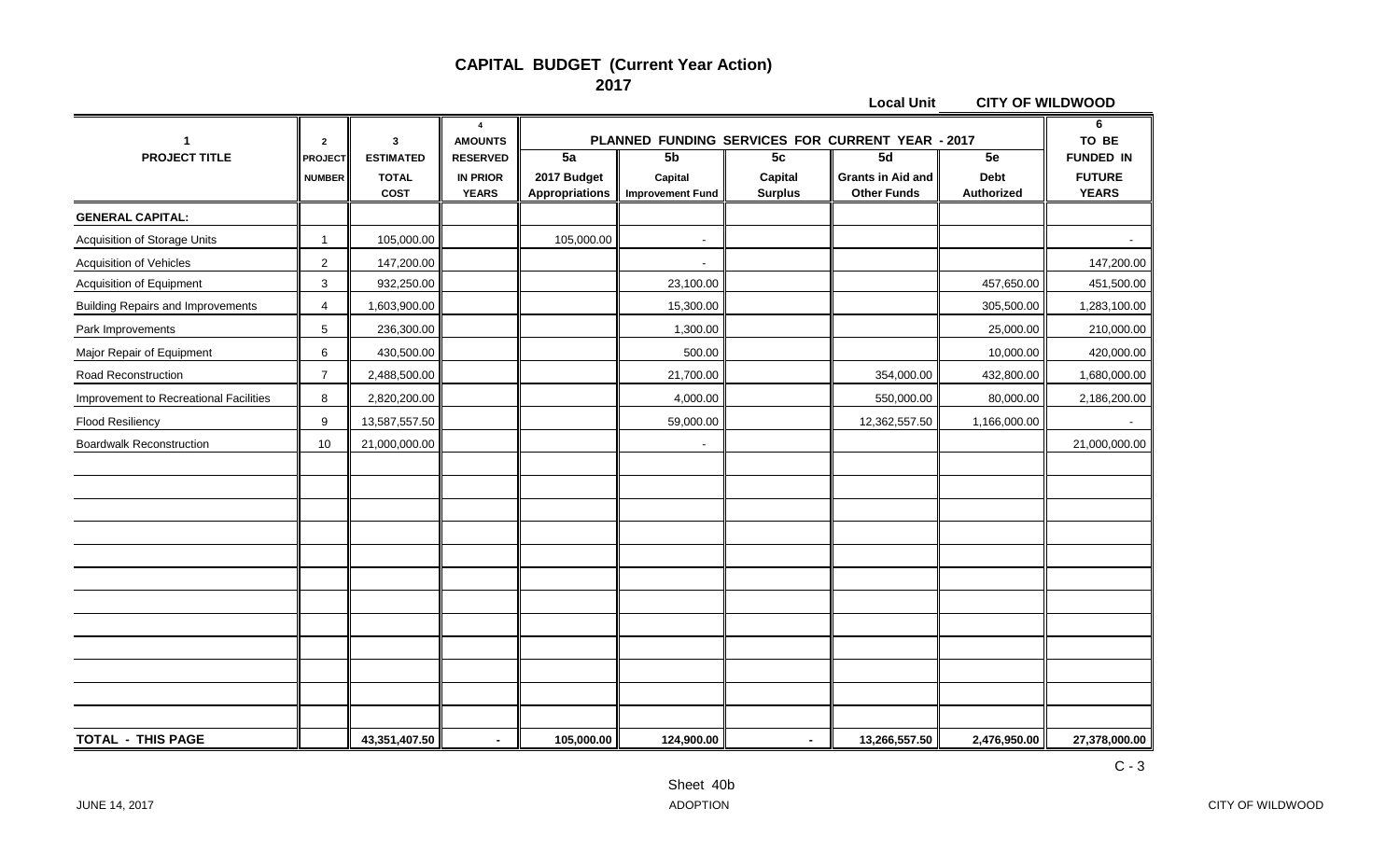#### **CAPITAL BUDGET (Current Year Action) 2017**

**Local Unit CITY OF WILDWOOD**

|                                       | $\overline{2}$                  | 3                                               | $\overline{a}$<br><b>AMOUNTS</b>                   |                                            |                                                      |                                             | PLANNED FUNDING SERVICES FOR CURRENT YEAR - 2017     |                                 | 6<br>TO BE                                        |
|---------------------------------------|---------------------------------|-------------------------------------------------|----------------------------------------------------|--------------------------------------------|------------------------------------------------------|---------------------------------------------|------------------------------------------------------|---------------------------------|---------------------------------------------------|
| <b>PROJECT TITLE</b>                  | <b>PROJECT</b><br><b>NUMBER</b> | <b>ESTIMATED</b><br><b>TOTAL</b><br><b>COST</b> | <b>RESERVED</b><br><b>IN PRIOR</b><br><b>YEARS</b> | 5a<br>2017 Budget<br><b>Appropriations</b> | 5 <sub>b</sub><br>Capital<br><b>Improvement Fund</b> | 5 <sub>c</sub><br>Capital<br><b>Surplus</b> | 5d<br><b>Grants in Aid and</b><br><b>Other Funds</b> | 5e<br><b>Debt</b><br>Authorized | <b>FUNDED IN</b><br><b>FUTURE</b><br><b>YEARS</b> |
| <b>WATER CAPITAL:</b>                 |                                 |                                                 |                                                    |                                            |                                                      |                                             |                                                      |                                 |                                                   |
| Various Improvements & Acquisitions   | W <sub>1</sub>                  | 2,500,000.00                                    |                                                    |                                            | 500,000.00                                           |                                             |                                                      |                                 | 2,000,000.00                                      |
| Various Improvements & Acquisitions   | W <sub>2</sub>                  | 2,770,000.00                                    |                                                    | 510,000.00                                 |                                                      |                                             |                                                      |                                 | 2,260,000.00                                      |
| Acquisition of Vacant Land            | W <sub>3</sub>                  | 55,000.00                                       |                                                    | 55,000.00                                  |                                                      |                                             |                                                      |                                 |                                                   |
| <b>Acquisition of Equipment</b>       | W <sub>4</sub>                  | 52,500.00                                       |                                                    |                                            |                                                      |                                             |                                                      | 52,500.00                       | $\sim$                                            |
| <b>Construction of Building</b>       | W <sub>5</sub>                  | 2,000,000.00                                    | 414,000.00                                         |                                            | 1,261,000.00                                         | 325,000.00                                  |                                                      |                                 |                                                   |
| Water System Improvements             | W <sub>6</sub>                  | 5,418,000.00                                    |                                                    |                                            |                                                      |                                             |                                                      | 2,709,000.00                    | 2,709,000.00                                      |
| Water Tanks Evaluation and Improvemen | W7                              | 6,736,800.00                                    |                                                    |                                            |                                                      |                                             |                                                      | 3,368,400.00                    | 3,368,400.00                                      |
| Replacement of Water Mains            | W <sub>8</sub>                  | 5,250,000.00                                    |                                                    |                                            |                                                      |                                             |                                                      | 1,050,000.00                    | 4,200,000.00                                      |
| <b>Flood Resiliency</b>               | W9                              | 1,165,000.00                                    |                                                    |                                            |                                                      |                                             |                                                      | 1,165,000.00                    |                                                   |
|                                       |                                 |                                                 |                                                    |                                            |                                                      |                                             |                                                      |                                 |                                                   |
| <b>SEWER CAPITAL:</b>                 |                                 |                                                 |                                                    |                                            |                                                      |                                             |                                                      |                                 |                                                   |
| Sewer System Improvements             | S <sub>1</sub>                  | 693,400.00                                      |                                                    |                                            |                                                      |                                             |                                                      | 138,600.00                      | 554,800.00                                        |
| Manhole Replacement                   | S <sub>2</sub>                  | 946,000.00                                      |                                                    |                                            |                                                      |                                             |                                                      | 546,000.00                      | 400,000.00                                        |
| Sewer System Improvements - Phase 5B  | S <sub>3</sub>                  | 2,200,000.00                                    |                                                    |                                            |                                                      |                                             | 2,200,000.00                                         |                                 |                                                   |
| Purchase of Vehicle                   | S <sub>4</sub>                  | 132,300.00                                      |                                                    |                                            |                                                      |                                             |                                                      | 44,100.00                       | 88,200.00                                         |
| Major Repair to Outfall Lines         | S <sub>5</sub>                  | 420,000.00                                      |                                                    |                                            |                                                      |                                             |                                                      |                                 | 420,000.00                                        |
| Acquisition of Equipment              | S <sub>6</sub>                  | 652,500.00                                      |                                                    |                                            |                                                      |                                             |                                                      | 52,500.00                       | 600,000.00                                        |
| <b>Flood Resiliency</b>               | S7                              | 839,000.00                                      |                                                    |                                            |                                                      |                                             |                                                      | 839,000.00                      |                                                   |
|                                       |                                 |                                                 |                                                    |                                            |                                                      |                                             |                                                      |                                 |                                                   |
|                                       |                                 |                                                 |                                                    |                                            |                                                      |                                             |                                                      |                                 |                                                   |
|                                       |                                 |                                                 |                                                    |                                            |                                                      |                                             |                                                      |                                 |                                                   |
|                                       |                                 |                                                 |                                                    |                                            |                                                      |                                             |                                                      |                                 |                                                   |
|                                       |                                 |                                                 |                                                    |                                            |                                                      |                                             |                                                      |                                 |                                                   |
| <b>TOTAL - ALL PROJECTS</b>           |                                 | 75,181,907.50                                   | 414,000.00                                         | 670,000.00                                 | 1,885,900.00                                         | 325,000.00                                  | 15,466,557.50                                        | 12,442,050.00                   | 43,978,400.00                                     |

C - 3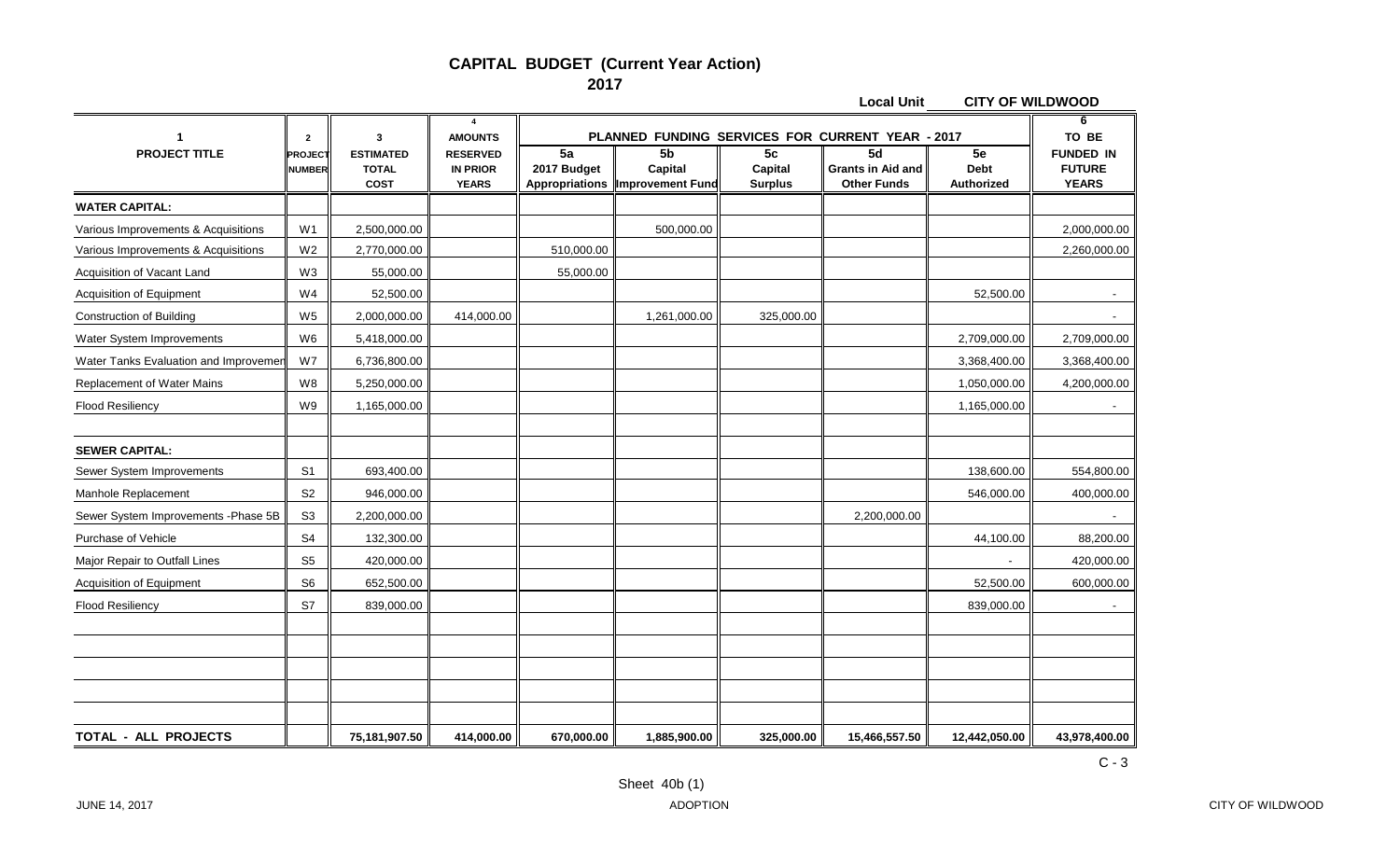#### **5-YEAR CAPITAL PROGRAM - 2017 to 2021 ANTICIPATED PROJECT SCHEDULE AND FUNDING REQUIREMENTS**

|                                          | 2              | 3                 | $\overline{4}$            | FUNDING AMOUNTS PER BUDGET YEAR |                |              |              |              |        |
|------------------------------------------|----------------|-------------------|---------------------------|---------------------------------|----------------|--------------|--------------|--------------|--------|
| <b>PROJECT TITLE</b>                     | <b>PROJECT</b> | <b>ESTIMATED</b>  | <b>Estimated</b>          | $\overline{5a}$                 | 5 <sub>b</sub> | 5c           | 5d           | 5e           | 5f     |
|                                          | <b>NUMBER</b>  | <b>TOTAL COST</b> | Completion<br><b>Time</b> | 2017                            | 2018           | 2019         | 2020         | 2021         | 2022   |
| <b>GENERAL CAPITAL:</b>                  |                |                   |                           |                                 |                |              |              |              |        |
| Acquisition of Storage Units             | -1             | 105,000.00        | 2017                      | 105,000.00                      |                |              |              |              |        |
| Acquisition of Vehicles                  | 2              | 147,200.00        | 2021                      |                                 | 36,800.00      | 36,800.00    | 36,800.00    | 36,800.00    |        |
| Acquisition of Equipment                 | 3              | 932,250.00        | 2021                      | 480,750.00                      | 136,500.00     | 105,000.00   | 105,000.00   | 105,000.00   |        |
| <b>Building Repairs and Improvements</b> | $\overline{4}$ | 1,603,900.00      | 2021                      | 320,800.00                      | 233,100.00     | 420,000.00   | 210,000.00   | 420,000.00   |        |
| Park Improvements                        | 5              | 236,300.00        | 2021                      | 26,300.00                       | 52,500.00      | 52,500.00    | 52,500.00    | 52,500.00    |        |
| Major Repair of Equipment                | 6              | 430,500.00        | 2021                      | 10,500.00                       | 105,000.00     | 105,000.00   | 105,000.00   | 105,000.00   |        |
| Road Reconstruction                      | $\overline{7}$ | 2,488,500.00      | 2021                      | 808,500.00                      | 525,000.00     | 315,000.00   | 525,000.00   | 315,000.00   |        |
| Improvement to Recreational Facilities   | 8              | 2,820,200.00      | 2020                      | 634,000.00                      | 2,143,100.00   |              | 43,100.00    |              |        |
| <b>Flood Resiliency</b>                  | 9              | 13,587,557.50     | 2018                      | 13,587,557.50                   |                |              |              |              |        |
| <b>Boardwalk Reconstruction</b>          | 10             | 21,000,000.00     | 2021                      |                                 | 5,250,000.00   | 5,250,000.00 | 5,250,000.00 | 5,250,000.00 |        |
|                                          |                |                   |                           |                                 |                |              |              |              |        |
|                                          |                |                   |                           |                                 |                |              |              |              |        |
|                                          |                |                   |                           |                                 |                |              |              |              |        |
|                                          |                |                   |                           |                                 |                |              |              |              |        |
|                                          |                |                   |                           |                                 |                |              |              |              |        |
|                                          |                |                   |                           |                                 |                |              |              |              |        |
|                                          |                |                   |                           |                                 |                |              |              |              |        |
|                                          |                |                   |                           |                                 |                |              |              |              |        |
|                                          |                |                   |                           |                                 |                |              |              |              |        |
|                                          |                |                   |                           |                                 |                |              |              |              |        |
|                                          |                |                   |                           |                                 |                |              |              |              |        |
|                                          |                |                   |                           |                                 |                |              |              |              |        |
| <b>TOTAL - THIS PAGE</b>                 |                | 43,351,407.50     | $\sim$                    | 15,973,407.50                   | 8,482,000.00   | 6,284,300.00 | 6,327,400.00 | 6,284,300.00 | $\sim$ |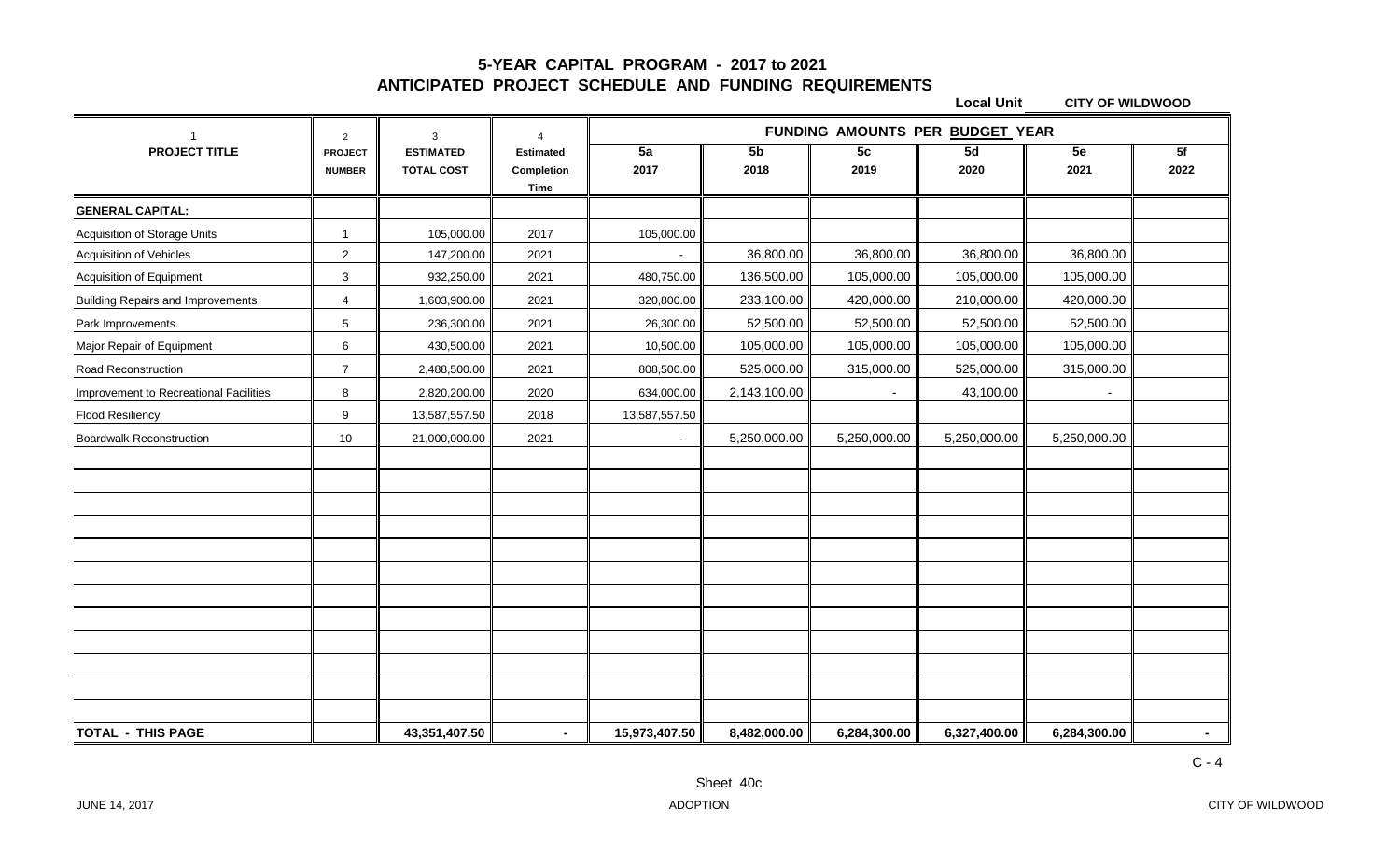#### **5-YEAR CAPITAL PROGRAM - 2017 to 2021 ANTICIPATED PROJECT SCHEDULE AND FUNDING REQUIREMENTS**

|                                       | $\overline{2}$                  | 3                                     | $\overline{4}$                         | FUNDING AMOUNTS PER BUDGET YEAR |                        |                        |                |               |            |  |
|---------------------------------------|---------------------------------|---------------------------------------|----------------------------------------|---------------------------------|------------------------|------------------------|----------------|---------------|------------|--|
| <b>PROJECT TITLE</b>                  | <b>PROJECT</b><br><b>NUMBER</b> | <b>ESTIMATED</b><br><b>TOTAL COST</b> | <b>Estimated</b><br>Completion<br>Time | 5a<br>2017                      | 5 <sub>b</sub><br>2018 | 5 <sub>c</sub><br>2019 | 5d<br>2020     | 5e<br>2021    | 5f<br>2022 |  |
| <b>WATER CAPITAL:</b>                 |                                 |                                       |                                        |                                 |                        |                        |                |               |            |  |
| Various Improvements & Acquisitions   | W1                              | 2,500,000.00                          | 2021                                   | 500,000.00                      | 500,000.00             | 500,000.00             | 500,000.00     | 500,000.00    |            |  |
| Various Improvements & Acquisitions   | W <sub>2</sub>                  | 2,770,000.00                          | 2021                                   | 510,000.00                      | 565,000.00             | 565,000.00             | 565,000.00     | 565,000.00    |            |  |
| Acquisition of Vacant Land            | W <sub>3</sub>                  | 55,000.00                             | 2021                                   | 55,000.00                       | $\sim$                 | $\blacksquare$         | $\sim$         | $\sim$        |            |  |
| Acquisition of Equipment              | W4                              | 52,500.00                             | 2017                                   | 52,500.00                       |                        | $\blacksquare$         |                |               |            |  |
| <b>Construction of Building</b>       | W <sub>5</sub>                  | 2,000,000.00                          | 2018                                   | 2,000,000.00                    | $\blacksquare$         | $\blacksquare$         |                |               |            |  |
| Water System Improvements             | W <sub>6</sub>                  | 5,418,000.00                          | 2021                                   | 2,709,000.00                    | $\blacksquare$         | $\blacksquare$         | 2,709,000.00   |               |            |  |
| Water Tanks Evaluation and Improvemer | W7                              | 6,736,800.00                          | 2021                                   | 3,368,400.00                    |                        | $\blacksquare$         |                | 3,368,400.00  |            |  |
| Replacement of Water Mains            | W8                              | 5,250,000.00                          | 2021                                   | 1,050,000.00                    | 1,050,000.00           | 1,050,000.00           | 1,050,000.00   | 1,050,000.00  |            |  |
| <b>Flood Resiliency</b>               | W9                              | 1,165,000.00                          | 2018                                   | 1,165,000.00                    |                        | $\blacksquare$         |                |               |            |  |
|                                       |                                 |                                       |                                        |                                 |                        |                        |                |               |            |  |
| <b>SEWER CAPITAL:</b>                 |                                 |                                       |                                        |                                 |                        |                        |                |               |            |  |
| Sewer System Improvements             | S <sub>1</sub>                  | 693,400.00                            | 2021                                   | 138,600.00                      | 139,000.00             | 138,600.00             | 138,600.00     | 138,600.00    |            |  |
| Manhole Replacement                   | S <sub>2</sub>                  | 946,000.00                            | 2021                                   | 546,000.00                      | 100,000.00             | 100,000.00             | 100,000.00     | 100,000.00    |            |  |
| Sewer System Improvements - Phase 5B  | S <sub>3</sub>                  | 2,200,000.00                          | 2019                                   | 2,200,000.00                    |                        |                        |                |               |            |  |
| Purchase of Vehicle                   | ${\sf S4}$                      | 132,300.00                            | 2021                                   | 44,100.00                       | $\blacksquare$         | 44,100.00              | $\blacksquare$ | 44,100.00     |            |  |
| Major Repair to Outfall Lines         | S <sub>5</sub>                  | 420,000.00                            | 2021                                   |                                 | 105,000.00             | 105,000.00             | 105,000.00     | 105,000.00    |            |  |
| Acquisition of Equipment              | S <sub>6</sub>                  | 652,500.00                            | 2021                                   | 52,500.00                       | 150,000.00             | 150,000.00             | 150,000.00     | 150,000.00    |            |  |
| <b>Flood Resiliency</b>               | S7                              | 839,000.00                            | 2018                                   | 839,000.00                      |                        |                        |                |               |            |  |
|                                       |                                 |                                       |                                        |                                 |                        | $\blacksquare$         |                |               |            |  |
|                                       |                                 |                                       |                                        |                                 |                        |                        |                |               |            |  |
|                                       |                                 |                                       |                                        |                                 |                        |                        |                |               |            |  |
|                                       |                                 |                                       |                                        |                                 |                        |                        |                |               |            |  |
|                                       |                                 |                                       |                                        |                                 |                        |                        |                |               |            |  |
|                                       |                                 |                                       |                                        |                                 |                        |                        |                |               |            |  |
| <b>TOTAL - ALL PROJECTS</b>           |                                 | 75,181,907.50                         |                                        | 31,203,507.50                   | 11,091,000.00          | 8,937,000.00           | 11,645,000.00  | 12,305,400.00 |            |  |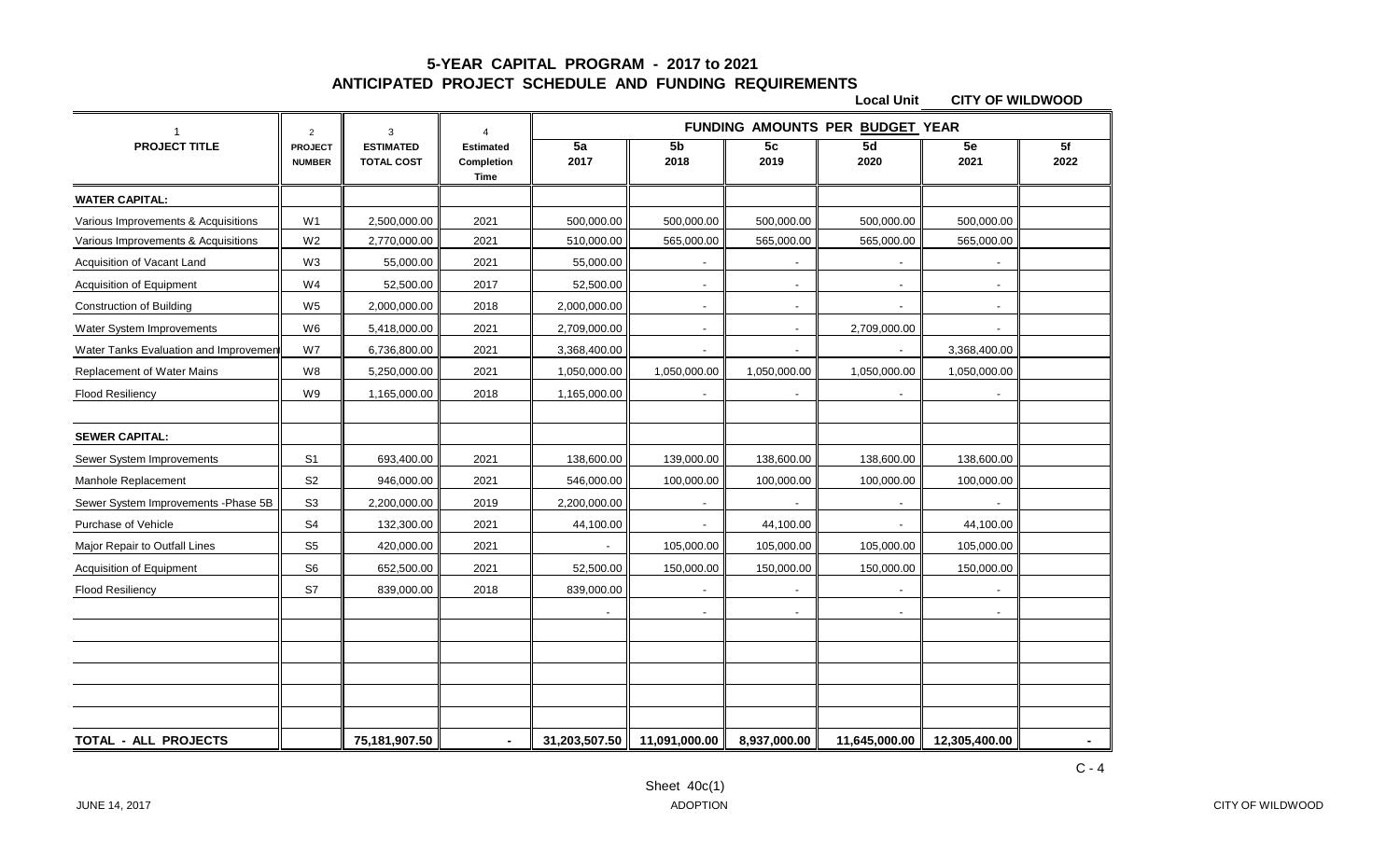#### **5-YEAR CAPITAL PROGRAM - 2017 to 2021 SUMMARY OF ANTICIPATED FUNDING SOURCES AND AMOUNTS**

| $\overline{\mathbf{1}}$                  | $\mathbf{2}$                           | <b>BUDGET APPROPRIATIONS</b>      |                           | 4                              | ${\bf 5}$                 | 6                                              | <b>BONDS AND NOTES</b>   |                           |                         |                     |
|------------------------------------------|----------------------------------------|-----------------------------------|---------------------------|--------------------------------|---------------------------|------------------------------------------------|--------------------------|---------------------------|-------------------------|---------------------|
| <b>Project Title</b>                     | <b>Estimated</b><br><b>Total Costs</b> | 3a<br><b>Current Year</b><br>2017 | 3b<br><b>Future Years</b> | Capital<br>Improvement<br>Fund | Capital<br><b>Surplus</b> | Grants - in - Aid<br>and Other<br><b>Funds</b> | 7a<br>General            | 7b<br>Self<br>Liquidating | 7c<br><b>Assessment</b> | 7d<br><b>School</b> |
| <b>GENERAL CAPITAL:</b>                  |                                        |                                   |                           |                                |                           |                                                |                          |                           |                         |                     |
| <b>Acquisition of Storage Units</b>      | 105,000.00                             | 105,000.00                        |                           | $\overline{\phantom{a}}$       |                           | $\sim$                                         | $\overline{\phantom{a}}$ |                           |                         |                     |
| <b>Acquisition of Vehicles</b>           | 147,200.00                             | $\overline{\phantom{a}}$          |                           | 7,200.00                       |                           | $\sim$                                         | 140,000.00               |                           |                         |                     |
| Acquisition of Equipment                 | 932,250.00                             | $\sim$                            |                           | 44,600.00                      |                           | $\overline{\phantom{a}}$                       | 887,650.00               |                           |                         |                     |
| <b>Building Repairs and Improvements</b> | 1,603,900.00                           | $\blacksquare$                    |                           | 76,400.00                      |                           | $\overline{\phantom{a}}$                       | 1,527,500.00             |                           |                         |                     |
| Park Improvements                        | 236,300.00                             | $\blacksquare$                    |                           | 11,300.00                      |                           | $\overline{\phantom{a}}$                       | 225,000.00               |                           |                         |                     |
| Major Repair of Equipment                | 430,500.00                             | $\sim$                            |                           | 20,500.00                      |                           | $\overline{\phantom{a}}$                       | 410,000.00               |                           |                         |                     |
| Road Reconstruction                      | 2,488,500.00                           | $\blacksquare$                    |                           | 101,700.00                     |                           | 354,000.00                                     | 2,032,800.00             |                           |                         |                     |
| Improvement to Recreational Facilities   | 2,820,200.00                           | $\blacksquare$                    |                           | 108,200.00                     |                           | 550,000.00                                     | 2,162,000.00             |                           |                         |                     |
| <b>Flood Resiliency</b>                  | 13,587,557.50                          | $\sim$                            |                           | 59,000.00                      |                           | 12,362,557.50                                  | 1,166,000.00             |                           |                         |                     |
| <b>Boardwalk Reconstruction</b>          | 21,000,000.00                          | $\blacksquare$                    |                           | 1,000,000.00                   |                           | $\sim$                                         | 20,000,000.00            |                           |                         |                     |
|                                          |                                        |                                   |                           |                                |                           |                                                |                          |                           |                         |                     |
|                                          |                                        |                                   |                           |                                |                           |                                                |                          |                           |                         |                     |
|                                          |                                        |                                   |                           |                                |                           |                                                |                          |                           |                         |                     |
|                                          |                                        |                                   |                           |                                |                           |                                                |                          |                           |                         |                     |
|                                          |                                        |                                   |                           |                                |                           |                                                |                          |                           |                         |                     |
|                                          |                                        |                                   |                           |                                |                           |                                                |                          |                           |                         |                     |
|                                          |                                        |                                   |                           |                                |                           |                                                |                          |                           |                         |                     |
|                                          |                                        |                                   |                           |                                |                           |                                                |                          |                           |                         |                     |
|                                          |                                        |                                   |                           |                                |                           |                                                |                          |                           |                         |                     |
|                                          |                                        |                                   |                           |                                |                           |                                                |                          |                           |                         |                     |
|                                          |                                        |                                   |                           |                                |                           |                                                |                          |                           |                         |                     |
|                                          |                                        |                                   |                           |                                |                           |                                                |                          |                           |                         |                     |
| <b>TOTAL - THIS PAGE</b>                 | 43,351,407.50                          | 105,000.00                        | $\blacksquare$            | 1,428,900.00                   | $\sim$                    | 13,266,557.50                                  | 28,550,950.00            | $\sim$                    | $\blacksquare$          | $\sim$              |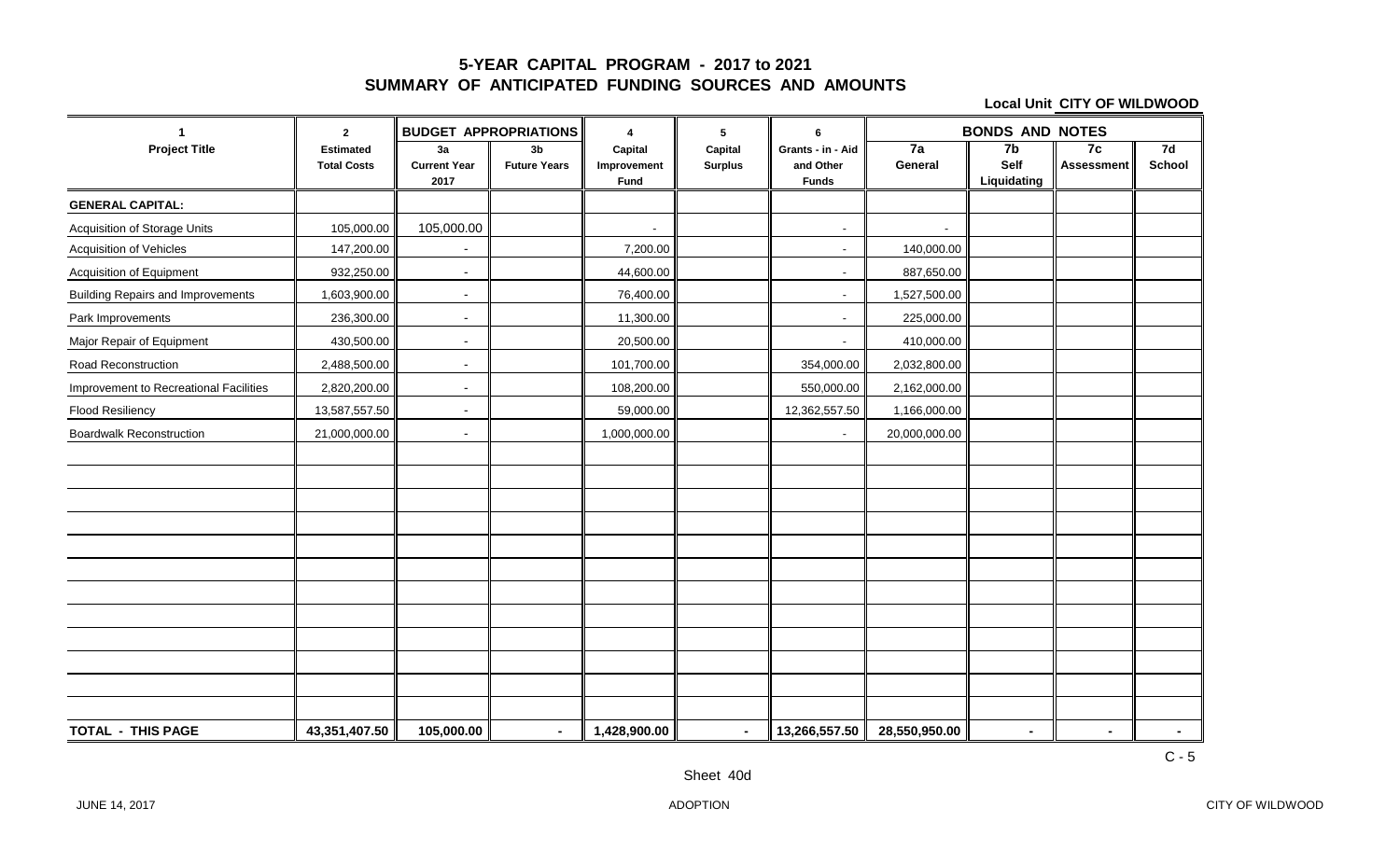#### **5-YEAR CAPITAL PROGRAM - 2017 to 2021 SUMMARY OF ANTICIPATED FUNDING SOURCES AND AMOUNTS**

| $\blacktriangleleft$                   | $\mathbf{2}$                           | <b>BUDGET APPROPRIATIONS</b>      |                                       | 4                              | 5                         | 6                                              | <b>BONDS AND NOTES</b>     |                                       |                         |              |
|----------------------------------------|----------------------------------------|-----------------------------------|---------------------------------------|--------------------------------|---------------------------|------------------------------------------------|----------------------------|---------------------------------------|-------------------------|--------------|
| <b>Project Title</b>                   | <b>Estimated</b><br><b>Total Costs</b> | 3a<br><b>Current Year</b><br>2017 | 3 <sub>b</sub><br><b>Future Years</b> | Capital<br>Improvement<br>Fund | Capital<br><b>Surplus</b> | Grants - in - Aid<br>and Other<br><b>Funds</b> | $\overline{7a}$<br>General | 7 <sub>b</sub><br>Self<br>Liquidating | 7c<br><b>Assessment</b> | 7d<br>School |
| <b>WATER CAPITAL:</b>                  |                                        |                                   |                                       |                                |                           |                                                |                            |                                       |                         |              |
| Various Improvements & Acquisitions    | 2,500,000.00                           | $\overline{\phantom{a}}$          | $\overline{\phantom{a}}$              | 2,500,000.00                   | $\sim$                    | $\sim$                                         |                            | $\sim$                                |                         |              |
| Various Improvements & Acquisitions    | 2,770,000.00                           | 510,000.00                        | 2,260,000.00                          |                                | $\overline{\phantom{a}}$  | $\blacksquare$                                 |                            | ٠                                     |                         |              |
| Acquisition of Vacant Land             | 55,000.00                              | 55,000.00                         |                                       | $\overline{a}$                 | $\overline{\phantom{a}}$  | $\sim$                                         |                            | $\overline{\phantom{a}}$              |                         |              |
| Acquisition of Equipment               | 52,500.00                              |                                   | $\overline{\phantom{a}}$              | $\blacksquare$                 | $\overline{\phantom{a}}$  | $\blacksquare$                                 |                            | 52,500.00                             |                         |              |
| <b>Construction of Building</b>        | 2,000,000.00                           | 414,000.00                        | $\overline{\phantom{a}}$              | 1,261,000.00                   | 325,000.00                | $\overline{\phantom{a}}$                       |                            |                                       |                         |              |
| Water System Improvements              | 5,418,000.00                           | $\overline{\phantom{a}}$          | $\overline{\phantom{a}}$              | $\sim$                         | $\overline{\phantom{a}}$  | $\sim$                                         |                            | 5,418,000.00                          |                         |              |
| Water Tanks Evaluation and Improvement | 6,736,800.00                           | $\blacksquare$                    | $\blacksquare$                        | $\blacksquare$                 | $\blacksquare$            | $\blacksquare$                                 |                            | 6,736,800.00                          |                         |              |
| Replacement of Water Mains             | 5,250,000.00                           | $\overline{\phantom{a}}$          | $\blacksquare$                        | $\overline{\phantom{a}}$       | $\overline{\phantom{a}}$  | $\blacksquare$                                 |                            | 5,250,000.00                          |                         |              |
| Flood Resiliency                       | 1,165,000.00                           | $\sim$                            | $\blacksquare$                        | $\blacksquare$                 | $\sim$                    | $\blacksquare$                                 |                            | 1,165,000.00                          |                         |              |
|                                        |                                        |                                   |                                       |                                |                           |                                                |                            |                                       |                         |              |
| <b>SEWER CAPITAL:</b>                  |                                        |                                   |                                       |                                |                           |                                                |                            |                                       |                         |              |
| Sewer System Improvements              | 693,400.00                             | $\overline{\phantom{a}}$          |                                       | $\blacksquare$                 |                           | $\overline{\phantom{a}}$                       |                            | 693,400.00                            |                         |              |
| Manhole Replacement                    | 946,000.00                             | $\overline{\phantom{a}}$          |                                       | $\blacksquare$                 |                           | $\overline{\phantom{0}}$                       |                            | 946,000.00                            |                         |              |
| Sewer System Improvements - Phase 5B   | 2,200,000.00                           | $\sim$                            |                                       | $\sim$                         |                           | 2,200,000.00                                   |                            |                                       |                         |              |
| Purchase of Vehicle                    | 132,300.00                             | $\overline{\phantom{a}}$          |                                       | $\sim$                         |                           | ٠                                              |                            | 132,300.00                            |                         |              |
| Major Repair to Outfall Lines          | 420,000.00                             | $\blacksquare$                    |                                       | $\blacksquare$                 |                           | $\blacksquare$                                 |                            | 420,000.00                            |                         |              |
| Acquisition of Equipment               | 652,500.00                             | $\blacksquare$                    |                                       | $\blacksquare$                 |                           | $\blacksquare$                                 |                            | 652,500.00                            |                         |              |
| <b>Flood Resiliency</b>                | 839,000.00                             | $\overline{\phantom{a}}$          |                                       | $\sim$                         |                           | $\sim$                                         |                            | 839,000.00                            |                         |              |
|                                        |                                        |                                   |                                       |                                |                           |                                                |                            |                                       |                         |              |
|                                        |                                        |                                   |                                       |                                |                           |                                                |                            |                                       |                         |              |
|                                        |                                        |                                   |                                       |                                |                           |                                                |                            |                                       |                         |              |
|                                        |                                        |                                   |                                       |                                |                           |                                                |                            |                                       |                         |              |
|                                        |                                        |                                   |                                       |                                |                           |                                                |                            |                                       |                         |              |
|                                        |                                        |                                   |                                       |                                |                           |                                                |                            |                                       |                         |              |
| <b>TOTAL - ALL PROJECTS</b>            | 75,181,907.50                          | 1,084,000.00                      | 2,260,000.00                          | 5,189,900.00                   | 325,000.00                | 15,466,557.50                                  | 28,550,950.00              | 22,305,500.00                         | $\blacksquare$          |              |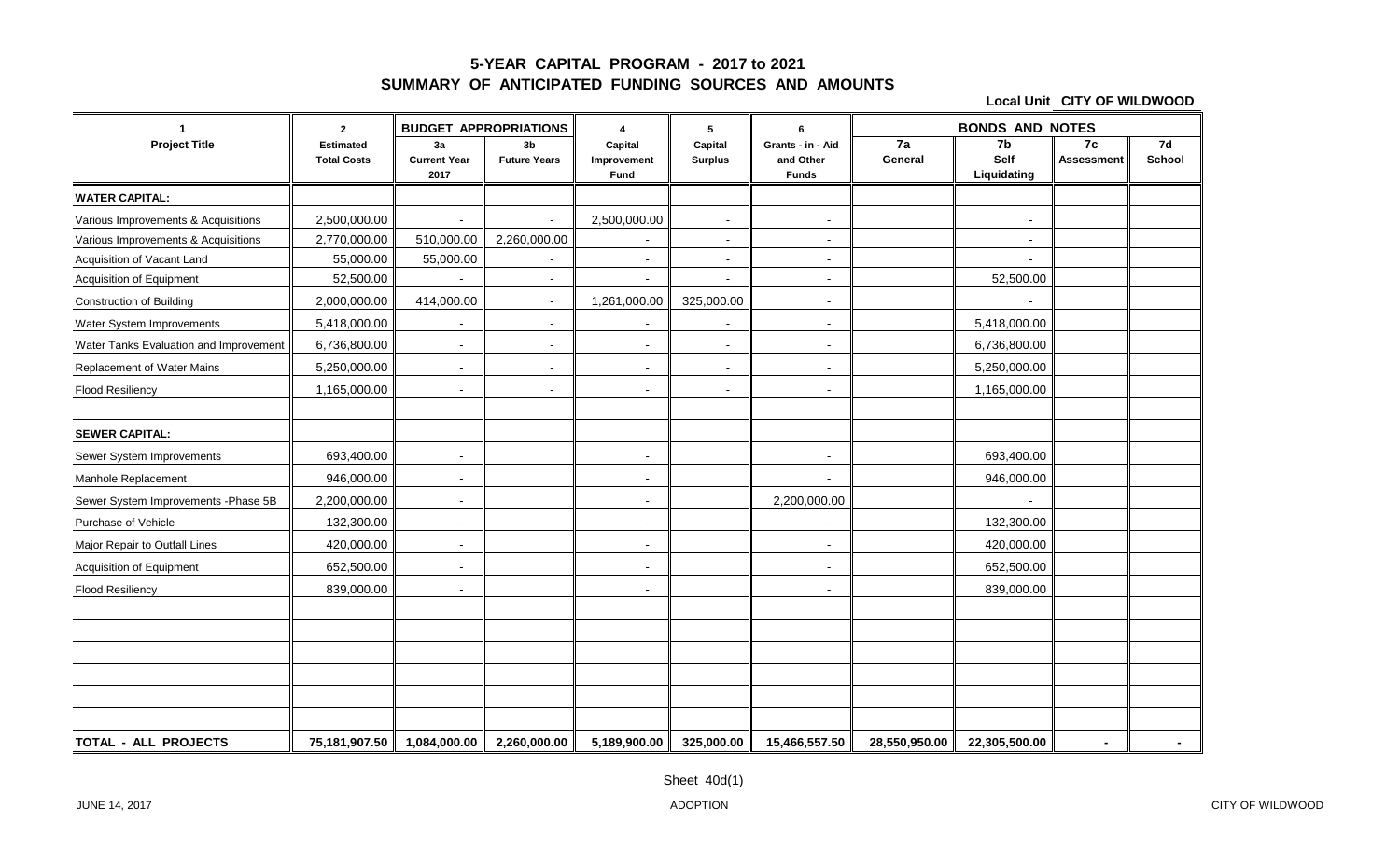#### **SECTION 2 - UPON ADOPTION FOR YEAR 2017 (Only to be Included in the Budget as Finally Adopted)**

#### **RESOLUTION**

|                                                         |             | Be it Resolved by the Commissioners                                                                                                                                            |                                                                                                     |                                                              | of the City |        |                  |          |     |               |
|---------------------------------------------------------|-------------|--------------------------------------------------------------------------------------------------------------------------------------------------------------------------------|-----------------------------------------------------------------------------------------------------|--------------------------------------------------------------|-------------|--------|------------------|----------|-----|---------------|
|                                                         | of Wildwood | , County of Cape May<br>shall constitute an appropriation for the purposes stated of the sums therein set forth as appropriations, and authorization of the amount of:         |                                                                                                     | that the budget hereinbefore set forth is hereby adopted and |             |        |                  |          |     |               |
|                                                         |             |                                                                                                                                                                                |                                                                                                     |                                                              |             |        |                  |          |     |               |
| (a)\$<br>$(b)$ \$                                       |             | 19,009,565.93 (Item 2 below) for municipal purposes, and<br>0 (Item 3 below) for school purposes in Type I School District only (N.J.S. 18A:9-2) to be raised by taxation and, |                                                                                                     |                                                              |             |        |                  |          |     |               |
| $(c)$ \$                                                |             | 0 (Item 4 below) to be added to the certificate of amount to be raised by taxation for local school purposes in                                                                |                                                                                                     |                                                              |             |        |                  |          |     |               |
|                                                         |             |                                                                                                                                                                                | Type II School Districts only (N.J.S. 18A:9-3) and certification to the County Board of Taxation of |                                                              |             |        |                  |          |     |               |
|                                                         |             |                                                                                                                                                                                | the following summary of general revenues and appropriations.                                       |                                                              |             |        |                  |          |     |               |
| $(d)$ \$                                                |             | 0 (Sheet 43) Open Space, Recreation, Farmland and Historic Preservation Trust Fund Levy                                                                                        |                                                                                                     |                                                              |             |        |                  |          |     |               |
| (e)\$                                                   |             | 0 (Item 5 below) Minimum Library Tax                                                                                                                                           |                                                                                                     |                                                              |             |        |                  |          |     |               |
| <b>RECORDED VOTE</b>                                    |             |                                                                                                                                                                                |                                                                                                     |                                                              |             |        | <b>Abstained</b> |          |     |               |
| (Insert last name)                                      |             |                                                                                                                                                                                |                                                                                                     | <b>Troiano</b>                                               |             |        |                  |          |     |               |
|                                                         |             |                                                                                                                                                                                | Ayes                                                                                                | <b>Byron</b>                                                 | <b>Nays</b> |        |                  |          |     |               |
|                                                         |             |                                                                                                                                                                                |                                                                                                     | Leonetti                                                     |             |        |                  |          |     |               |
|                                                         |             |                                                                                                                                                                                |                                                                                                     |                                                              |             |        |                  |          |     |               |
|                                                         |             |                                                                                                                                                                                |                                                                                                     |                                                              |             |        | Absent           |          |     |               |
|                                                         |             |                                                                                                                                                                                | <b>SUMMARY OF REVENUES</b>                                                                          |                                                              |             |        |                  |          |     |               |
| 1. General Revenues                                     |             |                                                                                                                                                                                |                                                                                                     |                                                              |             |        |                  |          |     |               |
| <b>Surplus Anticipated</b>                              |             |                                                                                                                                                                                |                                                                                                     |                                                              |             |        |                  | 08-100   | 1\$ | 2,204,000.00  |
| <b>Miscellaneous Revenues Anticipated</b>               |             |                                                                                                                                                                                |                                                                                                     |                                                              |             |        |                  | 13-099   |     | 6,543,571.01  |
| <b>Receipts from Delinquent Taxes</b>                   |             |                                                                                                                                                                                |                                                                                                     |                                                              |             |        |                  | 15-499   |     | 33,259.21     |
|                                                         |             | 2. AMOUNT TO BE RAISED BY TAXATION FOR MUNICIPAL PURPOSES (Item 6(a), Sheet 11)                                                                                                |                                                                                                     |                                                              |             |        |                  | 07-190   |     | 19,009,565.93 |
| Item 6, Sheet 42                                        |             | 3. AMOUNT TO BE RAISED BY TAXATION FOR SCHOOLS IN TYPE I SCHOOL DISTRICTS ONLY:                                                                                                |                                                                                                     |                                                              |             | 07-195 |                  | 0        |     |               |
| Item 6(b), Sheet 11 (N.J.S. 40A:4-14)                   |             |                                                                                                                                                                                |                                                                                                     |                                                              |             | 07-191 | l\$              | $\Omega$ |     |               |
|                                                         |             | Total Amount to be Raised by Taxation for Schools in Type I School Districts Only                                                                                              |                                                                                                     |                                                              |             |        |                  |          |     | 0             |
|                                                         |             | 4. To Be Added TO THE CERTIFICATE FOR AMOUNT TO BE RAISED BY TAXATION FOR SCHOOLS IN TYPE II SCHOOL DISTRICTS ONLY:                                                            |                                                                                                     |                                                              |             |        |                  |          |     |               |
| Item 6(b), Sheet 11 (N.J.S. 40A:4-14)                   |             |                                                                                                                                                                                |                                                                                                     |                                                              |             |        |                  | 07-191   |     | 0             |
| 5. AMOUNT TO BE RAISED BY TAXATION MINIMUM LIBRARY LEVY |             |                                                                                                                                                                                |                                                                                                     |                                                              |             |        |                  | 07-192   |     | $\Omega$      |
| <b>Total Revenues</b>                                   |             |                                                                                                                                                                                |                                                                                                     |                                                              |             |        |                  | 13-299   | IS. | 27,790,396.15 |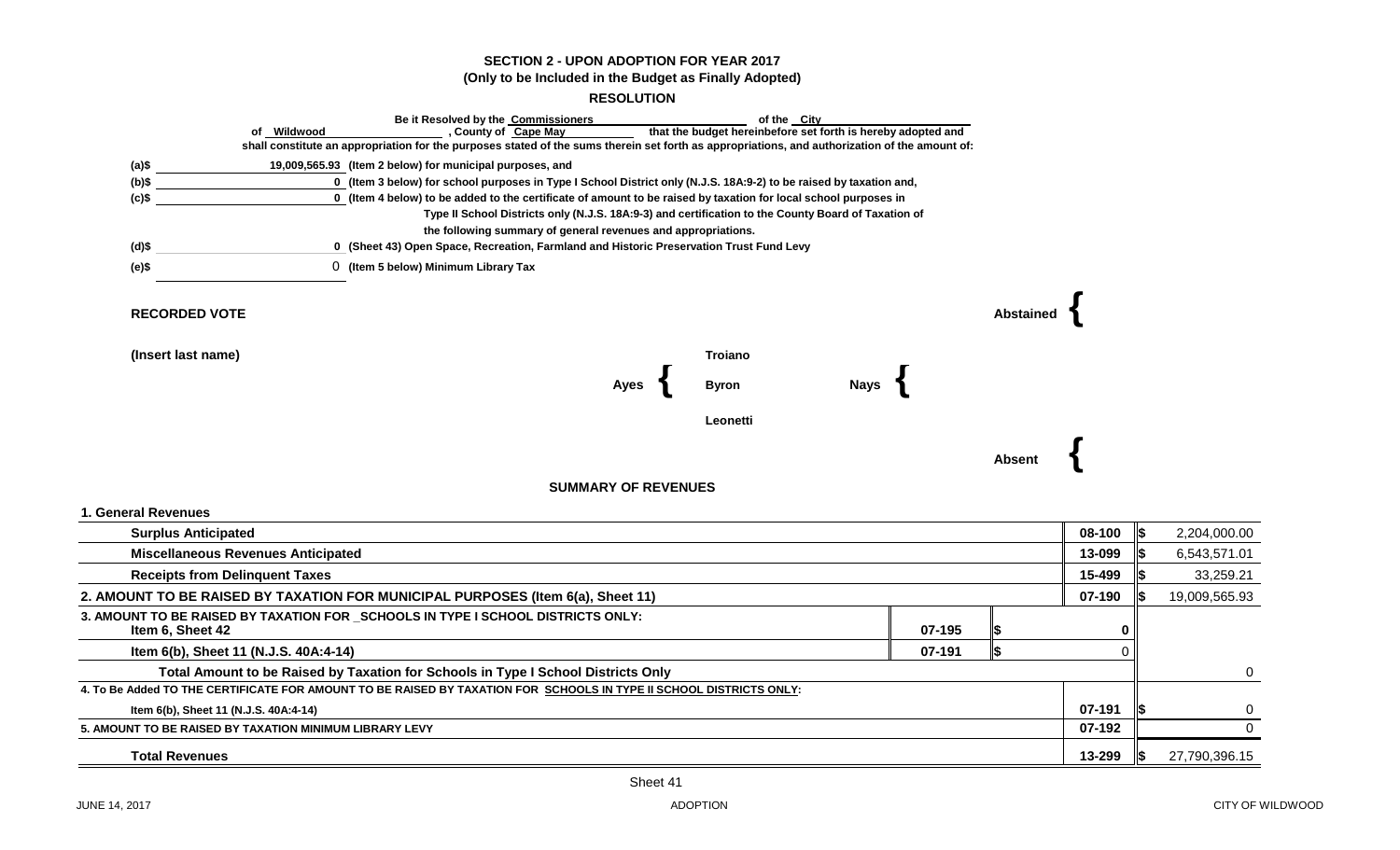| <b>5. GENERAL APPROPRIATIONS</b>                                                                                                      | <b>XXXXXXXXX</b> |           | XXXXXXXXXXXXXXX |
|---------------------------------------------------------------------------------------------------------------------------------------|------------------|-----------|-----------------|
| <b>Within "CAPS"</b>                                                                                                                  | <b>XXXXXXXXX</b> |           | XXXXXXXXXXXXXXX |
| (a&b) Operations including Contingent                                                                                                 | 34-201           | \$        | 21,928,948.00   |
| (e) Deferred Charges and Statutory Expenditures - Municipal                                                                           | 34-209           | \$        | 2,379,701.78    |
| (g) Cash Deficit                                                                                                                      | 46-885           | \$        |                 |
| <b>Excluded from "CAPS"</b>                                                                                                           | <b>XXXXXXXXX</b> |           | XXXXXXXXXXXXXX  |
| (a) Operations - Total Operations Excluded from "CAPS"                                                                                | 34-305           | \$        | 279,064.32      |
| (c) Capital Improvements                                                                                                              | 44-999           | \$        | 241,800.00      |
| (d) Municipal Debt Service                                                                                                            | 45-999           | \$        | 2,785,431.77    |
| (e) Deferred Charges - Municipal                                                                                                      | 46-999           | \$        | 83,381.45       |
| (f) Judgments                                                                                                                         | 37-480           | \$        | 0               |
| (n) Transferred to Board of Education for Use of Local Schools (N.J.S. 40:48-17.1 &17.3)                                              | 29-405           | \$        | $\overline{0}$  |
| (g) Cash Deficit                                                                                                                      | 46-885           | \$        | $\mathbf 0$     |
| (k) For Local District School Purposes                                                                                                | 29-410           | \$        | $\overline{0}$  |
| (m) Reserve for Uncollected Taxes (Include Other Reserves if Any)                                                                     | 50-899           | \$        | 92,068.83       |
| 6. SCHOOL APPROPRIATIONS - TYPE I SCHOOL DISTRICTS ONLY (N.J.S. 40A:4-13)                                                             | 07-195           | \$        | $\overline{0}$  |
| <b>Total Appropriations</b>                                                                                                           | 34-499           |           | 27,790,396.15   |
| It is bereby cortified that the within budget is a true capy of the budget finally adopted by resolution of the Coverning Pody on the | 444h             | $\lambda$ |                 |

#### **SUMMARY OF APPROPRIATIONS**

It is hereby certified that the within budget is a true copy of the budget finally adopted by resolution of the Governing Body on the 11th 11th day of

**May, 2017. It is further certified that each item of revenue and appropriation is set forth in the same amount and by the same title as**

**appeared in the 2017 approved budget and all amendments thereto, if any, which have been previously approved by the Director of Local Government Services.**

 **Certified by me this\_14th\_ day of \_\_June\_\_\_\_\_\_, 2017 \_\_\_\_\_\_\_\_\_\_\_\_\_\_\_\_\_\_\_\_\_\_\_\_\_\_\_\_\_\_\_, Clerk**

 *signature*